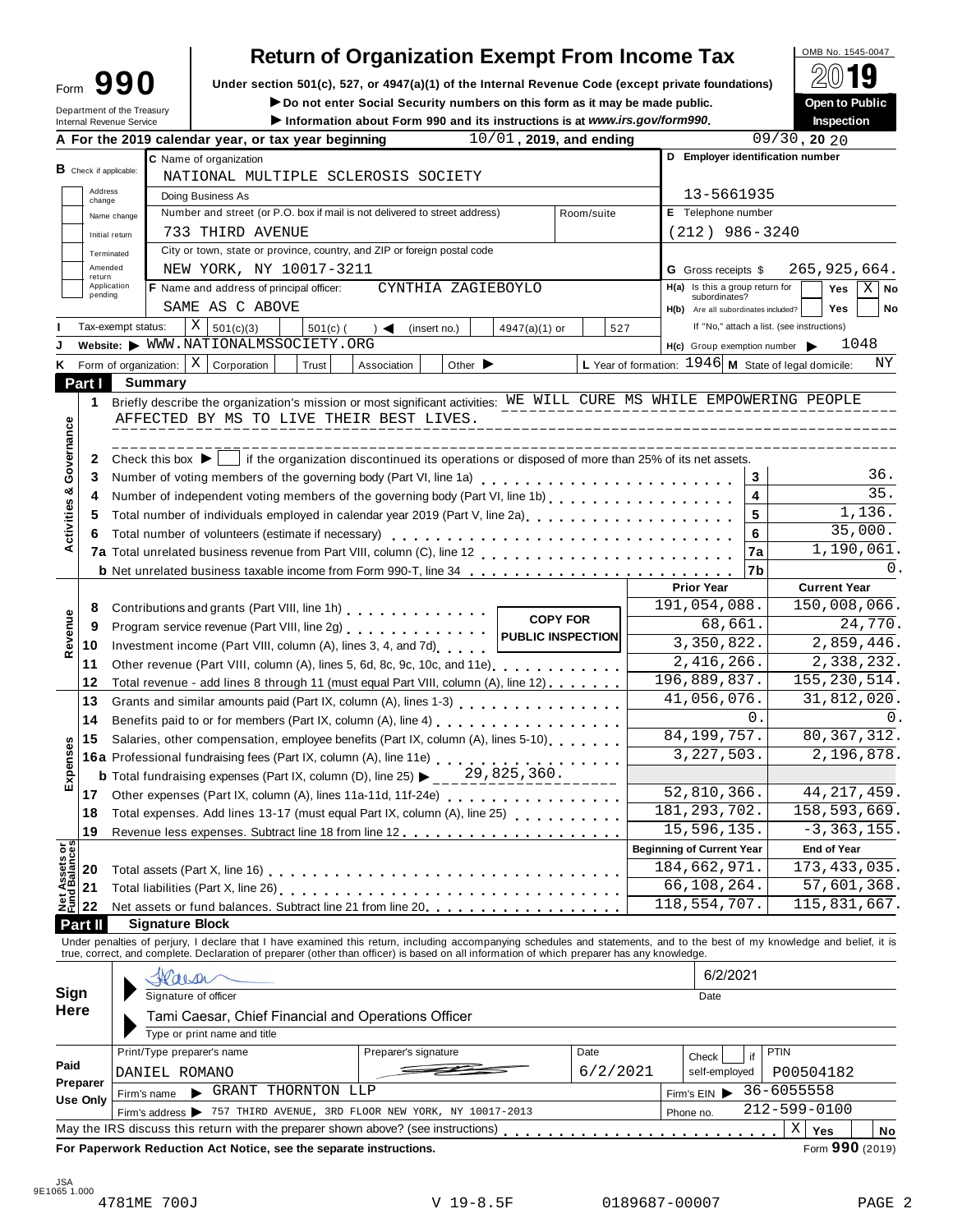## **Application for Automatic Extension of Time To File an Exempt Organization Return**  $(Rev.$  January 2020)  $\begin{bmatrix} 1 & 1 \end{bmatrix}$  **Exempt Organization Return**

**I Department of the Treasury**<br>Internal Revenue Service **Department of the Treasury**<br>**Department of the Integral Revenue Service Continuous**<br> **Co to www.irs.gov/Form8868 for the latest information of the Integral Revenue** 

▶ Go to www.irs.gov/Form8868 for the latest information.

**Electronic filing** *(e-file)***.** You can electronically file Form 8868 to request a 6-month automatic extension of time to file any of the forms listed below with the exception of Form 8870, Information Return for Transfers Associated With Certain Personal Benefit Contracts, for which an extension request must be sent to the IRS in paper format (see instructions). For more details on the electronic filing of this form, visit *www.irs.gov/e-file-providers/e-file-for-charities-and-non-profits.*

#### **Automatic 6-Month Extension of Time.** Only submit original (no copies needed).

All corporations required to file an income tax return other than Form 990-T (including 1120-C filers), partnerships, REMICs, and trusts must use Form 7004 to request an extension of time to file income tax returns.

| Annlication                  |                                                                                                                                        |  | <b>Doturn LAnnlication</b> |                                      | <b>Doturn</b> |  |  |  |  |  |  |
|------------------------------|----------------------------------------------------------------------------------------------------------------------------------------|--|----------------------------|--------------------------------------|---------------|--|--|--|--|--|--|
|                              | Enter the Return Code for the return that this application is for (file a separate application for each return) $\cdots \cdots \cdots$ |  |                            |                                      |               |  |  |  |  |  |  |
| return. See<br>instructions. | City, town or post office, state, and ZIP code. For a foreign address, see instructions.<br>NEW YORK, NY 10017-3211                    |  |                            |                                      |               |  |  |  |  |  |  |
| due date for<br>filing your  | 733 THIRD AVENUE                                                                                                                       |  |                            |                                      |               |  |  |  |  |  |  |
| File by the                  | Number, street, and room or suite no. If a P.O. box, see instructions.                                                                 |  |                            |                                      |               |  |  |  |  |  |  |
| print                        | NATIONAL MULTIPLE SCLEROSIS SOCIETY<br>13-5661935                                                                                      |  |                            |                                      |               |  |  |  |  |  |  |
| Type or                      | Name of exempt organization or other filer, see instructions.                                                                          |  |                            | Taxpayer identification number (TIN) |               |  |  |  |  |  |  |

| Application                                                                                                                                                                                                                                                                  | Return | Application                                                                | Return                  |
|------------------------------------------------------------------------------------------------------------------------------------------------------------------------------------------------------------------------------------------------------------------------------|--------|----------------------------------------------------------------------------|-------------------------|
| <b>Is For</b>                                                                                                                                                                                                                                                                | Code   | <b>Is For</b>                                                              | Code                    |
| Form 990 or Form 990-EZ                                                                                                                                                                                                                                                      | 01     | Form 990-T (corporation)                                                   | 07                      |
| Form 990-BL                                                                                                                                                                                                                                                                  | 02     | Form 1041-A                                                                | 08                      |
| Form 4720 (individual)                                                                                                                                                                                                                                                       | 03     | Form 4720 (other than individual)                                          | 09                      |
| Form 990-PF                                                                                                                                                                                                                                                                  | 04     | Form 5227                                                                  | 10                      |
| Form 990-T (sec. 401(a) or 408(a) trust)                                                                                                                                                                                                                                     | 05     | Form 6069                                                                  | 11                      |
| Form 990-T (trust other than above)                                                                                                                                                                                                                                          | 06     | Form 8870                                                                  | 12                      |
| TAMI CAESAR, CFO & COO<br>• The books are in the care of $\blacktriangleright$ 733 THIRD AVENUE, NEW YORK NY 10017-3211<br>Telephone No. ▶ 212 476-0424                                                                                                                      |        | Fax No. $\blacktriangleright$                                              |                         |
|                                                                                                                                                                                                                                                                              |        |                                                                            |                         |
| • If the organization does not have an office or place of business in the United States, check this box                                                                                                                                                                      |        |                                                                            | . If this is            |
| • If this is for a Group Return, enter the organization's four digit Group Exemption Number (GEN) 1048<br>for the whole group, check this box $\begin{array}{c} \bullet \end{array}$ . If it is for part of the group, check this box $\begin{array}{c} \bullet \end{array}$ |        |                                                                            | and attach              |
| a list with the names and TINs of all members the extension is for.                                                                                                                                                                                                          |        |                                                                            |                         |
| 1 I request an automatic 6-month extension of time until 08/16, 2021, to file the exempt organization return                                                                                                                                                                 |        |                                                                            |                         |
| for the organization named above. The extension is for the organization's return for:                                                                                                                                                                                        |        |                                                                            |                         |
|                                                                                                                                                                                                                                                                              |        |                                                                            |                         |
| calendar year 20 _____ or                                                                                                                                                                                                                                                    |        |                                                                            |                         |
| X                                                                                                                                                                                                                                                                            |        | tax year beginning $\frac{10/01}{10/01}$ , 20 19, and ending 09/30, 20 20. |                         |
|                                                                                                                                                                                                                                                                              |        |                                                                            |                         |
| If the tax year entered in line 1 is for less than 12 months, check reason: $\Box$ Initial return<br>$\mathbf{2}$<br>Change in accounting period                                                                                                                             |        | Final return                                                               |                         |
| 3a If this application is for Forms 990-BL, 990-PF, 990-T, 4720, or 6069, enter the tentative tax, less any                                                                                                                                                                  |        |                                                                            |                         |
| nonrefundable credits. See instructions.                                                                                                                                                                                                                                     |        |                                                                            | $0$ .<br>3a S           |
| <b>b</b> If this application is for Forms 990-PF, 990-T, 4720, or 6069, enter any refundable credits and                                                                                                                                                                     |        |                                                                            |                         |
| estimated tax payments made. Include any prior year overpayment allowed as a credit.                                                                                                                                                                                         |        |                                                                            | $0$ .<br>$3b$ \$        |
| c Balance due. Subtract line 3b from line 3a. Include your payment with this form, if required, by using EFTPS                                                                                                                                                               |        |                                                                            |                         |
| (Electronic Federal Tax Payment System). See instructions.                                                                                                                                                                                                                   |        |                                                                            | $0$ .<br>3c S           |
| Caution: If you are going to make an electronic funds withdrawal (direct debit) with this Form 8868, see Form 8453-EO and Form 8879-EO for payment                                                                                                                           |        |                                                                            |                         |
| instructions.                                                                                                                                                                                                                                                                |        |                                                                            |                         |
| For Privacy Act and Paperwork Reduction Act Notice, see instructions.                                                                                                                                                                                                        |        |                                                                            | Form 8868 (Rev. 1-2020) |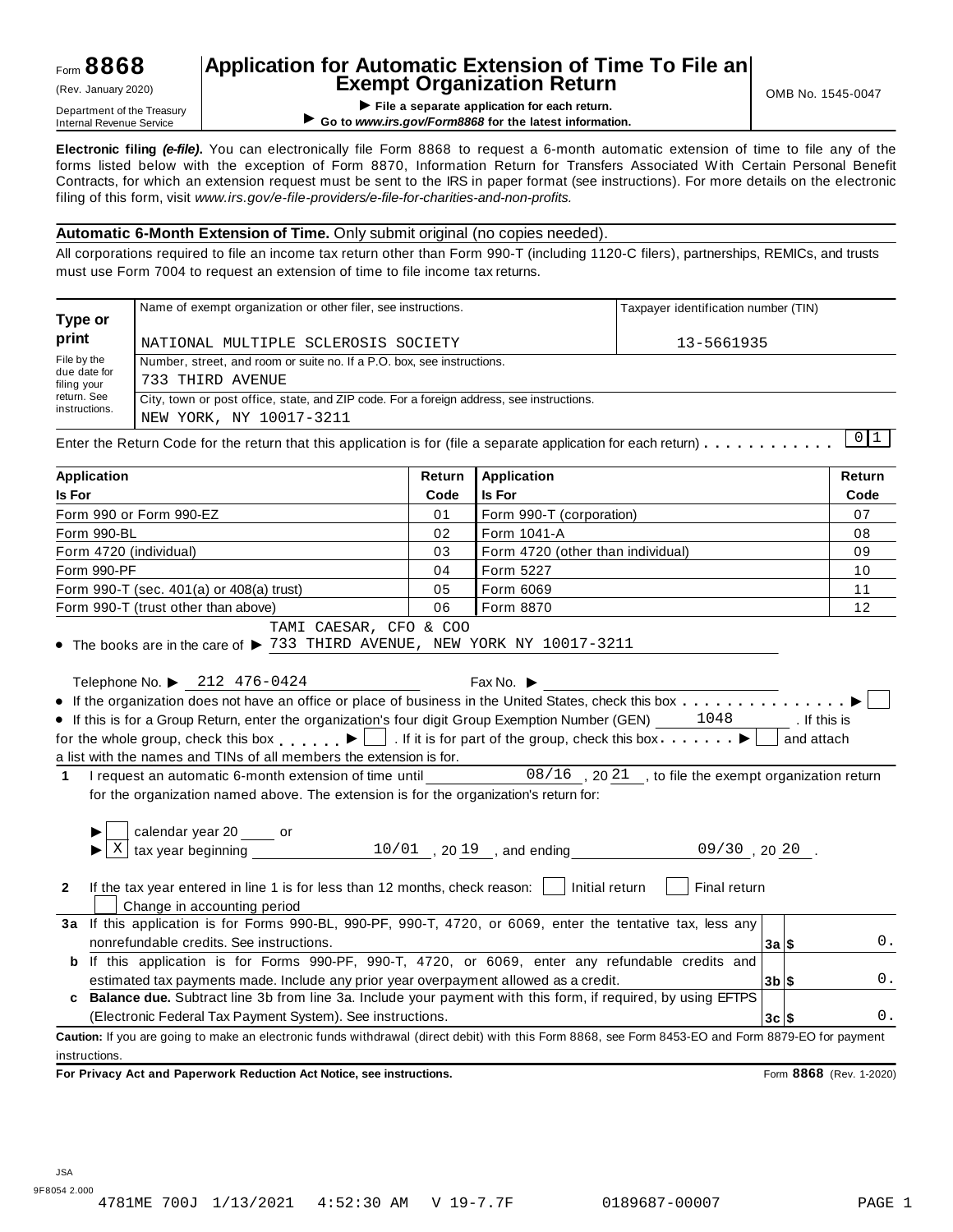|  | NATIONAL MULTIPLE SCLEROSIS SOCIETY | 13-5661935 |
|--|-------------------------------------|------------|

|                                                   |                                                      | NATIONAL MULTIPLE SCLEROSIS SOCIETY                                                                                                                                                                                                                                                                                                               |                  | 13-5661935 |                              |
|---------------------------------------------------|------------------------------------------------------|---------------------------------------------------------------------------------------------------------------------------------------------------------------------------------------------------------------------------------------------------------------------------------------------------------------------------------------------------|------------------|------------|------------------------------|
| Form 990 (2019)                                   |                                                      |                                                                                                                                                                                                                                                                                                                                                   |                  |            | Page 2                       |
| Part III                                          | <b>Statement of Program Service Accomplishments</b>  |                                                                                                                                                                                                                                                                                                                                                   |                  |            | $\bold{X}$                   |
| $\mathbf 1$                                       | Briefly describe the organization's mission:         |                                                                                                                                                                                                                                                                                                                                                   |                  |            |                              |
|                                                   |                                                      | WE WILL CURE MS WHILE EMPOWERING PEOPLE AFFECTED BY MS TO LIVE THEIR                                                                                                                                                                                                                                                                              |                  |            |                              |
| BEST LIVES.                                       |                                                      |                                                                                                                                                                                                                                                                                                                                                   |                  |            |                              |
|                                                   |                                                      |                                                                                                                                                                                                                                                                                                                                                   |                  |            |                              |
|                                                   |                                                      | 2 Did the organization undertake any significant program services during the year which were not listed on the                                                                                                                                                                                                                                    |                  |            |                              |
|                                                   |                                                      |                                                                                                                                                                                                                                                                                                                                                   |                  | Yes        | $\overline{\mathbf{x}}$   No |
|                                                   | If "Yes," describe these new services on Schedule O. |                                                                                                                                                                                                                                                                                                                                                   |                  |            |                              |
|                                                   |                                                      | 3 Did the organization cease conducting, or make significant changes in how it conducts, any program                                                                                                                                                                                                                                              |                  | Yes        | $X \mid No$                  |
|                                                   | If "Yes," describe these changes on Schedule O.      |                                                                                                                                                                                                                                                                                                                                                   |                  |            |                              |
|                                                   |                                                      | 4 Describe the organization's program service accomplishments for each of its three largest program services, as measured by<br>expenses. Section $501(c)(3)$ and $501(c)(4)$ organizations are required to report the amount of grants and allocations to others,<br>the total expenses, and revenue, if any, for each program service reported. |                  |            |                              |
| 4a (Code:                                         | ) (Expenses \$                                       | 44, 396, 018. including grants of \$2, 905, 302. ) (Revenue \$                                                                                                                                                                                                                                                                                    |                  |            | $0.$ )                       |
| ATTACHMENT 1                                      |                                                      |                                                                                                                                                                                                                                                                                                                                                   |                  |            |                              |
|                                                   |                                                      |                                                                                                                                                                                                                                                                                                                                                   |                  |            |                              |
|                                                   |                                                      |                                                                                                                                                                                                                                                                                                                                                   |                  |            |                              |
|                                                   |                                                      |                                                                                                                                                                                                                                                                                                                                                   |                  |            |                              |
|                                                   |                                                      |                                                                                                                                                                                                                                                                                                                                                   |                  |            |                              |
|                                                   |                                                      |                                                                                                                                                                                                                                                                                                                                                   |                  |            |                              |
|                                                   |                                                      |                                                                                                                                                                                                                                                                                                                                                   |                  |            |                              |
|                                                   |                                                      |                                                                                                                                                                                                                                                                                                                                                   |                  |            |                              |
|                                                   |                                                      |                                                                                                                                                                                                                                                                                                                                                   |                  |            |                              |
| 4b (Code:                                         | ) (Expenses \$                                       | 32,060,082. including grants of \$                                                                                                                                                                                                                                                                                                                | 0. ) (Revenue \$ |            | $0.$ )                       |
| ATTACHMENT                                        |                                                      |                                                                                                                                                                                                                                                                                                                                                   |                  |            |                              |
|                                                   |                                                      |                                                                                                                                                                                                                                                                                                                                                   |                  |            |                              |
|                                                   |                                                      |                                                                                                                                                                                                                                                                                                                                                   |                  |            |                              |
|                                                   |                                                      |                                                                                                                                                                                                                                                                                                                                                   |                  |            |                              |
|                                                   |                                                      |                                                                                                                                                                                                                                                                                                                                                   |                  |            |                              |
|                                                   |                                                      |                                                                                                                                                                                                                                                                                                                                                   |                  |            |                              |
|                                                   |                                                      |                                                                                                                                                                                                                                                                                                                                                   |                  |            |                              |
|                                                   |                                                      |                                                                                                                                                                                                                                                                                                                                                   |                  |            |                              |
|                                                   |                                                      |                                                                                                                                                                                                                                                                                                                                                   |                  |            |                              |
|                                                   |                                                      |                                                                                                                                                                                                                                                                                                                                                   |                  |            |                              |
| 4c (Code:                                         | ) (Expenses \$                                       | 31, 784, 643. including grants of \$27, 082, 679. ) (Revenue \$                                                                                                                                                                                                                                                                                   |                  |            | 0.                           |
| ATTACHMENT 3                                      |                                                      |                                                                                                                                                                                                                                                                                                                                                   |                  |            |                              |
|                                                   |                                                      |                                                                                                                                                                                                                                                                                                                                                   |                  |            |                              |
|                                                   |                                                      |                                                                                                                                                                                                                                                                                                                                                   |                  |            |                              |
|                                                   |                                                      |                                                                                                                                                                                                                                                                                                                                                   |                  |            |                              |
|                                                   |                                                      |                                                                                                                                                                                                                                                                                                                                                   |                  |            |                              |
|                                                   |                                                      |                                                                                                                                                                                                                                                                                                                                                   |                  |            |                              |
|                                                   |                                                      |                                                                                                                                                                                                                                                                                                                                                   |                  |            |                              |
|                                                   |                                                      |                                                                                                                                                                                                                                                                                                                                                   |                  |            |                              |
|                                                   |                                                      |                                                                                                                                                                                                                                                                                                                                                   |                  |            |                              |
|                                                   | 4d Other program services (Describe on Schedule O.)  | ATTACHMENT 4                                                                                                                                                                                                                                                                                                                                      |                  |            |                              |
| (Expenses \$                                      | 5,849,026. including grants of \$                    | 1,824,039. ) (Revenue \$                                                                                                                                                                                                                                                                                                                          |                  | 24,770.    |                              |
| 4e Total program service expenses ><br><b>JSA</b> |                                                      | 114,089,769.                                                                                                                                                                                                                                                                                                                                      |                  |            |                              |
| 9E1020 2.000<br>4781ME 700J                       |                                                      | $V$ 19-8.5F                                                                                                                                                                                                                                                                                                                                       | 0189687-00007    |            | Form 990 (2019)<br>PAGE 3    |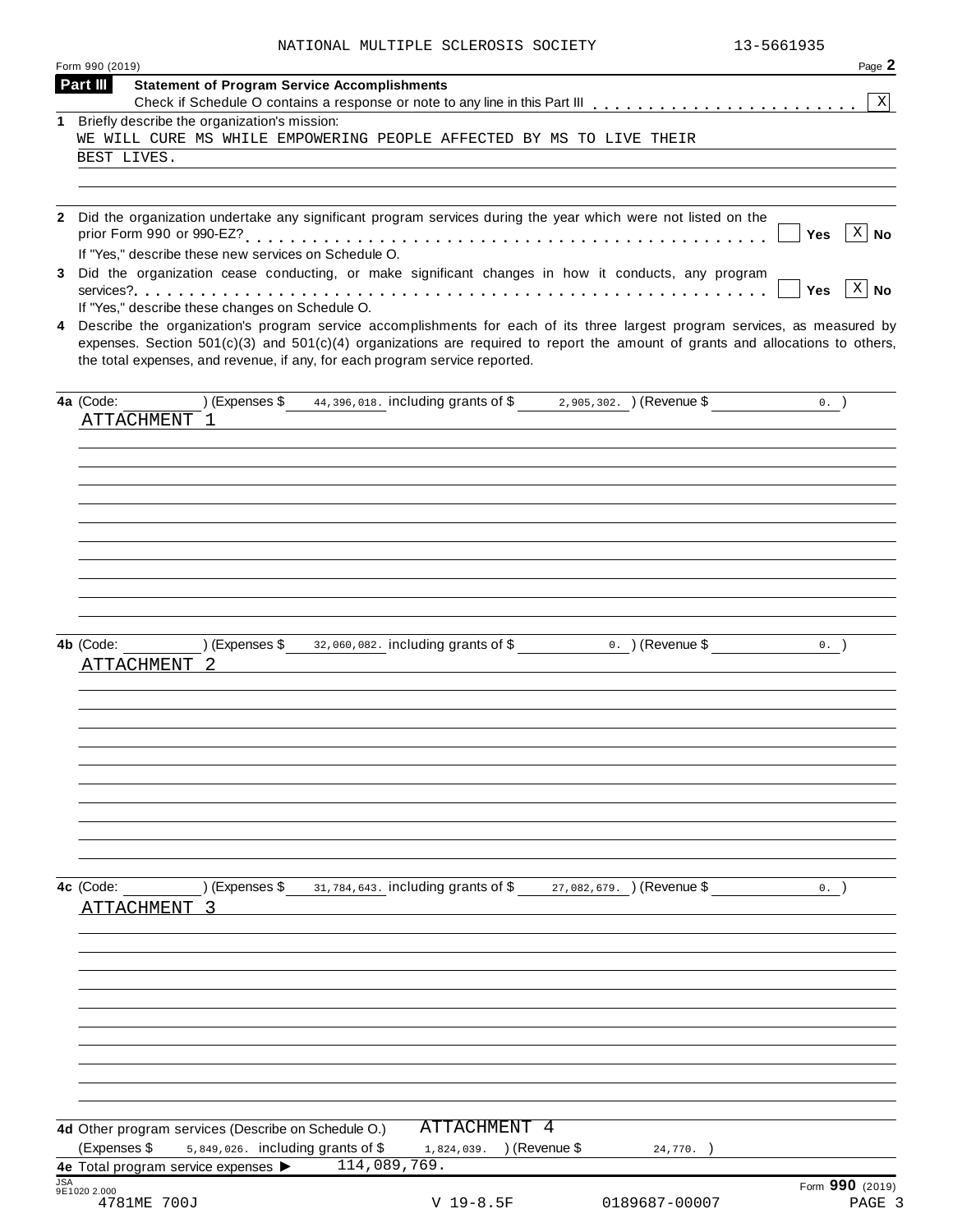|            | Form 990 (2019)                                                                                                                                    |                 |                 | Page 3 |
|------------|----------------------------------------------------------------------------------------------------------------------------------------------------|-----------------|-----------------|--------|
| Part IV    | <b>Checklist of Required Schedules</b>                                                                                                             |                 | Yes             | No     |
| 1          | Is the organization described in section $501(c)(3)$ or $4947(a)(1)$ (other than a private foundation)? If "Yes,"                                  |                 |                 |        |
|            |                                                                                                                                                    | 1               | Х               |        |
| 2          | Is the organization required to complete Schedule B, Schedule of Contributors (see instructions)?                                                  | $\overline{2}$  | $\mathbf X$     |        |
| 3          | Did the organization engage in direct or indirect political campaign activities on behalf of or in opposition to                                   |                 |                 |        |
|            | candidates for public office? If "Yes," complete Schedule C, Part I                                                                                | 3               |                 | Χ      |
| 4          | Section 501(c)(3) organizations. Did the organization engage in lobbying activities, or have a section 501(h)                                      |                 |                 |        |
|            |                                                                                                                                                    | 4               | Χ               |        |
| 5          | Is the organization a section $501(c)(4)$ , $501(c)(5)$ , or $501(c)(6)$ organization that receives membership dues,                               |                 |                 |        |
|            | assessments, or similar amounts as defined in Revenue Procedure 98-19? If "Yes," complete Schedule C, Part III                                     | 5               |                 | X      |
| 6          | Did the organization maintain any donor advised funds or any similar funds or accounts for which donors                                            |                 |                 |        |
|            | have the right to provide advice on the distribution or investment of amounts in such funds or accounts? If                                        |                 |                 |        |
|            |                                                                                                                                                    | 6               |                 | X      |
| 7          | Did the organization receive or hold a conservation easement, including easements to preserve open space,                                          |                 |                 |        |
|            | the environment, historic land areas, or historic structures? If "Yes," complete Schedule D, Part II.                                              | $\overline{7}$  |                 | X      |
| 8          | Did the organization maintain collections of works of art, historical treasures, or other similar assets? If "Yes,"                                |                 |                 |        |
|            |                                                                                                                                                    | 8               |                 | Χ      |
| 9          | Did the organization report an amount in Part X, line 21, for escrow or custodial account liability, serve as a                                    |                 |                 |        |
|            | custodian for amounts not listed in Part X; or provide credit counseling, debt management, credit repair, or                                       |                 |                 |        |
|            |                                                                                                                                                    | 9               | Χ               |        |
| 10         | Did the organization, directly or through a related organization, hold assets in donor-restricted endowments                                       |                 |                 |        |
|            |                                                                                                                                                    | 10              | Χ               |        |
| 11         | If the organization's answer to any of the following questions is "Yes," then complete Schedule D, Parts VI,<br>VII, VIII, IX, or X as applicable. |                 |                 |        |
|            | a Did the organization report an amount for land, buildings, and equipment in Part X, line 10? If "Yes,"                                           |                 |                 |        |
|            |                                                                                                                                                    | 11a             | Χ               |        |
|            | <b>b</b> Did the organization report an amount for investments-other securities in Part X, line 12 that is 5% or more                              |                 |                 |        |
|            | of its total assets reported in Part X, line 16? If "Yes," complete Schedule D, Part VII                                                           | 11 <sub>b</sub> |                 | X      |
|            | c Did the organization report an amount for investments-program related in Part X, line 13 that is 5% or more                                      |                 |                 |        |
|            | of its total assets reported in Part X, line 16? If "Yes," complete Schedule D, Part VIII                                                          | 11c             |                 | Χ      |
|            | d Did the organization report an amount for other assets in Part X, line 15, that is 5% or more of its total assets                                |                 |                 |        |
|            |                                                                                                                                                    | 11d             |                 | X      |
|            | e Did the organization report an amount for other liabilities in Part X, line 25? If "Yes," complete Schedule D, Part X                            | 11e             | $\mathbf X$     |        |
|            | f Did the organization's separate or consolidated financial statements for the tax year include a footnote that addresses                          |                 |                 |        |
|            | the organization's liability for uncertain tax positions under FIN 48 (ASC 740)? If "Yes," complete Schedule D, Part X                             | 11f             | X               |        |
|            | 12a Did the organization obtain separate, independent audited financial statements for the tax year? If "Yes," complete                            |                 |                 |        |
|            |                                                                                                                                                    | 12a             |                 | Χ      |
|            | <b>b</b> Was the organization included in consolidated, independent audited financial statements for the tax year? If                              |                 |                 |        |
|            | "Yes," and if the organization answered "No" to line 12a, then completing Schedule D, Parts XI and XII is optional                                 | 12 <sub>b</sub> | Х               |        |
| 13         | Is the organization a school described in section $170(b)(1)(A)(ii)$ ? If "Yes," complete Schedule E                                               | 13              |                 | X      |
|            | 14a Did the organization maintain an office, employees, or agents outside of the United States?                                                    | 14a             |                 | Χ      |
|            | <b>b</b> Did the organization have aggregate revenues or expenses of more than \$10,000 from grantmaking,                                          |                 |                 |        |
|            | fundraising, business, investment, and program service activities outside the United States, or aggregate                                          |                 |                 |        |
|            | foreign investments valued at \$100,000 or more? If "Yes," complete Schedule F, Parts I and IV                                                     | 14b             | Х               |        |
| 15         | Did the organization report on Part IX, column (A), line 3, more than \$5,000 of grants or other assistance to or                                  |                 |                 |        |
|            |                                                                                                                                                    | 15              | Х               |        |
| 16         | Did the organization report on Part IX, column (A), line 3, more than \$5,000 of aggregate grants or other                                         |                 |                 |        |
|            | assistance to or for foreign individuals? If "Yes," complete Schedule F, Parts III and IV                                                          | 16              |                 | Χ      |
| 17         | Did the organization report a total of more than \$15,000 of expenses for professional fundraising services on                                     |                 |                 |        |
|            | Part IX, column (A), lines 6 and 11e? If "Yes," complete Schedule G, Part I (see instructions)                                                     | 17              | Х               |        |
| 18         | Did the organization report more than \$15,000 total of fundraising event gross income and contributions on                                        |                 |                 |        |
|            |                                                                                                                                                    | 18              | Х               |        |
| 19         | Did the organization report more than \$15,000 of gross income from gaming activities on Part VIII, line 9a?                                       |                 |                 |        |
|            |                                                                                                                                                    | 19              |                 | Χ      |
|            | 20a Did the organization operate one or more hospital facilities? If "Yes," complete Schedule H                                                    | 20a             |                 | Χ      |
|            | <b>b</b> If "Yes" to line 20a, did the organization attach a copy of its audited financial statements to this return?                              | 20 <sub>b</sub> |                 |        |
| 21         | Did the organization report more than \$5,000 of grants or other assistance to any domestic organization or                                        |                 |                 |        |
|            | domestic government on Part IX, column (A), line 1? If "Yes," complete Schedule I, Parts I and II                                                  | 21              | Х               |        |
| <b>JSA</b> |                                                                                                                                                    |                 | Form 990 (2019) |        |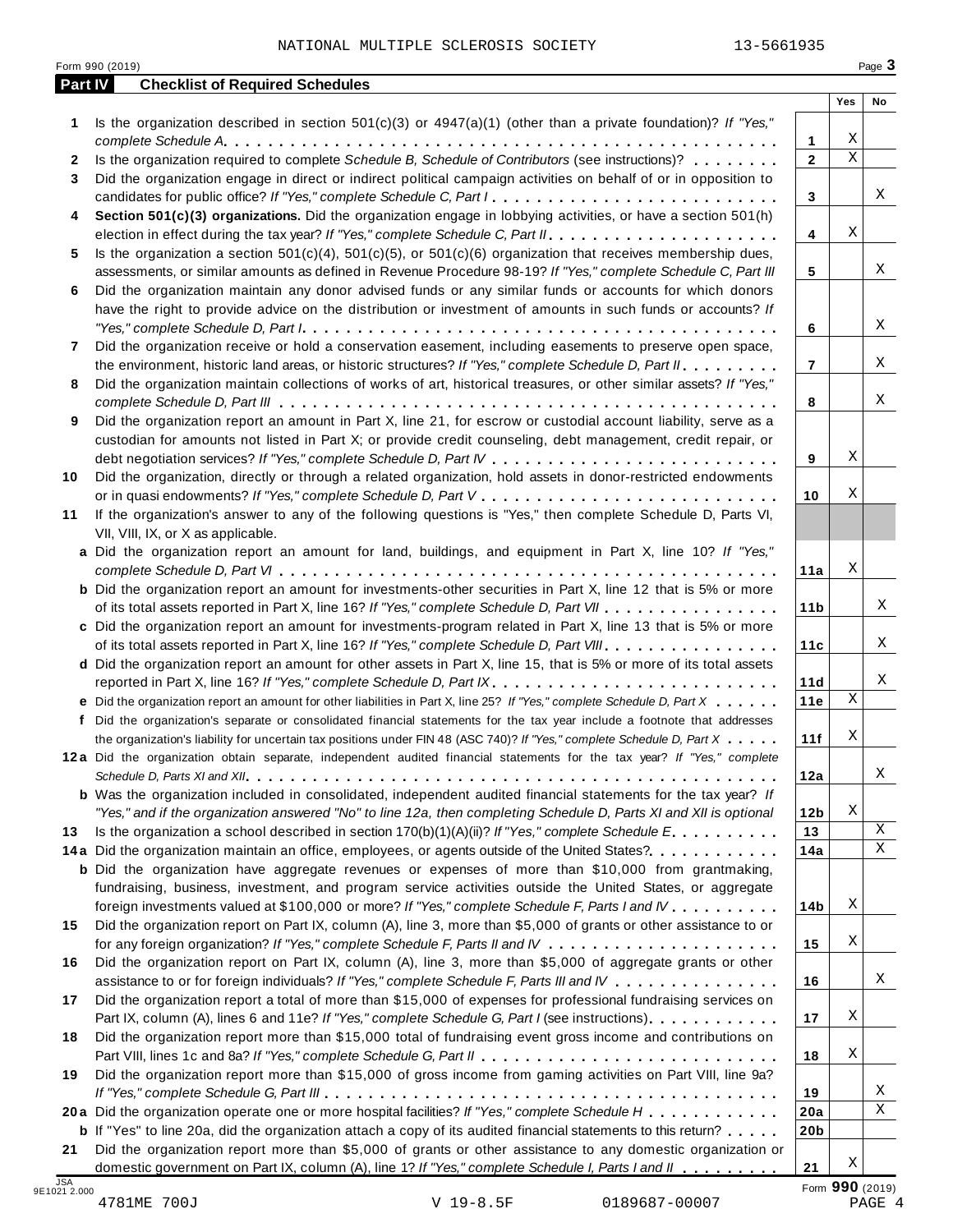| Page 4<br>Form 990 (2019)<br><b>Checklist of Required Schedules (continued)</b><br><b>Part IV</b><br>Yes<br>No<br>Did the organization report more than \$5,000 of grants or other assistance to or for domestic individuals on<br>22<br>Χ<br>22<br>Did the organization answer "Yes" to Part VII, Section A, line 3, 4, or 5 about compensation of the<br>23<br>organization's current and former officers, directors, trustees, key employees, and highest compensated<br>Χ<br>23<br>24a Did the organization have a tax-exempt bond issue with an outstanding principal amount of more than<br>\$100,000 as of the last day of the year, that was issued after December 31, 2002? If "Yes," answer lines 24b<br>Χ<br>24a<br><b>b</b> Did the organization invest any proceeds of tax-exempt bonds beyond a temporary period exception?<br>24b<br>c Did the organization maintain an escrow account other than a refunding escrow at any time during the year<br>24c<br>d Did the organization act as an "on behalf of" issuer for bonds outstanding at any time during the year?<br>24d<br>25a Section 501(c)(3), 501(c)(4), and 501(c)(29) organizations. Did the organization engage in an excess benefit<br>X<br>transaction with a disqualified person during the year? If "Yes," complete Schedule L, Part I<br>25a<br><b>b</b> Is the organization aware that it engaged in an excess benefit transaction with a disqualified person in a prior<br>year, and that the transaction has not been reported on any of the organization's prior Forms 990 or 990-EZ?<br>Χ<br>25 <sub>b</sub><br>Did the organization report any amount on Part X, line 5 or 22, for receivables from or payables to any current<br>26<br>or former officer, director, trustee, key employee, creator or founder, substantial contributor, or 35%<br>Χ<br>controlled entity or family member of any of these persons? If "Yes," complete Schedule L, Part II.<br>26<br>Did the organization provide a grant or other assistance to any current or former officer, director, trustee, key<br>27<br>employee, creator or founder, substantial contributor or employee thereof, a grant selection committee<br>member, or to a 35% controlled entity (including an employee thereof) or family member of any of these<br>Χ<br>27<br>Was the organization a party to a business transaction with one of the following parties (see Schedule L,<br>28<br>Part IV instructions, for applicable filing thresholds, conditions, and exceptions):<br>a A current or former officer, director, trustee, key employee, creator or founder, or substantial contributor? If<br>Χ<br>28a<br>X<br><b>b</b> A family member of any individual described in line 28a? If "Yes," complete Schedule L, Part IV.<br>28b<br>c A 35% controlled entity of one or more individuals and/or organizations described in lines 28a or 28b? If<br>Χ<br>28c<br>X<br>Did the organization receive more than \$25,000 in non-cash contributions? If "Yes," complete Schedule M<br>29<br>29<br>Did the organization receive contributions of art, historical treasures, or other similar assets, or qualified<br>30<br>Χ<br>30<br>Χ<br>Did the organization liquidate, terminate, or dissolve and cease operations? If "Yes," complete Schedule N, Part I<br>31<br>31<br>Did the organization sell, exchange, dispose of, or transfer more than 25% of its net assets? If "Yes,"<br>32<br>Χ<br>32<br>Did the organization own 100% of an entity disregarded as separate from the organization under Regulations<br>33<br>Χ<br>33<br>Was the organization related to any tax-exempt or taxable entity? If "Yes," complete Schedule R, Part II, III,<br>34<br>Χ<br>34<br>X<br>35a Did the organization have a controlled entity within the meaning of section 512(b)(13)?<br>35a<br><b>b</b> If "Yes" to line 35a, did the organization receive any payment from or engage in any transaction with a<br>controlled entity within the meaning of section 512(b)(13)? If "Yes," complete Schedule R, Part V, line 2<br>35 <sub>b</sub><br>Section 501(c)(3) organizations. Did the organization make any transfers to an exempt non-charitable<br>36<br>Χ<br>36<br>Did the organization conduct more than 5% of its activities through an entity that is not a related organization<br>37<br>Χ<br>and that is treated as a partnership for federal income tax purposes? If "Yes," complete Schedule R, Part VI<br>37<br>Did the organization complete Schedule O and provide explanations in Schedule O for Part VI, lines 11b and<br>38<br>Χ<br>19? Note: All Form 990 filers are required to complete Schedule O.<br>38<br><b>Statements Regarding Other IRS Filings and Tax Compliance</b><br><b>Part V</b><br>Check if Schedule O contains a response or note to any line in this Part V<br>Yes<br>No<br>1,407<br>1a Enter the number reported in Box 3 of Form 1096. Enter -0- if not applicable<br>1а<br>$0$ .<br><b>b</b> Enter the number of Forms W-2G included in line 1a. Enter -0- if not applicable $\ldots$ ,,,,,<br>1 <sub>b</sub><br>c Did the organization comply with backup withholding rules for reportable payments to vendors and<br>Χ<br>1c<br><b>JSA</b><br>Form 990 (2019)<br>9E1030 2.000<br>PAGE 5 | 13-5661935<br>NATIONAL MULTIPLE SCLEROSIS SOCIETY |  |  |
|------------------------------------------------------------------------------------------------------------------------------------------------------------------------------------------------------------------------------------------------------------------------------------------------------------------------------------------------------------------------------------------------------------------------------------------------------------------------------------------------------------------------------------------------------------------------------------------------------------------------------------------------------------------------------------------------------------------------------------------------------------------------------------------------------------------------------------------------------------------------------------------------------------------------------------------------------------------------------------------------------------------------------------------------------------------------------------------------------------------------------------------------------------------------------------------------------------------------------------------------------------------------------------------------------------------------------------------------------------------------------------------------------------------------------------------------------------------------------------------------------------------------------------------------------------------------------------------------------------------------------------------------------------------------------------------------------------------------------------------------------------------------------------------------------------------------------------------------------------------------------------------------------------------------------------------------------------------------------------------------------------------------------------------------------------------------------------------------------------------------------------------------------------------------------------------------------------------------------------------------------------------------------------------------------------------------------------------------------------------------------------------------------------------------------------------------------------------------------------------------------------------------------------------------------------------------------------------------------------------------------------------------------------------------------------------------------------------------------------------------------------------------------------------------------------------------------------------------------------------------------------------------------------------------------------------------------------------------------------------------------------------------------------------------------------------------------------------------------------------------------------------------------------------------------------------------------------------------------------------------------------------------------------------------------------------------------------------------------------------------------------------------------------------------------------------------------------------------------------------------------------------------------------------------------------------------------------------------------------------------------------------------------------------------------------------------------------------------------------------------------------------------------------------------------------------------------------------------------------------------------------------------------------------------------------------------------------------------------------------------------------------------------------------------------------------------------------------------------------------------------------------------------------------------------------------------------------------------------------------------------------------------------------------------------------------------------------------------------------------------------------------------------------------------------------------------------------------------------------------------------------------------------------------------------------------------------------------------------------------------------------------------------------------------------------------------------------------------------------------------------------------------------------------------------------------------------------------------------------------------------------------------------------------------------------------------------------------------------------------------------------------------------------------------------------------------------------------------------------------------------------------------------------------------------------------------------------------------------------------------------------------------------|---------------------------------------------------|--|--|
|                                                                                                                                                                                                                                                                                                                                                                                                                                                                                                                                                                                                                                                                                                                                                                                                                                                                                                                                                                                                                                                                                                                                                                                                                                                                                                                                                                                                                                                                                                                                                                                                                                                                                                                                                                                                                                                                                                                                                                                                                                                                                                                                                                                                                                                                                                                                                                                                                                                                                                                                                                                                                                                                                                                                                                                                                                                                                                                                                                                                                                                                                                                                                                                                                                                                                                                                                                                                                                                                                                                                                                                                                                                                                                                                                                                                                                                                                                                                                                                                                                                                                                                                                                                                                                                                                                                                                                                                                                                                                                                                                                                                                                                                                                                                                                                                                                                                                                                                                                                                                                                                                                                                                                                                                                                                              |                                                   |  |  |
|                                                                                                                                                                                                                                                                                                                                                                                                                                                                                                                                                                                                                                                                                                                                                                                                                                                                                                                                                                                                                                                                                                                                                                                                                                                                                                                                                                                                                                                                                                                                                                                                                                                                                                                                                                                                                                                                                                                                                                                                                                                                                                                                                                                                                                                                                                                                                                                                                                                                                                                                                                                                                                                                                                                                                                                                                                                                                                                                                                                                                                                                                                                                                                                                                                                                                                                                                                                                                                                                                                                                                                                                                                                                                                                                                                                                                                                                                                                                                                                                                                                                                                                                                                                                                                                                                                                                                                                                                                                                                                                                                                                                                                                                                                                                                                                                                                                                                                                                                                                                                                                                                                                                                                                                                                                                              |                                                   |  |  |
|                                                                                                                                                                                                                                                                                                                                                                                                                                                                                                                                                                                                                                                                                                                                                                                                                                                                                                                                                                                                                                                                                                                                                                                                                                                                                                                                                                                                                                                                                                                                                                                                                                                                                                                                                                                                                                                                                                                                                                                                                                                                                                                                                                                                                                                                                                                                                                                                                                                                                                                                                                                                                                                                                                                                                                                                                                                                                                                                                                                                                                                                                                                                                                                                                                                                                                                                                                                                                                                                                                                                                                                                                                                                                                                                                                                                                                                                                                                                                                                                                                                                                                                                                                                                                                                                                                                                                                                                                                                                                                                                                                                                                                                                                                                                                                                                                                                                                                                                                                                                                                                                                                                                                                                                                                                                              |                                                   |  |  |
|                                                                                                                                                                                                                                                                                                                                                                                                                                                                                                                                                                                                                                                                                                                                                                                                                                                                                                                                                                                                                                                                                                                                                                                                                                                                                                                                                                                                                                                                                                                                                                                                                                                                                                                                                                                                                                                                                                                                                                                                                                                                                                                                                                                                                                                                                                                                                                                                                                                                                                                                                                                                                                                                                                                                                                                                                                                                                                                                                                                                                                                                                                                                                                                                                                                                                                                                                                                                                                                                                                                                                                                                                                                                                                                                                                                                                                                                                                                                                                                                                                                                                                                                                                                                                                                                                                                                                                                                                                                                                                                                                                                                                                                                                                                                                                                                                                                                                                                                                                                                                                                                                                                                                                                                                                                                              |                                                   |  |  |
|                                                                                                                                                                                                                                                                                                                                                                                                                                                                                                                                                                                                                                                                                                                                                                                                                                                                                                                                                                                                                                                                                                                                                                                                                                                                                                                                                                                                                                                                                                                                                                                                                                                                                                                                                                                                                                                                                                                                                                                                                                                                                                                                                                                                                                                                                                                                                                                                                                                                                                                                                                                                                                                                                                                                                                                                                                                                                                                                                                                                                                                                                                                                                                                                                                                                                                                                                                                                                                                                                                                                                                                                                                                                                                                                                                                                                                                                                                                                                                                                                                                                                                                                                                                                                                                                                                                                                                                                                                                                                                                                                                                                                                                                                                                                                                                                                                                                                                                                                                                                                                                                                                                                                                                                                                                                              |                                                   |  |  |
|                                                                                                                                                                                                                                                                                                                                                                                                                                                                                                                                                                                                                                                                                                                                                                                                                                                                                                                                                                                                                                                                                                                                                                                                                                                                                                                                                                                                                                                                                                                                                                                                                                                                                                                                                                                                                                                                                                                                                                                                                                                                                                                                                                                                                                                                                                                                                                                                                                                                                                                                                                                                                                                                                                                                                                                                                                                                                                                                                                                                                                                                                                                                                                                                                                                                                                                                                                                                                                                                                                                                                                                                                                                                                                                                                                                                                                                                                                                                                                                                                                                                                                                                                                                                                                                                                                                                                                                                                                                                                                                                                                                                                                                                                                                                                                                                                                                                                                                                                                                                                                                                                                                                                                                                                                                                              |                                                   |  |  |
|                                                                                                                                                                                                                                                                                                                                                                                                                                                                                                                                                                                                                                                                                                                                                                                                                                                                                                                                                                                                                                                                                                                                                                                                                                                                                                                                                                                                                                                                                                                                                                                                                                                                                                                                                                                                                                                                                                                                                                                                                                                                                                                                                                                                                                                                                                                                                                                                                                                                                                                                                                                                                                                                                                                                                                                                                                                                                                                                                                                                                                                                                                                                                                                                                                                                                                                                                                                                                                                                                                                                                                                                                                                                                                                                                                                                                                                                                                                                                                                                                                                                                                                                                                                                                                                                                                                                                                                                                                                                                                                                                                                                                                                                                                                                                                                                                                                                                                                                                                                                                                                                                                                                                                                                                                                                              |                                                   |  |  |
|                                                                                                                                                                                                                                                                                                                                                                                                                                                                                                                                                                                                                                                                                                                                                                                                                                                                                                                                                                                                                                                                                                                                                                                                                                                                                                                                                                                                                                                                                                                                                                                                                                                                                                                                                                                                                                                                                                                                                                                                                                                                                                                                                                                                                                                                                                                                                                                                                                                                                                                                                                                                                                                                                                                                                                                                                                                                                                                                                                                                                                                                                                                                                                                                                                                                                                                                                                                                                                                                                                                                                                                                                                                                                                                                                                                                                                                                                                                                                                                                                                                                                                                                                                                                                                                                                                                                                                                                                                                                                                                                                                                                                                                                                                                                                                                                                                                                                                                                                                                                                                                                                                                                                                                                                                                                              |                                                   |  |  |
|                                                                                                                                                                                                                                                                                                                                                                                                                                                                                                                                                                                                                                                                                                                                                                                                                                                                                                                                                                                                                                                                                                                                                                                                                                                                                                                                                                                                                                                                                                                                                                                                                                                                                                                                                                                                                                                                                                                                                                                                                                                                                                                                                                                                                                                                                                                                                                                                                                                                                                                                                                                                                                                                                                                                                                                                                                                                                                                                                                                                                                                                                                                                                                                                                                                                                                                                                                                                                                                                                                                                                                                                                                                                                                                                                                                                                                                                                                                                                                                                                                                                                                                                                                                                                                                                                                                                                                                                                                                                                                                                                                                                                                                                                                                                                                                                                                                                                                                                                                                                                                                                                                                                                                                                                                                                              |                                                   |  |  |
|                                                                                                                                                                                                                                                                                                                                                                                                                                                                                                                                                                                                                                                                                                                                                                                                                                                                                                                                                                                                                                                                                                                                                                                                                                                                                                                                                                                                                                                                                                                                                                                                                                                                                                                                                                                                                                                                                                                                                                                                                                                                                                                                                                                                                                                                                                                                                                                                                                                                                                                                                                                                                                                                                                                                                                                                                                                                                                                                                                                                                                                                                                                                                                                                                                                                                                                                                                                                                                                                                                                                                                                                                                                                                                                                                                                                                                                                                                                                                                                                                                                                                                                                                                                                                                                                                                                                                                                                                                                                                                                                                                                                                                                                                                                                                                                                                                                                                                                                                                                                                                                                                                                                                                                                                                                                              |                                                   |  |  |
|                                                                                                                                                                                                                                                                                                                                                                                                                                                                                                                                                                                                                                                                                                                                                                                                                                                                                                                                                                                                                                                                                                                                                                                                                                                                                                                                                                                                                                                                                                                                                                                                                                                                                                                                                                                                                                                                                                                                                                                                                                                                                                                                                                                                                                                                                                                                                                                                                                                                                                                                                                                                                                                                                                                                                                                                                                                                                                                                                                                                                                                                                                                                                                                                                                                                                                                                                                                                                                                                                                                                                                                                                                                                                                                                                                                                                                                                                                                                                                                                                                                                                                                                                                                                                                                                                                                                                                                                                                                                                                                                                                                                                                                                                                                                                                                                                                                                                                                                                                                                                                                                                                                                                                                                                                                                              |                                                   |  |  |
|                                                                                                                                                                                                                                                                                                                                                                                                                                                                                                                                                                                                                                                                                                                                                                                                                                                                                                                                                                                                                                                                                                                                                                                                                                                                                                                                                                                                                                                                                                                                                                                                                                                                                                                                                                                                                                                                                                                                                                                                                                                                                                                                                                                                                                                                                                                                                                                                                                                                                                                                                                                                                                                                                                                                                                                                                                                                                                                                                                                                                                                                                                                                                                                                                                                                                                                                                                                                                                                                                                                                                                                                                                                                                                                                                                                                                                                                                                                                                                                                                                                                                                                                                                                                                                                                                                                                                                                                                                                                                                                                                                                                                                                                                                                                                                                                                                                                                                                                                                                                                                                                                                                                                                                                                                                                              |                                                   |  |  |
|                                                                                                                                                                                                                                                                                                                                                                                                                                                                                                                                                                                                                                                                                                                                                                                                                                                                                                                                                                                                                                                                                                                                                                                                                                                                                                                                                                                                                                                                                                                                                                                                                                                                                                                                                                                                                                                                                                                                                                                                                                                                                                                                                                                                                                                                                                                                                                                                                                                                                                                                                                                                                                                                                                                                                                                                                                                                                                                                                                                                                                                                                                                                                                                                                                                                                                                                                                                                                                                                                                                                                                                                                                                                                                                                                                                                                                                                                                                                                                                                                                                                                                                                                                                                                                                                                                                                                                                                                                                                                                                                                                                                                                                                                                                                                                                                                                                                                                                                                                                                                                                                                                                                                                                                                                                                              |                                                   |  |  |
|                                                                                                                                                                                                                                                                                                                                                                                                                                                                                                                                                                                                                                                                                                                                                                                                                                                                                                                                                                                                                                                                                                                                                                                                                                                                                                                                                                                                                                                                                                                                                                                                                                                                                                                                                                                                                                                                                                                                                                                                                                                                                                                                                                                                                                                                                                                                                                                                                                                                                                                                                                                                                                                                                                                                                                                                                                                                                                                                                                                                                                                                                                                                                                                                                                                                                                                                                                                                                                                                                                                                                                                                                                                                                                                                                                                                                                                                                                                                                                                                                                                                                                                                                                                                                                                                                                                                                                                                                                                                                                                                                                                                                                                                                                                                                                                                                                                                                                                                                                                                                                                                                                                                                                                                                                                                              |                                                   |  |  |
|                                                                                                                                                                                                                                                                                                                                                                                                                                                                                                                                                                                                                                                                                                                                                                                                                                                                                                                                                                                                                                                                                                                                                                                                                                                                                                                                                                                                                                                                                                                                                                                                                                                                                                                                                                                                                                                                                                                                                                                                                                                                                                                                                                                                                                                                                                                                                                                                                                                                                                                                                                                                                                                                                                                                                                                                                                                                                                                                                                                                                                                                                                                                                                                                                                                                                                                                                                                                                                                                                                                                                                                                                                                                                                                                                                                                                                                                                                                                                                                                                                                                                                                                                                                                                                                                                                                                                                                                                                                                                                                                                                                                                                                                                                                                                                                                                                                                                                                                                                                                                                                                                                                                                                                                                                                                              |                                                   |  |  |
|                                                                                                                                                                                                                                                                                                                                                                                                                                                                                                                                                                                                                                                                                                                                                                                                                                                                                                                                                                                                                                                                                                                                                                                                                                                                                                                                                                                                                                                                                                                                                                                                                                                                                                                                                                                                                                                                                                                                                                                                                                                                                                                                                                                                                                                                                                                                                                                                                                                                                                                                                                                                                                                                                                                                                                                                                                                                                                                                                                                                                                                                                                                                                                                                                                                                                                                                                                                                                                                                                                                                                                                                                                                                                                                                                                                                                                                                                                                                                                                                                                                                                                                                                                                                                                                                                                                                                                                                                                                                                                                                                                                                                                                                                                                                                                                                                                                                                                                                                                                                                                                                                                                                                                                                                                                                              |                                                   |  |  |
|                                                                                                                                                                                                                                                                                                                                                                                                                                                                                                                                                                                                                                                                                                                                                                                                                                                                                                                                                                                                                                                                                                                                                                                                                                                                                                                                                                                                                                                                                                                                                                                                                                                                                                                                                                                                                                                                                                                                                                                                                                                                                                                                                                                                                                                                                                                                                                                                                                                                                                                                                                                                                                                                                                                                                                                                                                                                                                                                                                                                                                                                                                                                                                                                                                                                                                                                                                                                                                                                                                                                                                                                                                                                                                                                                                                                                                                                                                                                                                                                                                                                                                                                                                                                                                                                                                                                                                                                                                                                                                                                                                                                                                                                                                                                                                                                                                                                                                                                                                                                                                                                                                                                                                                                                                                                              |                                                   |  |  |
|                                                                                                                                                                                                                                                                                                                                                                                                                                                                                                                                                                                                                                                                                                                                                                                                                                                                                                                                                                                                                                                                                                                                                                                                                                                                                                                                                                                                                                                                                                                                                                                                                                                                                                                                                                                                                                                                                                                                                                                                                                                                                                                                                                                                                                                                                                                                                                                                                                                                                                                                                                                                                                                                                                                                                                                                                                                                                                                                                                                                                                                                                                                                                                                                                                                                                                                                                                                                                                                                                                                                                                                                                                                                                                                                                                                                                                                                                                                                                                                                                                                                                                                                                                                                                                                                                                                                                                                                                                                                                                                                                                                                                                                                                                                                                                                                                                                                                                                                                                                                                                                                                                                                                                                                                                                                              |                                                   |  |  |
|                                                                                                                                                                                                                                                                                                                                                                                                                                                                                                                                                                                                                                                                                                                                                                                                                                                                                                                                                                                                                                                                                                                                                                                                                                                                                                                                                                                                                                                                                                                                                                                                                                                                                                                                                                                                                                                                                                                                                                                                                                                                                                                                                                                                                                                                                                                                                                                                                                                                                                                                                                                                                                                                                                                                                                                                                                                                                                                                                                                                                                                                                                                                                                                                                                                                                                                                                                                                                                                                                                                                                                                                                                                                                                                                                                                                                                                                                                                                                                                                                                                                                                                                                                                                                                                                                                                                                                                                                                                                                                                                                                                                                                                                                                                                                                                                                                                                                                                                                                                                                                                                                                                                                                                                                                                                              |                                                   |  |  |
|                                                                                                                                                                                                                                                                                                                                                                                                                                                                                                                                                                                                                                                                                                                                                                                                                                                                                                                                                                                                                                                                                                                                                                                                                                                                                                                                                                                                                                                                                                                                                                                                                                                                                                                                                                                                                                                                                                                                                                                                                                                                                                                                                                                                                                                                                                                                                                                                                                                                                                                                                                                                                                                                                                                                                                                                                                                                                                                                                                                                                                                                                                                                                                                                                                                                                                                                                                                                                                                                                                                                                                                                                                                                                                                                                                                                                                                                                                                                                                                                                                                                                                                                                                                                                                                                                                                                                                                                                                                                                                                                                                                                                                                                                                                                                                                                                                                                                                                                                                                                                                                                                                                                                                                                                                                                              |                                                   |  |  |
|                                                                                                                                                                                                                                                                                                                                                                                                                                                                                                                                                                                                                                                                                                                                                                                                                                                                                                                                                                                                                                                                                                                                                                                                                                                                                                                                                                                                                                                                                                                                                                                                                                                                                                                                                                                                                                                                                                                                                                                                                                                                                                                                                                                                                                                                                                                                                                                                                                                                                                                                                                                                                                                                                                                                                                                                                                                                                                                                                                                                                                                                                                                                                                                                                                                                                                                                                                                                                                                                                                                                                                                                                                                                                                                                                                                                                                                                                                                                                                                                                                                                                                                                                                                                                                                                                                                                                                                                                                                                                                                                                                                                                                                                                                                                                                                                                                                                                                                                                                                                                                                                                                                                                                                                                                                                              |                                                   |  |  |
|                                                                                                                                                                                                                                                                                                                                                                                                                                                                                                                                                                                                                                                                                                                                                                                                                                                                                                                                                                                                                                                                                                                                                                                                                                                                                                                                                                                                                                                                                                                                                                                                                                                                                                                                                                                                                                                                                                                                                                                                                                                                                                                                                                                                                                                                                                                                                                                                                                                                                                                                                                                                                                                                                                                                                                                                                                                                                                                                                                                                                                                                                                                                                                                                                                                                                                                                                                                                                                                                                                                                                                                                                                                                                                                                                                                                                                                                                                                                                                                                                                                                                                                                                                                                                                                                                                                                                                                                                                                                                                                                                                                                                                                                                                                                                                                                                                                                                                                                                                                                                                                                                                                                                                                                                                                                              |                                                   |  |  |
|                                                                                                                                                                                                                                                                                                                                                                                                                                                                                                                                                                                                                                                                                                                                                                                                                                                                                                                                                                                                                                                                                                                                                                                                                                                                                                                                                                                                                                                                                                                                                                                                                                                                                                                                                                                                                                                                                                                                                                                                                                                                                                                                                                                                                                                                                                                                                                                                                                                                                                                                                                                                                                                                                                                                                                                                                                                                                                                                                                                                                                                                                                                                                                                                                                                                                                                                                                                                                                                                                                                                                                                                                                                                                                                                                                                                                                                                                                                                                                                                                                                                                                                                                                                                                                                                                                                                                                                                                                                                                                                                                                                                                                                                                                                                                                                                                                                                                                                                                                                                                                                                                                                                                                                                                                                                              |                                                   |  |  |
|                                                                                                                                                                                                                                                                                                                                                                                                                                                                                                                                                                                                                                                                                                                                                                                                                                                                                                                                                                                                                                                                                                                                                                                                                                                                                                                                                                                                                                                                                                                                                                                                                                                                                                                                                                                                                                                                                                                                                                                                                                                                                                                                                                                                                                                                                                                                                                                                                                                                                                                                                                                                                                                                                                                                                                                                                                                                                                                                                                                                                                                                                                                                                                                                                                                                                                                                                                                                                                                                                                                                                                                                                                                                                                                                                                                                                                                                                                                                                                                                                                                                                                                                                                                                                                                                                                                                                                                                                                                                                                                                                                                                                                                                                                                                                                                                                                                                                                                                                                                                                                                                                                                                                                                                                                                                              |                                                   |  |  |
|                                                                                                                                                                                                                                                                                                                                                                                                                                                                                                                                                                                                                                                                                                                                                                                                                                                                                                                                                                                                                                                                                                                                                                                                                                                                                                                                                                                                                                                                                                                                                                                                                                                                                                                                                                                                                                                                                                                                                                                                                                                                                                                                                                                                                                                                                                                                                                                                                                                                                                                                                                                                                                                                                                                                                                                                                                                                                                                                                                                                                                                                                                                                                                                                                                                                                                                                                                                                                                                                                                                                                                                                                                                                                                                                                                                                                                                                                                                                                                                                                                                                                                                                                                                                                                                                                                                                                                                                                                                                                                                                                                                                                                                                                                                                                                                                                                                                                                                                                                                                                                                                                                                                                                                                                                                                              |                                                   |  |  |
|                                                                                                                                                                                                                                                                                                                                                                                                                                                                                                                                                                                                                                                                                                                                                                                                                                                                                                                                                                                                                                                                                                                                                                                                                                                                                                                                                                                                                                                                                                                                                                                                                                                                                                                                                                                                                                                                                                                                                                                                                                                                                                                                                                                                                                                                                                                                                                                                                                                                                                                                                                                                                                                                                                                                                                                                                                                                                                                                                                                                                                                                                                                                                                                                                                                                                                                                                                                                                                                                                                                                                                                                                                                                                                                                                                                                                                                                                                                                                                                                                                                                                                                                                                                                                                                                                                                                                                                                                                                                                                                                                                                                                                                                                                                                                                                                                                                                                                                                                                                                                                                                                                                                                                                                                                                                              |                                                   |  |  |
|                                                                                                                                                                                                                                                                                                                                                                                                                                                                                                                                                                                                                                                                                                                                                                                                                                                                                                                                                                                                                                                                                                                                                                                                                                                                                                                                                                                                                                                                                                                                                                                                                                                                                                                                                                                                                                                                                                                                                                                                                                                                                                                                                                                                                                                                                                                                                                                                                                                                                                                                                                                                                                                                                                                                                                                                                                                                                                                                                                                                                                                                                                                                                                                                                                                                                                                                                                                                                                                                                                                                                                                                                                                                                                                                                                                                                                                                                                                                                                                                                                                                                                                                                                                                                                                                                                                                                                                                                                                                                                                                                                                                                                                                                                                                                                                                                                                                                                                                                                                                                                                                                                                                                                                                                                                                              |                                                   |  |  |
|                                                                                                                                                                                                                                                                                                                                                                                                                                                                                                                                                                                                                                                                                                                                                                                                                                                                                                                                                                                                                                                                                                                                                                                                                                                                                                                                                                                                                                                                                                                                                                                                                                                                                                                                                                                                                                                                                                                                                                                                                                                                                                                                                                                                                                                                                                                                                                                                                                                                                                                                                                                                                                                                                                                                                                                                                                                                                                                                                                                                                                                                                                                                                                                                                                                                                                                                                                                                                                                                                                                                                                                                                                                                                                                                                                                                                                                                                                                                                                                                                                                                                                                                                                                                                                                                                                                                                                                                                                                                                                                                                                                                                                                                                                                                                                                                                                                                                                                                                                                                                                                                                                                                                                                                                                                                              |                                                   |  |  |
|                                                                                                                                                                                                                                                                                                                                                                                                                                                                                                                                                                                                                                                                                                                                                                                                                                                                                                                                                                                                                                                                                                                                                                                                                                                                                                                                                                                                                                                                                                                                                                                                                                                                                                                                                                                                                                                                                                                                                                                                                                                                                                                                                                                                                                                                                                                                                                                                                                                                                                                                                                                                                                                                                                                                                                                                                                                                                                                                                                                                                                                                                                                                                                                                                                                                                                                                                                                                                                                                                                                                                                                                                                                                                                                                                                                                                                                                                                                                                                                                                                                                                                                                                                                                                                                                                                                                                                                                                                                                                                                                                                                                                                                                                                                                                                                                                                                                                                                                                                                                                                                                                                                                                                                                                                                                              |                                                   |  |  |
|                                                                                                                                                                                                                                                                                                                                                                                                                                                                                                                                                                                                                                                                                                                                                                                                                                                                                                                                                                                                                                                                                                                                                                                                                                                                                                                                                                                                                                                                                                                                                                                                                                                                                                                                                                                                                                                                                                                                                                                                                                                                                                                                                                                                                                                                                                                                                                                                                                                                                                                                                                                                                                                                                                                                                                                                                                                                                                                                                                                                                                                                                                                                                                                                                                                                                                                                                                                                                                                                                                                                                                                                                                                                                                                                                                                                                                                                                                                                                                                                                                                                                                                                                                                                                                                                                                                                                                                                                                                                                                                                                                                                                                                                                                                                                                                                                                                                                                                                                                                                                                                                                                                                                                                                                                                                              |                                                   |  |  |
|                                                                                                                                                                                                                                                                                                                                                                                                                                                                                                                                                                                                                                                                                                                                                                                                                                                                                                                                                                                                                                                                                                                                                                                                                                                                                                                                                                                                                                                                                                                                                                                                                                                                                                                                                                                                                                                                                                                                                                                                                                                                                                                                                                                                                                                                                                                                                                                                                                                                                                                                                                                                                                                                                                                                                                                                                                                                                                                                                                                                                                                                                                                                                                                                                                                                                                                                                                                                                                                                                                                                                                                                                                                                                                                                                                                                                                                                                                                                                                                                                                                                                                                                                                                                                                                                                                                                                                                                                                                                                                                                                                                                                                                                                                                                                                                                                                                                                                                                                                                                                                                                                                                                                                                                                                                                              |                                                   |  |  |
|                                                                                                                                                                                                                                                                                                                                                                                                                                                                                                                                                                                                                                                                                                                                                                                                                                                                                                                                                                                                                                                                                                                                                                                                                                                                                                                                                                                                                                                                                                                                                                                                                                                                                                                                                                                                                                                                                                                                                                                                                                                                                                                                                                                                                                                                                                                                                                                                                                                                                                                                                                                                                                                                                                                                                                                                                                                                                                                                                                                                                                                                                                                                                                                                                                                                                                                                                                                                                                                                                                                                                                                                                                                                                                                                                                                                                                                                                                                                                                                                                                                                                                                                                                                                                                                                                                                                                                                                                                                                                                                                                                                                                                                                                                                                                                                                                                                                                                                                                                                                                                                                                                                                                                                                                                                                              |                                                   |  |  |
|                                                                                                                                                                                                                                                                                                                                                                                                                                                                                                                                                                                                                                                                                                                                                                                                                                                                                                                                                                                                                                                                                                                                                                                                                                                                                                                                                                                                                                                                                                                                                                                                                                                                                                                                                                                                                                                                                                                                                                                                                                                                                                                                                                                                                                                                                                                                                                                                                                                                                                                                                                                                                                                                                                                                                                                                                                                                                                                                                                                                                                                                                                                                                                                                                                                                                                                                                                                                                                                                                                                                                                                                                                                                                                                                                                                                                                                                                                                                                                                                                                                                                                                                                                                                                                                                                                                                                                                                                                                                                                                                                                                                                                                                                                                                                                                                                                                                                                                                                                                                                                                                                                                                                                                                                                                                              |                                                   |  |  |
|                                                                                                                                                                                                                                                                                                                                                                                                                                                                                                                                                                                                                                                                                                                                                                                                                                                                                                                                                                                                                                                                                                                                                                                                                                                                                                                                                                                                                                                                                                                                                                                                                                                                                                                                                                                                                                                                                                                                                                                                                                                                                                                                                                                                                                                                                                                                                                                                                                                                                                                                                                                                                                                                                                                                                                                                                                                                                                                                                                                                                                                                                                                                                                                                                                                                                                                                                                                                                                                                                                                                                                                                                                                                                                                                                                                                                                                                                                                                                                                                                                                                                                                                                                                                                                                                                                                                                                                                                                                                                                                                                                                                                                                                                                                                                                                                                                                                                                                                                                                                                                                                                                                                                                                                                                                                              |                                                   |  |  |
|                                                                                                                                                                                                                                                                                                                                                                                                                                                                                                                                                                                                                                                                                                                                                                                                                                                                                                                                                                                                                                                                                                                                                                                                                                                                                                                                                                                                                                                                                                                                                                                                                                                                                                                                                                                                                                                                                                                                                                                                                                                                                                                                                                                                                                                                                                                                                                                                                                                                                                                                                                                                                                                                                                                                                                                                                                                                                                                                                                                                                                                                                                                                                                                                                                                                                                                                                                                                                                                                                                                                                                                                                                                                                                                                                                                                                                                                                                                                                                                                                                                                                                                                                                                                                                                                                                                                                                                                                                                                                                                                                                                                                                                                                                                                                                                                                                                                                                                                                                                                                                                                                                                                                                                                                                                                              |                                                   |  |  |
|                                                                                                                                                                                                                                                                                                                                                                                                                                                                                                                                                                                                                                                                                                                                                                                                                                                                                                                                                                                                                                                                                                                                                                                                                                                                                                                                                                                                                                                                                                                                                                                                                                                                                                                                                                                                                                                                                                                                                                                                                                                                                                                                                                                                                                                                                                                                                                                                                                                                                                                                                                                                                                                                                                                                                                                                                                                                                                                                                                                                                                                                                                                                                                                                                                                                                                                                                                                                                                                                                                                                                                                                                                                                                                                                                                                                                                                                                                                                                                                                                                                                                                                                                                                                                                                                                                                                                                                                                                                                                                                                                                                                                                                                                                                                                                                                                                                                                                                                                                                                                                                                                                                                                                                                                                                                              |                                                   |  |  |
|                                                                                                                                                                                                                                                                                                                                                                                                                                                                                                                                                                                                                                                                                                                                                                                                                                                                                                                                                                                                                                                                                                                                                                                                                                                                                                                                                                                                                                                                                                                                                                                                                                                                                                                                                                                                                                                                                                                                                                                                                                                                                                                                                                                                                                                                                                                                                                                                                                                                                                                                                                                                                                                                                                                                                                                                                                                                                                                                                                                                                                                                                                                                                                                                                                                                                                                                                                                                                                                                                                                                                                                                                                                                                                                                                                                                                                                                                                                                                                                                                                                                                                                                                                                                                                                                                                                                                                                                                                                                                                                                                                                                                                                                                                                                                                                                                                                                                                                                                                                                                                                                                                                                                                                                                                                                              |                                                   |  |  |
|                                                                                                                                                                                                                                                                                                                                                                                                                                                                                                                                                                                                                                                                                                                                                                                                                                                                                                                                                                                                                                                                                                                                                                                                                                                                                                                                                                                                                                                                                                                                                                                                                                                                                                                                                                                                                                                                                                                                                                                                                                                                                                                                                                                                                                                                                                                                                                                                                                                                                                                                                                                                                                                                                                                                                                                                                                                                                                                                                                                                                                                                                                                                                                                                                                                                                                                                                                                                                                                                                                                                                                                                                                                                                                                                                                                                                                                                                                                                                                                                                                                                                                                                                                                                                                                                                                                                                                                                                                                                                                                                                                                                                                                                                                                                                                                                                                                                                                                                                                                                                                                                                                                                                                                                                                                                              |                                                   |  |  |
|                                                                                                                                                                                                                                                                                                                                                                                                                                                                                                                                                                                                                                                                                                                                                                                                                                                                                                                                                                                                                                                                                                                                                                                                                                                                                                                                                                                                                                                                                                                                                                                                                                                                                                                                                                                                                                                                                                                                                                                                                                                                                                                                                                                                                                                                                                                                                                                                                                                                                                                                                                                                                                                                                                                                                                                                                                                                                                                                                                                                                                                                                                                                                                                                                                                                                                                                                                                                                                                                                                                                                                                                                                                                                                                                                                                                                                                                                                                                                                                                                                                                                                                                                                                                                                                                                                                                                                                                                                                                                                                                                                                                                                                                                                                                                                                                                                                                                                                                                                                                                                                                                                                                                                                                                                                                              |                                                   |  |  |
|                                                                                                                                                                                                                                                                                                                                                                                                                                                                                                                                                                                                                                                                                                                                                                                                                                                                                                                                                                                                                                                                                                                                                                                                                                                                                                                                                                                                                                                                                                                                                                                                                                                                                                                                                                                                                                                                                                                                                                                                                                                                                                                                                                                                                                                                                                                                                                                                                                                                                                                                                                                                                                                                                                                                                                                                                                                                                                                                                                                                                                                                                                                                                                                                                                                                                                                                                                                                                                                                                                                                                                                                                                                                                                                                                                                                                                                                                                                                                                                                                                                                                                                                                                                                                                                                                                                                                                                                                                                                                                                                                                                                                                                                                                                                                                                                                                                                                                                                                                                                                                                                                                                                                                                                                                                                              |                                                   |  |  |
|                                                                                                                                                                                                                                                                                                                                                                                                                                                                                                                                                                                                                                                                                                                                                                                                                                                                                                                                                                                                                                                                                                                                                                                                                                                                                                                                                                                                                                                                                                                                                                                                                                                                                                                                                                                                                                                                                                                                                                                                                                                                                                                                                                                                                                                                                                                                                                                                                                                                                                                                                                                                                                                                                                                                                                                                                                                                                                                                                                                                                                                                                                                                                                                                                                                                                                                                                                                                                                                                                                                                                                                                                                                                                                                                                                                                                                                                                                                                                                                                                                                                                                                                                                                                                                                                                                                                                                                                                                                                                                                                                                                                                                                                                                                                                                                                                                                                                                                                                                                                                                                                                                                                                                                                                                                                              |                                                   |  |  |
|                                                                                                                                                                                                                                                                                                                                                                                                                                                                                                                                                                                                                                                                                                                                                                                                                                                                                                                                                                                                                                                                                                                                                                                                                                                                                                                                                                                                                                                                                                                                                                                                                                                                                                                                                                                                                                                                                                                                                                                                                                                                                                                                                                                                                                                                                                                                                                                                                                                                                                                                                                                                                                                                                                                                                                                                                                                                                                                                                                                                                                                                                                                                                                                                                                                                                                                                                                                                                                                                                                                                                                                                                                                                                                                                                                                                                                                                                                                                                                                                                                                                                                                                                                                                                                                                                                                                                                                                                                                                                                                                                                                                                                                                                                                                                                                                                                                                                                                                                                                                                                                                                                                                                                                                                                                                              |                                                   |  |  |
|                                                                                                                                                                                                                                                                                                                                                                                                                                                                                                                                                                                                                                                                                                                                                                                                                                                                                                                                                                                                                                                                                                                                                                                                                                                                                                                                                                                                                                                                                                                                                                                                                                                                                                                                                                                                                                                                                                                                                                                                                                                                                                                                                                                                                                                                                                                                                                                                                                                                                                                                                                                                                                                                                                                                                                                                                                                                                                                                                                                                                                                                                                                                                                                                                                                                                                                                                                                                                                                                                                                                                                                                                                                                                                                                                                                                                                                                                                                                                                                                                                                                                                                                                                                                                                                                                                                                                                                                                                                                                                                                                                                                                                                                                                                                                                                                                                                                                                                                                                                                                                                                                                                                                                                                                                                                              |                                                   |  |  |
|                                                                                                                                                                                                                                                                                                                                                                                                                                                                                                                                                                                                                                                                                                                                                                                                                                                                                                                                                                                                                                                                                                                                                                                                                                                                                                                                                                                                                                                                                                                                                                                                                                                                                                                                                                                                                                                                                                                                                                                                                                                                                                                                                                                                                                                                                                                                                                                                                                                                                                                                                                                                                                                                                                                                                                                                                                                                                                                                                                                                                                                                                                                                                                                                                                                                                                                                                                                                                                                                                                                                                                                                                                                                                                                                                                                                                                                                                                                                                                                                                                                                                                                                                                                                                                                                                                                                                                                                                                                                                                                                                                                                                                                                                                                                                                                                                                                                                                                                                                                                                                                                                                                                                                                                                                                                              |                                                   |  |  |
|                                                                                                                                                                                                                                                                                                                                                                                                                                                                                                                                                                                                                                                                                                                                                                                                                                                                                                                                                                                                                                                                                                                                                                                                                                                                                                                                                                                                                                                                                                                                                                                                                                                                                                                                                                                                                                                                                                                                                                                                                                                                                                                                                                                                                                                                                                                                                                                                                                                                                                                                                                                                                                                                                                                                                                                                                                                                                                                                                                                                                                                                                                                                                                                                                                                                                                                                                                                                                                                                                                                                                                                                                                                                                                                                                                                                                                                                                                                                                                                                                                                                                                                                                                                                                                                                                                                                                                                                                                                                                                                                                                                                                                                                                                                                                                                                                                                                                                                                                                                                                                                                                                                                                                                                                                                                              |                                                   |  |  |
|                                                                                                                                                                                                                                                                                                                                                                                                                                                                                                                                                                                                                                                                                                                                                                                                                                                                                                                                                                                                                                                                                                                                                                                                                                                                                                                                                                                                                                                                                                                                                                                                                                                                                                                                                                                                                                                                                                                                                                                                                                                                                                                                                                                                                                                                                                                                                                                                                                                                                                                                                                                                                                                                                                                                                                                                                                                                                                                                                                                                                                                                                                                                                                                                                                                                                                                                                                                                                                                                                                                                                                                                                                                                                                                                                                                                                                                                                                                                                                                                                                                                                                                                                                                                                                                                                                                                                                                                                                                                                                                                                                                                                                                                                                                                                                                                                                                                                                                                                                                                                                                                                                                                                                                                                                                                              |                                                   |  |  |
|                                                                                                                                                                                                                                                                                                                                                                                                                                                                                                                                                                                                                                                                                                                                                                                                                                                                                                                                                                                                                                                                                                                                                                                                                                                                                                                                                                                                                                                                                                                                                                                                                                                                                                                                                                                                                                                                                                                                                                                                                                                                                                                                                                                                                                                                                                                                                                                                                                                                                                                                                                                                                                                                                                                                                                                                                                                                                                                                                                                                                                                                                                                                                                                                                                                                                                                                                                                                                                                                                                                                                                                                                                                                                                                                                                                                                                                                                                                                                                                                                                                                                                                                                                                                                                                                                                                                                                                                                                                                                                                                                                                                                                                                                                                                                                                                                                                                                                                                                                                                                                                                                                                                                                                                                                                                              |                                                   |  |  |
|                                                                                                                                                                                                                                                                                                                                                                                                                                                                                                                                                                                                                                                                                                                                                                                                                                                                                                                                                                                                                                                                                                                                                                                                                                                                                                                                                                                                                                                                                                                                                                                                                                                                                                                                                                                                                                                                                                                                                                                                                                                                                                                                                                                                                                                                                                                                                                                                                                                                                                                                                                                                                                                                                                                                                                                                                                                                                                                                                                                                                                                                                                                                                                                                                                                                                                                                                                                                                                                                                                                                                                                                                                                                                                                                                                                                                                                                                                                                                                                                                                                                                                                                                                                                                                                                                                                                                                                                                                                                                                                                                                                                                                                                                                                                                                                                                                                                                                                                                                                                                                                                                                                                                                                                                                                                              |                                                   |  |  |
|                                                                                                                                                                                                                                                                                                                                                                                                                                                                                                                                                                                                                                                                                                                                                                                                                                                                                                                                                                                                                                                                                                                                                                                                                                                                                                                                                                                                                                                                                                                                                                                                                                                                                                                                                                                                                                                                                                                                                                                                                                                                                                                                                                                                                                                                                                                                                                                                                                                                                                                                                                                                                                                                                                                                                                                                                                                                                                                                                                                                                                                                                                                                                                                                                                                                                                                                                                                                                                                                                                                                                                                                                                                                                                                                                                                                                                                                                                                                                                                                                                                                                                                                                                                                                                                                                                                                                                                                                                                                                                                                                                                                                                                                                                                                                                                                                                                                                                                                                                                                                                                                                                                                                                                                                                                                              |                                                   |  |  |
|                                                                                                                                                                                                                                                                                                                                                                                                                                                                                                                                                                                                                                                                                                                                                                                                                                                                                                                                                                                                                                                                                                                                                                                                                                                                                                                                                                                                                                                                                                                                                                                                                                                                                                                                                                                                                                                                                                                                                                                                                                                                                                                                                                                                                                                                                                                                                                                                                                                                                                                                                                                                                                                                                                                                                                                                                                                                                                                                                                                                                                                                                                                                                                                                                                                                                                                                                                                                                                                                                                                                                                                                                                                                                                                                                                                                                                                                                                                                                                                                                                                                                                                                                                                                                                                                                                                                                                                                                                                                                                                                                                                                                                                                                                                                                                                                                                                                                                                                                                                                                                                                                                                                                                                                                                                                              |                                                   |  |  |
|                                                                                                                                                                                                                                                                                                                                                                                                                                                                                                                                                                                                                                                                                                                                                                                                                                                                                                                                                                                                                                                                                                                                                                                                                                                                                                                                                                                                                                                                                                                                                                                                                                                                                                                                                                                                                                                                                                                                                                                                                                                                                                                                                                                                                                                                                                                                                                                                                                                                                                                                                                                                                                                                                                                                                                                                                                                                                                                                                                                                                                                                                                                                                                                                                                                                                                                                                                                                                                                                                                                                                                                                                                                                                                                                                                                                                                                                                                                                                                                                                                                                                                                                                                                                                                                                                                                                                                                                                                                                                                                                                                                                                                                                                                                                                                                                                                                                                                                                                                                                                                                                                                                                                                                                                                                                              |                                                   |  |  |
|                                                                                                                                                                                                                                                                                                                                                                                                                                                                                                                                                                                                                                                                                                                                                                                                                                                                                                                                                                                                                                                                                                                                                                                                                                                                                                                                                                                                                                                                                                                                                                                                                                                                                                                                                                                                                                                                                                                                                                                                                                                                                                                                                                                                                                                                                                                                                                                                                                                                                                                                                                                                                                                                                                                                                                                                                                                                                                                                                                                                                                                                                                                                                                                                                                                                                                                                                                                                                                                                                                                                                                                                                                                                                                                                                                                                                                                                                                                                                                                                                                                                                                                                                                                                                                                                                                                                                                                                                                                                                                                                                                                                                                                                                                                                                                                                                                                                                                                                                                                                                                                                                                                                                                                                                                                                              |                                                   |  |  |
|                                                                                                                                                                                                                                                                                                                                                                                                                                                                                                                                                                                                                                                                                                                                                                                                                                                                                                                                                                                                                                                                                                                                                                                                                                                                                                                                                                                                                                                                                                                                                                                                                                                                                                                                                                                                                                                                                                                                                                                                                                                                                                                                                                                                                                                                                                                                                                                                                                                                                                                                                                                                                                                                                                                                                                                                                                                                                                                                                                                                                                                                                                                                                                                                                                                                                                                                                                                                                                                                                                                                                                                                                                                                                                                                                                                                                                                                                                                                                                                                                                                                                                                                                                                                                                                                                                                                                                                                                                                                                                                                                                                                                                                                                                                                                                                                                                                                                                                                                                                                                                                                                                                                                                                                                                                                              |                                                   |  |  |
|                                                                                                                                                                                                                                                                                                                                                                                                                                                                                                                                                                                                                                                                                                                                                                                                                                                                                                                                                                                                                                                                                                                                                                                                                                                                                                                                                                                                                                                                                                                                                                                                                                                                                                                                                                                                                                                                                                                                                                                                                                                                                                                                                                                                                                                                                                                                                                                                                                                                                                                                                                                                                                                                                                                                                                                                                                                                                                                                                                                                                                                                                                                                                                                                                                                                                                                                                                                                                                                                                                                                                                                                                                                                                                                                                                                                                                                                                                                                                                                                                                                                                                                                                                                                                                                                                                                                                                                                                                                                                                                                                                                                                                                                                                                                                                                                                                                                                                                                                                                                                                                                                                                                                                                                                                                                              |                                                   |  |  |
|                                                                                                                                                                                                                                                                                                                                                                                                                                                                                                                                                                                                                                                                                                                                                                                                                                                                                                                                                                                                                                                                                                                                                                                                                                                                                                                                                                                                                                                                                                                                                                                                                                                                                                                                                                                                                                                                                                                                                                                                                                                                                                                                                                                                                                                                                                                                                                                                                                                                                                                                                                                                                                                                                                                                                                                                                                                                                                                                                                                                                                                                                                                                                                                                                                                                                                                                                                                                                                                                                                                                                                                                                                                                                                                                                                                                                                                                                                                                                                                                                                                                                                                                                                                                                                                                                                                                                                                                                                                                                                                                                                                                                                                                                                                                                                                                                                                                                                                                                                                                                                                                                                                                                                                                                                                                              |                                                   |  |  |
|                                                                                                                                                                                                                                                                                                                                                                                                                                                                                                                                                                                                                                                                                                                                                                                                                                                                                                                                                                                                                                                                                                                                                                                                                                                                                                                                                                                                                                                                                                                                                                                                                                                                                                                                                                                                                                                                                                                                                                                                                                                                                                                                                                                                                                                                                                                                                                                                                                                                                                                                                                                                                                                                                                                                                                                                                                                                                                                                                                                                                                                                                                                                                                                                                                                                                                                                                                                                                                                                                                                                                                                                                                                                                                                                                                                                                                                                                                                                                                                                                                                                                                                                                                                                                                                                                                                                                                                                                                                                                                                                                                                                                                                                                                                                                                                                                                                                                                                                                                                                                                                                                                                                                                                                                                                                              | 4781ME 700J<br>0189687-00007<br>$V$ 19-8.5F       |  |  |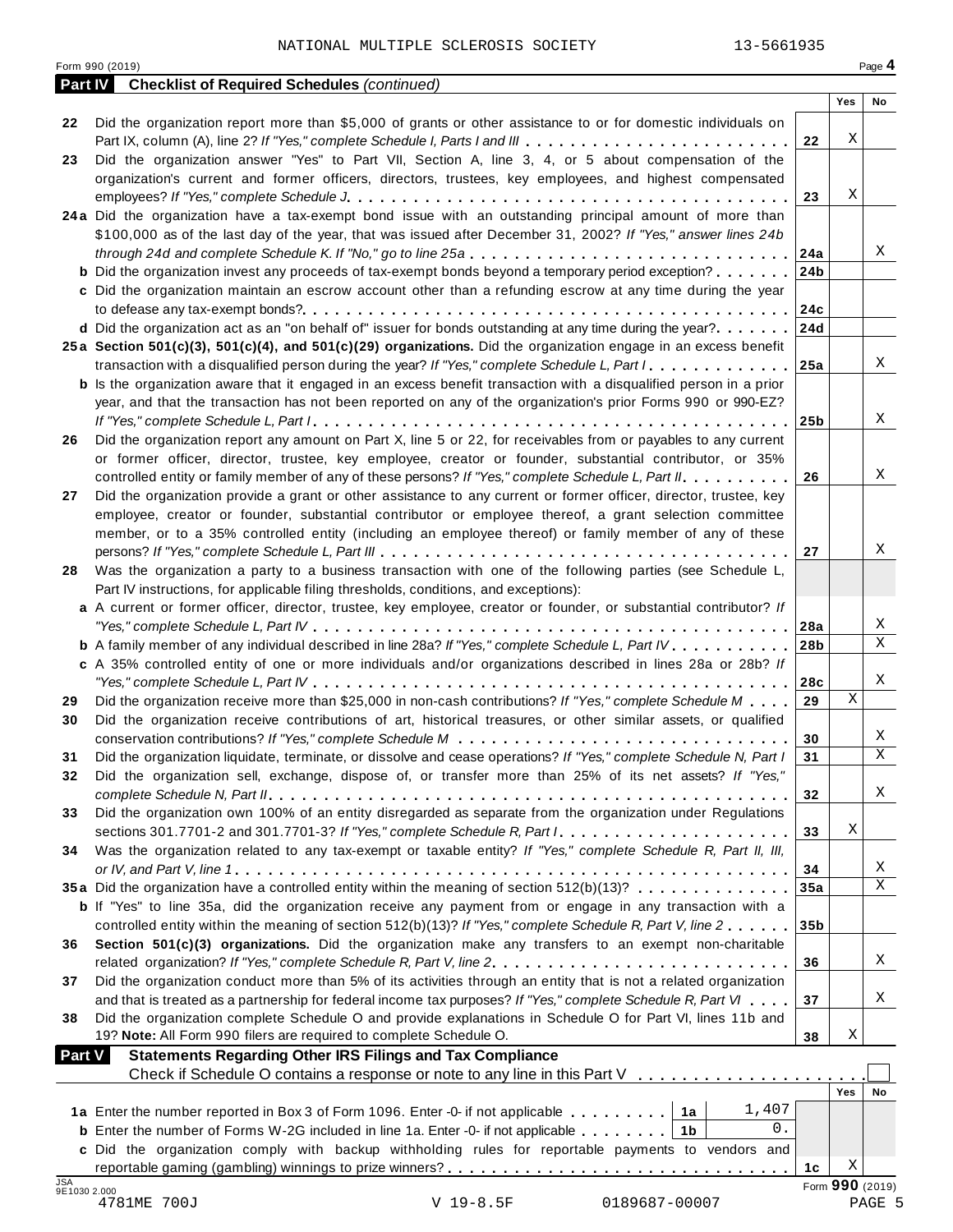|               | NATIONAL MULTIPLE SCLEROSIS SOCIETY<br>13-5661935                                                                                                                                                                                                  |                |     |             |
|---------------|----------------------------------------------------------------------------------------------------------------------------------------------------------------------------------------------------------------------------------------------------|----------------|-----|-------------|
|               | Form 990 (2019)                                                                                                                                                                                                                                    |                |     | Page $5$    |
| <b>Part V</b> | Statements Regarding Other IRS Filings and Tax Compliance (continued)                                                                                                                                                                              |                | Yes | No          |
|               | 2a Enter the number of employees reported on Form W-3, Transmittal of Wage and Tax                                                                                                                                                                 |                |     |             |
|               | 1,136<br>Statements, filed for the calendar year ending with or within the year covered by this return. [2a]                                                                                                                                       |                | Χ   |             |
|               | <b>b</b> If at least one is reported on line 2a, did the organization file all required federal employment tax returns?                                                                                                                            | 2 <sub>b</sub> |     |             |
|               | Note: If the sum of lines 1a and 2a is greater than 250, you may be required to e-file (see instructions)                                                                                                                                          | 3a             | Χ   |             |
|               |                                                                                                                                                                                                                                                    | 3 <sub>b</sub> | X   |             |
|               | <b>b</b> If "Yes," has it filed a Form 990-T for this year? If "No" to line 3b, provide an explanation on Schedule O<br>4a At any time during the calendar year, did the organization have an interest in, or a signature or other authority over, |                |     |             |
|               | a financial account in a foreign country (such as a bank account, securities account, or other financial account)?                                                                                                                                 | 4a             |     | Χ           |
|               | <b>b</b> If "Yes," enter the name of the foreign country $\blacktriangleright$                                                                                                                                                                     |                |     |             |
|               | See instructions for filing requirements for FinCEN Form 114, Report of Foreign Bank and Financial Accounts (FBAR).                                                                                                                                |                |     |             |
|               | 5a Was the organization a party to a prohibited tax shelter transaction at any time during the tax year?                                                                                                                                           | 5a             |     | Χ           |
|               | <b>b</b> Did any taxable party notify the organization that it was or is a party to a prohibited tax shelter transaction?                                                                                                                          | 5b             |     | Χ           |
|               |                                                                                                                                                                                                                                                    | 5 <sub>c</sub> |     |             |
|               | 6a Does the organization have annual gross receipts that are normally greater than \$100,000, and did the                                                                                                                                          |                |     | Χ           |
|               | organization solicit any contributions that were not tax deductible as charitable contributions?                                                                                                                                                   | 6a             |     |             |
|               | <b>b</b> If "Yes," did the organization include with every solicitation an express statement that such contributions or                                                                                                                            |                |     |             |
|               |                                                                                                                                                                                                                                                    | 6b             |     |             |
| 7             | Organizations that may receive deductible contributions under section 170(c).                                                                                                                                                                      |                |     |             |
|               | a Did the organization receive a payment in excess of \$75 made partly as a contribution and partly for goods                                                                                                                                      | 7а             | Χ   |             |
|               | <b>b</b> If "Yes," did the organization notify the donor of the value of the goods or services provided?                                                                                                                                           | 7b             | X   |             |
|               | c Did the organization sell, exchange, or otherwise dispose of tangible personal property for which it was                                                                                                                                         |                |     |             |
|               |                                                                                                                                                                                                                                                    | 7c             |     | Χ           |
|               |                                                                                                                                                                                                                                                    |                |     |             |
|               | e Did the organization receive any funds, directly or indirectly, to pay premiums on a personal benefit contract?                                                                                                                                  | 7е             |     | Χ           |
|               | Did the organization, during the year, pay premiums, directly or indirectly, on a personal benefit contract?                                                                                                                                       | 7f             |     | $\mathbf X$ |
|               | If the organization received a contribution of qualified intellectual property, did the organization file Form 8899 as required?                                                                                                                   | 7g             |     |             |
|               | h If the organization received a contribution of cars, boats, airplanes, or other vehicles, did the organization file a Form 1098-C?. .                                                                                                            | 7h             |     |             |
| 8             | Sponsoring organizations maintaining donor advised funds. Did a donor advised fund maintained by the                                                                                                                                               |                |     |             |
|               | sponsoring organization have excess business holdings at any time during the year?                                                                                                                                                                 | 8              |     |             |
| 9             | Sponsoring organizations maintaining donor advised funds.                                                                                                                                                                                          |                |     |             |
|               | a Did the sponsoring organization make any taxable distributions under section 4966?                                                                                                                                                               | 9a<br>9b       |     |             |
|               | <b>b</b> Did the sponsoring organization make a distribution to a donor, donor advisor, or related person?                                                                                                                                         |                |     |             |
| 10            | Section 501(c)(7) organizations. Enter:<br>10a                                                                                                                                                                                                     |                |     |             |
|               | a Initiation fees and capital contributions included on Part VIII, line 12<br> 10b<br><b>b</b> Gross receipts, included on Form 990, Part VIII, line 12, for public use of club facilities                                                         |                |     |             |
| 11            | Section 501(c)(12) organizations. Enter:                                                                                                                                                                                                           |                |     |             |
|               | 11a                                                                                                                                                                                                                                                |                |     |             |
|               | <b>b</b> Gross income from other sources (Do not net amounts due or paid to other sources                                                                                                                                                          |                |     |             |
|               | 11b                                                                                                                                                                                                                                                |                |     |             |
|               | 12a Section 4947(a)(1) non-exempt charitable trusts. Is the organization filing Form 990 in lieu of Form 1041?                                                                                                                                     | 12a            |     |             |
|               | <b>b</b> If "Yes," enter the amount of tax-exempt interest received or accrued during the year  12b                                                                                                                                                |                |     |             |
| 13            | Section 501(c)(29) qualified nonprofit health insurance issuers.                                                                                                                                                                                   |                |     |             |
|               | a Is the organization licensed to issue qualified health plans in more than one state?                                                                                                                                                             | 13a            |     |             |
|               | Note: See the instructions for additional information the organization must report on Schedule O.                                                                                                                                                  |                |     |             |
|               | <b>b</b> Enter the amount of reserves the organization is required to maintain by the states in which<br>13b                                                                                                                                       |                |     |             |
|               | 13c                                                                                                                                                                                                                                                |                |     |             |
|               | c Enter the amount of reserves on hand<br>14a Did the organization receive any payments for indoor tanning services during the tax year?                                                                                                           | 14a            |     | Χ           |
|               | <b>b</b> If "Yes," has it filed a Form 720 to report these payments? If "No," provide an explanation on Schedule $0 \cdot \cdot \cdot \cdot$                                                                                                       | 14b            |     |             |
| 15            | Is the organization subject to the section 4960 tax on payment(s) of more than \$1,000,000 in remuneration or                                                                                                                                      |                |     |             |
|               |                                                                                                                                                                                                                                                    | 15             |     | Χ           |
|               | If "Yes," see instructions and file Form 4720, Schedule N.                                                                                                                                                                                         |                |     |             |
| 16            | Is the organization an educational institution subject to the section 4968 excise tax on net investment income?                                                                                                                                    | 16             |     | Χ           |
|               | If "Yes," complete Form 4720, Schedule O.                                                                                                                                                                                                          |                |     |             |

Form **990** (2019)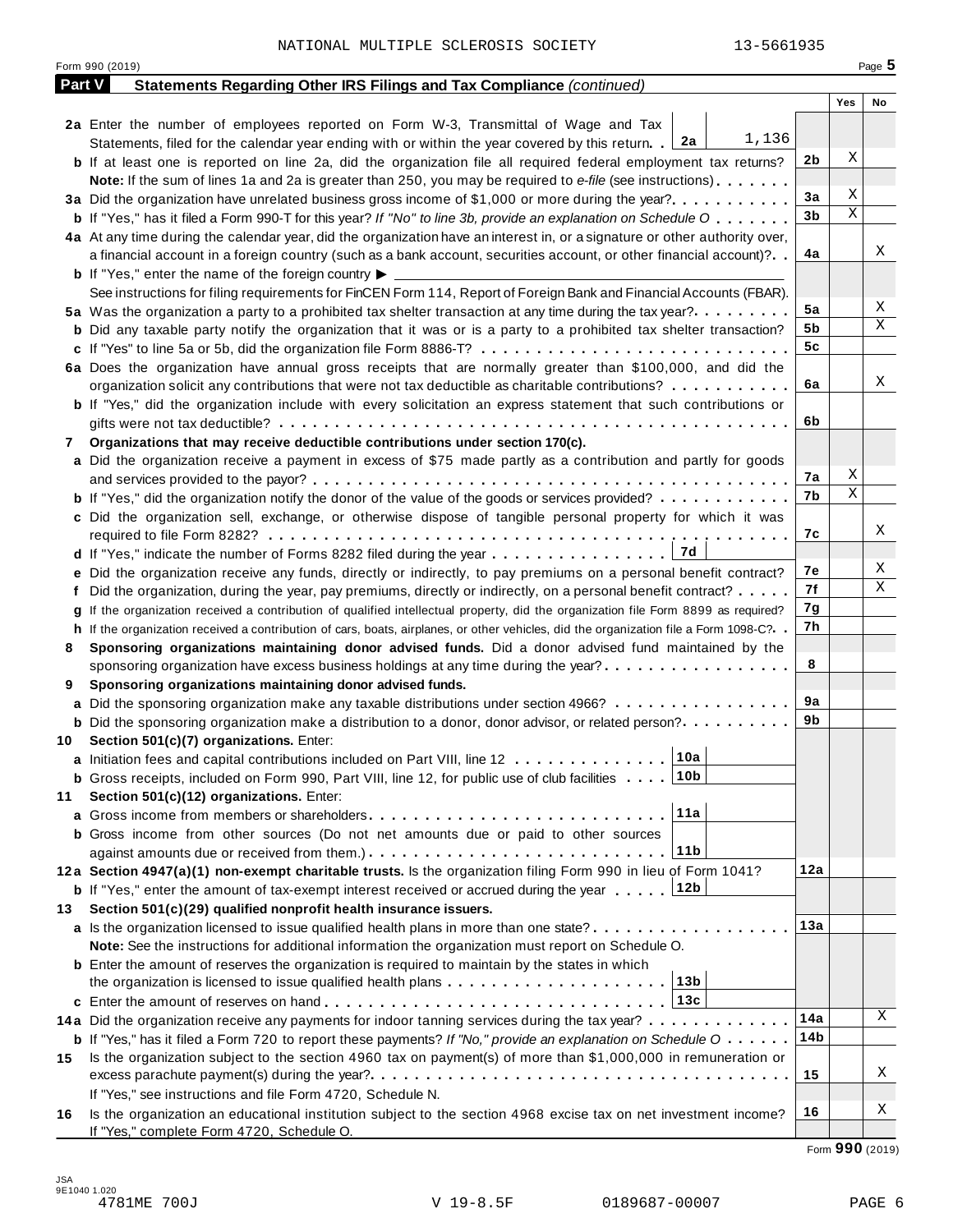|                 | Section A. Governing Body and Management                                                                                  |            |        |
|-----------------|---------------------------------------------------------------------------------------------------------------------------|------------|--------|
|                 | response to line 8a, 8b, or 10b below, describe the circumstances, processes, or changes on Schedule O. See instructions. |            |        |
| Part VI         | Governance, Management, and Disclosure For each "Yes" response to lines 2 through 7b below, and for a "No"                |            |        |
| Form 990 (2019) | NATIONAL MULTIPLE SCLEROSIS SOCIETY                                                                                       | 13-5661935 | Page 6 |
|                 |                                                                                                                           |            |        |

|         | 01111 UUU 14U                                                                                                                |                 |        |              |
|---------|------------------------------------------------------------------------------------------------------------------------------|-----------------|--------|--------------|
| Part VI | Governance, Management, and Disclosure For each "Yes" response to lines 2 through 7b below, and for a "No"                   |                 |        |              |
|         | response to line 8a, 8b, or 10b below, describe the circumstances, processes, or changes on Schedule O. See instructions.    |                 |        |              |
|         |                                                                                                                              |                 |        | $\mathbf{X}$ |
|         | <b>Section A. Governing Body and Management</b>                                                                              |                 |        |              |
|         |                                                                                                                              |                 | Yes    | No           |
|         | 36<br>1a<br>1a Enter the number of voting members of the governing body at the end of the tax year                           |                 |        |              |
|         | If there are material differences in voting rights among members of the governing body, or                                   |                 |        |              |
|         | if the governing body delegated broad authority to an executive committee or similar<br>committee, explain on Schedule O.    |                 |        |              |
| b       | 35<br>1b<br>Enter the number of voting members included on line 1a, above, who are independent                               |                 |        |              |
| 2       | Did any officer, director, trustee, or key employee have a family relationship or a business relationship with               |                 |        |              |
|         |                                                                                                                              | $\mathbf{2}$    |        | Χ            |
| 3       | Did the organization delegate control over management duties customarily performed by or under the direct                    |                 |        |              |
|         | supervision of officers, directors, trustees, or key employees to a management company or other person?                      | 3               |        | Χ            |
| 4       | Did the organization make any significant changes to its governing documents since the prior Form 990 was filed?             | 4               |        | $\mathbf X$  |
| 5       | Did the organization become aware during the year of a significant diversion of the organization's assets?                   | 5               |        | X            |
| 6       |                                                                                                                              | 6               | Χ      |              |
| 7a      | Did the organization have members, stockholders, or other persons who had the power to elect or appoint                      |                 |        |              |
|         |                                                                                                                              | 7a              | X      |              |
| b       | Are any governance decisions of the organization reserved to (or subject to approval by) members,                            |                 |        |              |
|         |                                                                                                                              | 7b              | X      |              |
| 8       | Did the organization contemporaneously document the meetings held or written actions undertaken during                       |                 |        |              |
|         | the year by the following:                                                                                                   |                 |        |              |
| а       |                                                                                                                              | 8a              | X      |              |
| b       | Each committee with authority to act on behalf of the governing body?                                                        | 8b              | Χ      |              |
| 9       | Is there any officer, director, trustee, or key employee listed in Part VII, Section A, who cannot be reached at             |                 |        |              |
|         | the organization's mailing address? If "Yes," provide the names and addresses on Schedule O.                                 | 9               |        | Χ            |
|         | Section B. Policies (This Section B requests information about policies not required by the Internal Revenue Code.)          |                 |        |              |
|         |                                                                                                                              |                 | Yes    | No           |
|         | 10a Did the organization have local chapters, branches, or affiliates?                                                       | 10a             | Χ      |              |
| b       | If "Yes," did the organization have written policies and procedures governing the activities of such chapters,               |                 |        |              |
|         | affiliates, and branches to ensure their operations are consistent with the organization's exempt purposes?                  | 10 <sub>b</sub> | Χ<br>Χ |              |
| 11 a    | Has the organization provided a complete copy of this Form 990 to all members of its governing body before filing the form?  | 11a             |        |              |
| b       | Describe in Schedule O the process, if any, used by the organization to review this Form 990.                                |                 | Χ      |              |
| 12a     | Did the organization have a written conflict of interest policy? If "No," go to line 13                                      | 12a             |        |              |
| b       | Were officers, directors, or trustees, and key employees required to disclose annually interests that could give             |                 | X      |              |
|         |                                                                                                                              | 12 <sub>b</sub> |        |              |
| c       | Did the organization regularly and consistently monitor and enforce compliance with the policy? If "Yes,"                    |                 | Χ      |              |
|         |                                                                                                                              | 12c<br>13       | Χ      |              |
| 13      |                                                                                                                              | 14              | Χ      |              |
| 14      | Did the organization have a written document retention and destruction policy?                                               |                 |        |              |
| 15      | Did the process for determining compensation of the following persons include a review and approval by                       |                 |        |              |
|         | independent persons, comparability data, and contemporaneous substantiation of the deliberation and decision?                | 15a             | X      |              |
| a       | The organization's CEO, Executive Director, or top management official                                                       | 15 <sub>b</sub> | Χ      |              |
| b       | If "Yes" to line 15a or 15b, describe the process in Schedule O (see instructions).                                          |                 |        |              |
|         |                                                                                                                              |                 |        |              |
| 16a     | Did the organization invest in, contribute assets to, or participate in a joint venture or similar arrangement               | 16a             |        | Χ            |
|         | If "Yes," did the organization follow a written policy or procedure requiring the organization to evaluate its               |                 |        |              |
|         | participation in joint venture arrangements under applicable federal tax law, and take steps to safeguard the                |                 |        |              |
|         |                                                                                                                              | 16b             |        |              |
|         | <b>Section C. Disclosure</b>                                                                                                 |                 |        |              |
| 17      | ATTACHMENT 5<br>List the states with which a copy of this Form 990 is required to be filed $\blacktriangleright$ .           |                 |        |              |
| 18      | Section 6104 requires an organization to make its Forms 1023 (1024 or 1024-A, if applicable), 990, and 990-T (Section 501(c) |                 |        |              |
|         | (3)s only) available for public inspection. Indicate how you made these available. Check all that apply.                     |                 |        |              |
|         | Own website<br>Another's website<br>$\vert X \vert$<br>Other (explain on Schedule O)<br>$X \mid$<br>$X \mid$<br>Upon request |                 |        |              |
|         |                                                                                                                              |                 |        |              |

**19** Describe on Schedule O whether (and if so, how) the organization made its governing documents, conflict of interest policy, and financial statements available to the public during the tax year.

**20** and infancial statements available to the public during the tax year.<br>State the name, address, and telephone number of the person who possesses the organization's books and records<br>TAMI CAESAR, CFO & COO 733 THIRD AVENUE,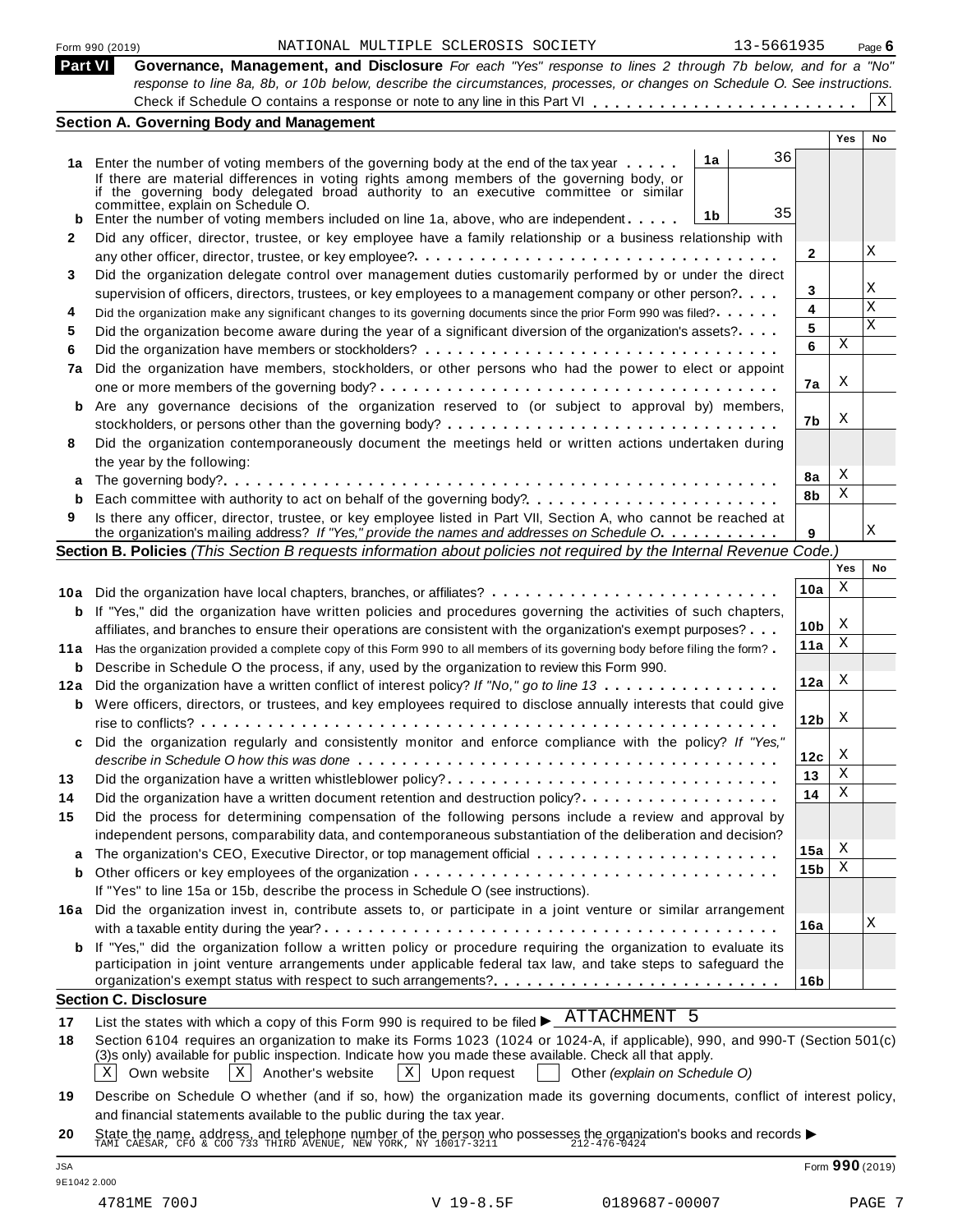|                                                                                            | <b>Part VIII</b> Compensation of Officers, Directors, Trustees, Key Employees, Highest Compensated Employees, and<br><b>Independent Contractors</b> |  |  |  |  |  |  |  |  |  |  |  |  |  |
|--------------------------------------------------------------------------------------------|-----------------------------------------------------------------------------------------------------------------------------------------------------|--|--|--|--|--|--|--|--|--|--|--|--|--|
|                                                                                            |                                                                                                                                                     |  |  |  |  |  |  |  |  |  |  |  |  |  |
| Section A. Officers, Directors, Trustees, Key Employees, and Highest Compensated Employees |                                                                                                                                                     |  |  |  |  |  |  |  |  |  |  |  |  |  |
|                                                                                            |                                                                                                                                                     |  |  |  |  |  |  |  |  |  |  |  |  |  |

**1a** Complete this table for all persons required to be listed. Report compensation for the calendar year ending with or within the organization's tax year.

anization's lax year.<br>● List all of the organization's **current** officers, directors, trustees (whether individuals or organizations), regardless of amount of<br>nnensation Enter -0- in columns (D) (E) and (E) if no compensa compensation. Enter -0- in columns (D), (E), and (F) if no compensation was paid.

• List all of the organization's **current** key employees, if any. See instructions for definition of "key employee."<br>● List the experientials five expect highest expressed explores (other than an efficer director of

**Example in the organization's current** key employees, if any. See instructions for definition of key employee.<br>• List the organization's five **current** highest compensated employees (other than an officer, director, trust who received reportable compensation (Box 5 of Form W-2 and/or Box 7 of Form 1099-MISC) of more than \$100,000 from the

organization and any related organizations.<br>• List all of the organization's **former** officers, key employees, and highest compensated employees who received more than<br>\$1.00.000 of reportable componention from the erganiza \$100,000 of reportable compensation from the organization and any related organizations.

% List all of the organization's **former directors or trustees** that received, in the capacity as a former director or trustee of the organization, more than \$10,000 of reportable compensation from the organization and any related organizations. See instructions for the order in which to list the persons above.

Check this box if neither the organization nor any related organization compensated any current officer, director, or trustee.

|                                   |                          |                                   |                       |         | (C)          |                                 |        |                            |                            |                                     |
|-----------------------------------|--------------------------|-----------------------------------|-----------------------|---------|--------------|---------------------------------|--------|----------------------------|----------------------------|-------------------------------------|
| (A)                               | (B)                      |                                   |                       |         | Position     | (do not check more than one     |        | (D)                        | (E)                        | (F)                                 |
| Name and title                    | Average<br>hours         |                                   |                       |         |              | box, unless person is both an   |        | Reportable<br>compensation | Reportable<br>compensation | <b>Estimated amount</b><br>of other |
|                                   | per week                 |                                   |                       |         |              | officer and a director/trustee) |        | from the                   | from related               | compensation                        |
|                                   | (list any                |                                   |                       |         |              |                                 |        | organization               | organizations              | from the                            |
|                                   | hours for                | Individual trustee<br>or director | Institutional trustee | Officer | Key employee | Highest compensated<br>employee | Former | (W-2/1099-MISC)            | (W-2/1099-MISC)            | organization and                    |
|                                   | related<br>organizations |                                   |                       |         |              |                                 |        |                            |                            | related organizations               |
|                                   | below                    |                                   |                       |         |              |                                 |        |                            |                            |                                     |
|                                   | dotted line)             |                                   |                       |         |              |                                 |        |                            |                            |                                     |
|                                   |                          |                                   |                       |         |              |                                 |        |                            |                            |                                     |
| (1) CYNTHIA ZAGIEBOYLO            | 40.00                    |                                   |                       |         |              |                                 |        |                            |                            |                                     |
| PRESIDENT & CEO                   | 0.                       | X                                 |                       | X       |              |                                 |        | 570,915.                   | 0.                         | 11,200.                             |
| (THRU 11/2/20)<br>(2) PAUL WEISS  | 40.00                    |                                   |                       |         |              |                                 |        |                            |                            |                                     |
| CHIEF CRM, MKT & TECH OFFICER     | 0.                       |                                   |                       |         | Χ            |                                 |        | 343,839.                   | 0.                         | 42,893.                             |
| (3) TIM COETZEE                   | 40.00                    |                                   |                       |         |              |                                 |        |                            |                            |                                     |
| CHIEF ADVOC, SVC & RSRCH OFFCR    | 0.                       |                                   |                       |         | Χ            |                                 |        | 335,983.                   | 0.                         | 49,237.                             |
| (4) JOHN SCOTT                    | 40.00                    |                                   |                       |         |              |                                 |        |                            |                            |                                     |
| CHIEF DEV & COMM LEAD. OFFICER    | 0.                       |                                   |                       |         | Χ            |                                 |        | 345,012.                   | 0.                         | 27,643.                             |
| (5) TAMI CAESAR                   | 40.00                    |                                   |                       |         |              |                                 |        |                            |                            |                                     |
| CFO & COO                         | 0.                       |                                   |                       | Χ       |              |                                 |        | 300,378.                   | 0.                         | 46,826.                             |
| (6) LISA GOLDFARB                 | 40.00                    |                                   |                       |         |              |                                 |        |                            |                            |                                     |
| CHIEF HR & VOL ENG OFFICER        | 0.                       |                                   |                       |         | Χ            |                                 |        | 312,801.                   | 0.                         | 11,200.                             |
| (7) MAUREEN REEDER                | 40.00                    |                                   |                       |         |              |                                 |        |                            |                            |                                     |
| EVP, LEAD & ORG(THRU $01/25/19$ ) | 0.                       |                                   |                       |         |              | Χ                               |        | 290,484.                   | 0.                         | 2,430.                              |
| (8) JENNIFER LEE                  | 40.00                    |                                   |                       |         |              |                                 |        |                            |                            |                                     |
| EVP, FUNDRAISING EVENTS           | 0.                       |                                   |                       |         |              | Χ                               |        | 257,154.                   | 0.                         | 34,213.                             |
| (9) PHYLLIS ROBSHAM               | 40.00                    |                                   |                       |         |              |                                 |        |                            |                            |                                     |
| EVP, COMMUNITY LEADERSHIP         | 0.                       |                                   |                       |         |              | Χ                               |        | 258,254.                   | 0.                         | 24,316.                             |
| (10) ERIC HILTY                   | 40.00                    |                                   |                       |         |              |                                 |        |                            |                            |                                     |
| CHIEF LEGAL OFF. (THRU 11/6/20)   | 0.                       |                                   |                       | X       |              |                                 |        | 236,833.                   | $\Omega$ .                 | 39,272.                             |
| (11) BARI TALENTE                 | 40.00                    |                                   |                       |         |              |                                 |        |                            |                            |                                     |
| EVP, ADVOCACY                     | 0.                       |                                   |                       |         |              | Χ                               |        | 225,666.                   | 0.                         | 46,762.                             |
| (12) KAY JULIAN                   | 40.00                    |                                   |                       |         |              |                                 |        |                            |                            |                                     |
| EVP, SERVICES (THRU 11/02/20)     | 0.                       |                                   |                       |         |              | Χ                               |        | 241,504.                   | 0.                         | 26,050.                             |
| (13) BRUCE BEBO                   | 40.00                    |                                   |                       |         |              |                                 |        |                            |                            |                                     |
| EVP, RESEARCH PROGRAMS            | 0.                       |                                   |                       |         | X            |                                 |        | 209,849.                   | 0.                         | 39,878.                             |
| (14) RON ZWERIN                   | 40.00                    |                                   |                       |         |              |                                 |        |                            |                            |                                     |
| EVP, MARKETING                    | 0.                       |                                   |                       |         | Χ            |                                 |        | 212,028.                   | 0.                         | 32,247.                             |

JSA Form **990** (2019)

9E1041 2.000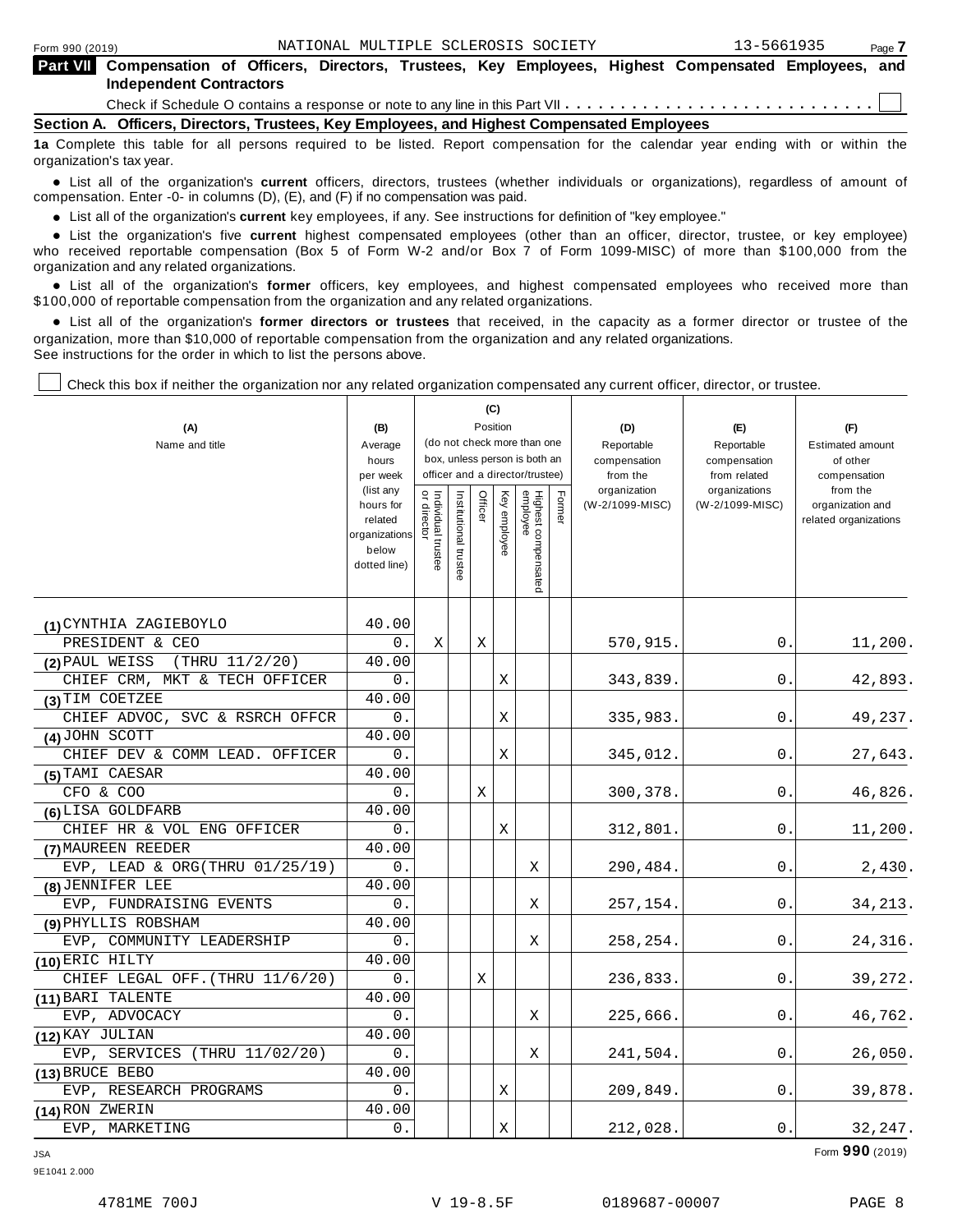|  | Form 990 (2019) |
|--|-----------------|
|  |                 |

|    | (A)                                                                                                                                                                                                                                                                                                    | (B)                                                            |                                           |                       | (C)      |              |                                                                                                 |        | (D)                                    | (E)                                        |                     | (F)                                                                      |
|----|--------------------------------------------------------------------------------------------------------------------------------------------------------------------------------------------------------------------------------------------------------------------------------------------------------|----------------------------------------------------------------|-------------------------------------------|-----------------------|----------|--------------|-------------------------------------------------------------------------------------------------|--------|----------------------------------------|--------------------------------------------|---------------------|--------------------------------------------------------------------------|
|    | Name and title                                                                                                                                                                                                                                                                                         | Average<br>hours per<br>week (list any                         |                                           |                       | Position |              | (do not check more than one<br>box, unless person is both an<br>officer and a director/trustee) |        | Reportable<br>compensation<br>from     | Reportable<br>compensation from<br>related |                     | Estimated<br>amount of<br>other                                          |
|    |                                                                                                                                                                                                                                                                                                        | hours for<br>related<br>organizations<br>below dotted<br>line) | <br>  Individual trustee<br>  or director | Institutional trustee | Officer  | Key employee | Highest compensated<br>employee                                                                 | Former | the<br>organization<br>(W-2/1099-MISC) | organizations<br>(W-2/1099-MISC)           |                     | compensation<br>from the<br>organization<br>and related<br>organizations |
|    | (15) ELIZABETH CRITES<br>EVP, INDIV GIVING & CORP REL                                                                                                                                                                                                                                                  | 40.00<br>0.                                                    |                                           |                       |          | Χ            |                                                                                                 |        | 208,705                                | 0.                                         |                     | 7,754.                                                                   |
|    | (16) REBECCA FEHLIG<br>EVP, OPERATIONS                                                                                                                                                                                                                                                                 | 40.00<br>0.                                                    |                                           |                       |          | Χ            |                                                                                                 |        | 191,466.                               | 0.                                         |                     | 6,430.                                                                   |
|    | (17) GRAHAM MCREYNOLDS<br>FMR AVP, GLOBAL INITIATIVES                                                                                                                                                                                                                                                  | 40.00<br>0.                                                    |                                           |                       |          |              |                                                                                                 | Χ      | 101,308                                | 0.                                         |                     | 24,071.                                                                  |
|    | (18) PETER A. GALLIGAN<br><b>CHAIR</b>                                                                                                                                                                                                                                                                 | $\overline{5.00}$<br>0.                                        | Χ                                         |                       | Χ        |              |                                                                                                 |        | 0                                      | 0.                                         |                     |                                                                          |
|    | (19) RICHARD KNUTSON<br>CHAIR ELECT                                                                                                                                                                                                                                                                    | $\overline{5.00}$<br>0.                                        | Χ                                         |                       | Χ        |              |                                                                                                 |        | 0                                      | 0.                                         |                     |                                                                          |
|    | (20) WILLIAM T. MONAHAN<br>VICE CHAIR                                                                                                                                                                                                                                                                  | 5.00<br>0.                                                     | Χ                                         |                       | Χ        |              |                                                                                                 |        | 0                                      | 0.                                         |                     |                                                                          |
|    | (21) LAURA VACCARO<br>VICE CHAIR                                                                                                                                                                                                                                                                       | 5.00<br>0.                                                     | Χ                                         |                       | Χ        |              |                                                                                                 |        | 0                                      | 0.                                         |                     |                                                                          |
|    | (22) CAROLINE WHITACRE<br>VICE CHAIR                                                                                                                                                                                                                                                                   | $\overline{5.00}$<br>0.                                        | Χ                                         |                       | Χ        |              |                                                                                                 |        | 0                                      | 0.                                         |                     |                                                                          |
|    | (23) LINDA MCALEER<br>SECRETARY                                                                                                                                                                                                                                                                        | 5.00<br>0.                                                     | Χ                                         |                       | Χ        |              |                                                                                                 |        | 0                                      | 0.                                         |                     |                                                                          |
|    | (24) PETER PORRINO<br>TREASURER<br>25) MINDY B. ALPERT                                                                                                                                                                                                                                                 | 5.00<br>$0$ .<br>5.00                                          | Χ                                         |                       | Χ        |              |                                                                                                 |        | 0                                      | 0.                                         |                     |                                                                          |
|    | <b>DIRECTOR</b>                                                                                                                                                                                                                                                                                        | $0$ .                                                          | Χ                                         |                       |          |              |                                                                                                 |        | $\Omega$<br>4,642,179                  | $0$ .<br>0                                 |                     | 472, 422.                                                                |
|    | 1b Sub-total<br>.<br>c Total from continuation sheets to Part VII, Section A                                                                                                                                                                                                                           |                                                                |                                           |                       |          |              |                                                                                                 |        | $\mathbf{0}$                           | 0                                          |                     | 0.                                                                       |
|    |                                                                                                                                                                                                                                                                                                        |                                                                |                                           |                       |          |              |                                                                                                 |        | 4,642,179.                             | 0.                                         |                     | 472, 422.                                                                |
|    | 2 Total number of individuals (including but not limited to those listed above) who received more than \$100,000 of<br>reportable compensation from the organization ▶                                                                                                                                 |                                                                | 124                                       |                       |          |              |                                                                                                 |        |                                        |                                            |                     |                                                                          |
| 3  | Did the organization list any former officer, director, or trustee, key employee, or highest compensated                                                                                                                                                                                               |                                                                |                                           |                       |          |              |                                                                                                 |        |                                        |                                            |                     | <b>Yes</b><br>No.                                                        |
| 4  | employee on line 1a? If "Yes," complete Schedule J for such individual<br>For any individual listed on line 1a, is the sum of reportable compensation and other compensation from the                                                                                                                  |                                                                |                                           |                       |          |              |                                                                                                 |        |                                        |                                            | 3                   | Χ                                                                        |
|    | organization and related organizations greater than \$150,000? If "Yes," complete Schedule J for such                                                                                                                                                                                                  |                                                                |                                           |                       |          |              |                                                                                                 |        |                                        |                                            | 4                   | Χ                                                                        |
| 5. | Did any person listed on line 1a receive or accrue compensation from any unrelated organization or individual<br>for services rendered to the organization? If "Yes," complete Schedule J for such person                                                                                              |                                                                |                                           |                       |          |              |                                                                                                 |        |                                        |                                            | 5                   | Χ                                                                        |
| 1. | <b>Section B. Independent Contractors</b><br>Complete this table for your five highest compensated independent contractors that received more than \$100,000 of<br>compensation from the organization. Report compensation for the calendar year ending with or within the organization's tax<br>year. |                                                                |                                           |                       |          |              |                                                                                                 |        |                                        |                                            |                     |                                                                          |
|    | (A)<br>Name and business address                                                                                                                                                                                                                                                                       |                                                                |                                           |                       |          |              |                                                                                                 |        | (B)<br>Description of services         |                                            | (C)<br>Compensation |                                                                          |
|    | ATTACHMENT 6                                                                                                                                                                                                                                                                                           |                                                                |                                           |                       |          |              |                                                                                                 |        |                                        |                                            |                     |                                                                          |
|    |                                                                                                                                                                                                                                                                                                        |                                                                |                                           |                       |          |              |                                                                                                 |        |                                        |                                            |                     |                                                                          |
|    |                                                                                                                                                                                                                                                                                                        |                                                                |                                           |                       |          |              |                                                                                                 |        |                                        |                                            |                     |                                                                          |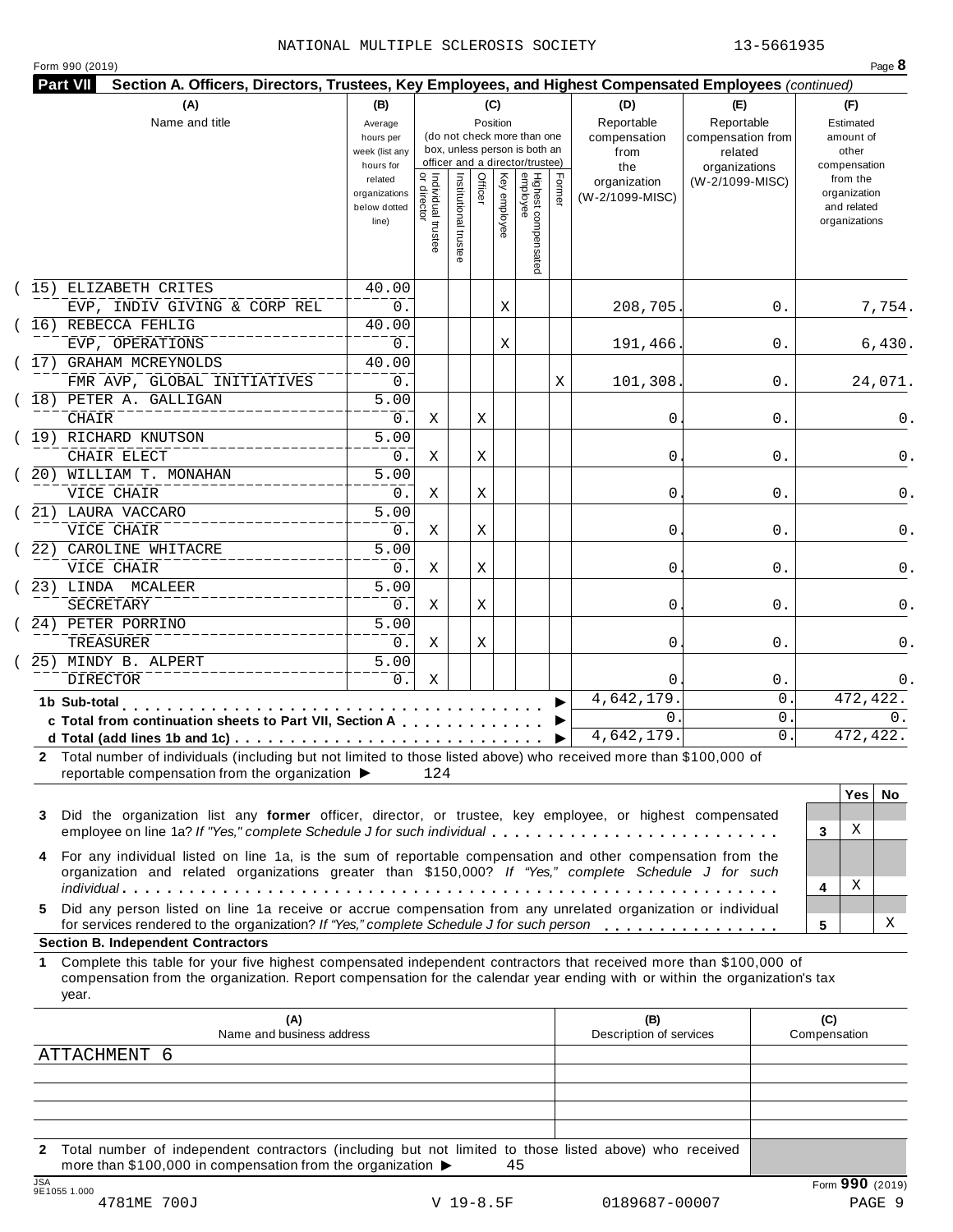|  | Form 990 (2019) |
|--|-----------------|
|  |                 |

|    | (A)<br>Name and title                                                                                                                                                                                                                                                      | (B)<br>Average<br>hours per<br>week (list any<br>hours for |                                     |                       |         | (C)<br>Position | (do not check more than one<br>box, unless person is both an<br>officer and a director/trustee) |        | (D)<br>Reportable<br>compensation<br>from<br>the | (E)<br>Reportable<br>compensation from<br>related<br>organizations | (F)<br>Estimated<br>amount of<br>other<br>compensation   |
|----|----------------------------------------------------------------------------------------------------------------------------------------------------------------------------------------------------------------------------------------------------------------------------|------------------------------------------------------------|-------------------------------------|-----------------------|---------|-----------------|-------------------------------------------------------------------------------------------------|--------|--------------------------------------------------|--------------------------------------------------------------------|----------------------------------------------------------|
|    |                                                                                                                                                                                                                                                                            | related<br>organizations<br>below dotted<br>line)          | Individual trustee<br>  or director | Institutional trustee | Officer | Key employee    | Highest compensated<br>employee                                                                 | Former | organization<br>(W-2/1099-MISC)                  | (W-2/1099-MISC)                                                    | from the<br>organization<br>and related<br>organizations |
|    | 26) RICK ANDERSON<br>DIRECTOR (THRU 11/20/19)                                                                                                                                                                                                                              | 5.00<br>0.                                                 | Χ                                   |                       |         |                 |                                                                                                 |        | 0                                                | 0.                                                                 |                                                          |
|    | 27) GREGORY R. BISHOP                                                                                                                                                                                                                                                      | 5.00                                                       |                                     |                       |         |                 |                                                                                                 |        |                                                  |                                                                    |                                                          |
|    | <b>DIRECTOR</b>                                                                                                                                                                                                                                                            | 0.                                                         | Χ                                   |                       |         |                 |                                                                                                 |        | 0                                                | 0.                                                                 |                                                          |
|    | 28) MICHAEL BOGDONOFF                                                                                                                                                                                                                                                      | $\overline{5.00}$                                          |                                     |                       |         |                 |                                                                                                 |        |                                                  |                                                                    |                                                          |
|    | <b>DIRECTOR</b>                                                                                                                                                                                                                                                            | 0.                                                         | Χ                                   |                       |         |                 |                                                                                                 |        | 0                                                | 0.                                                                 |                                                          |
|    | 29) RON BOIRE                                                                                                                                                                                                                                                              | $\overline{5.00}$                                          |                                     |                       |         |                 |                                                                                                 |        |                                                  |                                                                    |                                                          |
|    | DIRECTOR (THRU 11/20/19)<br>30) HAFIZ CHANDIWALA                                                                                                                                                                                                                           | 0.<br>$\overline{5.00}$                                    | Χ                                   |                       |         |                 |                                                                                                 |        | 0                                                | 0.                                                                 |                                                          |
|    | DIRECTOR                                                                                                                                                                                                                                                                   | 0.                                                         | Χ                                   |                       |         |                 |                                                                                                 |        | 0                                                | 0.                                                                 |                                                          |
|    | 31) DOUG COY                                                                                                                                                                                                                                                               | $\overline{5.00}$                                          |                                     |                       |         |                 |                                                                                                 |        |                                                  |                                                                    |                                                          |
|    | <b>DIRECTOR</b>                                                                                                                                                                                                                                                            | 0.                                                         | Χ                                   |                       |         |                 |                                                                                                 |        | 0                                                | 0.                                                                 |                                                          |
|    | 32) KASSAUNDRA ESCALERA                                                                                                                                                                                                                                                    | $\overline{5.00}$                                          |                                     |                       |         |                 |                                                                                                 |        |                                                  |                                                                    |                                                          |
|    | DIRECTOR (AS OF 11/20/19)                                                                                                                                                                                                                                                  | 0.                                                         | Χ                                   |                       |         |                 |                                                                                                 |        | 0                                                | 0.                                                                 |                                                          |
|    | 33) DANA M. FOOTE                                                                                                                                                                                                                                                          | $\overline{5.00}$                                          |                                     |                       |         |                 |                                                                                                 |        |                                                  |                                                                    |                                                          |
|    | DIRECTOR                                                                                                                                                                                                                                                                   | 0.                                                         | Χ                                   |                       |         |                 |                                                                                                 |        | 0                                                | 0.                                                                 |                                                          |
|    | 34) ELIZABETH FORSTNEGER                                                                                                                                                                                                                                                   | 5.00                                                       |                                     |                       |         |                 |                                                                                                 |        |                                                  |                                                                    |                                                          |
|    | <b>DIRECTOR</b>                                                                                                                                                                                                                                                            | 0.                                                         | Χ                                   |                       |         |                 |                                                                                                 |        | 0                                                | 0.                                                                 |                                                          |
|    | 35) BRENDON GALLAGHER                                                                                                                                                                                                                                                      | 5.00                                                       |                                     |                       |         |                 |                                                                                                 |        |                                                  |                                                                    |                                                          |
|    | DIRECTOR (AS OF 11/20/19)                                                                                                                                                                                                                                                  | $0$ .                                                      | Χ                                   |                       |         |                 |                                                                                                 |        | 0                                                | 0.                                                                 |                                                          |
|    | 36) SHYAM GIDUMAL                                                                                                                                                                                                                                                          | 5.00                                                       |                                     |                       |         |                 |                                                                                                 |        |                                                  |                                                                    |                                                          |
|    | <b>DIRECTOR</b>                                                                                                                                                                                                                                                            | 0.                                                         | Χ                                   |                       |         |                 |                                                                                                 |        | 0<br>0                                           | $0$ .<br>$\mathbf 0$                                               | 0.                                                       |
|    | 1b Sub-total<br>and a straightful and<br>c Total from continuation sheets to Part VII, Section A<br>2 Total number of individuals (including but not limited to those listed above) who received more than \$100,000 of<br>reportable compensation from the organization ▶ |                                                            | 124                                 |                       |         |                 |                                                                                                 |        |                                                  |                                                                    |                                                          |
| 3  | Did the organization list any former officer, director, or trustee, key employee, or highest compensated<br>employee on line 1a? If "Yes," complete Schedule J for such individual                                                                                         |                                                            |                                     |                       |         |                 |                                                                                                 |        |                                                  |                                                                    | <b>Yes</b><br>No.<br>Χ<br>3                              |
| 4  | For any individual listed on line 1a, is the sum of reportable compensation and other compensation from the<br>organization and related organizations greater than \$150,000? If "Yes," complete Schedule J for such                                                       |                                                            |                                     |                       |         |                 |                                                                                                 |        |                                                  |                                                                    | Χ<br>4                                                   |
| 5. | Did any person listed on line 1a receive or accrue compensation from any unrelated organization or individual<br>for services rendered to the organization? If "Yes," complete Schedule J for such person                                                                  |                                                            |                                     |                       |         |                 |                                                                                                 |        |                                                  |                                                                    | Χ<br>5                                                   |
|    | <b>Section B. Independent Contractors</b>                                                                                                                                                                                                                                  |                                                            |                                     |                       |         |                 |                                                                                                 |        |                                                  |                                                                    |                                                          |
| 1  | Complete this table for your five highest compensated independent contractors that received more than \$100,000 of<br>compensation from the organization. Report compensation for the calendar year ending with or within the organization's tax<br>year.                  |                                                            |                                     |                       |         |                 |                                                                                                 |        |                                                  |                                                                    |                                                          |
|    | (A)<br>Name and business address                                                                                                                                                                                                                                           |                                                            |                                     |                       |         |                 |                                                                                                 |        | (B)<br>Description of services                   |                                                                    | (C)<br>Compensation                                      |
|    |                                                                                                                                                                                                                                                                            |                                                            |                                     |                       |         |                 |                                                                                                 |        |                                                  |                                                                    |                                                          |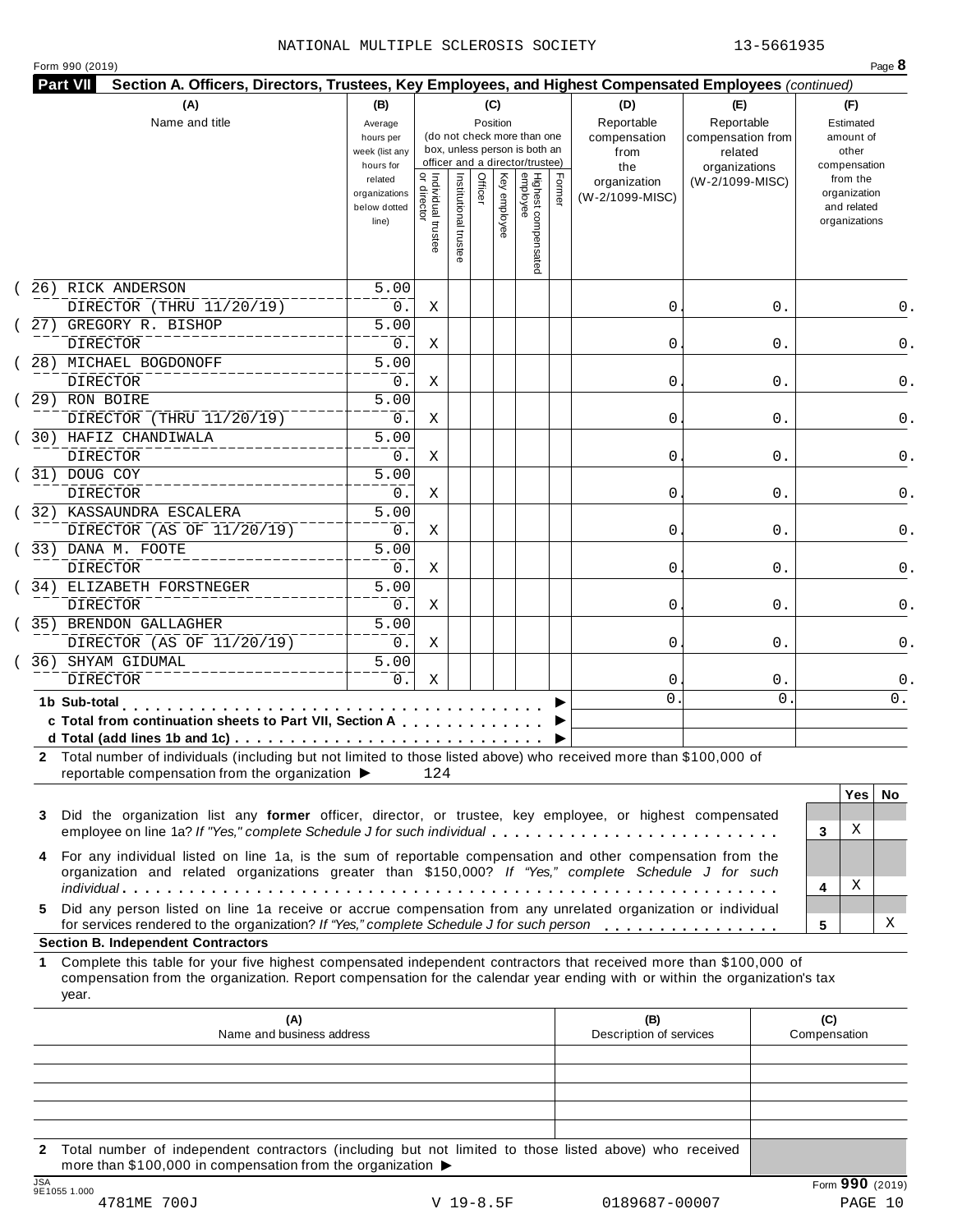#### NATIONAL MULTIPLE SCLEROSIS SOCIETY 13-5661935

|  | Form 990 (2019) |  |
|--|-----------------|--|
|  |                 |  |

| (A)                                                                                                                                                                                                                                                             | (B)                                                 |                                     |                       |         | (C)          |                                                                                                 |        | (D)                                       | (E)                                                         |             |                     | (F)                                                      |     |
|-----------------------------------------------------------------------------------------------------------------------------------------------------------------------------------------------------------------------------------------------------------------|-----------------------------------------------------|-------------------------------------|-----------------------|---------|--------------|-------------------------------------------------------------------------------------------------|--------|-------------------------------------------|-------------------------------------------------------------|-------------|---------------------|----------------------------------------------------------|-----|
| Name and title                                                                                                                                                                                                                                                  | Average<br>hours per<br>week (list any<br>hours for |                                     |                       |         | Position     | (do not check more than one<br>box, unless person is both an<br>officer and a director/trustee) |        | Reportable<br>compensation<br>from<br>the | Reportable<br>compensation from<br>related<br>organizations |             |                     | Estimated<br>amount of<br>other<br>compensation          |     |
|                                                                                                                                                                                                                                                                 | related<br>organizations<br>below dotted<br>line)   | Individual trustee<br>  or director | Institutional trustee | Officer | Key employee | Highest compensated<br>employee                                                                 | Former | organization<br>(W-2/1099-MISC)           | (W-2/1099-MISC)                                             |             |                     | from the<br>organization<br>and related<br>organizations |     |
| 37) PETER HARBILAS<br>DIRECTOR                                                                                                                                                                                                                                  | 5.00                                                |                                     |                       |         |              |                                                                                                 |        | 0                                         |                                                             | 0.          |                     |                                                          | 0.  |
| 38) ANDY HARRIS                                                                                                                                                                                                                                                 | 0.<br>$\overline{5.00}$                             | Χ                                   |                       |         |              |                                                                                                 |        |                                           |                                                             |             |                     |                                                          |     |
| <b>DIRECTOR</b>                                                                                                                                                                                                                                                 | 0.                                                  | Χ                                   |                       |         |              |                                                                                                 |        | 0                                         |                                                             | 0.          |                     |                                                          |     |
| 39) IAN HARRIS                                                                                                                                                                                                                                                  | $\overline{5.00}$                                   |                                     |                       |         |              |                                                                                                 |        |                                           |                                                             |             |                     |                                                          |     |
| <b>DIRECTOR</b>                                                                                                                                                                                                                                                 | 0.                                                  | Χ                                   |                       |         |              |                                                                                                 |        | 0                                         |                                                             | 0.          |                     |                                                          |     |
| 40) BONNIE HIGGINS                                                                                                                                                                                                                                              | $\overline{5.00}$                                   |                                     |                       |         |              |                                                                                                 |        |                                           |                                                             |             |                     |                                                          |     |
| DIRECTOR                                                                                                                                                                                                                                                        | 0.                                                  | Χ                                   |                       |         |              |                                                                                                 |        | 0                                         |                                                             | 0.          |                     |                                                          |     |
| 41) WILLIAM HOLLEY                                                                                                                                                                                                                                              | $\overline{5.00}$                                   |                                     |                       |         |              |                                                                                                 |        |                                           |                                                             |             |                     |                                                          |     |
| DIRECTOR                                                                                                                                                                                                                                                        | 0.                                                  | Χ                                   |                       |         |              |                                                                                                 |        | 0                                         |                                                             | 0.          |                     |                                                          |     |
| (42) MARY HUGHES, MD                                                                                                                                                                                                                                            | 5.00                                                |                                     |                       |         |              |                                                                                                 |        |                                           |                                                             |             |                     |                                                          |     |
| DIRECTOR (THRU 11/20/19)                                                                                                                                                                                                                                        | 0.                                                  | Χ                                   |                       |         |              |                                                                                                 |        | 0                                         |                                                             | 0.          |                     |                                                          |     |
| 43) WILLIAM MARRACCINI                                                                                                                                                                                                                                          | $\overline{5.00}$                                   |                                     |                       |         |              |                                                                                                 |        |                                           |                                                             |             |                     |                                                          |     |
| DIRECTOR (THRU 11/20/19)                                                                                                                                                                                                                                        | 0.                                                  | Χ                                   |                       |         |              |                                                                                                 |        | 0                                         |                                                             | 0.          |                     |                                                          |     |
| 44) EUGENE MAY                                                                                                                                                                                                                                                  | $\overline{5.00}$                                   |                                     |                       |         |              |                                                                                                 |        |                                           |                                                             |             |                     |                                                          |     |
| DIRECTOR                                                                                                                                                                                                                                                        | 0.                                                  | Χ                                   |                       |         |              |                                                                                                 |        | 0                                         |                                                             | 0.          |                     |                                                          |     |
| 45) RICK MCDERMOTT                                                                                                                                                                                                                                              | 5.00                                                |                                     |                       |         |              |                                                                                                 |        |                                           |                                                             |             |                     |                                                          |     |
| DIRECTOR (AS OF 11/20/19)                                                                                                                                                                                                                                       | 0.                                                  | Χ                                   |                       |         |              |                                                                                                 |        | 0                                         |                                                             | 0.          |                     |                                                          |     |
| 46) ELIZABETH PAGE                                                                                                                                                                                                                                              | 5.00                                                |                                     |                       |         |              |                                                                                                 |        |                                           |                                                             |             |                     |                                                          |     |
| <b>DIRECTOR</b>                                                                                                                                                                                                                                                 | 0.                                                  | Χ                                   |                       |         |              |                                                                                                 |        | 0                                         |                                                             | 0.          |                     |                                                          |     |
| 47) RUSSEL PARKER                                                                                                                                                                                                                                               | 5.00                                                |                                     |                       |         |              |                                                                                                 |        |                                           |                                                             |             |                     |                                                          |     |
| <b>DIRECTOR</b>                                                                                                                                                                                                                                                 | $0$ .                                               | Χ                                   |                       |         |              |                                                                                                 |        | 0                                         |                                                             | $0$ .       |                     |                                                          |     |
| 1b Sub-total<br>.                                                                                                                                                                                                                                               |                                                     |                                     |                       |         |              |                                                                                                 |        | $\mathbf 0$                               |                                                             | $\mathbf 0$ |                     |                                                          | 0.  |
| c Total from continuation sheets to Part VII, Section A                                                                                                                                                                                                         |                                                     |                                     |                       |         |              |                                                                                                 |        |                                           |                                                             |             |                     |                                                          |     |
|                                                                                                                                                                                                                                                                 |                                                     |                                     |                       |         |              |                                                                                                 |        |                                           |                                                             |             |                     |                                                          |     |
| 2 Total number of individuals (including but not limited to those listed above) who received more than \$100,000 of<br>reportable compensation from the organization ▶                                                                                          |                                                     | 124                                 |                       |         |              |                                                                                                 |        |                                           |                                                             |             |                     |                                                          |     |
|                                                                                                                                                                                                                                                                 |                                                     |                                     |                       |         |              |                                                                                                 |        |                                           |                                                             |             |                     | <b>Yes</b>                                               | No. |
| Did the organization list any former officer, director, or trustee, key employee, or highest compensated<br>3                                                                                                                                                   |                                                     |                                     |                       |         |              |                                                                                                 |        |                                           |                                                             |             |                     |                                                          |     |
| employee on line 1a? If "Yes," complete Schedule J for such individual                                                                                                                                                                                          |                                                     |                                     |                       |         |              |                                                                                                 |        |                                           |                                                             |             | 3                   | Χ                                                        |     |
| For any individual listed on line 1a, is the sum of reportable compensation and other compensation from the                                                                                                                                                     |                                                     |                                     |                       |         |              |                                                                                                 |        |                                           |                                                             |             |                     |                                                          |     |
| 4<br>organization and related organizations greater than \$150,000? If "Yes," complete Schedule J for such                                                                                                                                                      |                                                     |                                     |                       |         |              |                                                                                                 |        |                                           |                                                             |             |                     |                                                          |     |
|                                                                                                                                                                                                                                                                 |                                                     |                                     |                       |         |              |                                                                                                 |        |                                           |                                                             |             | 4                   | Χ                                                        |     |
| Did any person listed on line 1a receive or accrue compensation from any unrelated organization or individual<br>5.<br>for services rendered to the organization? If "Yes," complete Schedule J for such person                                                 |                                                     |                                     |                       |         |              |                                                                                                 |        |                                           |                                                             |             | 5                   |                                                          | Χ   |
| <b>Section B. Independent Contractors</b>                                                                                                                                                                                                                       |                                                     |                                     |                       |         |              |                                                                                                 |        |                                           |                                                             |             |                     |                                                          |     |
| Complete this table for your five highest compensated independent contractors that received more than \$100,000 of<br>1.<br>compensation from the organization. Report compensation for the calendar year ending with or within the organization's tax<br>year. |                                                     |                                     |                       |         |              |                                                                                                 |        |                                           |                                                             |             |                     |                                                          |     |
| (A)<br>Name and business address                                                                                                                                                                                                                                |                                                     |                                     |                       |         |              |                                                                                                 |        | (B)<br>Description of services            |                                                             |             | (C)<br>Compensation |                                                          |     |
|                                                                                                                                                                                                                                                                 |                                                     |                                     |                       |         |              |                                                                                                 |        |                                           |                                                             |             |                     |                                                          |     |
|                                                                                                                                                                                                                                                                 |                                                     |                                     |                       |         |              |                                                                                                 |        |                                           |                                                             |             |                     |                                                          |     |
|                                                                                                                                                                                                                                                                 |                                                     |                                     |                       |         |              |                                                                                                 |        |                                           |                                                             |             |                     |                                                          |     |
|                                                                                                                                                                                                                                                                 |                                                     |                                     |                       |         |              |                                                                                                 |        |                                           |                                                             |             |                     |                                                          |     |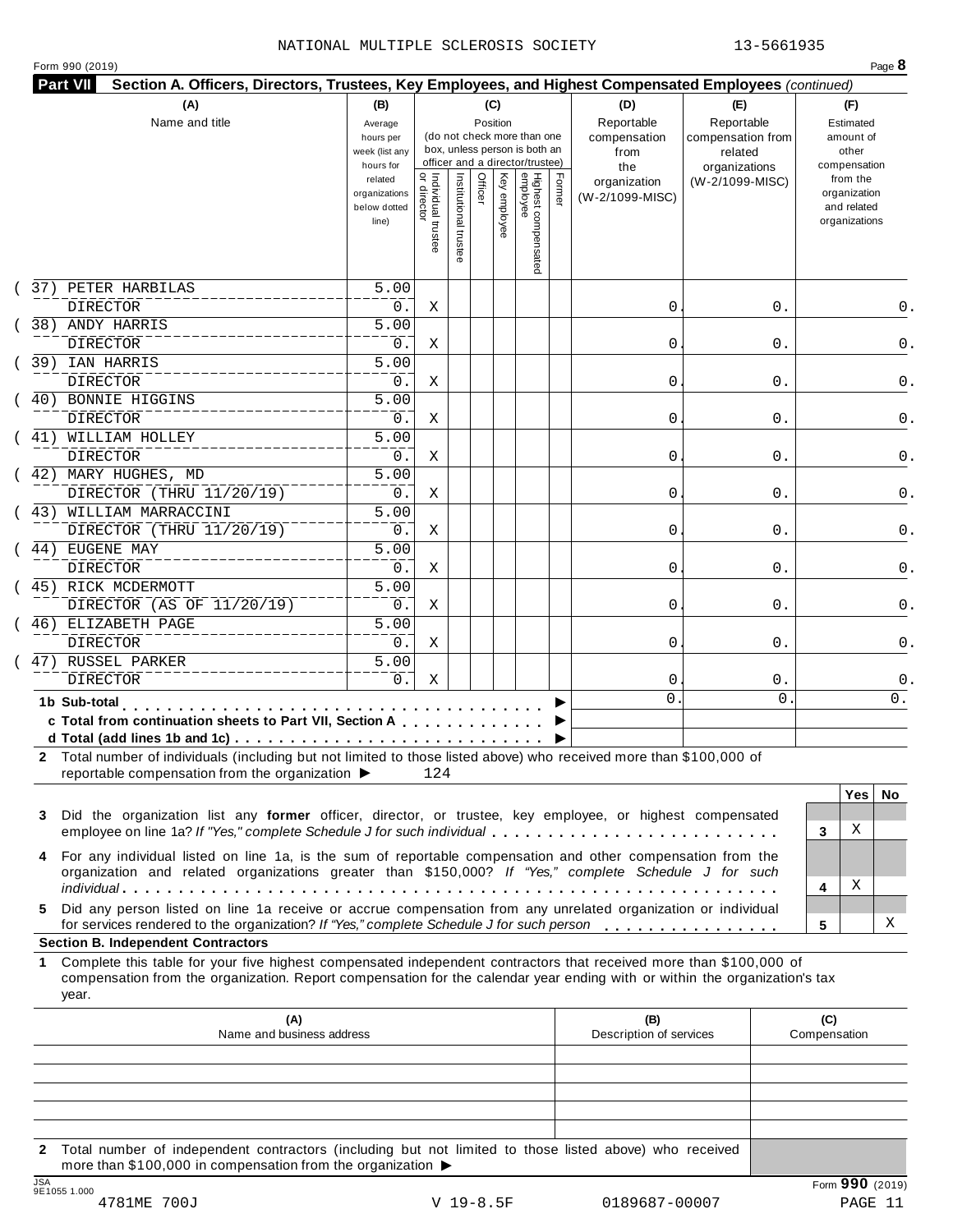|  | Form 990 (2019) |
|--|-----------------|
|  |                 |

| (A)                                                                                                                                                                                                                                                                                                          | (B)                                                 |                                           |                       |         | (C)          |                                                                                                 |        | (D)                                    | (E)                                        | (F)                                                      |
|--------------------------------------------------------------------------------------------------------------------------------------------------------------------------------------------------------------------------------------------------------------------------------------------------------------|-----------------------------------------------------|-------------------------------------------|-----------------------|---------|--------------|-------------------------------------------------------------------------------------------------|--------|----------------------------------------|--------------------------------------------|----------------------------------------------------------|
| Name and title                                                                                                                                                                                                                                                                                               | Average<br>hours per<br>week (list any<br>hours for |                                           |                       |         | Position     | (do not check more than one<br>box, unless person is both an<br>officer and a director/trustee) |        | Reportable<br>compensation<br>from     | Reportable<br>compensation from<br>related | Estimated<br>amount of<br>other<br>compensation          |
|                                                                                                                                                                                                                                                                                                              | related<br>organizations<br>below dotted<br>line)   | <br>  Individual trustee<br>  or director | Institutional trustee | Officer | Key employee | Highest compensated<br>employee                                                                 | Former | the<br>organization<br>(W-2/1099-MISC) | organizations<br>(W-2/1099-MISC)           | from the<br>organization<br>and related<br>organizations |
| 48) MIKE PONGON                                                                                                                                                                                                                                                                                              | $\overline{5.00}$                                   |                                           |                       |         |              |                                                                                                 |        |                                        |                                            |                                                          |
| <b>DIRECTOR</b><br>CHET POREMBSKI<br>49)                                                                                                                                                                                                                                                                     | 0.<br>$\overline{5.00}$                             | Χ                                         |                       |         |              |                                                                                                 |        | 0                                      | 0.                                         |                                                          |
| <b>DIRECTOR</b>                                                                                                                                                                                                                                                                                              | 0.                                                  | Χ                                         |                       |         |              |                                                                                                 |        | 0                                      | 0.                                         |                                                          |
| 50) ELIZABETH RODRIGUEZ<br>DIRECTOR (AS OF 11/20/19)                                                                                                                                                                                                                                                         | $\overline{5.00}$<br>$0$ .                          | Χ                                         |                       |         |              |                                                                                                 |        | 0                                      | 0.                                         |                                                          |
| 51) NANETTE REID                                                                                                                                                                                                                                                                                             | $\overline{5.00}$                                   |                                           |                       |         |              |                                                                                                 |        |                                        |                                            |                                                          |
| DIRECTOR (AS OF 11/20/19)                                                                                                                                                                                                                                                                                    | 0.<br>$\overline{5.00}$                             | Χ                                         |                       |         |              |                                                                                                 |        | 0                                      | 0.                                         |                                                          |
| 52) TOBI ROGOWSKY<br><b>DIRECTOR</b>                                                                                                                                                                                                                                                                         | 0.                                                  | Χ                                         |                       |         |              |                                                                                                 |        | 0                                      | 0.                                         |                                                          |
| 53) DAVID M. ROTTKAMP                                                                                                                                                                                                                                                                                        | $\overline{5.00}$                                   |                                           |                       |         |              |                                                                                                 |        |                                        |                                            |                                                          |
| DIRECTOR                                                                                                                                                                                                                                                                                                     | 0.                                                  | Χ                                         |                       |         |              |                                                                                                 |        | 0                                      | 0.                                         |                                                          |
| 54) LARRY SCHMID                                                                                                                                                                                                                                                                                             | $\overline{5.00}$                                   |                                           |                       |         |              |                                                                                                 |        |                                        |                                            |                                                          |
| DIRECTOR (THRU 11/20/19)                                                                                                                                                                                                                                                                                     | 0.                                                  | Χ                                         |                       |         |              |                                                                                                 |        | 0                                      | 0.                                         |                                                          |
| 55) RICHARD B. SLIFKA<br>DIRECTOR (THRU 11/20/19)                                                                                                                                                                                                                                                            | $\overline{5.00}$<br>0.                             | Χ                                         |                       |         |              |                                                                                                 |        | 0                                      | 0.                                         |                                                          |
| 56) PETER G. TARRICONE                                                                                                                                                                                                                                                                                       | $\overline{5.00}$                                   |                                           |                       |         |              |                                                                                                 |        |                                        |                                            |                                                          |
| DIRECTOR (THRU 11/20/19)                                                                                                                                                                                                                                                                                     | 0.                                                  | Χ                                         |                       |         |              |                                                                                                 |        | 0                                      | 0.                                         |                                                          |
| 57) DIANA TWADELL                                                                                                                                                                                                                                                                                            | 5.00                                                |                                           |                       |         |              |                                                                                                 |        |                                        |                                            |                                                          |
| <b>DIRECTOR</b><br>58) MALCOLM P. WATTMAN, ESQ.                                                                                                                                                                                                                                                              | 0.<br>5.00                                          | Χ                                         |                       |         |              |                                                                                                 |        | 0                                      | 0.                                         |                                                          |
| <b>DIRECTOR</b>                                                                                                                                                                                                                                                                                              | 0.                                                  | Χ                                         |                       |         |              |                                                                                                 |        | 0                                      | 0.                                         |                                                          |
| 1b Sub-total                                                                                                                                                                                                                                                                                                 |                                                     |                                           |                       |         |              |                                                                                                 |        | $\Omega$                               | 0                                          | 0.                                                       |
| and a series and a series<br>c Total from continuation sheets to Part VII, Section A                                                                                                                                                                                                                         |                                                     |                                           |                       |         |              |                                                                                                 |        |                                        |                                            |                                                          |
|                                                                                                                                                                                                                                                                                                              |                                                     |                                           |                       |         |              |                                                                                                 |        |                                        |                                            |                                                          |
| 2 Total number of individuals (including but not limited to those listed above) who received more than \$100,000 of                                                                                                                                                                                          |                                                     |                                           |                       |         |              |                                                                                                 |        |                                        |                                            |                                                          |
| reportable compensation from the organization ▶                                                                                                                                                                                                                                                              |                                                     | 124                                       |                       |         |              |                                                                                                 |        |                                        |                                            | <b>Yes</b><br>No.                                        |
| Did the organization list any former officer, director, or trustee, key employee, or highest compensated<br>3<br>employee on line 1a? If "Yes," complete Schedule J for such individual                                                                                                                      |                                                     |                                           |                       |         |              |                                                                                                 |        |                                        |                                            | Χ<br>3                                                   |
| For any individual listed on line 1a, is the sum of reportable compensation and other compensation from the<br>4<br>organization and related organizations greater than \$150,000? If "Yes," complete Schedule J for such                                                                                    |                                                     |                                           |                       |         |              |                                                                                                 |        |                                        |                                            |                                                          |
|                                                                                                                                                                                                                                                                                                              |                                                     |                                           |                       |         |              |                                                                                                 |        |                                        |                                            | Χ<br>4                                                   |
| Did any person listed on line 1a receive or accrue compensation from any unrelated organization or individual<br>5.<br>for services rendered to the organization? If "Yes," complete Schedule J for such person                                                                                              |                                                     |                                           |                       |         |              |                                                                                                 |        |                                        |                                            | х<br>5                                                   |
| <b>Section B. Independent Contractors</b><br>Complete this table for your five highest compensated independent contractors that received more than \$100,000 of<br>1.<br>compensation from the organization. Report compensation for the calendar year ending with or within the organization's tax<br>year. |                                                     |                                           |                       |         |              |                                                                                                 |        |                                        |                                            |                                                          |
|                                                                                                                                                                                                                                                                                                              |                                                     |                                           |                       |         |              |                                                                                                 |        | (B)                                    |                                            | (C)                                                      |
| (A)<br>Name and business address                                                                                                                                                                                                                                                                             |                                                     |                                           |                       |         |              |                                                                                                 |        | Description of services                |                                            | Compensation                                             |
|                                                                                                                                                                                                                                                                                                              |                                                     |                                           |                       |         |              |                                                                                                 |        |                                        |                                            |                                                          |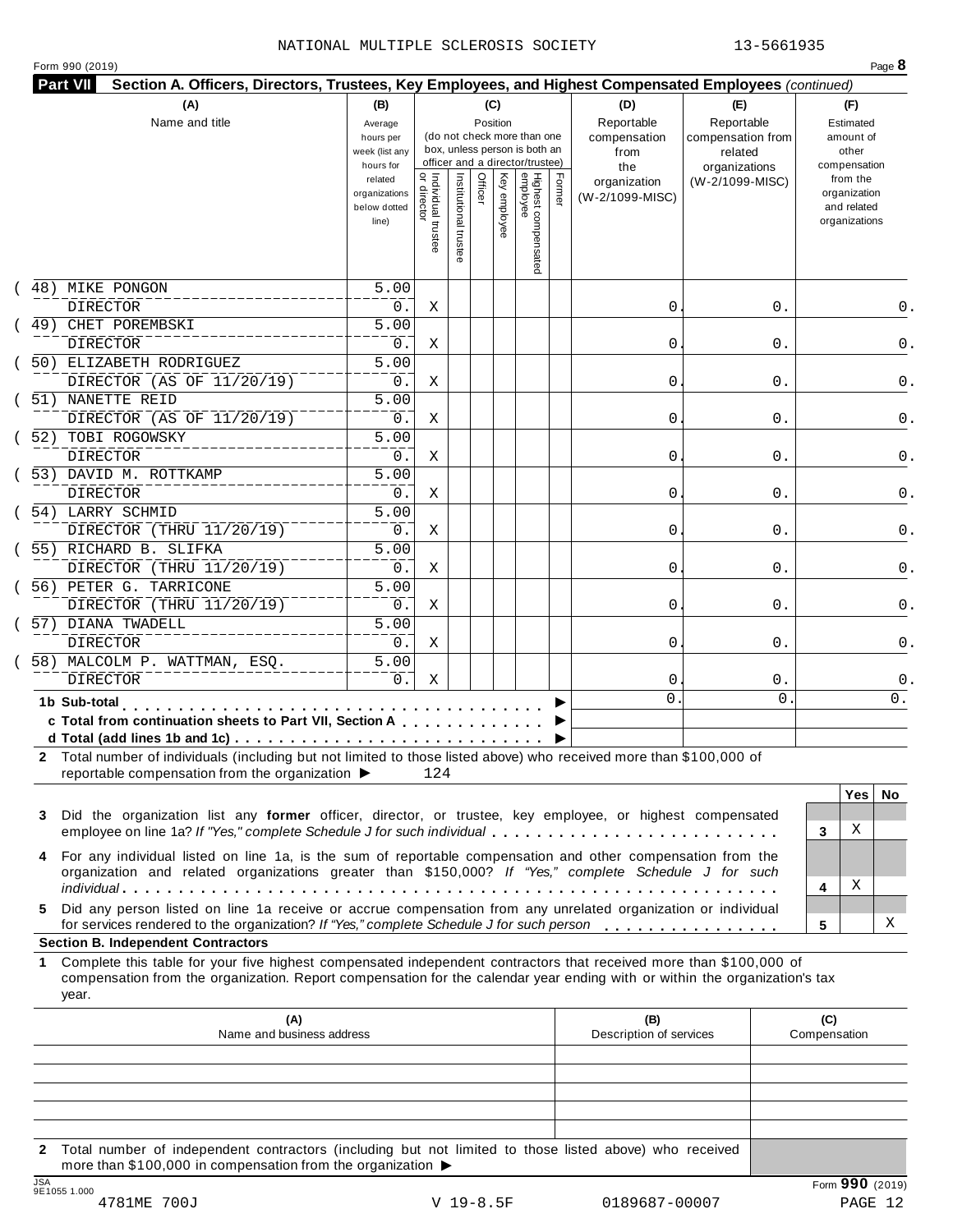#### NATIONAL MULTIPLE SCLEROSIS SOCIETY 13-5661935

| <b>Part VII</b><br>Section A. Officers, Directors, Trustees, Key Employees, and Highest Compensated Employees (continued)<br>(A)<br>Name and title                                                                                                                                                                                         | (B)<br>Average<br>hours per<br>week (list any<br>hours for                      |                                     |                       |         | (C)<br>Position | (do not check more than one<br>box, unless person is both an<br>officer and a director/trustee) |        | (D)<br>Reportable<br>compensation<br>from | (E)<br>Reportable<br>compensation from<br>related |                     | (F)<br>Estimated<br>amount of<br>other<br>compensation   |     |
|--------------------------------------------------------------------------------------------------------------------------------------------------------------------------------------------------------------------------------------------------------------------------------------------------------------------------------------------|---------------------------------------------------------------------------------|-------------------------------------|-----------------------|---------|-----------------|-------------------------------------------------------------------------------------------------|--------|-------------------------------------------|---------------------------------------------------|---------------------|----------------------------------------------------------|-----|
|                                                                                                                                                                                                                                                                                                                                            | related<br>organizations<br>below dotted<br>line)                               | Individual trustee<br>  or director | Institutional trustee | Officer | Key employee    | Highest compensated<br>employee                                                                 | Former | the<br>organization<br>(W-2/1099-MISC)    | organizations<br>(W-2/1099-MISC)                  |                     | from the<br>organization<br>and related<br>organizations |     |
| 59) MITZI WILLIAMS<br>DIRECTOR (AS OF 11/20/19)                                                                                                                                                                                                                                                                                            | 5.00<br>0.                                                                      | Χ                                   |                       |         |                 |                                                                                                 |        | 0                                         | 0.                                                |                     |                                                          | 0.  |
|                                                                                                                                                                                                                                                                                                                                            |                                                                                 |                                     |                       |         |                 |                                                                                                 |        |                                           |                                                   |                     |                                                          |     |
|                                                                                                                                                                                                                                                                                                                                            |                                                                                 |                                     |                       |         |                 |                                                                                                 |        |                                           |                                                   |                     |                                                          |     |
|                                                                                                                                                                                                                                                                                                                                            |                                                                                 |                                     |                       |         |                 |                                                                                                 |        |                                           |                                                   |                     |                                                          |     |
|                                                                                                                                                                                                                                                                                                                                            |                                                                                 |                                     |                       |         |                 |                                                                                                 |        |                                           |                                                   |                     |                                                          |     |
|                                                                                                                                                                                                                                                                                                                                            |                                                                                 |                                     |                       |         |                 |                                                                                                 |        |                                           |                                                   |                     |                                                          |     |
| 1b Sub-total<br>c Total from continuation sheets to Part VII, Section A<br>2 Total number of individuals (including but not limited to those listed above) who received more than \$100,000 of                                                                                                                                             |                                                                                 |                                     |                       |         |                 |                                                                                                 |        | $\mathbf{0}$                              | 0                                                 |                     |                                                          | 0.  |
| reportable compensation from the organization ▶<br>Did the organization list any former officer, director, or trustee, key employee, or highest compensated<br>3<br>employee on line 1a? If "Yes," complete Schedule J for such individual                                                                                                 |                                                                                 | 124                                 |                       |         |                 |                                                                                                 |        |                                           |                                                   | 3                   | Yes<br>Χ                                                 | No. |
| For any individual listed on line 1a, is the sum of reportable compensation and other compensation from the<br>4<br>organization and related organizations greater than \$150,000? If "Yes," complete Schedule J for such<br>Did any person listed on line 1a receive or accrue compensation from any unrelated organization or individual |                                                                                 |                                     |                       |         |                 |                                                                                                 |        |                                           |                                                   | 4                   | Χ                                                        |     |
| 5.<br>for services rendered to the organization? If "Yes," complete Schedule J for such person<br><b>Section B. Independent Contractors</b>                                                                                                                                                                                                |                                                                                 |                                     |                       |         |                 |                                                                                                 |        |                                           |                                                   | 5                   |                                                          | Χ   |
| Complete this table for your five highest compensated independent contractors that received more than \$100,000 of<br>1.<br>compensation from the organization. Report compensation for the calendar year ending with or within the organization's tax<br>year.                                                                            |                                                                                 |                                     |                       |         |                 |                                                                                                 |        |                                           |                                                   |                     |                                                          |     |
| (A)<br>Name and business address                                                                                                                                                                                                                                                                                                           |                                                                                 |                                     |                       |         |                 |                                                                                                 |        | (B)<br>Description of services            |                                                   | (C)<br>Compensation |                                                          |     |
| Total number of independent contractors (including but not limited to those listed above) who received<br>$\mathbf{2}$                                                                                                                                                                                                                     | more than \$100,000 in compensation from the organization $\blacktriangleright$ |                                     |                       |         |                 |                                                                                                 |        |                                           |                                                   |                     |                                                          |     |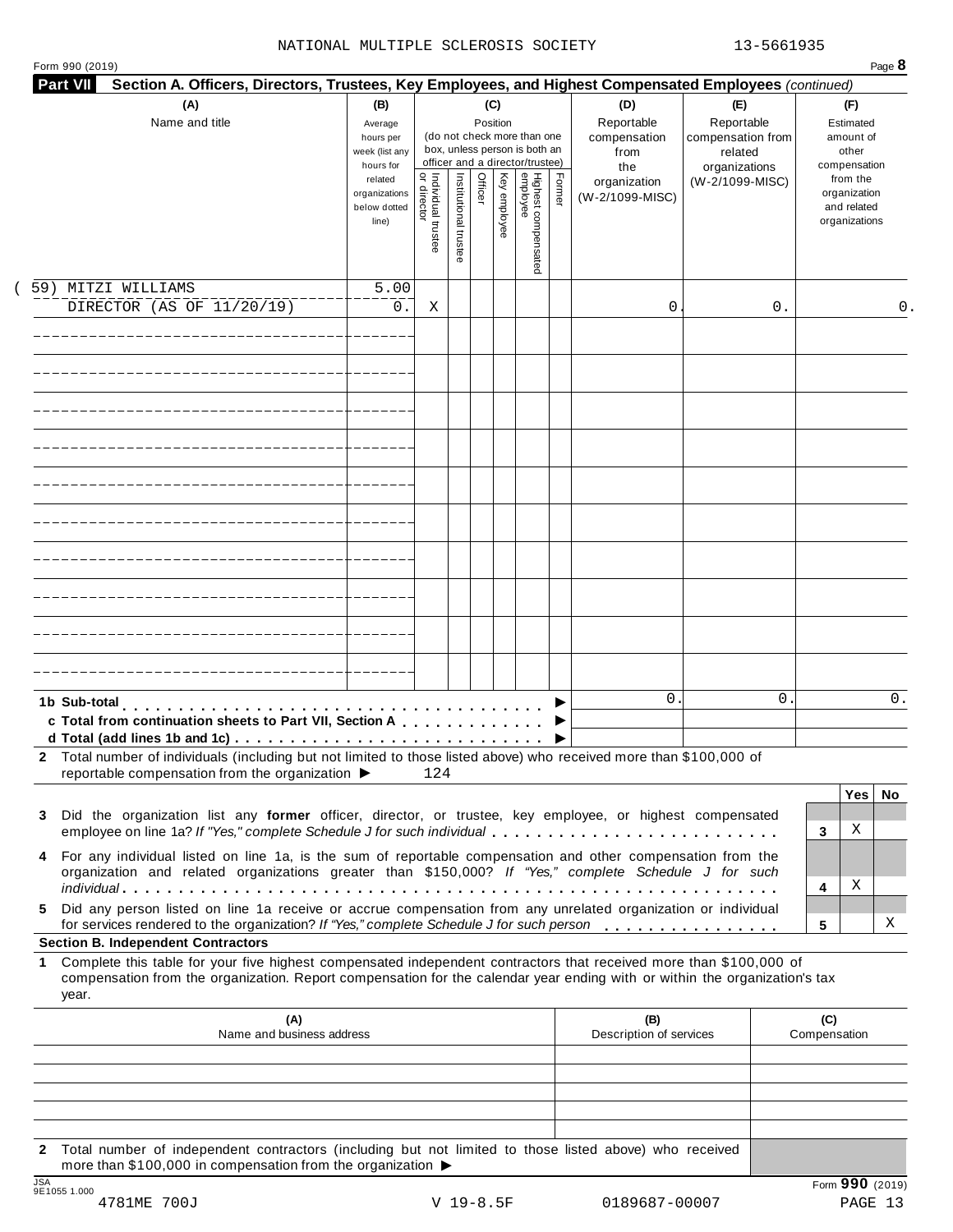| Form 990 (2019)                                           |         |                                                                                                                                                                                                                                | NATIONAL MULTIPLE SCLEROSIS SOCIETY |                      |                                              | 13-5661935                                        | Page 9                                                        |
|-----------------------------------------------------------|---------|--------------------------------------------------------------------------------------------------------------------------------------------------------------------------------------------------------------------------------|-------------------------------------|----------------------|----------------------------------------------|---------------------------------------------------|---------------------------------------------------------------|
| Part VIII                                                 |         | <b>Statement of Revenue</b>                                                                                                                                                                                                    |                                     |                      |                                              |                                                   |                                                               |
|                                                           |         |                                                                                                                                                                                                                                |                                     |                      |                                              |                                                   |                                                               |
|                                                           |         |                                                                                                                                                                                                                                |                                     | (A)<br>Total revenue | (B)<br>Related or exempt<br>function revenue | $\overline{(c)}$<br>Unrelated<br>business revenue | (D)<br>Revenue excluded<br>from tax under<br>sections 512-514 |
|                                                           | 1a      | Federated campaigns <b>Federated</b><br>1a                                                                                                                                                                                     |                                     |                      |                                              |                                                   |                                                               |
| Contributions, Gifts, Grants<br>and Other Similar Amounts | b       | Membership dues <b>All Accords</b> Membership dues<br>1b                                                                                                                                                                       |                                     |                      |                                              |                                                   |                                                               |
|                                                           | c       | Fundraising events <b>Fundraising</b><br>1c                                                                                                                                                                                    | 68, 118, 410.                       |                      |                                              |                                                   |                                                               |
|                                                           | d       | 1d                                                                                                                                                                                                                             |                                     |                      |                                              |                                                   |                                                               |
|                                                           | е       | Government grants (contributions)<br>1e                                                                                                                                                                                        | 437,120.                            |                      |                                              |                                                   |                                                               |
|                                                           | f       | All other contributions, gifts, grants,                                                                                                                                                                                        |                                     |                      |                                              |                                                   |                                                               |
|                                                           |         | and similar amounts not included above.<br>1f                                                                                                                                                                                  | 81, 452, 536.                       |                      |                                              |                                                   |                                                               |
|                                                           | g       | Noncash contributions included in                                                                                                                                                                                              |                                     |                      |                                              |                                                   |                                                               |
|                                                           |         | $lines 1a-1f$ $\ldots$ $\ldots$ $\ldots$                                                                                                                                                                                       | 2,289,940.<br>1g $\sqrt{3}$         |                      |                                              |                                                   |                                                               |
|                                                           |         | h Total. Add lines 1a-1f example and the set of the set of the set of the set of the set of the set of the set of the set of the set of the set of the set of the set of the set of the set of the set of the set of the set o |                                     | 150,008,066.         |                                              |                                                   |                                                               |
|                                                           |         |                                                                                                                                                                                                                                | <b>Business Code</b>                |                      |                                              |                                                   |                                                               |
| Program Service<br>Revenue                                | 2a      | PROGRAM REGISTRATION FEES                                                                                                                                                                                                      | 900099                              | 24,770.              | 24,770.                                      |                                                   |                                                               |
|                                                           | b       |                                                                                                                                                                                                                                |                                     |                      |                                              |                                                   |                                                               |
|                                                           | c       |                                                                                                                                                                                                                                |                                     |                      |                                              |                                                   |                                                               |
|                                                           | d       |                                                                                                                                                                                                                                |                                     |                      |                                              |                                                   |                                                               |
|                                                           | f       | All other program service revenue                                                                                                                                                                                              |                                     |                      |                                              |                                                   |                                                               |
|                                                           | g       | Total. Add lines 2a-2f ▶                                                                                                                                                                                                       |                                     | 24,770.              |                                              |                                                   |                                                               |
|                                                           | 3       | Investment income (including dividends, interest, and                                                                                                                                                                          |                                     |                      |                                              |                                                   |                                                               |
|                                                           |         |                                                                                                                                                                                                                                |                                     | 2,848,479.           |                                              |                                                   | 2,848,479.                                                    |
| 4                                                         |         | Income from investment of tax-exempt bond proceeds $\blacktriangleright$                                                                                                                                                       |                                     | $\mathsf{O}$ .       |                                              |                                                   |                                                               |
| 5                                                         |         |                                                                                                                                                                                                                                |                                     | $\mathbf{0}$ .       |                                              |                                                   |                                                               |
|                                                           |         | (i) Real                                                                                                                                                                                                                       | (ii) Personal                       |                      |                                              |                                                   |                                                               |
|                                                           | 6a      | 1,050,600.<br>Gross rents<br>6а                                                                                                                                                                                                |                                     |                      |                                              |                                                   |                                                               |
|                                                           | b       | Less: rental expenses<br>6b                                                                                                                                                                                                    |                                     |                      |                                              |                                                   |                                                               |
|                                                           | с       | 1,050,600.<br>Rental income or (loss) 6c                                                                                                                                                                                       |                                     | 1,050,600.           |                                              |                                                   |                                                               |
|                                                           | d<br>7a | Net rental income or (loss) $\cdots$ $\cdots$ $\cdots$ $\cdots$ $\cdots$<br>(i) Securities<br>Gross amount from                                                                                                                | (ii) Other                          |                      |                                              |                                                   | 1,050,600.                                                    |
|                                                           |         | sales<br>of<br>assets                                                                                                                                                                                                          |                                     |                      |                                              |                                                   |                                                               |
|                                                           |         | 103, 174, 172.<br>other than inventory<br>7a                                                                                                                                                                                   |                                     |                      |                                              |                                                   |                                                               |
|                                                           | b       | Less: cost or other basis                                                                                                                                                                                                      |                                     |                      |                                              |                                                   |                                                               |
| <b>Other Revenue</b>                                      |         | 103, 163, 205.<br>7b<br>and sales expenses                                                                                                                                                                                     |                                     |                      |                                              |                                                   |                                                               |
|                                                           | c       | 10,967.<br>Gain or (loss) <b>Canada</b><br>7с                                                                                                                                                                                  |                                     |                      |                                              |                                                   |                                                               |
|                                                           | a       | Net gain or (loss) $\cdots$ $\cdots$ $\cdots$ $\cdots$ $\cdots$ $\cdots$ $\cdots$                                                                                                                                              |                                     | 10,967.              |                                              |                                                   | 10,967.                                                       |
|                                                           | 8а      | Gross<br>income<br>from<br>fundraising                                                                                                                                                                                         |                                     |                      |                                              |                                                   |                                                               |
|                                                           |         | 68,118,410<br>events (not including $$$ $-$                                                                                                                                                                                    |                                     |                      |                                              |                                                   |                                                               |
|                                                           |         | of contributions reported on line                                                                                                                                                                                              |                                     |                      |                                              |                                                   |                                                               |
|                                                           |         | 1c). See Part IV, line 18                                                                                                                                                                                                      | 7,531,945.<br>8а                    |                      |                                              |                                                   |                                                               |
|                                                           | b       | Less: direct expenses                                                                                                                                                                                                          | 7,531,945.<br>8b                    |                      |                                              |                                                   |                                                               |
|                                                           | c       | Net income or (loss) from fundraising events ▶                                                                                                                                                                                 |                                     | $\mathbf{0}$ .       |                                              |                                                   |                                                               |
|                                                           | 9а      | Gross<br>income<br>from<br>gaming                                                                                                                                                                                              | 0.                                  |                      |                                              |                                                   |                                                               |
|                                                           |         | activities. See Part IV, line 19                                                                                                                                                                                               | 9а<br>$\mathbf{0}$ .<br>9b          |                      |                                              |                                                   |                                                               |
|                                                           | b<br>c  | Less: direct expenses<br>Net income or (loss) from gaming activities ▶                                                                                                                                                         |                                     | $\mathbf{0}$ .       |                                              |                                                   |                                                               |
| 10a                                                       |         | Gross<br>sales<br>of inventory,<br>less                                                                                                                                                                                        |                                     |                      |                                              |                                                   |                                                               |
|                                                           |         | returns and allowances                                                                                                                                                                                                         | 0.<br>10a                           |                      |                                              |                                                   |                                                               |
|                                                           | b       | Less: cost of goods sold                                                                                                                                                                                                       | 0.<br>10 <sub>b</sub>               |                      |                                              |                                                   |                                                               |
|                                                           | c       | Net income or (loss) from sales of inventory                                                                                                                                                                                   |                                     | $\mathbf{0}$ .       |                                              |                                                   |                                                               |
|                                                           |         |                                                                                                                                                                                                                                | <b>Business Code</b>                |                      |                                              |                                                   |                                                               |
| Miscellaneous<br>Revenue<br>11a                           |         | ADVERTISING INCOME                                                                                                                                                                                                             | 900099                              | 1,190,061.           |                                              | 1,190,061.                                        |                                                               |
|                                                           | b       | MISC. REVENUE                                                                                                                                                                                                                  | 900099                              | 97,571.              |                                              |                                                   | 97,571.                                                       |
|                                                           |         |                                                                                                                                                                                                                                |                                     |                      |                                              |                                                   |                                                               |
|                                                           |         | All other revenue                                                                                                                                                                                                              |                                     |                      |                                              |                                                   |                                                               |
|                                                           |         | Total. Add lines 11a-11d                                                                                                                                                                                                       |                                     | 1,287,632.           |                                              |                                                   |                                                               |
| 12                                                        |         | Total revenue. See instructions                                                                                                                                                                                                |                                     | 155, 230, 514.       | 24,770.                                      | 1,190,061.                                        | 4,007,617.                                                    |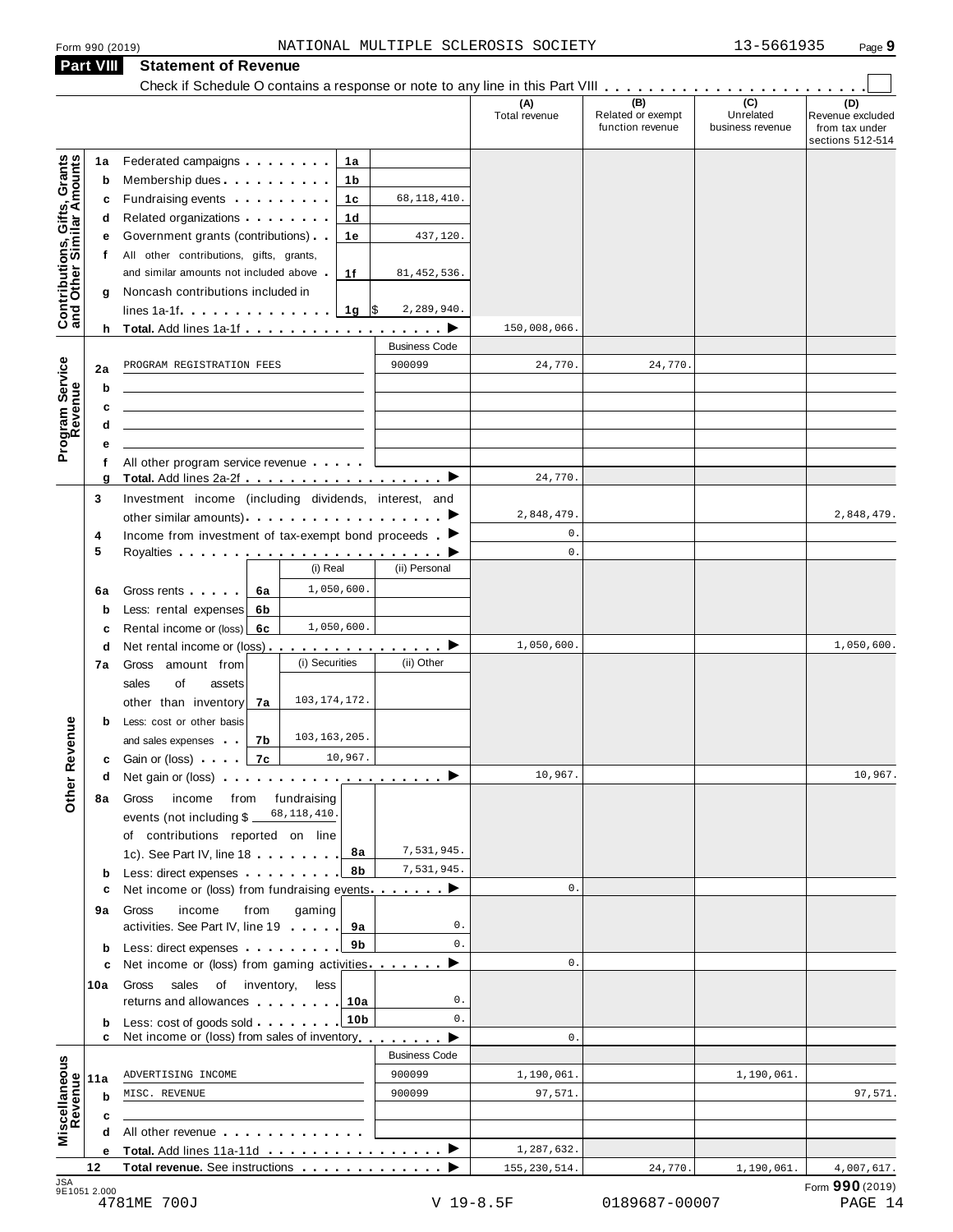| Form 990 (2019)<br><b>Part IX</b> Statement of Functional Expenses                                                                                                                                                | NATIONAL MULTIPLE SCLEROSIS SOCIETY |                                    |                                           | 13-5661935<br>Page 10          |
|-------------------------------------------------------------------------------------------------------------------------------------------------------------------------------------------------------------------|-------------------------------------|------------------------------------|-------------------------------------------|--------------------------------|
| Section 501(c)(3) and 501(c)(4) organizations must complete all columns. All other organizations must complete column (A).                                                                                        |                                     |                                    |                                           |                                |
|                                                                                                                                                                                                                   |                                     |                                    |                                           |                                |
| Do not include amounts reported on lines 6b, 7b,<br>8b, 9b, and 10b of Part VIII.                                                                                                                                 | (A)<br>Total expenses               | (B)<br>Program service<br>expenses | (C)<br>Management and<br>general expenses | (D)<br>Fundraising<br>expenses |
| 1 Grants and other assistance to domestic organizations                                                                                                                                                           | 26, 121, 771.                       | 26, 121, 771.                      |                                           |                                |
| and domestic governments. See Part IV, line 21<br>2 Grants and other assistance to domestic                                                                                                                       |                                     |                                    |                                           |                                |
| individuals. See Part IV, line 22<br>3 Grants and other assistance to foreign                                                                                                                                     | 2,905,802.                          | 2,905,802.                         |                                           |                                |
| organizations, foreign governments, and foreign                                                                                                                                                                   |                                     |                                    |                                           |                                |
| individuals. See Part IV, lines 15 and 16                                                                                                                                                                         | 2,784,447.                          | 2,784,447.                         |                                           |                                |
| 4 Benefits paid to or for members                                                                                                                                                                                 | $\Omega$ .                          |                                    |                                           |                                |
| 5 Compensation of current officers, directors,<br>trustees, and key employees                                                                                                                                     | 3, 186, 282.                        | 2, 255, 580.                       | 386,858.                                  | 543,844.                       |
| 6 Compensation not included above to disqualified<br>persons (as defined under section 4958(f)(1)) and<br>persons described in section 4958(c)(3)(B)                                                              | 0.                                  |                                    |                                           |                                |
| 7 Other salaries and wages                                                                                                                                                                                        | 59,332,395.                         | 42,001,607.                        | 7, 203, 753.                              | 10, 127, 035.                  |
| 8 Pension plan accruals and contributions (include                                                                                                                                                                |                                     |                                    |                                           |                                |
| section 401(k) and 403(b) employer contributions)                                                                                                                                                                 | 1,783,988.                          | 1,262,891.                         | 216,600.                                  | 304,497.                       |
| 9 Other employee benefits                                                                                                                                                                                         | 10,733,609.                         | 7,598,359.                         | 1,303,205.                                | 1,832,045.                     |
| 10                                                                                                                                                                                                                | 5,331,038.                          | 3,773,860.                         | 647,260.                                  | 909,918.                       |
| 11 Fees for services (nonemployees):                                                                                                                                                                              | 35,908.                             |                                    | 35,908.                                   |                                |
| a Management experience a management                                                                                                                                                                              | 38,696.                             |                                    | 38,696.                                   |                                |
| c Accounting                                                                                                                                                                                                      | 155,636.                            |                                    | 155,636.                                  |                                |
|                                                                                                                                                                                                                   | 334,399.                            | 334,399.                           |                                           |                                |
| e Professional fundraising services. See Part IV, line 17                                                                                                                                                         | 2,196,878.                          |                                    |                                           | 2,196,878.                     |
| f Investment management fees                                                                                                                                                                                      | 271,772.                            |                                    | 271,772.                                  |                                |
| 9 Other. (If line 11g amount exceeds 10% of line 25, column                                                                                                                                                       |                                     |                                    |                                           |                                |
| (A) amount, list line 11g expenses on Schedule O.)                                                                                                                                                                | 7,479,217.<br>1,862,887.            | 5, 139, 184.<br>436,252.           | 650,671.<br>48, 471.                      | 1,689,362.<br>1,378,164.       |
| 12 Advertising and promotion                                                                                                                                                                                      | 2,513,315.                          | 208,540.                           | 70, 555.                                  | 2, 234, 220.                   |
| 13 Office expenses<br>14 Information technology experiences                                                                                                                                                       | 6,758,187.                          | 4,434,009.                         | 818,476.                                  | 1,505,702.                     |
| 15                                                                                                                                                                                                                | 0.                                  |                                    |                                           |                                |
| Occupancy<br>16                                                                                                                                                                                                   | 10,003,666.                         | 6,788,488.                         | 1,266,464.                                | 1,948,714.                     |
| 17                                                                                                                                                                                                                | 1,436,392.                          | 965,225.                           | 99,796.                                   | 371,371.                       |
| 18 Payments of travel or entertainment expenses                                                                                                                                                                   |                                     |                                    |                                           |                                |
| for any federal, state, or local public officials                                                                                                                                                                 | 0.<br>2,285,298                     | 1,934,014.                         | 114,087.                                  | 237, 197.                      |
| Conferences, conventions, and meetings<br>19                                                                                                                                                                      | 0.                                  |                                    |                                           |                                |
| 20<br>Interest $\ldots$ , $\ldots$ , $\ldots$ , $\ldots$ , $\ldots$ , $\ldots$ , $\ldots$<br>Payments to affiliates entertainment and the set of the set of the set of the set of the set of the set of the<br>21 | $\mathbf{0}$ .                      |                                    |                                           |                                |
| Depreciation, depletion, and amortization<br>22                                                                                                                                                                   | 1,607,077.                          | 1,090,562.                         | 203,456.                                  | 313,059.                       |
| 23                                                                                                                                                                                                                | 1, 147, 972.                        | 779,015.                           | 145,332.                                  | 223,625.                       |
| Other expenses. Itemize expenses not covered<br>24                                                                                                                                                                |                                     |                                    |                                           |                                |
| above (List miscellaneous expenses on line 24e. If                                                                                                                                                                |                                     |                                    |                                           |                                |
| line 24e amount exceeds 10% of line 25, column                                                                                                                                                                    |                                     |                                    |                                           |                                |
| (A) amount, list line 24e expenses on Schedule O.)<br>a PRINTING, PUBLICATION, AND P                                                                                                                              | 6,729,451.                          | 2,196,331                          | 779,022.                                  | 3,754,098.                     |
| <b>bEQUIPMENT RENTAL</b>                                                                                                                                                                                          | 543,757.                            | 368,986.                           | 68,820                                    | 105,951.                       |
| $c^{DUES}$                                                                                                                                                                                                        | 327,633.                            | 295, 293.                          | 11,190                                    | 21,150.                        |
| dAWARDS AND PRIZES                                                                                                                                                                                                | 211, 151                            | 172,245.                           | 985                                       | 37,921.                        |
| e All other expenses                                                                                                                                                                                              | 475,045.                            | 242,909.                           | 141,527.                                  | 90,609.                        |
| 25 Total functional expenses. Add lines 1 through 24e                                                                                                                                                             | 158,593,669.                        | 114,089,769.                       | 14,678,540.                               | $\overline{29,825,360}$ .      |
| 26 Joint costs. Complete this line only if the<br>organization reported in column (B) joint costs<br>from a combined educational campaign and<br>fundraising solicitation. Check here<br>$X$ if                   |                                     |                                    |                                           |                                |
| following SOP 98-2 (ASC 958-720)                                                                                                                                                                                  | 4,587,221.                          | 541,671.                           | 744,149.                                  | 3,301,401.                     |
| <b>JSA</b>                                                                                                                                                                                                        |                                     |                                    |                                           | Form 990 (2019)                |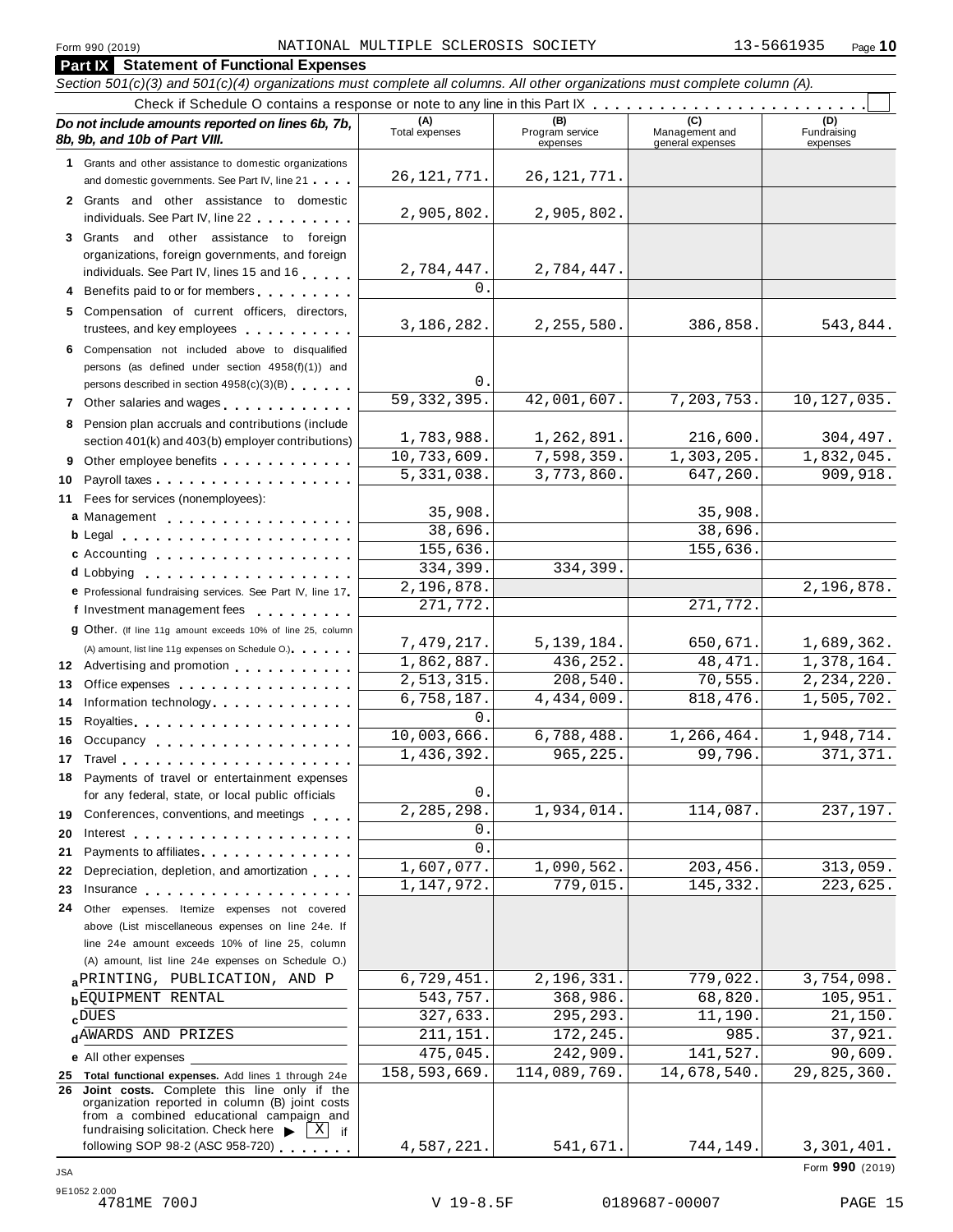|                             | Form 990 (2019) |                                                                                                                           |                           |                         | Page 11            |
|-----------------------------|-----------------|---------------------------------------------------------------------------------------------------------------------------|---------------------------|-------------------------|--------------------|
|                             | Part X          | <b>Balance Sheet</b>                                                                                                      |                           |                         |                    |
|                             |                 |                                                                                                                           |                           |                         |                    |
|                             |                 |                                                                                                                           | (A)<br>Beginning of year  |                         | (B)<br>End of year |
|                             | $\mathbf 1$     |                                                                                                                           | $\Omega$ .                | $\mathbf{1}$            | 0.                 |
|                             | $\mathbf{2}$    |                                                                                                                           | 62,786,233.               | $\overline{2}$          | 71, 802, 303.      |
|                             | 3               |                                                                                                                           | 11,504,081.               | 3                       | 13,736,856.        |
|                             | 4               |                                                                                                                           | 1,779,167.                | $\overline{\mathbf{4}}$ | 1,186,539.         |
|                             | 5               | Loans and other receivables from any current or former officer, director,                                                 |                           |                         |                    |
|                             |                 | trustee, key employee, creator or founder, substantial contributor, or 35%                                                |                           |                         |                    |
|                             |                 | controlled entity or family member of any of these persons                                                                | 0.                        | $5\phantom{.0}$         | 0.                 |
|                             | 6               | Loans and other receivables from other disqualified persons (as defined                                                   |                           |                         |                    |
|                             |                 | under section $4958(f)(1)$ , and persons described in section $4958(c)(3)(B)$                                             | 0.                        | $6\phantom{1}$          | 0.                 |
|                             | -7              | Notes and loans receivable, net                                                                                           | $\Omega$ .                | $\overline{7}$          | $0$ .              |
| Assets                      | 8               |                                                                                                                           | $\Omega$ .                | 8                       | 0.                 |
|                             | 9               |                                                                                                                           | 6, 333, 401.              | 9                       | 5,027,379.         |
|                             |                 | 10a Land, buildings, and equipment: cost or other                                                                         |                           |                         |                    |
|                             |                 | 15,166,212.<br>basis. Complete Part VI of Schedule D 10a                                                                  |                           |                         |                    |
|                             |                 | 12,940,508.                                                                                                               | 3,781,209.                | 10c                     | 2, 225, 704.       |
|                             | 11              |                                                                                                                           | 95, 165, 057.             | 11                      | 75,690,296.        |
|                             | 12              | Investments - other securities. See Part IV, line 11                                                                      | 152,704.                  | 12                      | 52,243.            |
|                             | 13              | Investments - program-related. See Part IV, line 11                                                                       | 0.                        | 13                      | 0.                 |
|                             | 14              |                                                                                                                           | $\mathbf{0}$ .            | 14                      | 0.                 |
|                             | 15              |                                                                                                                           | 3, 161, 119.              | 15                      | 3,711,715.         |
|                             | 16              | <b>Total assets.</b> Add lines 1 through 15 (must equal line 33)                                                          | 184,662,971.              | 16                      | 173, 433, 035.     |
|                             | 17              |                                                                                                                           | 11,019,663.               | 17                      | 11,680,963.        |
|                             | 18              |                                                                                                                           | 31, 424, 423.             | 18                      | 27,666,761.        |
|                             | 19              |                                                                                                                           | 8,175,570.                | 19                      | 4,239,000.         |
|                             | 20              |                                                                                                                           | $\mathbf 0$ .             | 20                      | 0.                 |
|                             | 21              | Escrow or custodial account liability. Complete Part IV of Schedule D.                                                    | 10,030,005.               | 21                      | 7,842,574.         |
|                             | 22              | Loans and other payables to any current or former officer, director,                                                      |                           |                         |                    |
|                             |                 | trustee, key employee, creator or founder, substantial contributor, or 35%                                                |                           |                         |                    |
| Liabilities                 |                 | controlled entity or family member of any of these persons                                                                | 0.                        | 22                      | 0.                 |
|                             | 23              | Secured mortgages and notes payable to unrelated third parties                                                            | 0.                        | 23                      | 0.                 |
|                             | 24              | Unsecured notes and loans payable to unrelated third parties                                                              | $0$ .                     | 24                      | 0.                 |
|                             | 25              | Other liabilities (including federal income tax, payables to related third                                                |                           |                         |                    |
|                             |                 | parties, and other liabilities not included on lines 17-24). Complete Part X                                              |                           |                         |                    |
|                             |                 |                                                                                                                           | 5,458,603.                | 25                      | 6,172,070.         |
|                             | 26              |                                                                                                                           | 66,108,264.               | 26                      | 57,601,368.        |
|                             |                 | $\overline{\mathbf{x}}$<br>Organizations that follow FASB ASC 958, check here ▶<br>and complete lines 27, 28, 32, and 33. |                           |                         |                    |
|                             | 27              |                                                                                                                           | 68,662,718.               | 27                      | 60, 336, 737.      |
|                             | 28              |                                                                                                                           | $\overline{49,891,989}$ . | 28                      | 55,494,930.        |
| Net Assets or Fund Balances |                 | Organizations that do not follow FASB ASC 958, check here ▶<br>and complete lines 29 through 33.                          |                           |                         |                    |
|                             | 29              | Capital stock or trust principal, or current funds                                                                        |                           | 29                      |                    |
|                             | 30              | Paid-in or capital surplus, or land, building, or equipment fund.                                                         |                           | 30                      |                    |
|                             | 31              | Retained earnings, endowment, accumulated income, or other funds                                                          |                           | 31                      |                    |
|                             | 32              |                                                                                                                           | 118,554,707.              | 32                      | 115,831,667.       |
|                             | 33              | Total liabilities and net assets/fund balances                                                                            | 184,662,971.              | 33                      | 173, 433, 035.     |
|                             |                 |                                                                                                                           |                           |                         |                    |

Form **990** (2019)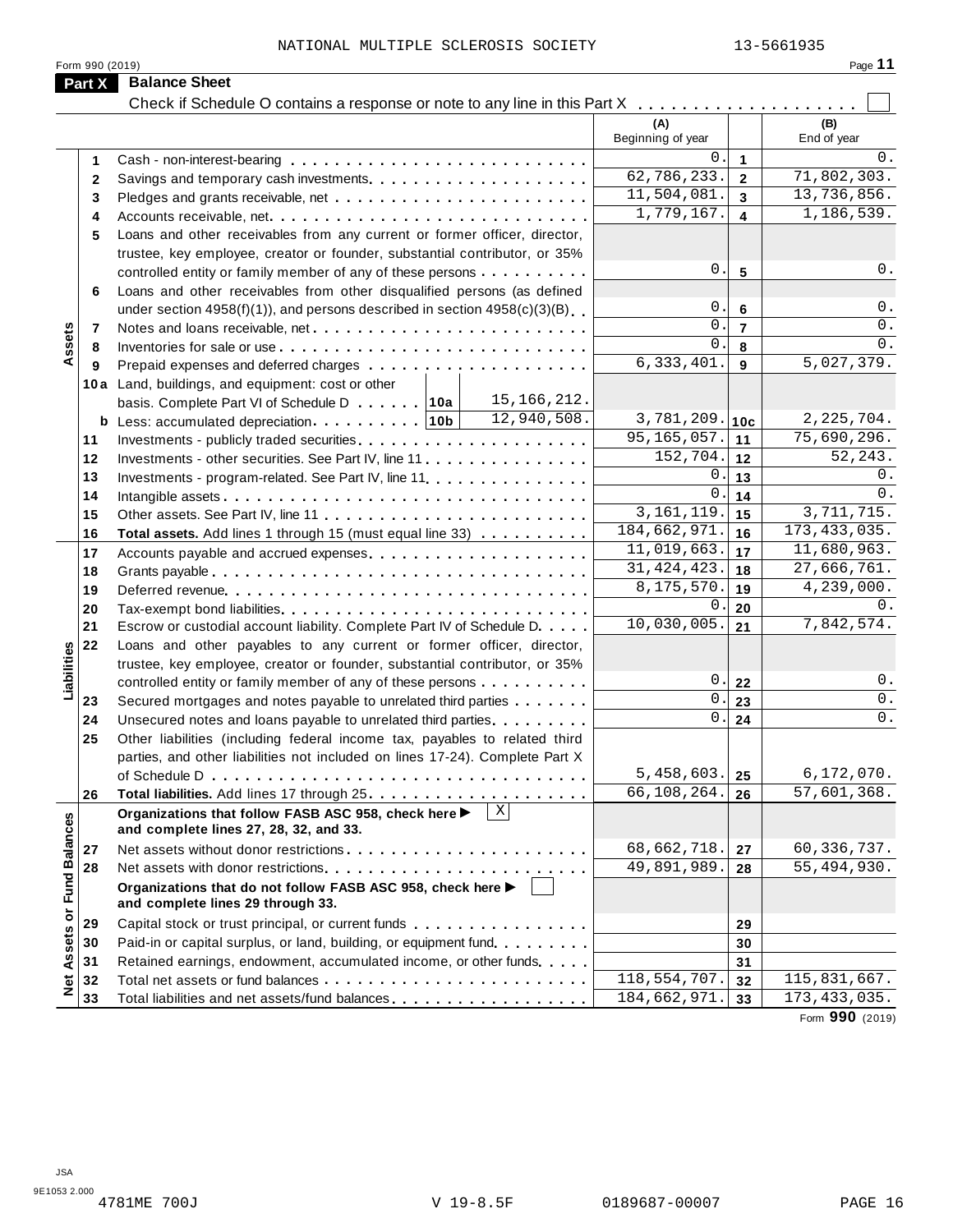| NATIONAL MULTIPLE SCLEROSIS SOCIETY |  | 13-5661935 |
|-------------------------------------|--|------------|

|                | NATIONAL MULTIPLE SCLEROSIS SOCIETY                                                                                   |                         | 13-5661935     |                 |           |
|----------------|-----------------------------------------------------------------------------------------------------------------------|-------------------------|----------------|-----------------|-----------|
|                | Form 990 (2019)                                                                                                       |                         |                | Page 12         |           |
| Part XI        | <b>Reconciliation of Net Assets</b>                                                                                   |                         |                |                 |           |
|                |                                                                                                                       |                         |                |                 | Χ         |
| 1              |                                                                                                                       | $\overline{1}$          | 155, 230, 514. |                 |           |
| $\overline{2}$ |                                                                                                                       | $\overline{2}$          | 158, 593, 669. |                 |           |
| 3              | Revenue less expenses. Subtract line 2 from line 1                                                                    | 3                       |                | $-3, 363, 155.$ |           |
| 4              | Net assets or fund balances at beginning of year (must equal Part X, line 32, column (A))                             | $\overline{\mathbf{4}}$ | 118,554,707.   |                 |           |
| 5              |                                                                                                                       | 5                       |                | 368,948.        |           |
| 6              |                                                                                                                       | 6                       |                |                 | 0.        |
| $\overline{7}$ |                                                                                                                       | $\overline{7}$          |                |                 | $0$ .     |
| 8              |                                                                                                                       | 8                       |                |                 | 0.        |
| 9              | Other changes in net assets or fund balances (explain on Schedule O).                                                 | 9                       |                | 271,167.        |           |
| 10             | Net assets or fund balances at end of year. Combine lines 3 through 9 (must equal Part X, line                        |                         |                |                 |           |
|                |                                                                                                                       | 10                      | 115,831,667.   |                 |           |
|                | Part XII<br><b>Financial Statements and Reporting</b>                                                                 |                         |                |                 |           |
|                |                                                                                                                       |                         |                |                 |           |
|                |                                                                                                                       |                         |                | Yes             | <b>No</b> |
| 1              | $\overline{X}$ Accrual<br>Accounting method used to prepare the Form 990:<br>Cash<br>Other                            |                         |                |                 |           |
|                | If the organization changed its method of accounting from a prior year or checked "Other," explain in                 |                         |                |                 |           |
|                | Schedule O.                                                                                                           |                         |                |                 |           |
|                |                                                                                                                       |                         |                |                 |           |
|                |                                                                                                                       |                         |                |                 |           |
|                | 2a Were the organization's financial statements compiled or reviewed by an independent accountant?                    |                         | 2a             |                 | X         |
|                | If "Yes," check a box below to indicate whether the financial statements for the year were compiled or                |                         |                |                 |           |
|                | reviewed on a separate basis, consolidated basis, or both:                                                            |                         |                |                 |           |
|                | Separate basis<br>Consolidated basis<br>Both consolidated and separate basis                                          |                         |                |                 |           |
|                | <b>b</b> Were the organization's financial statements audited by an independent accountant?                           |                         | 2 <sub>b</sub> | X               |           |
|                | If "Yes," check a box below to indicate whether the financial statements for the year were audited on a               |                         |                |                 |           |
|                | separate basis, consolidated basis, or both:                                                                          |                         |                |                 |           |
|                | $\lfloor x \rfloor$ Consolidated basis<br>Both consolidated and separate basis<br>Separate basis                      |                         |                |                 |           |
|                | c If "Yes" to line 2a or 2b, does the organization have a committee that assumes responsibility for oversight of      |                         |                |                 |           |
|                | the audit, review, or compilation of its financial statements and selection of an independent accountant?             |                         | 2 <sub>c</sub> | Χ               |           |
|                | If the organization changed either its oversight process or selection process during the tax year, explain on         |                         |                |                 |           |
|                | Schedule O.                                                                                                           |                         |                |                 |           |
|                | 3a As a result of a federal award, was the organization required to undergo an audit or audits as set forth in the    |                         |                |                 |           |
|                |                                                                                                                       |                         | 3a             |                 | X         |
|                | <b>b</b> If "Yes," did the organization undergo the required audit or audits? If the organization did not undergo the |                         |                |                 |           |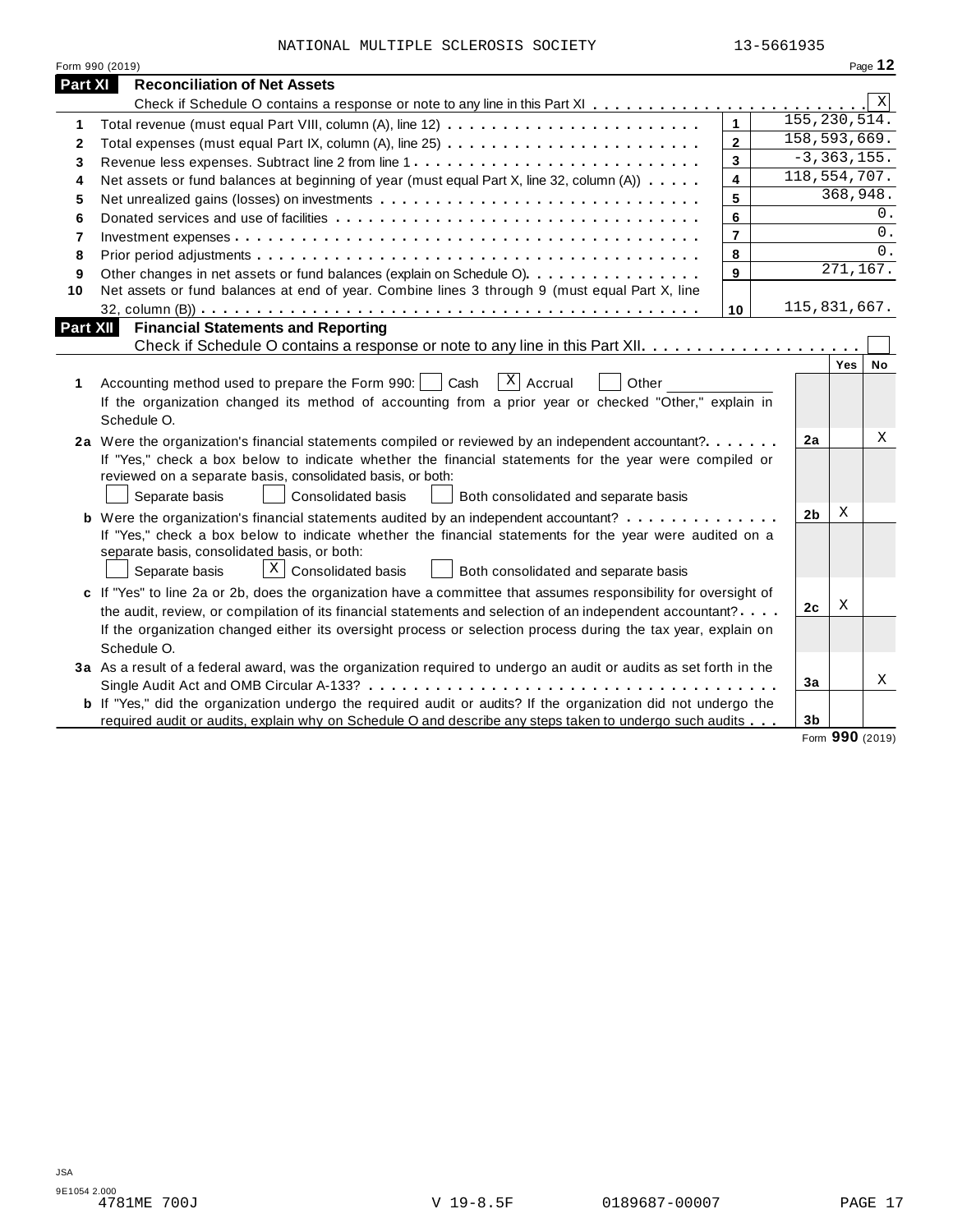# **CHEDULE A Public Charity Status and Public Support**  $\frac{100\text{dB No. }1545-0047}{000\text{dB No.}}$

(Form 990 or 990-EZ) complete if the organization is a section 501(c)(3) organization or a section 4947(a)(1) nonexempt charitable trust.  $2019$ 

|                                                                                                           |                                                               |  |                                                            | Complete if the organization is a section 501(c)(3) organization or a section 4947(a)(1) nonexempt charitable trust. |                          |                          |                                                                                                                                                                                                                                                                                                                                                                                 | ZW IJ                               |
|-----------------------------------------------------------------------------------------------------------|---------------------------------------------------------------|--|------------------------------------------------------------|----------------------------------------------------------------------------------------------------------------------|--------------------------|--------------------------|---------------------------------------------------------------------------------------------------------------------------------------------------------------------------------------------------------------------------------------------------------------------------------------------------------------------------------------------------------------------------------|-------------------------------------|
|                                                                                                           | Department of the Treasury<br><b>Internal Revenue Service</b> |  |                                                            | Attach to Form 990 or Form 990-EZ.<br>Go to www.irs.gov/Form990 for instructions and the latest information.         |                          |                          |                                                                                                                                                                                                                                                                                                                                                                                 | Open to Public<br><b>Inspection</b> |
|                                                                                                           | Name of the organization                                      |  |                                                            |                                                                                                                      |                          |                          | <b>Employer identification number</b>                                                                                                                                                                                                                                                                                                                                           |                                     |
| NATIONAL MULTIPLE SCLEROSIS SOCIETY                                                                       |                                                               |  |                                                            |                                                                                                                      |                          |                          | 13-5661935                                                                                                                                                                                                                                                                                                                                                                      |                                     |
| Reason for Public Charity Status (All organizations must complete this part.) See instructions.<br>Part I |                                                               |  |                                                            |                                                                                                                      |                          |                          |                                                                                                                                                                                                                                                                                                                                                                                 |                                     |
|                                                                                                           |                                                               |  |                                                            | The organization is not a private foundation because it is: (For lines 1 through 12, check only one box.)            |                          |                          |                                                                                                                                                                                                                                                                                                                                                                                 |                                     |
| 1                                                                                                         |                                                               |  |                                                            | A church, convention of churches, or association of churches described in section 170(b)(1)(A)(i).                   |                          |                          |                                                                                                                                                                                                                                                                                                                                                                                 |                                     |
| 2                                                                                                         |                                                               |  |                                                            | A school described in section 170(b)(1)(A)(ii). (Attach Schedule E (Form 990 or 990-EZ).)                            |                          |                          |                                                                                                                                                                                                                                                                                                                                                                                 |                                     |
| 3                                                                                                         |                                                               |  |                                                            | A hospital or a cooperative hospital service organization described in section 170(b)(1)(A)(iii).                    |                          |                          |                                                                                                                                                                                                                                                                                                                                                                                 |                                     |
| 4                                                                                                         |                                                               |  |                                                            |                                                                                                                      |                          |                          | A medical research organization operated in conjunction with a hospital described in section 170(b)(1)(A)(iii). Enter the                                                                                                                                                                                                                                                       |                                     |
|                                                                                                           | hospital's name, city, and state:                             |  |                                                            |                                                                                                                      |                          |                          | An organization operated for the benefit of a college or university owned or operated by a governmental unit described in                                                                                                                                                                                                                                                       |                                     |
| 5                                                                                                         |                                                               |  | section 170(b)(1)(A)(iv). (Complete Part II.)              |                                                                                                                      |                          |                          |                                                                                                                                                                                                                                                                                                                                                                                 |                                     |
|                                                                                                           |                                                               |  |                                                            |                                                                                                                      |                          |                          |                                                                                                                                                                                                                                                                                                                                                                                 |                                     |
| 6<br> X                                                                                                   |                                                               |  |                                                            | A federal, state, or local government or governmental unit described in section 170(b)(1)(A)(v).                     |                          |                          |                                                                                                                                                                                                                                                                                                                                                                                 |                                     |
| 7                                                                                                         |                                                               |  |                                                            |                                                                                                                      |                          |                          | An organization that normally receives a substantial part of its support from a governmental unit or from the general public                                                                                                                                                                                                                                                    |                                     |
|                                                                                                           |                                                               |  | described in section 170(b)(1)(A)(vi). (Complete Part II.) |                                                                                                                      |                          |                          |                                                                                                                                                                                                                                                                                                                                                                                 |                                     |
| 8                                                                                                         |                                                               |  |                                                            | A community trust described in section 170(b)(1)(A)(vi). (Complete Part II.)                                         |                          |                          |                                                                                                                                                                                                                                                                                                                                                                                 |                                     |
| 9                                                                                                         |                                                               |  |                                                            |                                                                                                                      |                          |                          | An agricultural research organization described in section 170(b)(1)(A)(ix) operated in conjunction with a land-grant college                                                                                                                                                                                                                                                   |                                     |
|                                                                                                           |                                                               |  |                                                            |                                                                                                                      |                          |                          | or university or a non-land-grant college of agriculture (see instructions). Enter the name, city, and state of the college or                                                                                                                                                                                                                                                  |                                     |
|                                                                                                           | university:                                                   |  |                                                            |                                                                                                                      |                          |                          |                                                                                                                                                                                                                                                                                                                                                                                 |                                     |
| 10                                                                                                        |                                                               |  |                                                            | acquired by the organization after June 30, 1975. See section 509(a)(2). (Complete Part III.)                        |                          |                          | An organization that normally receives: (1) more than 331/3% of its support from contributions, membership fees, and gross<br>receipts from activities related to its exempt functions - subject to certain exceptions, and (2) no more than 331/3% of its<br>support from gross investment income and unrelated business taxable income (less section 511 tax) from businesses |                                     |
| 11                                                                                                        |                                                               |  |                                                            | An organization organized and operated exclusively to test for public safety. See section 509(a)(4).                 |                          |                          |                                                                                                                                                                                                                                                                                                                                                                                 |                                     |
| 12                                                                                                        |                                                               |  |                                                            |                                                                                                                      |                          |                          | An organization organized and operated exclusively for the benefit of, to perform the functions of, or to carry out the purposes                                                                                                                                                                                                                                                |                                     |
|                                                                                                           |                                                               |  |                                                            |                                                                                                                      |                          |                          | of one or more publicly supported organizations described in section 509(a)(1) or section 509(a)(2). See section 509(a)(3).                                                                                                                                                                                                                                                     |                                     |
|                                                                                                           |                                                               |  |                                                            |                                                                                                                      |                          |                          | Check the box in lines 12a through 12d that describes the type of supporting organization and complete lines 12e, 12f, and 12g.                                                                                                                                                                                                                                                 |                                     |
| a                                                                                                         |                                                               |  |                                                            |                                                                                                                      |                          |                          | Type I. A supporting organization operated, supervised, or controlled by its supported organization(s), typically by giving                                                                                                                                                                                                                                                     |                                     |
|                                                                                                           |                                                               |  |                                                            |                                                                                                                      |                          |                          | the supported organization(s) the power to regularly appoint or elect a majority of the directors or trustees of the                                                                                                                                                                                                                                                            |                                     |
|                                                                                                           |                                                               |  |                                                            | supporting organization. You must complete Part IV, Sections A and B.                                                |                          |                          |                                                                                                                                                                                                                                                                                                                                                                                 |                                     |
| b                                                                                                         |                                                               |  |                                                            |                                                                                                                      |                          |                          | Type II. A supporting organization supervised or controlled in connection with its supported organization(s), by having                                                                                                                                                                                                                                                         |                                     |
|                                                                                                           |                                                               |  |                                                            |                                                                                                                      |                          |                          | control or management of the supporting organization vested in the same persons that control or manage the supported                                                                                                                                                                                                                                                            |                                     |
|                                                                                                           |                                                               |  |                                                            | organization(s). You must complete Part IV, Sections A and C.                                                        |                          |                          |                                                                                                                                                                                                                                                                                                                                                                                 |                                     |
| c                                                                                                         |                                                               |  |                                                            |                                                                                                                      |                          |                          | Type III functionally integrated. A supporting organization operated in connection with, and functionally integrated with,                                                                                                                                                                                                                                                      |                                     |
|                                                                                                           |                                                               |  |                                                            | its supported organization(s) (see instructions). You must complete Part IV, Sections A, D, and E.                   |                          |                          |                                                                                                                                                                                                                                                                                                                                                                                 |                                     |
| d                                                                                                         |                                                               |  |                                                            |                                                                                                                      |                          |                          | Type III non-functionally integrated. A supporting organization operated in connection with its supported organization(s)                                                                                                                                                                                                                                                       |                                     |
|                                                                                                           |                                                               |  |                                                            |                                                                                                                      |                          |                          | that is not functionally integrated. The organization generally must satisfy a distribution requirement and an attentiveness                                                                                                                                                                                                                                                    |                                     |
|                                                                                                           |                                                               |  |                                                            | requirement (see instructions). You must complete Part IV, Sections A and D, and Part V.                             |                          |                          |                                                                                                                                                                                                                                                                                                                                                                                 |                                     |
|                                                                                                           |                                                               |  |                                                            |                                                                                                                      |                          |                          | Check this box if the organization received a written determination from the IRS that it is a Type I, Type II, Type III                                                                                                                                                                                                                                                         |                                     |
| е                                                                                                         |                                                               |  |                                                            | functionally integrated, or Type III non-functionally integrated supporting organization.                            |                          |                          |                                                                                                                                                                                                                                                                                                                                                                                 |                                     |
| f                                                                                                         |                                                               |  |                                                            |                                                                                                                      |                          |                          |                                                                                                                                                                                                                                                                                                                                                                                 |                                     |
|                                                                                                           |                                                               |  |                                                            | Provide the following information about the supported organization(s).                                               |                          |                          |                                                                                                                                                                                                                                                                                                                                                                                 |                                     |
| g                                                                                                         | (i) Name of supported organization                            |  | (ii) EIN                                                   | (iii) Type of organization                                                                                           |                          | (iv) Is the organization | (v) Amount of monetary                                                                                                                                                                                                                                                                                                                                                          | (vi) Amount of                      |
|                                                                                                           |                                                               |  |                                                            | (described on lines 1-10                                                                                             | listed in your governing |                          | support (see                                                                                                                                                                                                                                                                                                                                                                    | other support (see                  |
|                                                                                                           |                                                               |  |                                                            | above (see instructions))                                                                                            |                          | document?                | instructions)                                                                                                                                                                                                                                                                                                                                                                   | instructions)                       |
|                                                                                                           |                                                               |  |                                                            |                                                                                                                      | Yes                      | No                       |                                                                                                                                                                                                                                                                                                                                                                                 |                                     |
| (A)                                                                                                       |                                                               |  |                                                            |                                                                                                                      |                          |                          |                                                                                                                                                                                                                                                                                                                                                                                 |                                     |
|                                                                                                           |                                                               |  |                                                            |                                                                                                                      |                          |                          |                                                                                                                                                                                                                                                                                                                                                                                 |                                     |
| (B)                                                                                                       |                                                               |  |                                                            |                                                                                                                      |                          |                          |                                                                                                                                                                                                                                                                                                                                                                                 |                                     |
|                                                                                                           |                                                               |  |                                                            |                                                                                                                      |                          |                          |                                                                                                                                                                                                                                                                                                                                                                                 |                                     |
| (C)                                                                                                       |                                                               |  |                                                            |                                                                                                                      |                          |                          |                                                                                                                                                                                                                                                                                                                                                                                 |                                     |
|                                                                                                           |                                                               |  |                                                            |                                                                                                                      |                          |                          |                                                                                                                                                                                                                                                                                                                                                                                 |                                     |
| (D)                                                                                                       |                                                               |  |                                                            |                                                                                                                      |                          |                          |                                                                                                                                                                                                                                                                                                                                                                                 |                                     |
|                                                                                                           |                                                               |  |                                                            |                                                                                                                      |                          |                          |                                                                                                                                                                                                                                                                                                                                                                                 |                                     |
| (E)                                                                                                       |                                                               |  |                                                            |                                                                                                                      |                          |                          |                                                                                                                                                                                                                                                                                                                                                                                 |                                     |
|                                                                                                           |                                                               |  |                                                            |                                                                                                                      |                          |                          |                                                                                                                                                                                                                                                                                                                                                                                 |                                     |
| <b>Total</b>                                                                                              |                                                               |  |                                                            |                                                                                                                      |                          |                          |                                                                                                                                                                                                                                                                                                                                                                                 |                                     |

For Paperwork Reduction Act Notice, see the Instructions for Form 990 or 990-EZ. Schedule A (Form 990 or 990-EZ) 2019 JSA 9E1210 1.000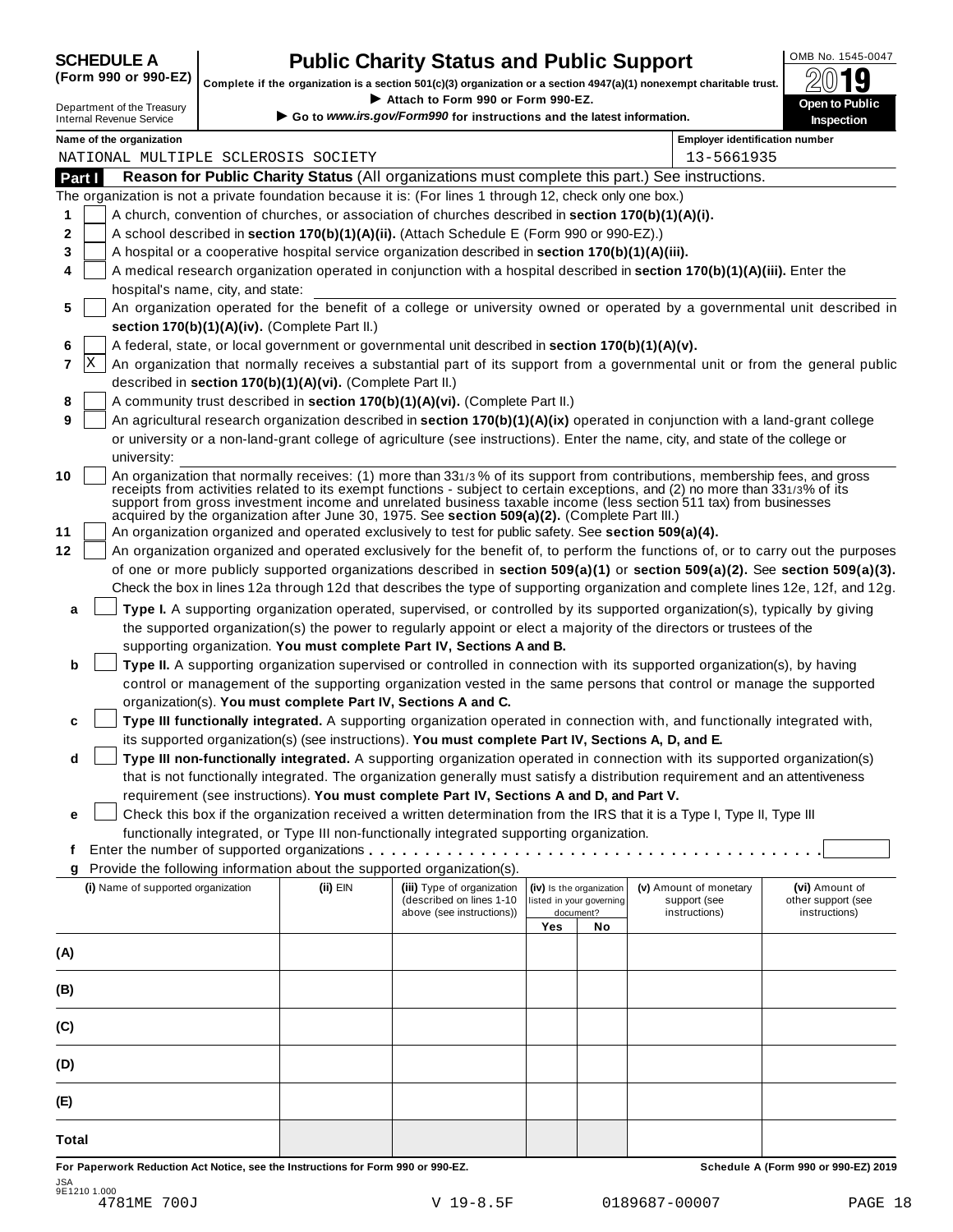#### Schedule A (Form 990 or 990-EZ) 2019 Page **2**

**Support Schedule for Organizations Described in Sections 170(b)(1)(A)(iv) and 170(b)(1)(A)(vi)** (Complete only if you checked the box on line 5, 7, or 8 of Part I or if the organization failed to qualify under **Part II** 

|              | Part III. If the organization fails to qualify under the tests listed below, please complete Part III.)                                                                                                                                                                                                                                                                              |                |              |               |               |              |                |
|--------------|--------------------------------------------------------------------------------------------------------------------------------------------------------------------------------------------------------------------------------------------------------------------------------------------------------------------------------------------------------------------------------------|----------------|--------------|---------------|---------------|--------------|----------------|
|              | <b>Section A. Public Support</b>                                                                                                                                                                                                                                                                                                                                                     |                |              |               |               |              |                |
|              | Calendar year (or fiscal year beginning in) ▶                                                                                                                                                                                                                                                                                                                                        | (a) 2015       | (b) 2016     | (c) 2017      | $(d)$ 2018    | (e) 2019     | (f) Total      |
| 1            | Gifts, grants, contributions, and<br>membership fees received. (Do not<br>include any "unusual grants.")                                                                                                                                                                                                                                                                             | 106, 277, 577. | 175,698,717. | 189,707,218.  | 191,054,088   | 150,008,066. | 812,745,666.   |
| $\mathbf{2}$ | Tax revenues levied for the<br>organization's benefit and either paid<br>to or expended on its behalf                                                                                                                                                                                                                                                                                |                |              |               |               |              | 0.             |
| 3            | The value of services or facilities<br>furnished by a governmental unit to the<br>organization without charge                                                                                                                                                                                                                                                                        |                |              |               |               |              | 0.             |
| 4            | Total. Add lines 1 through 3                                                                                                                                                                                                                                                                                                                                                         | 106, 277, 577. | 175,698,717. | 189,707,218   | 191,054,088   | 150,008,066. | 812,745,666.   |
| 5            | The portion of total contributions by<br>each person (other than a<br>governmental unit or publicly<br>supported organization) included on<br>line 1 that exceeds 2% of the amount<br>shown on line 11, column (f)                                                                                                                                                                   |                |              |               |               |              | 8,771,258.     |
| 6            | Public support. Subtract line 5 from line 4                                                                                                                                                                                                                                                                                                                                          |                |              |               |               |              | 803, 974, 408. |
|              | <b>Section B. Total Support</b>                                                                                                                                                                                                                                                                                                                                                      |                |              |               |               |              |                |
|              | Calendar year (or fiscal year beginning in) ▶                                                                                                                                                                                                                                                                                                                                        | (a) 2015       | (b) 2016     | (c) 2017      | $(d)$ 2018    | (e) 2019     | (f) Total      |
| 7<br>8       | Amounts from line 4<br>Gross income from interest, dividends,<br>payments received on securities loans,                                                                                                                                                                                                                                                                              | 106, 277, 577. | 175,698,717. | 189,707,218   | 191,054,088   | 150,008,066. | 812,745,666.   |
|              | rents, royalties, and income from<br>similar sources experiences                                                                                                                                                                                                                                                                                                                     | 1,020,380.     | 2,186,940.   | 2,842,090.    | 3,845,510.    | 3,899,079.   | 13,793,999.    |
| 9            | Net income from unrelated business<br>activities, whether or not the business<br>is regularly carried on the control of the set of the set of the set of the set of the set of the set of the s                                                                                                                                                                                      | 1,605,654.     | 2, 213, 290. | 1,669,341.    | 1,468,467.    | 1,190,061.   | 8,146,813.     |
| 10           | Other income. Do not include gain or<br>loss from the sale of capital assets<br>(Explain in Part VI.) ATCH 1                                                                                                                                                                                                                                                                         | 2,908.         | 22,954,181.  | 22, 220, 034. | 23, 943, 974. | 7,629,516.   | 76,750,613.    |
| 11           | Total support. Add lines 7 through 10                                                                                                                                                                                                                                                                                                                                                |                |              |               |               |              | 911, 437, 091. |
| 12           |                                                                                                                                                                                                                                                                                                                                                                                      |                |              |               |               | 12           | 902,899.       |
| 13           | First five years. If the Form 990 is for the organization's first, second, third, fourth, or fifth tax year as a section 501(c)(3)                                                                                                                                                                                                                                                   |                |              |               |               |              |                |
|              | <b>Section C. Computation of Public Support Percentage</b>                                                                                                                                                                                                                                                                                                                           |                |              |               |               |              |                |
| 14           | Public support percentage for 2019 (line 6, column (f) divided by line 11, column (f). $\ldots \ldots \ldots$                                                                                                                                                                                                                                                                        |                |              |               |               | 14           | $88.21$ %      |
| 15           |                                                                                                                                                                                                                                                                                                                                                                                      |                |              |               |               |              | 88.52%         |
|              | 16a 331/3% support test - 2019. If the organization did not check the box on line 13, and line 14 is 331/3% or more, check this                                                                                                                                                                                                                                                      |                |              |               |               |              |                |
|              | box and stop here. The organization qualifies as a publicly supported organization                                                                                                                                                                                                                                                                                                   |                |              |               |               |              | Χ              |
|              | b 331/3% support test - 2018. If the organization did not check a box on line 13 or 16a, and line 15 is 331/3% or more, check                                                                                                                                                                                                                                                        |                |              |               |               |              |                |
|              |                                                                                                                                                                                                                                                                                                                                                                                      |                |              |               |               |              |                |
|              | 17a 10%-facts-and-circumstances test - 2019. If the organization did not check a box on line 13, 16a, or 16b, and line 14 is<br>10% or more, and if the organization meets the "facts-and-circumstances" test, check this box and stop here. Explain in<br>Part VI how the organization meets the "facts-and-circumstances" test. The organization qualifies as a publicly supported |                |              |               |               |              |                |
|              |                                                                                                                                                                                                                                                                                                                                                                                      |                |              |               |               |              |                |
|              | <b>b 10%-facts-and-circumstances test - 2018.</b> If the organization did not check a box on line 13, 16a, 16b, or 17a, and line                                                                                                                                                                                                                                                     |                |              |               |               |              |                |
|              | 15 is 10% or more, and if the organization meets the "facts-and-circumstances" test, check this box and stop here.<br>Explain in Part VI how the organization meets the "facts-and-circumstances" test. The organization qualifies as a publicly                                                                                                                                     |                |              |               |               |              |                |
| 18           | Private foundation. If the organization did not check a box on line 13, 16a, 16b, 17a, or 17b, check this box and see                                                                                                                                                                                                                                                                |                |              |               |               |              |                |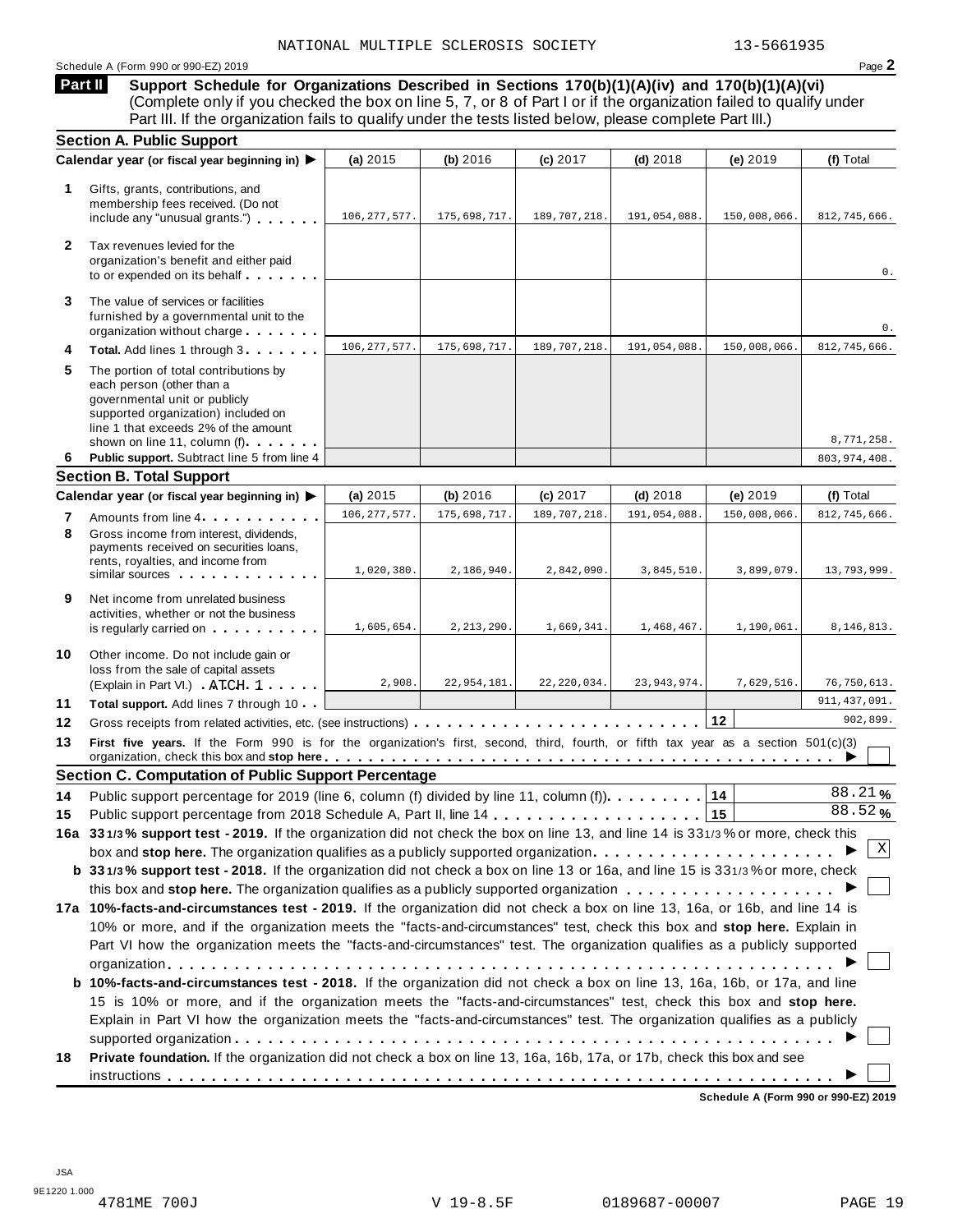#### Schedule A (Form 990 or 990-EZ) 2019 Page 3

#### **Support Schedule for Organizations Described in Section 509(a)(2) Part III**

(Complete only if you checked the box on line 10 of Part I or if the organization failed to qualify under Part II. If the organization fails to qualify under the tests listed below, please complete Part II.)

|                      | <b>Section A. Public Support</b>                                                                                                                                                                                                                           |            |          |            |            |          |           |
|----------------------|------------------------------------------------------------------------------------------------------------------------------------------------------------------------------------------------------------------------------------------------------------|------------|----------|------------|------------|----------|-----------|
|                      | Calendar year (or fiscal year beginning in) $\blacktriangleright$                                                                                                                                                                                          | (a) $2015$ | (b) 2016 | $(c)$ 2017 | $(d)$ 2018 | (e) 2019 | (f) Total |
| 1.                   | Gifts, grants, contributions, and membership fees                                                                                                                                                                                                          |            |          |            |            |          |           |
|                      | received. (Do not include any "unusual grants.")                                                                                                                                                                                                           |            |          |            |            |          |           |
| 2                    | Gross receipts from admissions, merchandise                                                                                                                                                                                                                |            |          |            |            |          |           |
|                      | sold or services performed, or facilities                                                                                                                                                                                                                  |            |          |            |            |          |           |
|                      | furnished in any activity that is related to the                                                                                                                                                                                                           |            |          |            |            |          |           |
|                      | organization's tax-exempt purpose                                                                                                                                                                                                                          |            |          |            |            |          |           |
| 3                    | Gross receipts from activities that are not an                                                                                                                                                                                                             |            |          |            |            |          |           |
|                      | unrelated trade or business under section 513                                                                                                                                                                                                              |            |          |            |            |          |           |
| 4                    | Tax revenues levied for the                                                                                                                                                                                                                                |            |          |            |            |          |           |
|                      | organization's benefit and either paid to                                                                                                                                                                                                                  |            |          |            |            |          |           |
|                      | or expended on its behalf <b>contains the set of the set of the set of the set of the set of the set of the set of the set of the set of the set of the set of the set of the set of the set of the set of the set of the set of</b>                       |            |          |            |            |          |           |
| 5                    | The value of services or facilities                                                                                                                                                                                                                        |            |          |            |            |          |           |
|                      | furnished by a governmental unit to the                                                                                                                                                                                                                    |            |          |            |            |          |           |
|                      | organization without charge                                                                                                                                                                                                                                |            |          |            |            |          |           |
| 6                    | Total. Add lines 1 through 5                                                                                                                                                                                                                               |            |          |            |            |          |           |
|                      | 7a Amounts included on lines 1, 2, and 3                                                                                                                                                                                                                   |            |          |            |            |          |           |
|                      | received from disqualified persons                                                                                                                                                                                                                         |            |          |            |            |          |           |
|                      | <b>b</b> Amounts included on lines 2 and 3                                                                                                                                                                                                                 |            |          |            |            |          |           |
|                      | received from other than disqualified<br>persons that exceed the greater of \$5,000                                                                                                                                                                        |            |          |            |            |          |           |
|                      | or 1% of the amount on line 13 for the year                                                                                                                                                                                                                |            |          |            |            |          |           |
|                      | c Add lines 7a and 7b                                                                                                                                                                                                                                      |            |          |            |            |          |           |
| 8                    | <b>Public support.</b> (Subtract line 7c from                                                                                                                                                                                                              |            |          |            |            |          |           |
|                      | $line 6.)$                                                                                                                                                                                                                                                 |            |          |            |            |          |           |
|                      | <b>Section B. Total Support</b>                                                                                                                                                                                                                            |            |          |            |            |          |           |
|                      | Calendar year (or fiscal year beginning in) ▶                                                                                                                                                                                                              | (a) $2015$ | (b) 2016 | $(c)$ 2017 | $(d)$ 2018 | (e) 2019 | (f) Total |
| 9                    | Amounts from line 6 <b>Amounts</b> from line 6                                                                                                                                                                                                             |            |          |            |            |          |           |
|                      | 10 a Gross income from interest, dividends,<br>payments received on securities loans,<br>rents, royalties, and income from similar<br>sources <b>contracts</b> and <b>sources contracts and contracts contracts and contracts</b>                          |            |          |            |            |          |           |
|                      | <b>b</b> Unrelated business taxable income (less                                                                                                                                                                                                           |            |          |            |            |          |           |
|                      | section 511 taxes) from businesses                                                                                                                                                                                                                         |            |          |            |            |          |           |
|                      | acquired after June 30, 1975                                                                                                                                                                                                                               |            |          |            |            |          |           |
|                      | c Add lines 10a and 10b                                                                                                                                                                                                                                    |            |          |            |            |          |           |
| 11                   | Net income from unrelated business                                                                                                                                                                                                                         |            |          |            |            |          |           |
|                      | activities not included in line 10b, whether                                                                                                                                                                                                               |            |          |            |            |          |           |
|                      | or not the business is regularly carried on                                                                                                                                                                                                                |            |          |            |            |          |           |
|                      |                                                                                                                                                                                                                                                            |            |          |            |            |          |           |
| 12                   | Other income. Do not include gain or<br>loss from the sale of capital assets                                                                                                                                                                               |            |          |            |            |          |           |
|                      | (Explain in Part VI.) <b>All Accords</b>                                                                                                                                                                                                                   |            |          |            |            |          |           |
| 13                   | Total support. (Add lines 9, 10c, 11,                                                                                                                                                                                                                      |            |          |            |            |          |           |
|                      | and $12.$ ) $\cdots$ $\cdots$ $\cdots$ $\cdots$ $\cdots$                                                                                                                                                                                                   |            |          |            |            |          |           |
| 14                   | First five years. If the Form 990 is for the organization's first, second, third, fourth, or fifth tax year as a section 501(c)(3)                                                                                                                         |            |          |            |            |          |           |
|                      |                                                                                                                                                                                                                                                            |            |          |            |            |          |           |
|                      | Section C. Computation of Public Support Percentage                                                                                                                                                                                                        |            |          |            |            |          |           |
| 15                   | Public support percentage for 2019 (line 8, column (f), divided by line 13, column (f))                                                                                                                                                                    |            |          |            |            | 15       | %         |
|                      |                                                                                                                                                                                                                                                            |            |          |            |            | 16       | %         |
|                      |                                                                                                                                                                                                                                                            |            |          |            |            |          |           |
|                      | Public support percentage from 2018 Schedule A, Part III, line 15                                                                                                                                                                                          |            |          |            |            |          |           |
|                      | Section D. Computation of Investment Income Percentage                                                                                                                                                                                                     |            |          |            |            | 17       |           |
|                      | Investment income percentage for 2019 (line 10c, column (f), divided by line 13, column (f)).                                                                                                                                                              |            |          |            |            | 18       |           |
|                      |                                                                                                                                                                                                                                                            |            |          |            |            |          |           |
|                      | 19a 331/3% support tests - 2019. If the organization did not check the box on line 14, and line 15 is more than 331/3%, and line                                                                                                                           |            |          |            |            |          |           |
|                      | 17 is not more than 331/3%, check this box and stop here. The organization qualifies as a publicly supported organization                                                                                                                                  |            |          |            |            |          | %<br>%    |
|                      | b 331/3% support tests - 2018. If the organization did not check a box on line 14 or line 19a, and line 16 is more than 331/3%, and                                                                                                                        |            |          |            |            |          |           |
| 16<br>17<br>18<br>20 | line 18 is not more than 331/3%, check this box and stop here. The organization qualifies as a publicly supported organization<br>Private foundation. If the organization did not check a box on line 14, 19a, or 19b, check this box and see instructions |            |          |            |            |          |           |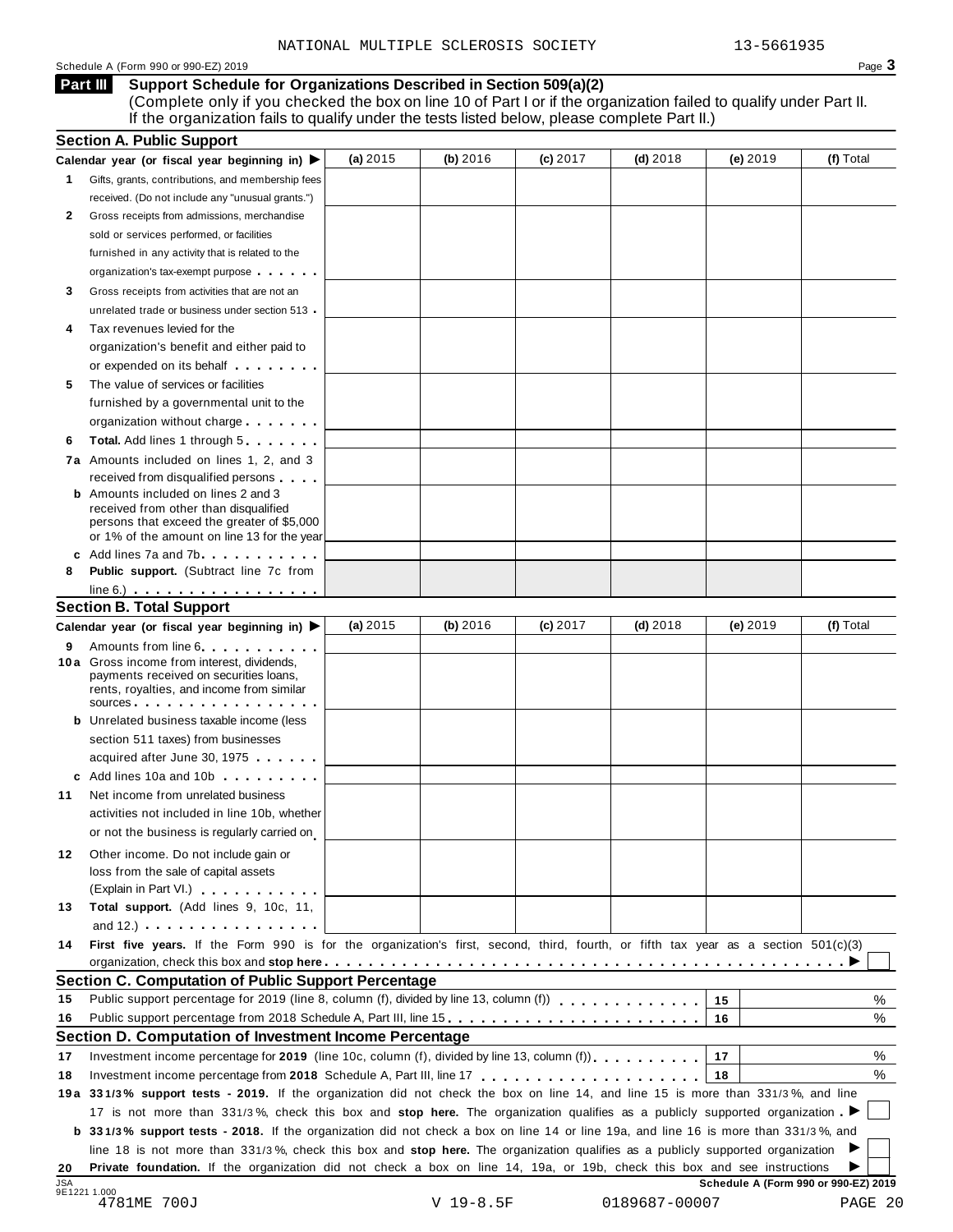**Yes No**

**2**

**3a**

**3b**

**3c**

**4a**

**4b**

**4c**

**5a**

**5b 5c**

**6**

**7**

**8**

**9a**

**9b**

**9c**

**10a**

#### **Part IV Supporting Organizations**

(Complete only if you checked a box in line 12 on Part I. If you checked 12a of Part I, complete Sections A and B. If you checked 12b of Part I, complete Sections A and C. If you checked 12c of Part I, complete Sections A, D, and E. If you checked 12d of Part I, complete Sections A and D, and complete Part V.)

#### **Section A. All Supporting Organizations**

- **1** Are all of the organization's supported organizations listed by name in the organization's governing documents? *If "No," describe in Part VI how the supported organizations are designated. If designated by class or purpose, describe the designation. If historic and continuing relationship, explain.* **1**
- **2** Did the organization have any supported organization that does not have an IRS determination of status under section 509(a)(1) or (2)? *If "Yes," explain in Part VI how the organization determined that the supported organization was described in section 509(a)(1) or (2).*
- **3 a** Did the organization have a supported organization described in section 501(c)(4), (5), or (6)? *If "Yes," answer (b) and (c) below.*
- **b** Did the organization confirm that each supported organization qualified under section 501(c)(4), (5), or (6) and | satisfied the public support tests under section 509(a)(2)? *If "Yes," describe in Part VI when and how the organization made the determination.*
- **c** Did the organization ensure that all support to such organizations was used exclusively for section 170(c)(2)(B) purposes? *If "Yes," explain in Part VI what controls the organization put in place to ensure such use.*
- **4 a** Was any supported organization not organized in the United States ("foreign supported organization")? *If "Yes," and if you checked 12a or 12b in Part I, answer (b) and (c) below.*
- **b** Did the organization have ultimate control and discretion in deciding whether to make grants to the foreign | supported organization? *If "Yes," describe in Part VI how the organization had such control and discretion despite being controlled or supervised by or in connection with its supported organizations.*
- **c** Did the organization support any foreign supported organization that does not have an IRS determination | under sections 501(c)(3) and 509(a)(1) or (2)? *If "Yes," explain in Part VI what controls the organization used to ensure that all support to the foreign supported organization was used exclusively for section 170(c)(2)(B) purposes.*
- **5 a** Did the organization add, substitute, or remove any supported organizations during the tax year? *If "Yes," answer (b) and (c) below (if applicable). Also, provide detail in Part VI, including (i) the names and EIN numbers of the supported organizations added, substituted, or removed; (ii) the reasons for each such action; (iii) the authority under the organization's organizing document authorizing such action; and (iv) how the action was accomplished (such as by amendment to the organizing document).*
- **b** Type I or Type II only. Was any added or substituted supported organization part of a class already | designated in the organization's organizing document?
- **c Substitutions only.** Was the substitution the result of an event beyond the organization's control?
- **6** Did the organization provide support (whether in the form of grants or the provision of services or facilities) to anyone other than (i) its supported organizations, (ii) individuals that are part of the charitable class benefited by one or more of its supported organizations, or (iii) other supporting organizations that also support or benefit one or more of the filing organization's supported organizations? *If "Yes," provide detail in Part VI.*
- **7** Did the organization provide a grant, loan, compensation, or other similar payment to a substantial contributor (as defined in section 4958(c)(3)(C)), a family member of a substantial contributor, or a 35% controlled entity with regard to a substantial contributor? *If "Yes," complete Part I of Schedule L (Form 990 or 990-EZ).*
- **8** Did the organization make a loan to a disqualified person (as defined in section 4958) not described in line 7? *If "Yes," complete Part I of Schedule L (Form 990 or 990-EZ).*
- **9a** Was the organization controlled directly or indirectly at any time during the tax year by one or more | disqualified persons as defined in section 4946 (other than foundation managers and organizations described in section 509(a)(1) or (2))? *If "Yes," provide detail in Part VI.*
- **b** Did one or more disqualified persons (as defined in line 9a) hold a controlling interest in any entity in which | the supporting organization had an interest? *If "Yes," provide detail in Part VI.*
- **c** Did a disqualified person (as defined in line 9a) have an ownership interest in, or derive any personal benefit from, assets in which the supporting organization also had an interest? *If "Yes," provide detail in Part VI.*
- **10a** Was the organization subject to the excess business holdings rules of section 4943 because of section | 4943(f) (regarding certain Type II supporting organizations, and all Type III non-functionally integrated supporting organizations)? *If "Yes," answer 10b below.*
	- **b** Did the organization have any excess business holdings in the tax year? *(Use Schedule C, Form 4720, to determine whether the organization had excess business holdings.)*

**10b Schedule A (Form 990 or 990-EZ) 2019** JSA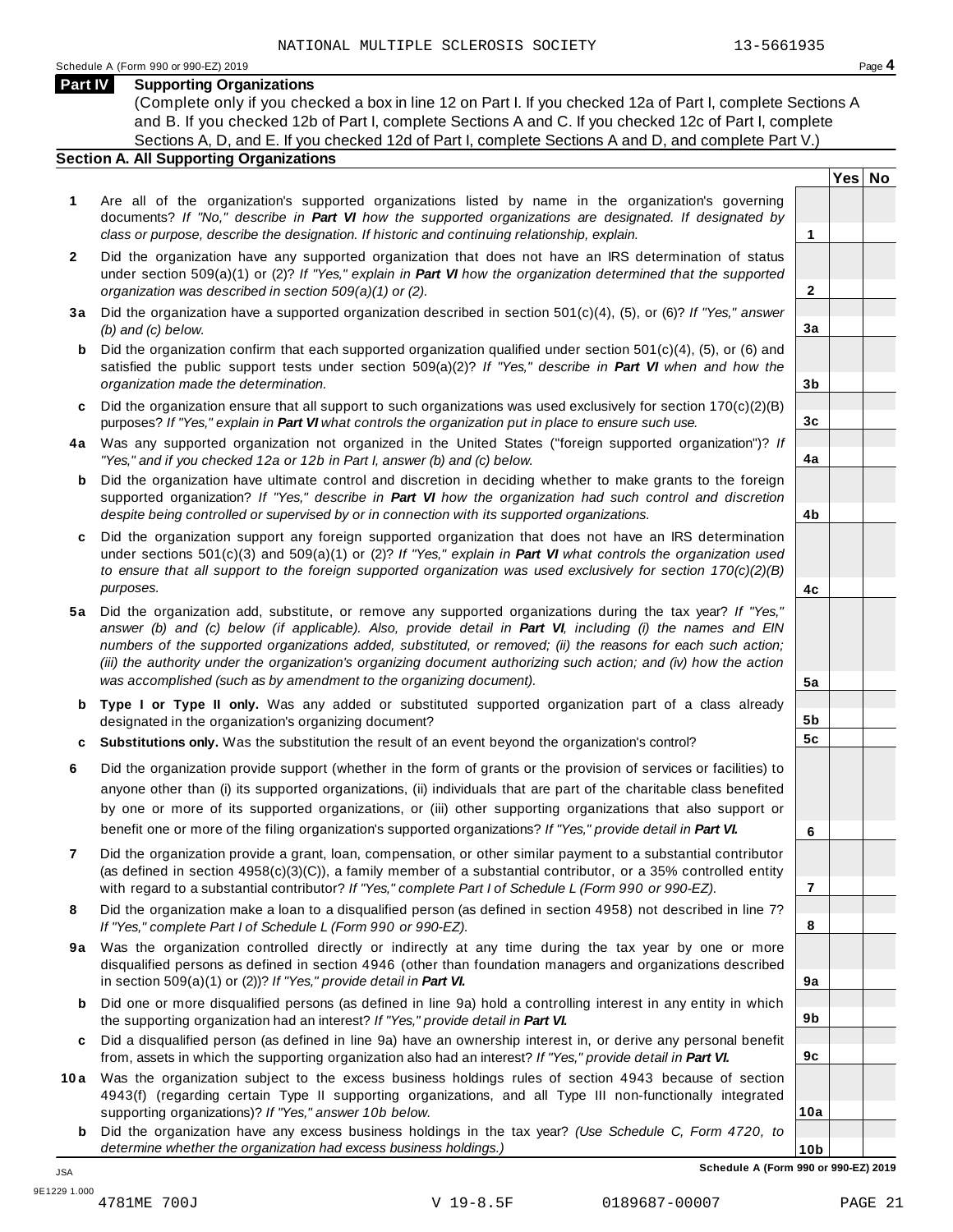|         | 13-5661935<br>NATIONAL MULTIPLE SCLEROSIS SOCIETY                                                                                                                                                                                                                                                                                                                                                                                                                           |                 |        |          |
|---------|-----------------------------------------------------------------------------------------------------------------------------------------------------------------------------------------------------------------------------------------------------------------------------------------------------------------------------------------------------------------------------------------------------------------------------------------------------------------------------|-----------------|--------|----------|
|         | Schedule A (Form 990 or 990-EZ) 2019                                                                                                                                                                                                                                                                                                                                                                                                                                        |                 |        | Page $5$ |
| Part IV | <b>Supporting Organizations (continued)</b>                                                                                                                                                                                                                                                                                                                                                                                                                                 |                 |        |          |
|         |                                                                                                                                                                                                                                                                                                                                                                                                                                                                             |                 | Yes No |          |
| 11      | Has the organization accepted a gift or contribution from any of the following persons?                                                                                                                                                                                                                                                                                                                                                                                     |                 |        |          |
| a       | A person who directly or indirectly controls, either alone or together with persons described in (b) and (c)                                                                                                                                                                                                                                                                                                                                                                |                 |        |          |
|         | below, the governing body of a supported organization?                                                                                                                                                                                                                                                                                                                                                                                                                      | 11a             |        |          |
|         | <b>b</b> A family member of a person described in (a) above?                                                                                                                                                                                                                                                                                                                                                                                                                | 11 <sub>b</sub> |        |          |
|         | c A 35% controlled entity of a person described in (a) or (b) above? If "Yes" to a, b, or c, provide detail in Part VI.                                                                                                                                                                                                                                                                                                                                                     | 11c             |        |          |
|         | <b>Section B. Type I Supporting Organizations</b>                                                                                                                                                                                                                                                                                                                                                                                                                           |                 |        |          |
|         |                                                                                                                                                                                                                                                                                                                                                                                                                                                                             |                 | Yes No |          |
|         |                                                                                                                                                                                                                                                                                                                                                                                                                                                                             |                 |        |          |
| 1       | Did the directors, trustees, or membership of one or more supported organizations have the power to<br>regularly appoint or elect at least a majority of the organization's directors or trustees at all times during the<br>tax year? If "No," describe in Part VI how the supported organization(s) effectively operated, supervised, or                                                                                                                                  |                 |        |          |
|         | controlled the organization's activities. If the organization had more than one supported organization,<br>describe how the powers to appoint and/or remove directors or trustees were allocated among the supported                                                                                                                                                                                                                                                        |                 |        |          |
|         | organizations and what conditions or restrictions, if any, applied to such powers during the tax year.                                                                                                                                                                                                                                                                                                                                                                      | 1               |        |          |
| 2       | Did the organization operate for the benefit of any supported organization other than the supported<br>organization(s) that operated, supervised, or controlled the supporting organization? If "Yes," explain in Part<br>VI how providing such benefit carried out the purposes of the supported organization(s) that operated,                                                                                                                                            |                 |        |          |
|         | supervised, or controlled the supporting organization.                                                                                                                                                                                                                                                                                                                                                                                                                      | $\overline{2}$  |        |          |
|         | <b>Section C. Type II Supporting Organizations</b>                                                                                                                                                                                                                                                                                                                                                                                                                          |                 |        |          |
|         |                                                                                                                                                                                                                                                                                                                                                                                                                                                                             |                 | Yes No |          |
| 1       | Were a majority of the organization's directors or trustees during the tax year also a majority of the directors<br>or trustees of each of the organization's supported organization(s)? If "No," describe in Part VI how control                                                                                                                                                                                                                                           |                 |        |          |
|         | or management of the supporting organization was vested in the same persons that controlled or managed                                                                                                                                                                                                                                                                                                                                                                      |                 |        |          |
|         | the supported organization(s).                                                                                                                                                                                                                                                                                                                                                                                                                                              | 1               |        |          |
|         | <b>Section D. All Type III Supporting Organizations</b>                                                                                                                                                                                                                                                                                                                                                                                                                     |                 |        |          |
| 1       | Did the organization provide to each of its supported organizations, by the last day of the fifth month of the<br>organization's tax year, (i) a written notice describing the type and amount of support provided during the prior<br>tax year, (ii) a copy of the Form 990 that was most recently filed as of the date of notification, and (iii) copies of<br>the organization's governing documents in effect on the date of notification, to the extent not previously |                 | Yes No |          |
|         | provided?                                                                                                                                                                                                                                                                                                                                                                                                                                                                   | 1               |        |          |
| 2       | Were any of the organization's officers, directors, or trustees either (i) appointed or elected by the supported<br>organization(s) or (ii) serving on the governing body of a supported organization? If "No," explain in Part VI how<br>the organization maintained a close and continuous working relationship with the supported organization(s).                                                                                                                       |                 |        |          |
|         |                                                                                                                                                                                                                                                                                                                                                                                                                                                                             | $\mathbf 2$     |        |          |
| 3       | By reason of the relationship described in (2), did the organization's supported organizations have a<br>significant voice in the organization's investment policies and in directing the use of the organization's<br>income or assets at all times during the tax year? If "Yes," describe in Part VI the role the organization's                                                                                                                                         |                 |        |          |
|         | supported organizations played in this regard.                                                                                                                                                                                                                                                                                                                                                                                                                              | 3               |        |          |
|         | Section E. Type III Functionally Integrated Supporting Organizations                                                                                                                                                                                                                                                                                                                                                                                                        |                 |        |          |
| 1       | Check the box next to the method that the organization used to satisfy the Integral Part Test during the year (see instructions).                                                                                                                                                                                                                                                                                                                                           |                 |        |          |
| а       | The organization satisfied the Activities Test. Complete line 2 below.                                                                                                                                                                                                                                                                                                                                                                                                      |                 |        |          |
| b       | The organization is the parent of each of its supported organizations. Complete line 3 below.                                                                                                                                                                                                                                                                                                                                                                               |                 |        |          |
|         | The organization supported a governmental entity. Describe in Part VI how you supported a government entity (see instructions).                                                                                                                                                                                                                                                                                                                                             |                 |        |          |
| c       |                                                                                                                                                                                                                                                                                                                                                                                                                                                                             |                 |        |          |
| 2       | Activities Test. Answer (a) and (b) below.                                                                                                                                                                                                                                                                                                                                                                                                                                  |                 | Yes No |          |
| а       | Did substantially all of the organization's activities during the tax year directly further the exempt purposes of<br>the supported organization(s) to which the organization was responsive? If "Yes," then in Part VI identify<br>those supported organizations and explain how these activities directly furthered their exempt purposes,                                                                                                                                |                 |        |          |
|         | how the organization was responsive to those supported organizations, and how the organization determined<br>that these activities constituted substantially all of its activities.                                                                                                                                                                                                                                                                                         | 2a              |        |          |
|         |                                                                                                                                                                                                                                                                                                                                                                                                                                                                             |                 |        |          |
| b       | Did the activities described in (a) constitute activities that, but for the organization's involvement, one or more<br>of the organization's supported organization(s) would have been engaged in? If "Yes," explain in Part VI the<br>reasons for the organization's position that its supported organization(s) would have engaged in these                                                                                                                               |                 |        |          |
|         | activities but for the organization's involvement.                                                                                                                                                                                                                                                                                                                                                                                                                          | 2 <sub>b</sub>  |        |          |
| 3       | Parent of Supported Organizations. Answer (a) and (b) below.                                                                                                                                                                                                                                                                                                                                                                                                                |                 |        |          |
|         |                                                                                                                                                                                                                                                                                                                                                                                                                                                                             |                 |        |          |

- **a** Did the organization have the power to regularly appoint or elect a majority of the officers, directors, or trustees of each of the supported organizations? *Provide details in Part VI.*
- **3b b** Did the organization exercise a substantial degree of direction over the policies, programs, and activities of each of its supported organizations? *If"Yes," describe in Part VI the role played by the organization in this regard.*

**3a**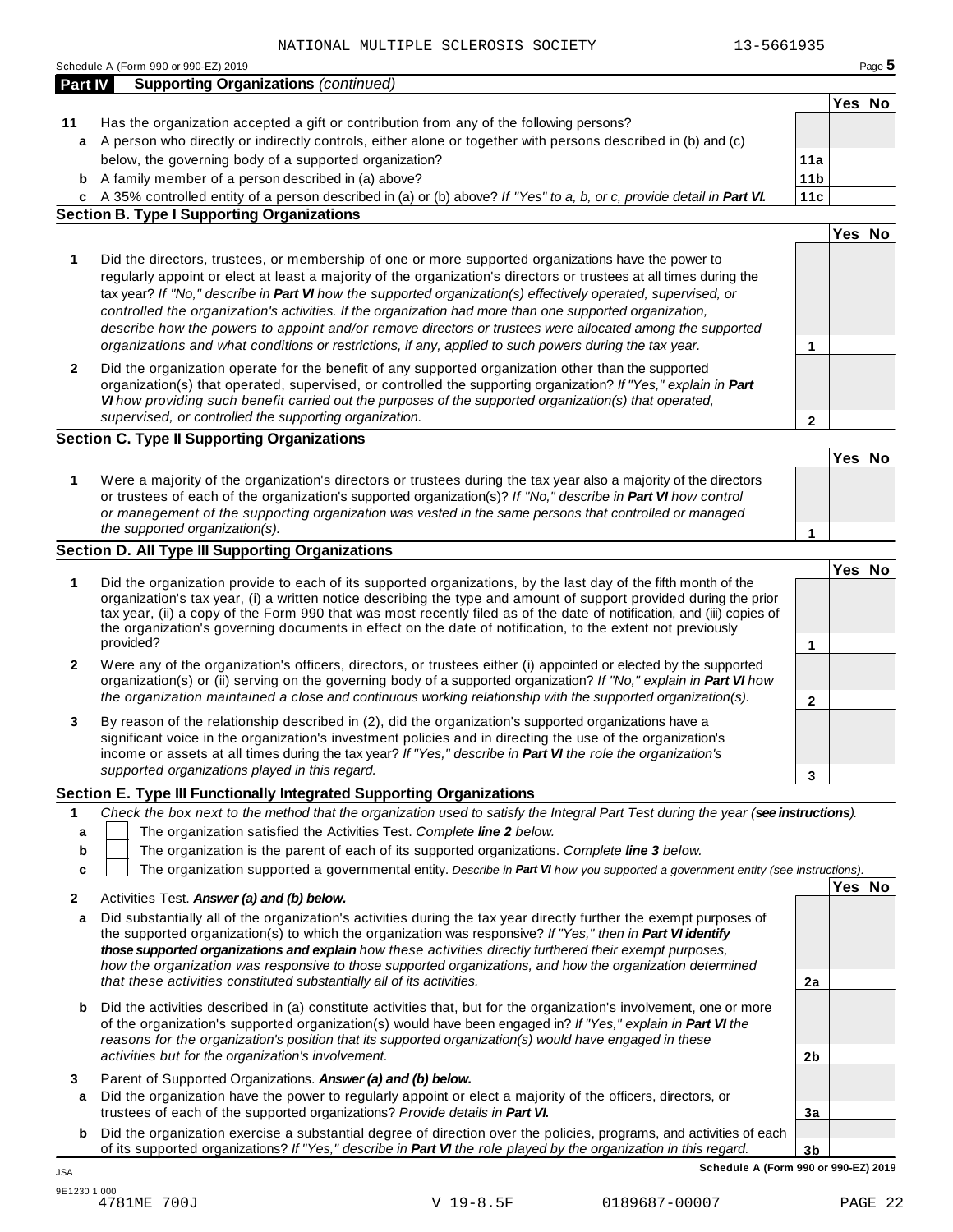| Schedule A (Form 990 or 990-EZ) 2019 | Page $6$ |
|--------------------------------------|----------|
|--------------------------------------|----------|

**Part V Type III Non-Functionally Integrated 509(a)(3) Supporting Organizations**

**1** Check here if the organization satisfied the Integral Part Test as a qualifying trust on Nov. 20, 1970 (explain in Part VI). **See instructions.** All other Type III non-functionally integrated supporting organizations must complete Sections A through E.

| Section A - Adjusted Net Income                                                                      |                         | (A) Prior Year | (B) Current Year<br>(optional) |
|------------------------------------------------------------------------------------------------------|-------------------------|----------------|--------------------------------|
| 1 Net short-term capital gain                                                                        | 1                       |                |                                |
| 2 Recoveries of prior-year distributions                                                             | $\overline{2}$          |                |                                |
| 3 Other gross income (see instructions)                                                              | 3                       |                |                                |
| 4 Add lines 1 through 3.                                                                             | $\overline{\mathbf{4}}$ |                |                                |
| 5 Depreciation and depletion                                                                         | 5                       |                |                                |
| 6 Portion of operating expenses paid or incurred for production or                                   |                         |                |                                |
| collection of gross income or for management, conservation, or                                       |                         |                |                                |
| maintenance of property held for production of income (see instructions)                             | 6                       |                |                                |
| 7 Other expenses (see instructions)                                                                  | 7                       |                |                                |
| 8 Adjusted Net Income (subtract lines 5, 6, and 7 from line 4)                                       | 8                       |                |                                |
| <b>Section B - Minimum Asset Amount</b>                                                              |                         | (A) Prior Year | (B) Current Year<br>(optional) |
| 1 Aggregate fair market value of all non-exempt-use assets (see                                      |                         |                |                                |
| instructions for short tax year or assets held for part of year):                                    |                         |                |                                |
| a Average monthly value of securities                                                                | 1a                      |                |                                |
| <b>b</b> Average monthly cash balances                                                               | 1b                      |                |                                |
| c Fair market value of other non-exempt-use assets                                                   | 1 <sub>c</sub>          |                |                                |
| d Total (add lines 1a, 1b, and 1c)                                                                   | 1 <sub>d</sub>          |                |                                |
| e Discount claimed for blockage or other                                                             |                         |                |                                |
| factors (explain in detail in Part VI):                                                              |                         |                |                                |
| 2 Acquisition indebtedness applicable to non-exempt-use assets                                       | $\overline{2}$          |                |                                |
| 3 Subtract line 2 from line 1d.                                                                      | 3                       |                |                                |
| 4 Cash deemed held for exempt use. Enter 1-1/2% of line 3 (for greater amount,<br>see instructions). | 4                       |                |                                |
| 5 Net value of non-exempt-use assets (subtract line 4 from line 3)                                   | 5                       |                |                                |
| 6 Multiply line 5 by .035.                                                                           | 6                       |                |                                |
| 7 Recoveries of prior-year distributions                                                             | $\overline{7}$          |                |                                |
| 8 Minimum Asset Amount (add line 7 to line 6)                                                        | 8                       |                |                                |
| <b>Section C - Distributable Amount</b>                                                              |                         |                | <b>Current Year</b>            |
| 1 Adjusted net income for prior year (from Section A, line 8, Column A)                              | 1                       |                |                                |
| 2 Enter 85% of line 1.                                                                               | $\mathbf 2$             |                |                                |
| 3 Minimum asset amount for prior year (from Section B, line 8, Column A)                             | 3                       |                |                                |
| 4 Enter greater of line 2 or line 3.                                                                 | 4                       |                |                                |
| 5 Income tax imposed in prior year                                                                   | 5                       |                |                                |
| 6 Distributable Amount. Subtract line 5 from line 4, unless subject to                               |                         |                |                                |
| emergency temporary reduction (see instructions).                                                    | 6                       |                |                                |

**7**  $\Box$  Check here if the current year is the organization's first as a non-functionally integrated Type III supporting organization (see instructions).

**Schedule A (Form 990 or 990-EZ) 2019**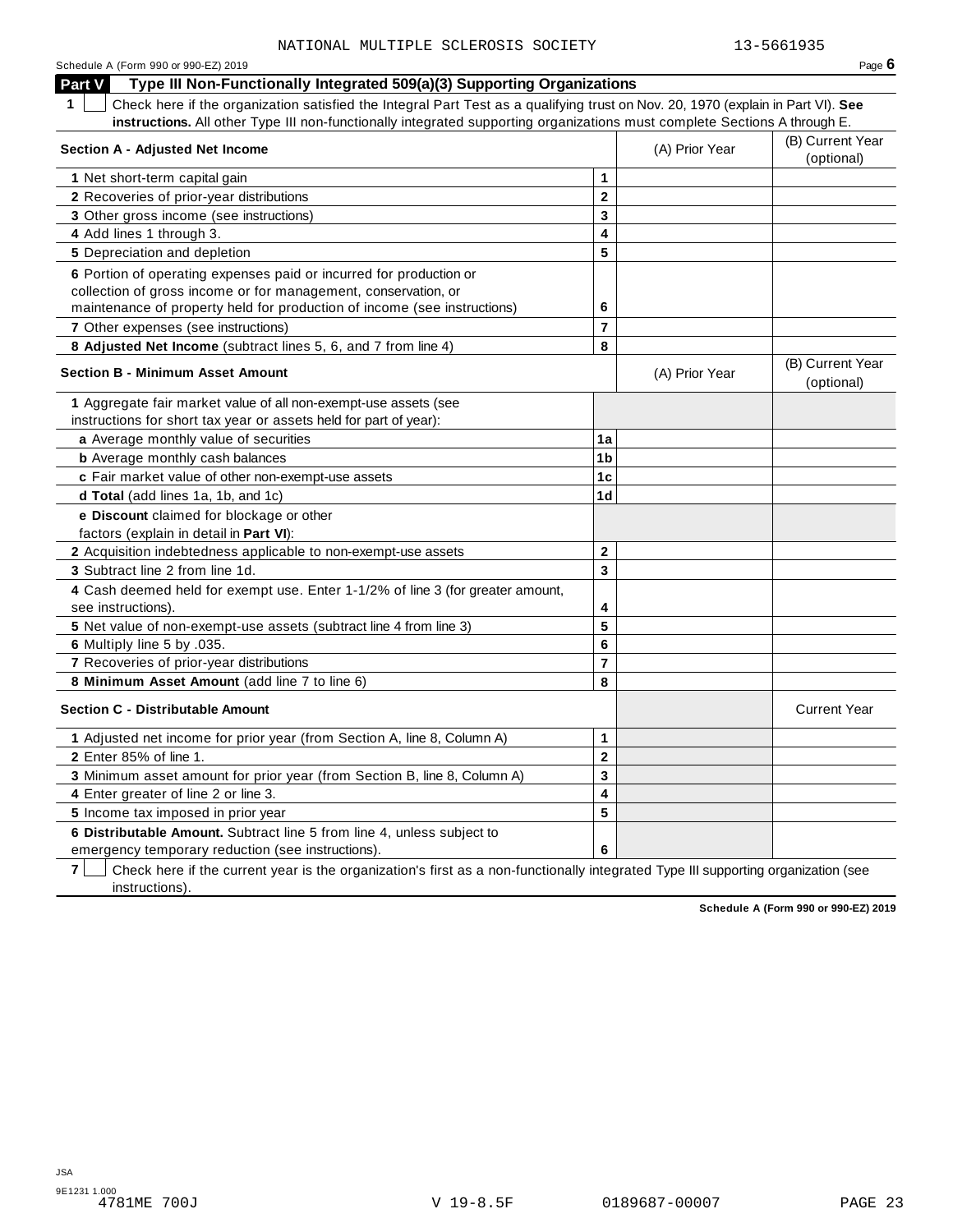|                | Schedule A (Form 990 or 990-EZ) 2019                                                       |                                    |                                               | Page 7                                           |
|----------------|--------------------------------------------------------------------------------------------|------------------------------------|-----------------------------------------------|--------------------------------------------------|
| Part V         | Type III Non-Functionally Integrated 509(a)(3) Supporting Organizations (continued)        |                                    |                                               |                                                  |
|                | <b>Section D - Distributions</b>                                                           |                                    |                                               | <b>Current Year</b>                              |
| 1              | Amounts paid to supported organizations to accomplish exempt purposes                      |                                    |                                               |                                                  |
| $\mathbf{2}$   | Amounts paid to perform activity that directly furthers exempt purposes of supported       |                                    |                                               |                                                  |
|                | organizations, in excess of income from activity                                           |                                    |                                               |                                                  |
| 3              | Administrative expenses paid to accomplish exempt purposes of supported organizations      |                                    |                                               |                                                  |
| 4              | Amounts paid to acquire exempt-use assets                                                  |                                    |                                               |                                                  |
| 5              | Qualified set-aside amounts (prior IRS approval required)                                  |                                    |                                               |                                                  |
| 6              | Other distributions (describe in Part VI). See instructions.                               |                                    |                                               |                                                  |
| 7              | Total annual distributions. Add lines 1 through 6.                                         |                                    |                                               |                                                  |
| 8              | Distributions to attentive supported organizations to which the organization is responsive |                                    |                                               |                                                  |
|                | (provide details in Part VI). See instructions.                                            |                                    |                                               |                                                  |
| 9              | Distributable amount for 2019 from Section C, line 6                                       |                                    |                                               |                                                  |
| 10             | Line 8 amount divided by line 9 amount                                                     |                                    |                                               |                                                  |
|                | Section E - Distribution Allocations (see instructions)                                    | (i)<br><b>Excess Distributions</b> | (ii)<br><b>Underdistributions</b><br>Pre-2019 | (iii)<br><b>Distributable</b><br>Amount for 2019 |
| 1              | Distributable amount for 2019 from Section C, line 6                                       |                                    |                                               |                                                  |
| $\mathbf{2}$   | Underdistributions, if any, for years prior to 2019                                        |                                    |                                               |                                                  |
|                | (reasonable cause required - explain in Part VI). See                                      |                                    |                                               |                                                  |
|                | instructions.                                                                              |                                    |                                               |                                                  |
| 3              | Excess distributions carryover, if any, to 2019                                            |                                    |                                               |                                                  |
| a              | From 2014 <b></b>                                                                          |                                    |                                               |                                                  |
| b              | From 2015                                                                                  |                                    |                                               |                                                  |
| c              | From 2016 <b></b>                                                                          |                                    |                                               |                                                  |
| d              | From 2017                                                                                  |                                    |                                               |                                                  |
| е              | From 2018                                                                                  |                                    |                                               |                                                  |
| f              | Total of lines 3a through e                                                                |                                    |                                               |                                                  |
| g              | Applied to underdistributions of prior years                                               |                                    |                                               |                                                  |
| h              | Applied to 2019 distributable amount                                                       |                                    |                                               |                                                  |
| j.             | Carryover from 2014 not applied (see instructions)                                         |                                    |                                               |                                                  |
|                | Remainder. Subtract lines 3g, 3h, and 3i from 3f.                                          |                                    |                                               |                                                  |
| 4              | Distributions for 2019 from                                                                |                                    |                                               |                                                  |
|                | Section D, line 7:<br>\$                                                                   |                                    |                                               |                                                  |
| a              | Applied to underdistributions of prior years                                               |                                    |                                               |                                                  |
| b              | Applied to 2019 distributable amount                                                       |                                    |                                               |                                                  |
|                | Remainder. Subtract lines 4a and 4b from 4                                                 |                                    |                                               |                                                  |
| 5              | Remaining underdistributions for years prior to 2019, if                                   |                                    |                                               |                                                  |
|                | any. Subtract lines 3g and 4a from line 2. For result                                      |                                    |                                               |                                                  |
|                | greater than zero, explain in Part VI. See instructions.                                   |                                    |                                               |                                                  |
| 6              | Remaining underdistributions for 2019. Subtract lines 3h                                   |                                    |                                               |                                                  |
|                | and 4b from line 1. For result greater than zero, explain in                               |                                    |                                               |                                                  |
|                | Part VI. See instructions.                                                                 |                                    |                                               |                                                  |
| $\overline{7}$ | Excess distributions carryover to 2020. Add lines 3j                                       |                                    |                                               |                                                  |
|                | and 4c.                                                                                    |                                    |                                               |                                                  |
| 8              | Breakdown of line 7:                                                                       |                                    |                                               |                                                  |
| a              | Excess from 2015                                                                           |                                    |                                               |                                                  |
| b              | Excess from 2016                                                                           |                                    |                                               |                                                  |
| c              | Excess from 2017                                                                           |                                    |                                               |                                                  |
| d              | Excess from 2018                                                                           |                                    |                                               |                                                  |
| е              | Excess from 2019                                                                           |                                    |                                               |                                                  |
|                |                                                                                            |                                    |                                               | Schedule A (Form 990 or 990-EZ) 2019             |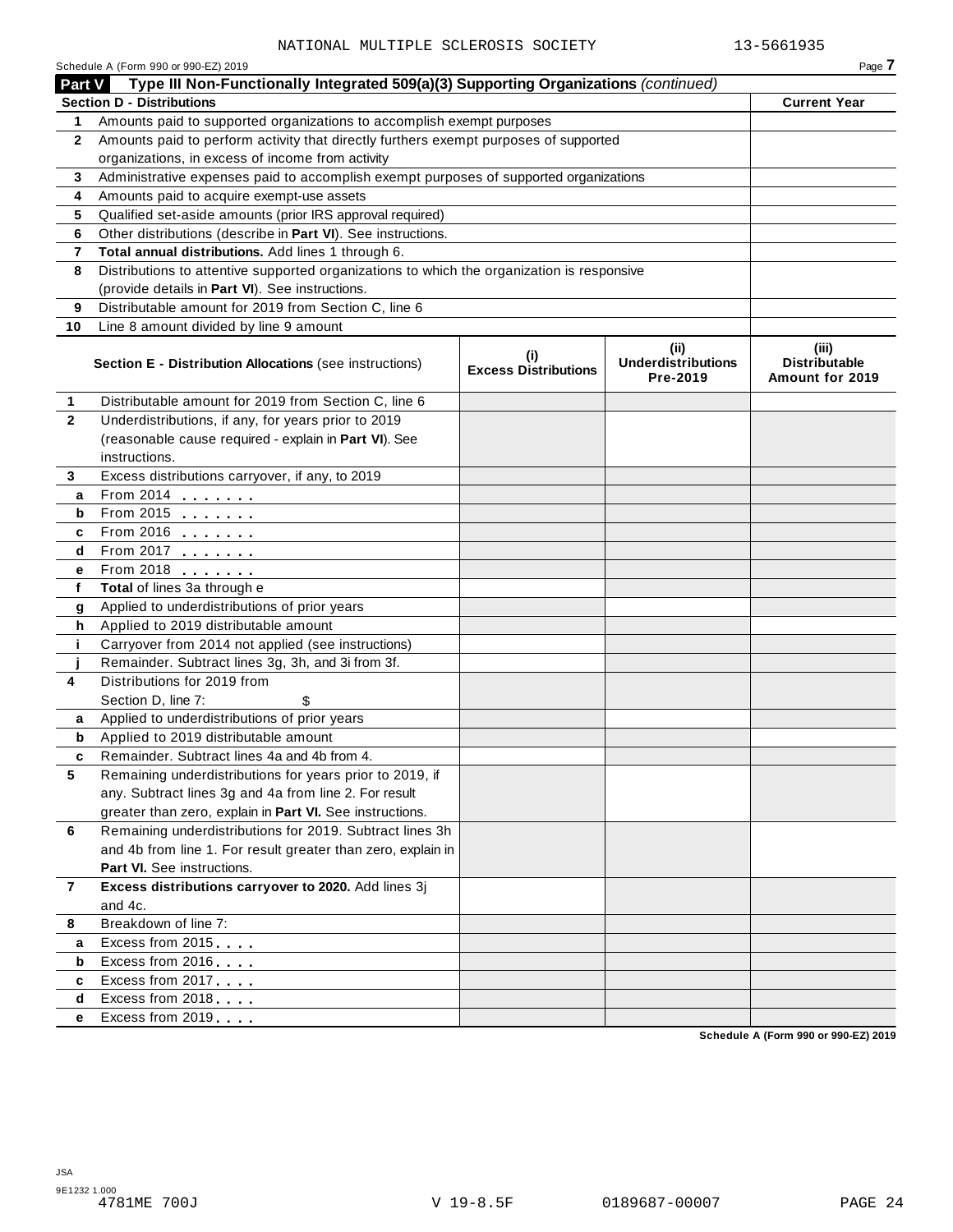#### <span id="page-24-0"></span>Schedule <sup>A</sup> (Form <sup>990</sup> or 990-EZ) <sup>2019</sup> Page **8**

**Supplemental Information.** Provide the explanations required by Part II, line 10; Part II, line 17a or 17b; Part **Part VI** III, line 12; Part IV, Section A, lines 1, 2, 3b, 3c, 4b, 4c, 5a, 6, 9a, 9b, 9c, 11a, 11b, and 11c; Part IV, Section B, lines 1 and 2; Part IV, Section C, line 1; Part IV, Section D, lines 2 and 3; Part IV, Section E, lines 1c, 2a, 2b, 3a and 3b; Part V, line 1; Part V, Section B, line 1e; Part V, Section D, lines 5, 6, and 8; and Part V, Section E, lines 2, 5, and 6. Also complete this part for any additional information. (See instructions.)

| SCHEDULE A, PART II - OTHER INCOME |        |             |               |             | ATTACHMENT 1 |             |
|------------------------------------|--------|-------------|---------------|-------------|--------------|-------------|
|                                    |        |             |               |             |              |             |
| DESCRIPTION                        | 2015   | 2016        | 2017          | 2018        | 2019         | TOTAL       |
| MISCELLANEOUS REVENUE              | 2,908. | 202,250.    | 20,909.       | 79,255.     | 97,571.      | 402,893.    |
| GROSS INCOME FROM FUNDRAISING      |        | 22,752,231. | 22,199,125.   | 23,864,719. | 7,531,945.   | 76,348,020. |
| TOTALS                             | 2,908. | 22,954,481. | 22, 220, 034. | 23,943,974. | 7,629,516.   | 76,750,913. |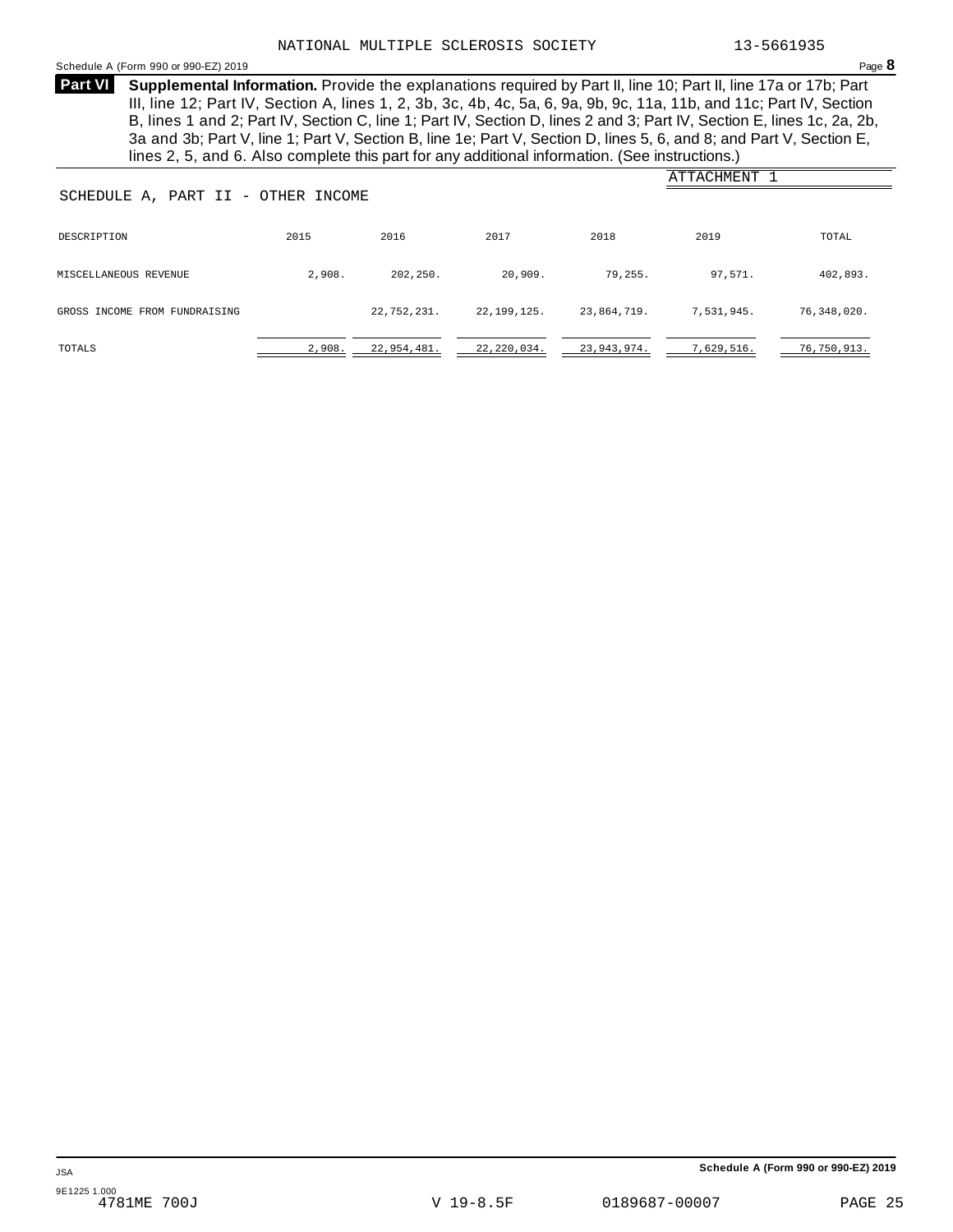**(Form 990, 990-EZ, or 990-PF)** Department of the Treasury Internal Revenue Service

# Schedule B **Schedule of Contributors**

Attach to Form 990, Form 990-EZ, or Form 990-PF. ▶ Go to *www.irs.gov/Form990* for the latest information.

2019

Name of the organization **Employer identification number Employer identification number** 

NATIONAL MULTIPLE SCLEROSIS SOCIETY

13-5661935

| Organization type (check one): |  |
|--------------------------------|--|
|--------------------------------|--|

| Filers of:         | Section:                                                                    |
|--------------------|-----------------------------------------------------------------------------|
| Form 990 or 990-EZ | $\mathbf{x}$<br>$501(c)$ (3<br>) (enter number) organization                |
|                    | $4947(a)(1)$ nonexempt charitable trust not treated as a private foundation |
|                    | 527 political organization                                                  |
| Form 990-PF        | $501(c)(3)$ exempt private foundation                                       |
|                    | 4947(a)(1) nonexempt charitable trust treated as a private foundation       |
|                    | $501(c)(3)$ taxable private foundation                                      |

Check if your organization is covered by the **General Rule** or a **Special Rule.**

**Note:** Only a section 501(c)(7), (8), or (10) organization can check boxes for both the General Rule and a Special Rule. See instructions.

#### **General Rule**

For an organization filing Form 990, 990-EZ, or 990-PF that received, during the year, contributions totaling \$5,000 or more (in money or property) from any one contributor. Complete Parts I and II. See instructions for determining a contributor's total contributions.

#### **Special Rules**

 $\text{X}$  For an organization described in section 501(c)(3) filing Form 990 or 990-EZ that met the 33 1/3% support test of the regulations under sections 509(a)(1) and 170(b)(1)(A)(vi), that checked Schedule A (Form 990 or 990-EZ), Part II, line 13, 16a, or 16b, and that received from any one contributor, during the year, total contributions of the greater of **(1)** \$5,000; or **(2)** 2% of the amount on (i) Form 990, Part VIII, line 1h; or (ii) Form 990-EZ, line 1. Complete Parts I and II.

For an organization described in section 501(c)(7), (8), or (10) filing Form 990 or 990-EZ that received from any one contributor, during the year, total contributions of more than \$1,000 *exclusively* for religious, charitable, scientific, literary, or educational purposes, or for the prevention of cruelty to children or animals. Complete Parts I, II, and III.

For an organization described in section 501(c)(7), (8), or (10) filing Form 990 or 990-EZ that received from any one contributor, during the year, contributions *exclusively* for religious, charitable, etc., purposes, but no such contributions totaled more than \$1,000. If this box is checked, enter here the total contributions that were received during the year for an *exclusively* religious, charitable, etc., purpose. Don't complete any of the parts unless the **General Rule** applies to this organization because it received *nonexclusively* religious, charitable, etc., contributions totaling \$5,000 or more during the year  $\ldots \ldots \ldots \ldots \ldots \ldots \ldots \ldots \ldots \vdots \bullet$   $\mathcal{S}$ 

**Caution:** An organization that isn't covered by the General Rule and/or the Special Rules doesn't file Schedule B (Form 990, 990-EZ, or 990-PF), but it **must** answer "No" on Part IV, line 2, of its Form 990; or check the box on line H of its Form 990-EZ or on its Form 990-PF, Part I, line 2, to certify that it doesn't meet the filing requirements of Schedule B (Form 990, 990-EZ, or 990-PF).

**For Paperwork Reduction Act Notice, see the instructions for Form 990, 990-EZ, or 990-PF. Schedule B (Form 990, 990-EZ, or 990-PF) (2019)**

JSA 9E1251 1.000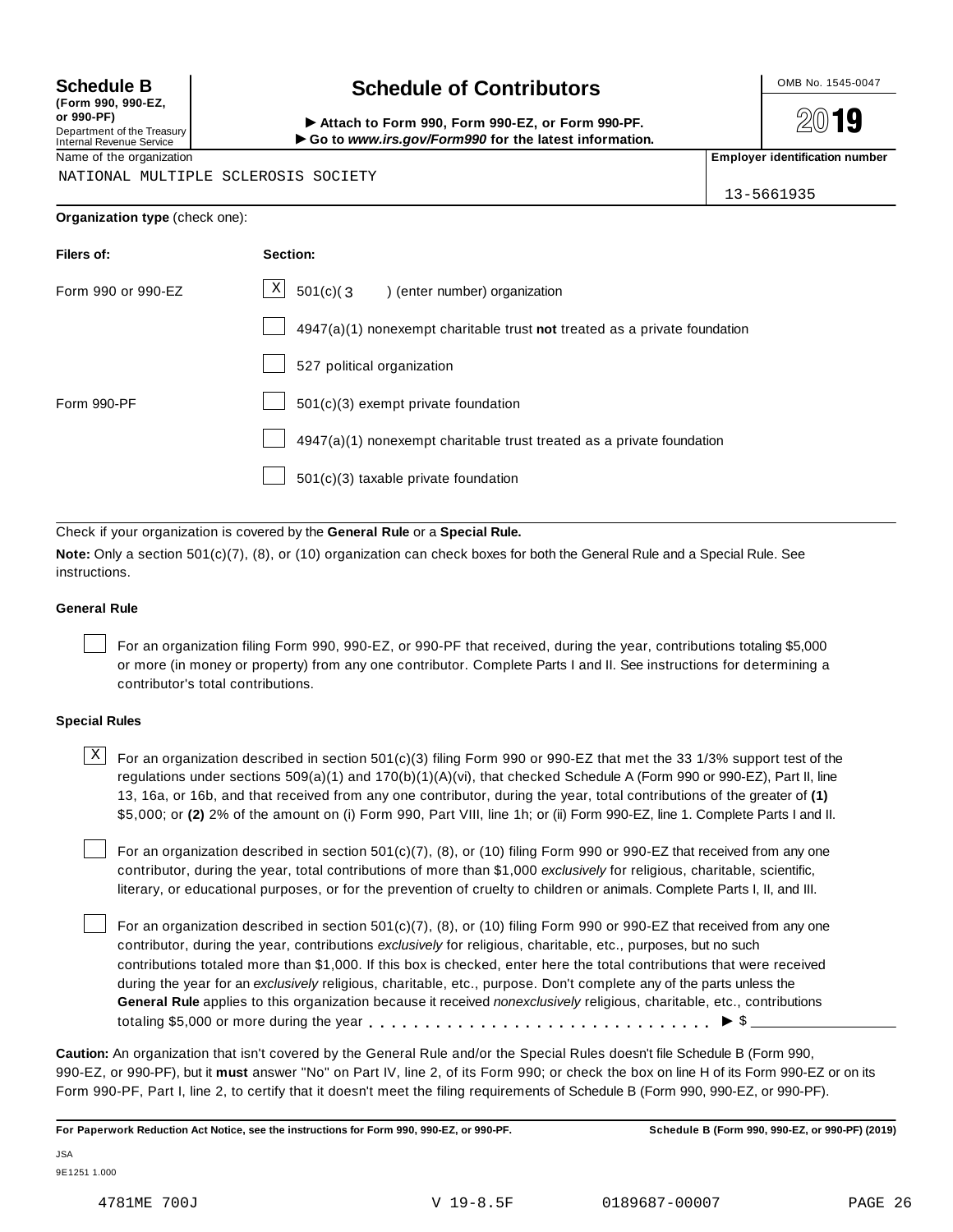Employer identification number<br>13-5661935

| (a) | (b)                        | (c)                        | (d)                                                                                             |
|-----|----------------------------|----------------------------|-------------------------------------------------------------------------------------------------|
| No. | Name, address, and ZIP + 4 | <b>Total contributions</b> | Type of contribution                                                                            |
| 1   |                            | 5,040,000.<br>\$           | $\mathbf X$<br>Person<br>Payroll<br>Noncash<br>(Complete Part II for<br>noncash contributions.) |
| (a) | (b)                        | (c)                        | (d)                                                                                             |
| No. | Name, address, and ZIP + 4 | <b>Total contributions</b> | Type of contribution                                                                            |
| 2   |                            | 4,050,000.<br>\$           | $\mathbf X$<br>Person<br>Payroll<br>Noncash<br>(Complete Part II for<br>noncash contributions.) |
| (a) | (b)                        | (c)                        | (d)                                                                                             |
| No. | Name, address, and ZIP + 4 | <b>Total contributions</b> | Type of contribution                                                                            |
|     |                            | \$                         | Person<br>Payroll<br>Noncash<br>(Complete Part II for<br>noncash contributions.)                |
| (a) | (b)                        | (c)                        | (d)                                                                                             |
| No. | Name, address, and ZIP + 4 | <b>Total contributions</b> | Type of contribution                                                                            |
|     |                            | \$                         | Person<br>Payroll<br><b>Noncash</b><br>(Complete Part II for<br>noncash contributions.)         |
| (a) | (b)                        | (c)                        | (d)                                                                                             |
| No. | Name, address, and ZIP + 4 | <b>Total contributions</b> | Type of contribution                                                                            |
|     |                            | \$                         | Person<br>Payroll<br>Noncash<br>(Complete Part II for<br>noncash contributions.)                |
| (a) | (b)                        | (c)                        | (d)                                                                                             |
| No. | Name, address, and ZIP + 4 | <b>Total contributions</b> | Type of contribution                                                                            |
|     |                            | \$                         | Person<br>Payroll<br>Noncash<br>(Complete Part II for<br>noncash contributions.)                |

**Schedule B (Form 990, 990-EZ, or 990-PF) (2019)** JSA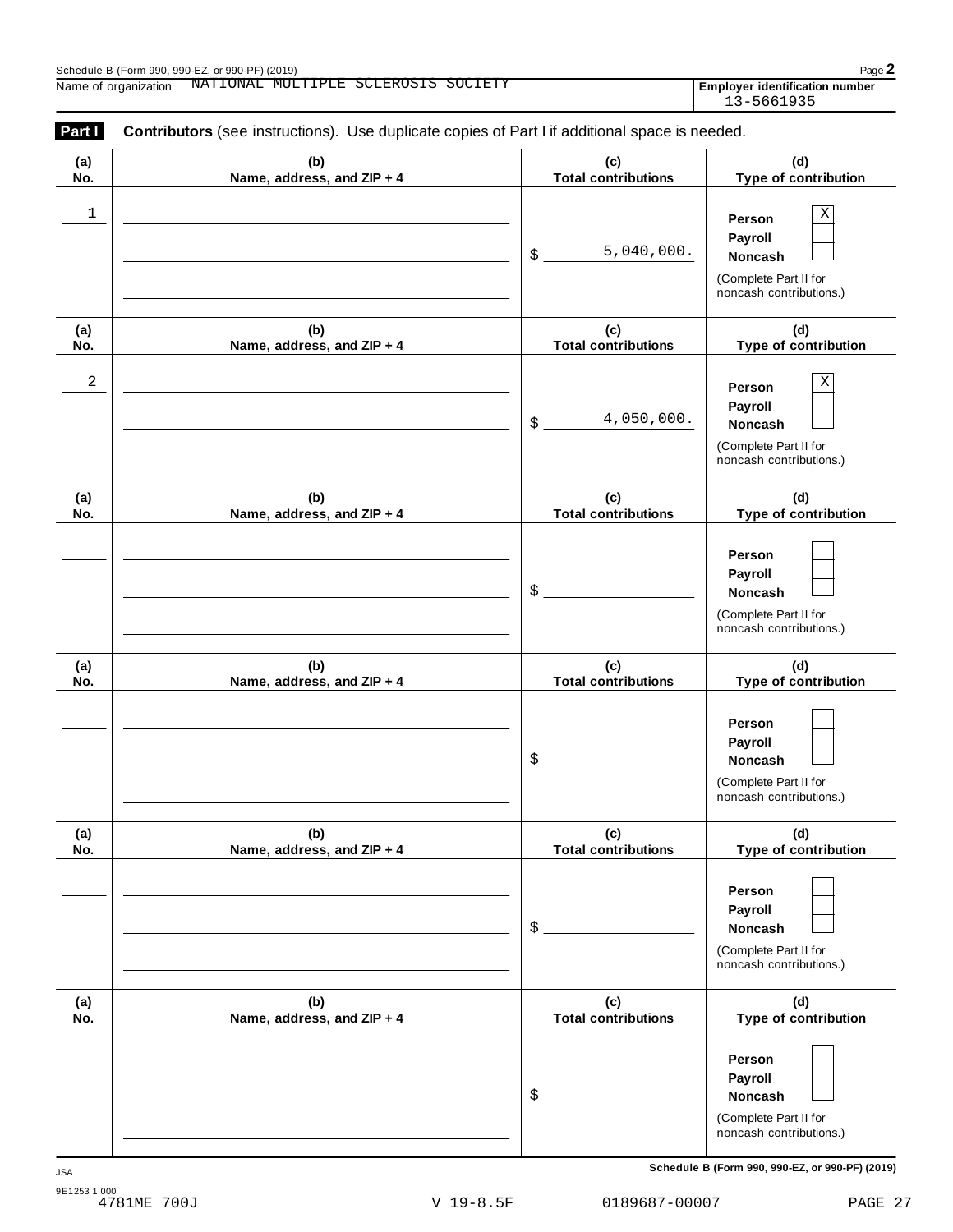**(a) No.**

Schedule B (Form 990, 990-EZ, or 990-PF) (2019)<br>
Name of organization NATIONAL MULTIPLE SCLEROSIS SOCIETY **Property and Schedule Page 3**<br>
Page 3 Name of organization MATIONAL MULTIPLE SCLEROSIS SOCIETY **Employer identification number** 

**Part II Noncash Property** (see instructions). Use duplicate copies of Part II if additional space is needed. **(c) FMV (or estimate)** (See instructions.) **(b) Description of noncash property given (d)** 13-5661935

| from<br>Part I            | (n)<br>Description of noncash property given | FMV (or estimate)<br>(See instructions.)        | (u)<br>Date received |
|---------------------------|----------------------------------------------|-------------------------------------------------|----------------------|
|                           |                                              |                                                 |                      |
|                           |                                              | $\frac{1}{2}$                                   |                      |
| (a) No.<br>from<br>Part I | (b)<br>Description of noncash property given | (c)<br>FMV (or estimate)<br>(See instructions.) | (d)<br>Date received |
|                           |                                              |                                                 |                      |
|                           |                                              | $\frac{1}{2}$                                   |                      |
| (a) No.<br>from<br>Part I | (b)<br>Description of noncash property given | (c)<br>FMV (or estimate)<br>(See instructions.) | (d)<br>Date received |
|                           |                                              |                                                 |                      |
|                           |                                              | $\delta$                                        |                      |
| (a) No.<br>from<br>Part I | (b)<br>Description of noncash property given | (c)<br>FMV (or estimate)<br>(See instructions.) | (d)<br>Date received |
|                           |                                              |                                                 |                      |
|                           |                                              | $\frac{1}{2}$                                   |                      |
| (a) No.<br>from<br>Part I | (b)<br>Description of noncash property given | (c)<br>FMV (or estimate)<br>(See instructions.) | (d)<br>Date received |
|                           |                                              |                                                 |                      |
|                           |                                              | $$$ .                                           |                      |
| (a) No.<br>from<br>Part I | (b)<br>Description of noncash property given | (c)<br>FMV (or estimate)<br>(See instructions.) | (d)<br>Date received |
|                           |                                              |                                                 |                      |
|                           |                                              |                                                 |                      |
|                           |                                              | $\mathcal{L}_{-}$                               |                      |

**Schedule B (Form 990, 990-EZ, or 990-PF) (2019)** JSA

9E1254 1.000<br>4781ME 700J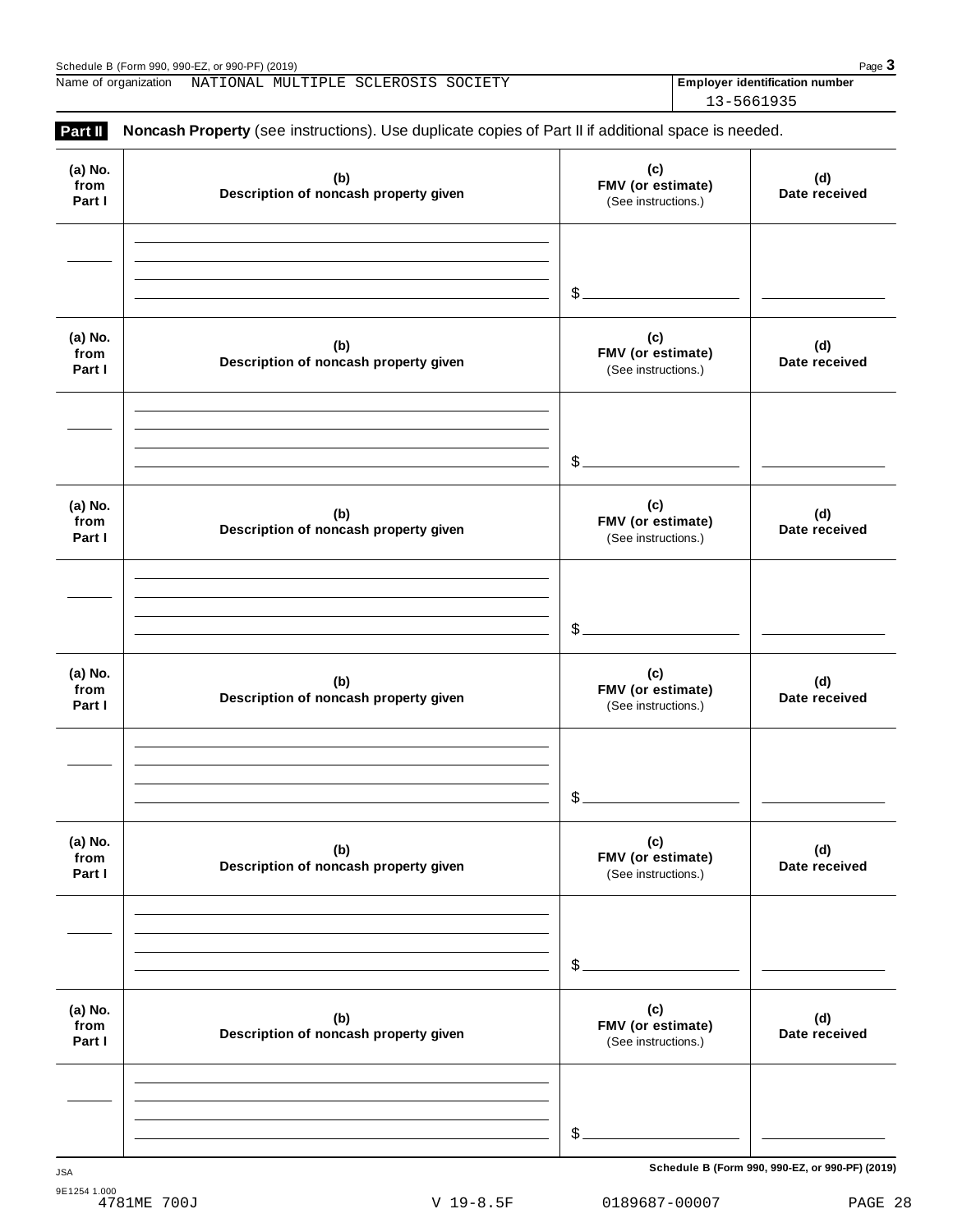| Schedule B (Form 990, 990-EZ, or 990-PF) (2019)          |  |                                       | Page 4 |
|----------------------------------------------------------|--|---------------------------------------|--------|
| Name of organization NATIONAL MULTIPLE SCLEROSIS SOCIETY |  | <b>Employer identification number</b> |        |
|                                                          |  | 13-5661935                            |        |

| Part III                    | Exclusively religious, charitable, etc., contributions to organizations described in section 501(c)(7), (8), or<br>(10) that total more than \$1,000 for the year from any one contributor. Complete columns (a) through (e) and<br>the following line entry. For organizations completing Part III, enter the total of exclusively religious, charitable, etc.,<br>contributions of \$1,000 or less for the year. (Enter this information once. See instructions.) $\triangleright$ \$<br>Use duplicate copies of Part III if additional space is needed. |                      |  |                                                 |  |  |  |
|-----------------------------|------------------------------------------------------------------------------------------------------------------------------------------------------------------------------------------------------------------------------------------------------------------------------------------------------------------------------------------------------------------------------------------------------------------------------------------------------------------------------------------------------------------------------------------------------------|----------------------|--|-------------------------------------------------|--|--|--|
| $(a)$ No.<br>from<br>Part I | (b) Purpose of gift                                                                                                                                                                                                                                                                                                                                                                                                                                                                                                                                        | (c) Use of gift      |  | (d) Description of how gift is held             |  |  |  |
|                             |                                                                                                                                                                                                                                                                                                                                                                                                                                                                                                                                                            |                      |  |                                                 |  |  |  |
|                             |                                                                                                                                                                                                                                                                                                                                                                                                                                                                                                                                                            | (e) Transfer of gift |  |                                                 |  |  |  |
|                             | Transferee's name, address, and ZIP + 4                                                                                                                                                                                                                                                                                                                                                                                                                                                                                                                    |                      |  | Relationship of transferor to transferee        |  |  |  |
| $(a)$ No.<br>from<br>Part I | (b) Purpose of gift                                                                                                                                                                                                                                                                                                                                                                                                                                                                                                                                        | (c) Use of gift      |  | (d) Description of how gift is held             |  |  |  |
|                             |                                                                                                                                                                                                                                                                                                                                                                                                                                                                                                                                                            |                      |  |                                                 |  |  |  |
|                             | Transferee's name, address, and ZIP + 4                                                                                                                                                                                                                                                                                                                                                                                                                                                                                                                    | (e) Transfer of gift |  | Relationship of transferor to transferee        |  |  |  |
| $(a)$ No.<br>from           | (b) Purpose of gift                                                                                                                                                                                                                                                                                                                                                                                                                                                                                                                                        | (c) Use of gift      |  | (d) Description of how gift is held             |  |  |  |
| Part I                      |                                                                                                                                                                                                                                                                                                                                                                                                                                                                                                                                                            |                      |  |                                                 |  |  |  |
|                             |                                                                                                                                                                                                                                                                                                                                                                                                                                                                                                                                                            | (e) Transfer of gift |  |                                                 |  |  |  |
|                             | Transferee's name, address, and ZIP + 4                                                                                                                                                                                                                                                                                                                                                                                                                                                                                                                    |                      |  | Relationship of transferor to transferee        |  |  |  |
| (a) No.<br>from<br>Part I   | (b) Purpose of gift                                                                                                                                                                                                                                                                                                                                                                                                                                                                                                                                        | (c) Use of gift      |  | (d) Description of how gift is held             |  |  |  |
|                             |                                                                                                                                                                                                                                                                                                                                                                                                                                                                                                                                                            |                      |  |                                                 |  |  |  |
|                             | Transferee's name, address, and ZIP + 4                                                                                                                                                                                                                                                                                                                                                                                                                                                                                                                    | (e) Transfer of gift |  | Relationship of transferor to transferee        |  |  |  |
|                             |                                                                                                                                                                                                                                                                                                                                                                                                                                                                                                                                                            |                      |  |                                                 |  |  |  |
| <b>JSA</b>                  |                                                                                                                                                                                                                                                                                                                                                                                                                                                                                                                                                            |                      |  | Schedule B (Form 990, 990-EZ, or 990-PF) (2019) |  |  |  |

V 19-8.5F 0189687-00007 PAGE 29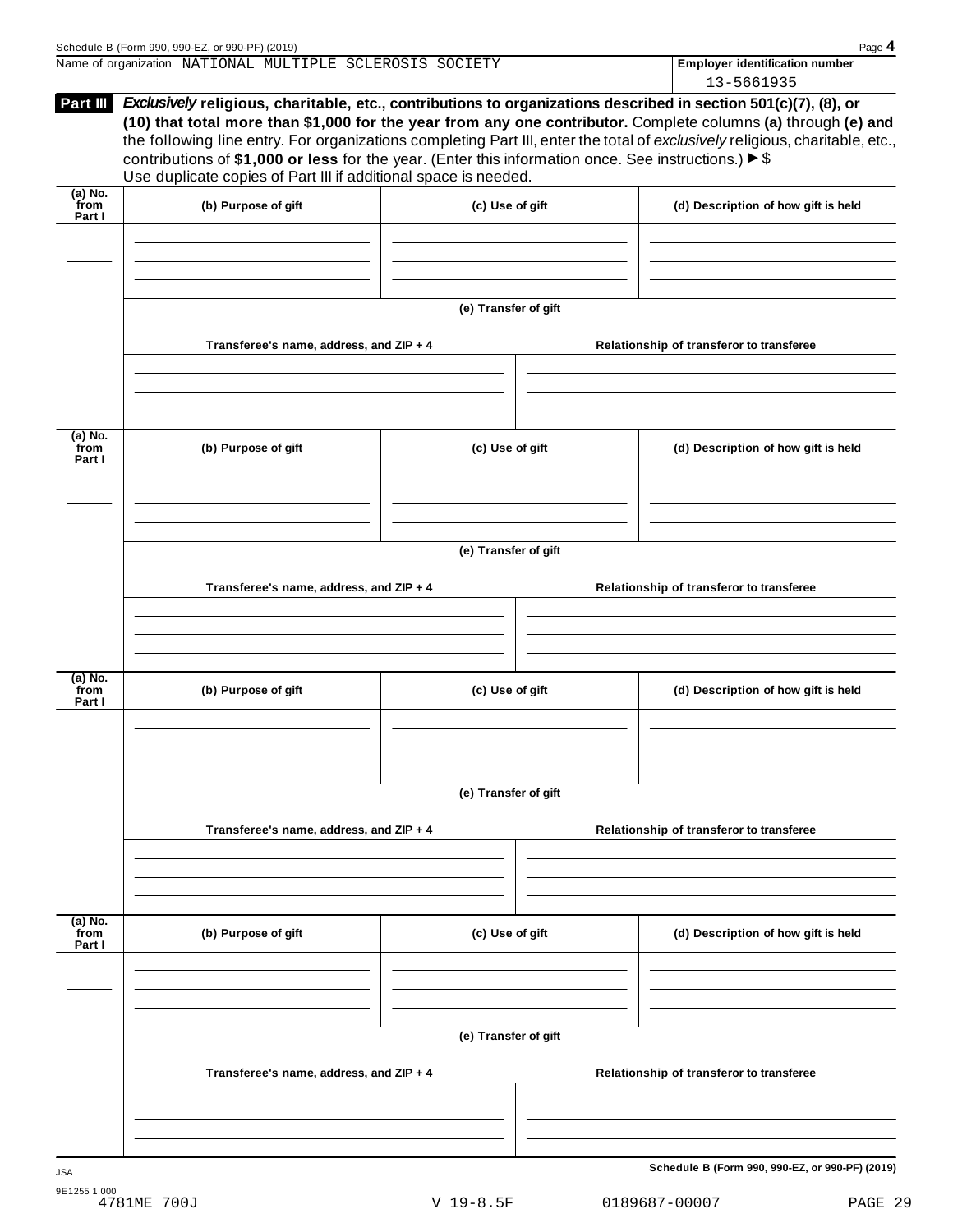| <b>SCHEDULE C</b>                                             | <b>Political Campaign and Lobbying Activities</b>                                                                                                                                                                                                                                                                                                                                                                                                                                                                                                    |                                                                                  |                                                                             | OMB No. 1545-0047                                                                                                                                           |  |
|---------------------------------------------------------------|------------------------------------------------------------------------------------------------------------------------------------------------------------------------------------------------------------------------------------------------------------------------------------------------------------------------------------------------------------------------------------------------------------------------------------------------------------------------------------------------------------------------------------------------------|----------------------------------------------------------------------------------|-----------------------------------------------------------------------------|-------------------------------------------------------------------------------------------------------------------------------------------------------------|--|
| (Form 990 or 990-EZ)                                          | For Organizations Exempt From Income Tax Under section 501(c) and section 527                                                                                                                                                                                                                                                                                                                                                                                                                                                                        |                                                                                  |                                                                             |                                                                                                                                                             |  |
| Department of the Treasury<br><b>Internal Revenue Service</b> | $\triangleright$ Complete if the organization is described below.<br>Go to www.irs.gov/Form990 for instructions and the latest information.                                                                                                                                                                                                                                                                                                                                                                                                          | Attach to Form 990 or Form 990-EZ.<br><b>Open to Public</b><br><b>Inspection</b> |                                                                             |                                                                                                                                                             |  |
|                                                               | If the organization answered "Yes," on Form 990, Part IV, line 3, or Form 990-EZ, Part V, line 46 (Political Campaign Activities), then                                                                                                                                                                                                                                                                                                                                                                                                              |                                                                                  |                                                                             |                                                                                                                                                             |  |
|                                                               | • Section 501(c)(3) organizations: Complete Parts I-A and B. Do not complete Part I-C.                                                                                                                                                                                                                                                                                                                                                                                                                                                               |                                                                                  |                                                                             |                                                                                                                                                             |  |
|                                                               | • Section 501(c) (other than section 501(c)(3)) organizations: Complete Parts I-A and C below. Do not complete Part I-B.                                                                                                                                                                                                                                                                                                                                                                                                                             |                                                                                  |                                                                             |                                                                                                                                                             |  |
|                                                               | • Section 527 organizations: Complete Part I-A only.<br>If the organization answered "Yes," on Form 990, Part IV, line 4, or Form 990-EZ, Part VI, line 47 (Lobbying Activities), then                                                                                                                                                                                                                                                                                                                                                               |                                                                                  |                                                                             |                                                                                                                                                             |  |
|                                                               | • Section 501(c)(3) organizations that have filed Form 5768 (election under section 501(h)): Complete Part II-A. Do not complete Part II-B.                                                                                                                                                                                                                                                                                                                                                                                                          |                                                                                  |                                                                             |                                                                                                                                                             |  |
|                                                               | • Section 501(c)(3) organizations that have NOT filed Form 5768 (election under section 501(h)): Complete Part II-B. Do not complete Part II-A.                                                                                                                                                                                                                                                                                                                                                                                                      |                                                                                  |                                                                             |                                                                                                                                                             |  |
| Tax) (see separate instructions), then                        | If the organization answered "Yes," on Form 990, Part IV, line 5 (Proxy Tax) (see separate instructions) or Form 990-EZ, Part V, line 35c (Proxy                                                                                                                                                                                                                                                                                                                                                                                                     |                                                                                  |                                                                             |                                                                                                                                                             |  |
| Name of organization                                          | • Section 501(c)(4), (5), or (6) organizations: Complete Part III.                                                                                                                                                                                                                                                                                                                                                                                                                                                                                   |                                                                                  | <b>Employer identification number</b>                                       |                                                                                                                                                             |  |
|                                                               | NATIONAL MULTIPLE SCLEROSIS SOCIETY                                                                                                                                                                                                                                                                                                                                                                                                                                                                                                                  |                                                                                  | 13-5661935                                                                  |                                                                                                                                                             |  |
|                                                               | Complete if the organization is exempt under section 501(c) or is a section 527 organization.                                                                                                                                                                                                                                                                                                                                                                                                                                                        |                                                                                  |                                                                             |                                                                                                                                                             |  |
| Part I-A                                                      | Provide a description of the organization's direct and indirect political campaign activities in Part IV. (see instructions for                                                                                                                                                                                                                                                                                                                                                                                                                      |                                                                                  |                                                                             |                                                                                                                                                             |  |
| 1                                                             | definition of "political campaign activities")                                                                                                                                                                                                                                                                                                                                                                                                                                                                                                       |                                                                                  |                                                                             |                                                                                                                                                             |  |
| 2                                                             |                                                                                                                                                                                                                                                                                                                                                                                                                                                                                                                                                      |                                                                                  |                                                                             |                                                                                                                                                             |  |
| 3                                                             |                                                                                                                                                                                                                                                                                                                                                                                                                                                                                                                                                      |                                                                                  |                                                                             |                                                                                                                                                             |  |
| Part I-B                                                      | Complete if the organization is exempt under section 501(c)(3).                                                                                                                                                                                                                                                                                                                                                                                                                                                                                      |                                                                                  |                                                                             |                                                                                                                                                             |  |
| 1                                                             | Enter the amount of any excise tax incurred by the organization under section 4955. $\triangleright$ \$                                                                                                                                                                                                                                                                                                                                                                                                                                              |                                                                                  |                                                                             |                                                                                                                                                             |  |
| 2                                                             | Enter the amount of any excise tax incurred by organization managers under section 4955 $\triangleright$ \$                                                                                                                                                                                                                                                                                                                                                                                                                                          |                                                                                  |                                                                             |                                                                                                                                                             |  |
| 3                                                             |                                                                                                                                                                                                                                                                                                                                                                                                                                                                                                                                                      |                                                                                  |                                                                             | Yes<br><b>No</b>                                                                                                                                            |  |
|                                                               |                                                                                                                                                                                                                                                                                                                                                                                                                                                                                                                                                      |                                                                                  |                                                                             | Yes<br>No                                                                                                                                                   |  |
| <b>b</b> If "Yes," describe in Part IV.                       |                                                                                                                                                                                                                                                                                                                                                                                                                                                                                                                                                      |                                                                                  |                                                                             |                                                                                                                                                             |  |
| Part I-C                                                      | Complete if the organization is exempt under section 501(c), except section 501(c)(3).                                                                                                                                                                                                                                                                                                                                                                                                                                                               |                                                                                  |                                                                             |                                                                                                                                                             |  |
| 1                                                             | Enter the amount directly expended by the filing organization for section 527 exempt function                                                                                                                                                                                                                                                                                                                                                                                                                                                        |                                                                                  |                                                                             |                                                                                                                                                             |  |
| 2                                                             | Enter the amount of the filing organization's funds contributed to other organizations for section                                                                                                                                                                                                                                                                                                                                                                                                                                                   |                                                                                  |                                                                             |                                                                                                                                                             |  |
|                                                               |                                                                                                                                                                                                                                                                                                                                                                                                                                                                                                                                                      |                                                                                  |                                                                             |                                                                                                                                                             |  |
| 3                                                             | Total exempt function expenditures. Add lines 1 and 2. Enter here and on Form 1120-POL,                                                                                                                                                                                                                                                                                                                                                                                                                                                              |                                                                                  |                                                                             |                                                                                                                                                             |  |
| 4                                                             |                                                                                                                                                                                                                                                                                                                                                                                                                                                                                                                                                      |                                                                                  |                                                                             | Yes<br><b>No</b>                                                                                                                                            |  |
| 5                                                             | Enter the names, addresses and employer identification number (EIN) of all section 527 political organizations to which the filing<br>organization made payments. For each organization listed, enter the amount paid from the filing organization's funds. Also enter<br>the amount of political contributions received that were promptly and directly delivered to a separate political organization, such<br>as a separate segregated fund or a political action committee (PAC). If additional space is needed, provide information in Part IV. |                                                                                  |                                                                             |                                                                                                                                                             |  |
|                                                               |                                                                                                                                                                                                                                                                                                                                                                                                                                                                                                                                                      |                                                                                  |                                                                             |                                                                                                                                                             |  |
| (a) Name                                                      | (b) Address                                                                                                                                                                                                                                                                                                                                                                                                                                                                                                                                          | $(c)$ EIN                                                                        | (d) Amount paid from<br>filing organization's<br>funds. If none, enter -0-. | (e) Amount of political<br>contributions received and<br>promptly and directly<br>delivered to a separate<br>political organization. If<br>none, enter -0-. |  |
| (1)                                                           |                                                                                                                                                                                                                                                                                                                                                                                                                                                                                                                                                      |                                                                                  |                                                                             |                                                                                                                                                             |  |
| (2)                                                           |                                                                                                                                                                                                                                                                                                                                                                                                                                                                                                                                                      |                                                                                  |                                                                             |                                                                                                                                                             |  |
| (3)                                                           |                                                                                                                                                                                                                                                                                                                                                                                                                                                                                                                                                      |                                                                                  |                                                                             |                                                                                                                                                             |  |
| (4)                                                           |                                                                                                                                                                                                                                                                                                                                                                                                                                                                                                                                                      |                                                                                  |                                                                             |                                                                                                                                                             |  |
| (5)                                                           |                                                                                                                                                                                                                                                                                                                                                                                                                                                                                                                                                      |                                                                                  |                                                                             |                                                                                                                                                             |  |
| (6)                                                           |                                                                                                                                                                                                                                                                                                                                                                                                                                                                                                                                                      |                                                                                  |                                                                             |                                                                                                                                                             |  |
|                                                               | For Panerwork Peduction Act Notice, see the Instructions for Form 000 or 000-F7                                                                                                                                                                                                                                                                                                                                                                                                                                                                      |                                                                                  |                                                                             | Schodule C (Form 000 or 000 F7) 2010                                                                                                                        |  |

aperwork Reduction Act Notice, see the Instructions for Form 990 or 990-EZ. Subsequely and the Schedule C (Form 990 or 990-EZ) 2019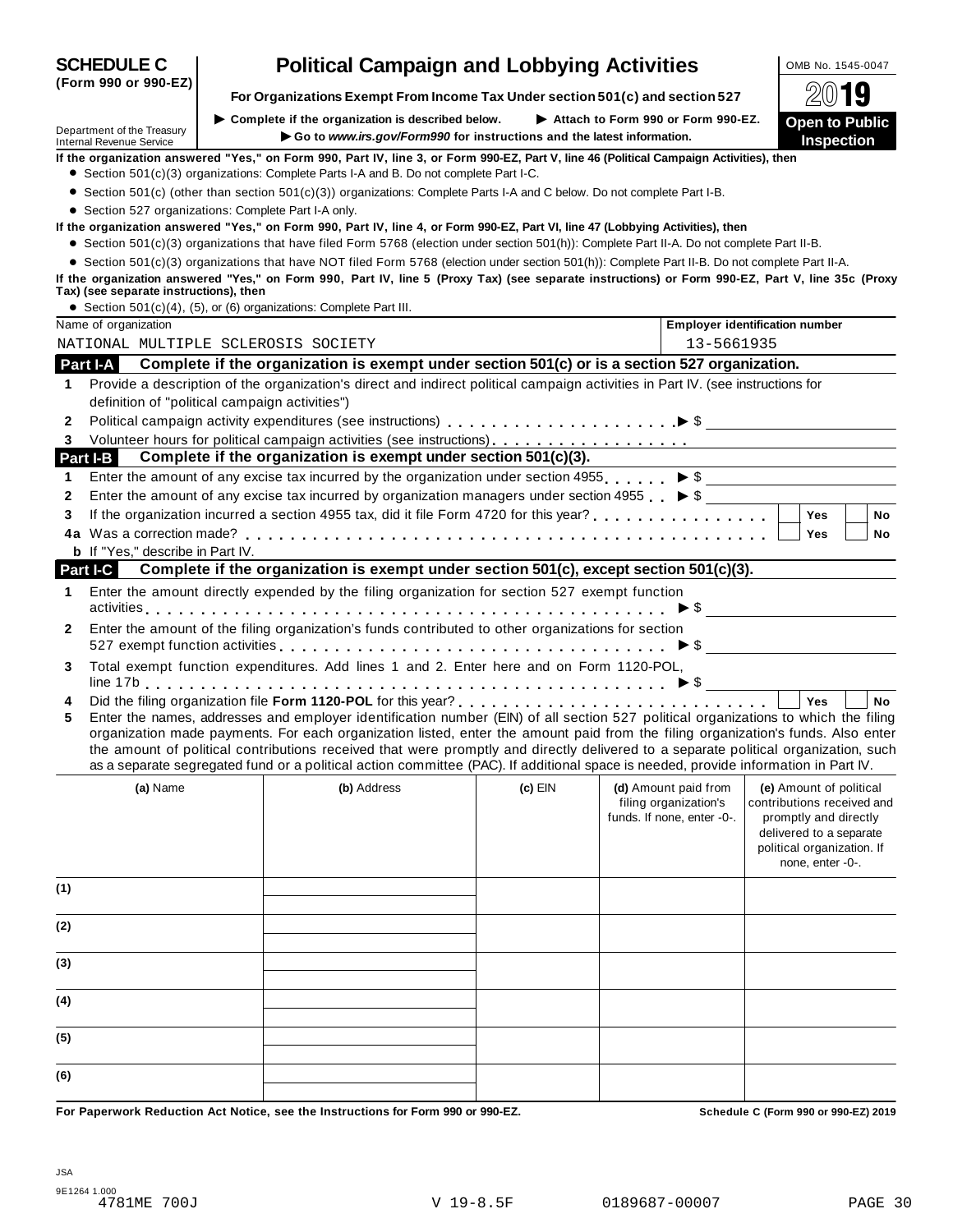| Part II-A<br>Complete if the organization is exempt under section $501(c)(3)$ and filed Form 5768 (election under<br>section 501(h)).                                                                                             |                                     |                                |
|-----------------------------------------------------------------------------------------------------------------------------------------------------------------------------------------------------------------------------------|-------------------------------------|--------------------------------|
| A Check $\blacktriangleright$<br>if the filing organization belongs to an affiliated group (and list in Part IV each affiliated group member's name,<br>address, EIN, expenses, and share of excess lobbying expenditures).       |                                     |                                |
| <b>B</b> Check $\blacktriangleright$<br>if the filing organization checked box A and "limited control" provisions apply.                                                                                                          |                                     |                                |
| <b>Limits on Lobbying Expenditures</b><br>(The term "expenditures" means amounts paid or incurred.)                                                                                                                               | (a) Filing<br>organization's totals | (b) Affiliated<br>group totals |
| 1a Total lobbying expenditures to influence public opinion (grassroots lobbying)<br><b>b</b> Total lobbying expenditures to influence a legislative body (direct lobbying)<br>c Total lobbying expenditures (add lines 1a and 1b) |                                     |                                |
| e Total exempt purpose expenditures (add lines 1c and 1d)<br>Lobbying nontaxable amount. Enter the amount from the following table in both                                                                                        |                                     |                                |
| columns.                                                                                                                                                                                                                          |                                     |                                |
| If the amount on line 1e, column (a) or (b) is: The lobbying nontaxable amount is:                                                                                                                                                |                                     |                                |
| Not over \$500,000<br>20% of the amount on line 1e.                                                                                                                                                                               |                                     |                                |
| Over \$500,000 but not over \$1,000,000<br>\$100,000 plus 15% of the excess over \$500,000.                                                                                                                                       |                                     |                                |
| Over \$1,000,000 but not over \$1,500,000<br>\$175,000 plus 10% of the excess over \$1,000,000.                                                                                                                                   |                                     |                                |
| Over \$1,500,000 but not over \$17,000,000<br>\$225,000 plus 5% of the excess over \$1,500,000.                                                                                                                                   |                                     |                                |
| Over \$17,000,000<br>\$1,000,000.                                                                                                                                                                                                 |                                     |                                |
|                                                                                                                                                                                                                                   |                                     |                                |
|                                                                                                                                                                                                                                   |                                     |                                |
|                                                                                                                                                                                                                                   |                                     |                                |
| If there is an amount other than zero on either line 1h or line 1i, did the organization file Form 4720                                                                                                                           |                                     |                                |
| 4-Year Averaging Period Under Section 501(h)                                                                                                                                                                                      |                                     | Yes<br><b>No</b>               |

### (Some organizations that made a section 501(h) election do not have to complete all of the five columns below. **See the separate instructions for lines 2a through 2f.)**

|                                                                                   |          |          | Lobbying Expenditures During 4-Year Averaging Period |            |           |
|-----------------------------------------------------------------------------------|----------|----------|------------------------------------------------------|------------|-----------|
| Calendar year (or fiscal year<br>beginning in)                                    | (a) 2016 | (b) 2017 | $(c)$ 2018                                           | $(d)$ 2019 | (e) Total |
| 2a Lobbying nontaxable amount                                                     |          |          |                                                      |            |           |
| <b>b</b> Lobbying ceiling amount<br>(150% of line 2a, column (e))                 |          |          |                                                      |            |           |
| c Total lobbying expenditures                                                     |          |          |                                                      |            |           |
| <b>d</b> Grassroots nontaxable amount                                             |          |          |                                                      |            |           |
| e Grassroots ceiling amount<br>$(150\% \text{ of line } 2d, \text{ column } (e))$ |          |          |                                                      |            |           |
| Grassroots lobbying expenditures                                                  |          |          |                                                      |            |           |

**Schedule C (Form 990 or 990-EZ) 2019**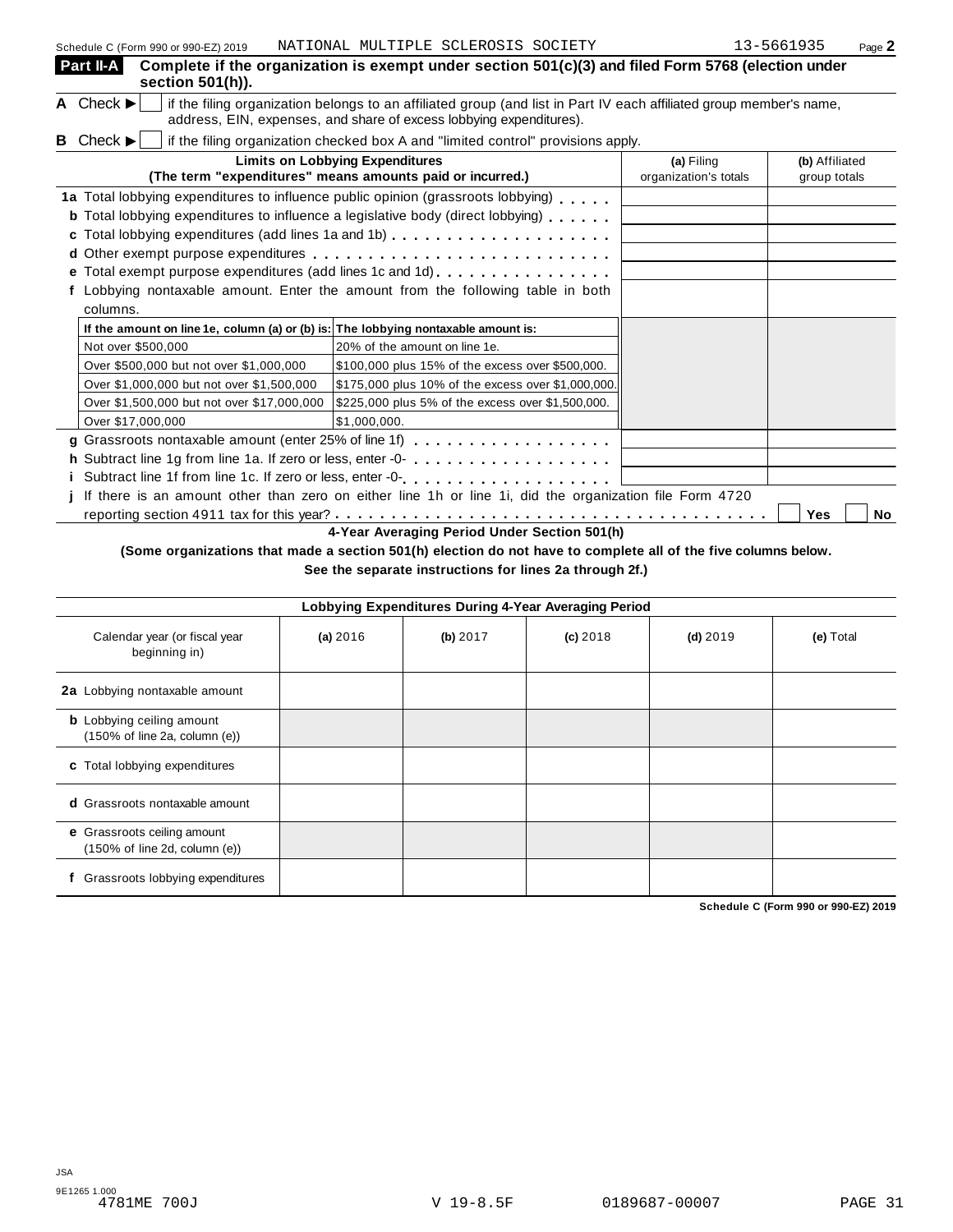|           | Schedule C (Form 990 or 990-EZ) 2019                                                                                           | Page 3 |
|-----------|--------------------------------------------------------------------------------------------------------------------------------|--------|
| Part II-B | Complete if the organization is exempt under section 501(c)(3) and has NOT filed Form 5768<br>(election under section 501(h)). |        |

|    |                                                                                                                                                                                                                                                                                                                                 |              | (a) | (b)      |
|----|---------------------------------------------------------------------------------------------------------------------------------------------------------------------------------------------------------------------------------------------------------------------------------------------------------------------------------|--------------|-----|----------|
|    | For each "Yes," response on lines 1a through 1i below, provide in Part IV a detailed<br>description of the lobbying activity.                                                                                                                                                                                                   | Yes          | No  | Amount   |
|    | During the year, did the filing organization attempt to influence foreign, national, state, or local<br>legislation, including any attempt to influence public opinion on a legislative matter or<br>referendum, through the use of:                                                                                            |              |     |          |
| a  |                                                                                                                                                                                                                                                                                                                                 | X            |     |          |
| b  | Paid staff or management (include compensation in expenses reported on lines 1c through 1i)?                                                                                                                                                                                                                                    | Χ            |     |          |
| c  |                                                                                                                                                                                                                                                                                                                                 | X            |     | 5,726.   |
| d  | Mailings to members, legislators, or the public?                                                                                                                                                                                                                                                                                | $\mathbf{x}$ |     | 298,849. |
| е  |                                                                                                                                                                                                                                                                                                                                 | $\mathbf{x}$ |     | 13,108.  |
|    | Grants to other organizations for lobbying purposes? $\ldots \ldots \ldots \ldots \ldots \ldots \ldots \ldots$                                                                                                                                                                                                                  |              | X   |          |
| a  | Direct contact with legislators, their staffs, government officials, or a legislative body?                                                                                                                                                                                                                                     | $\mathsf{x}$ |     | 283,994. |
| h  | Rallies, demonstrations, seminars, conventions, speeches, lectures, or any similar means?                                                                                                                                                                                                                                       | X            |     | 277,877. |
|    | Other activities?                                                                                                                                                                                                                                                                                                               |              | X   |          |
|    |                                                                                                                                                                                                                                                                                                                                 |              |     | 879,554. |
| 2a | Did the activities in line 1 cause the organization to be not described in section $501(c)(3)$ ?                                                                                                                                                                                                                                |              | X   |          |
| b  | If "Yes," enter the amount of any tax incurred under section 4912                                                                                                                                                                                                                                                               |              |     |          |
| с  | If "Yes," enter the amount of any tax incurred by organization managers under section 4912<br>If the filing organization incurred a section 4912 tax, did it file Form 4720 for this year?<br><b>Doublin A.</b> Associate if the consideration is consistent on the specific $\mathsf{FA44-V43}$ associated $\mathsf{FA44-V43}$ |              |     |          |

| <b>Part III-A</b> Complete if the organization is exempt under section $501(c)(4)$ , section $501(c)(5)$ , or section<br>$501(c)(6)$ . |  |               |  |  |  |  |  |
|----------------------------------------------------------------------------------------------------------------------------------------|--|---------------|--|--|--|--|--|
|                                                                                                                                        |  | $Yes \mid NC$ |  |  |  |  |  |
| . 0 معرض معرض من المساوي المساوي والمستورة والمستورة المستور من عمر المساوي المساوية المستور المستور المستور المستور                   |  |               |  |  |  |  |  |

|                                                                                                                               | 152 I NO |  |
|-------------------------------------------------------------------------------------------------------------------------------|----------|--|
|                                                                                                                               |          |  |
|                                                                                                                               |          |  |
| Did the organization agree to carry over lobbying and political campaign activity expenditures from the prior year? $\vert$ 3 |          |  |

| <b>Part III-B</b> Complete if the organization is exempt under section $501(c)(4)$ , section $501(c)(5)$ , or section |  |
|-----------------------------------------------------------------------------------------------------------------------|--|
| 501(c)(6) and if either (a) BOTH Part III-A, lines 1 and 2, are answered "No" OR (b) Part III-A, line 3, is           |  |
| answered "Yes."                                                                                                       |  |

|              | answered res.                                                                                                                                                                                                                  |    |  |
|--------------|--------------------------------------------------------------------------------------------------------------------------------------------------------------------------------------------------------------------------------|----|--|
|              | Dues, assessments and similar amounts from members entitled values of the set of the system of the system of the system of the system of the system of the system of the system of the system of the system of the system of t |    |  |
| $\mathbf{2}$ | Section 162(e) nondeductible lobbying and political expenditures (do not include amounts of                                                                                                                                    |    |  |
|              | political expenses for which the section 527(f) tax was paid).                                                                                                                                                                 |    |  |
|              |                                                                                                                                                                                                                                | 2a |  |
|              |                                                                                                                                                                                                                                |    |  |
|              |                                                                                                                                                                                                                                | 2c |  |
| 3            | Aggregate amount reported in section $6033(e)(1)(A)$ notices of nondeductible section 162(e) dues                                                                                                                              |    |  |
| 4            | If notices were sent and the amount on line 2c exceeds the amount on line 3, what portion of the                                                                                                                               |    |  |
|              | excess does the organization agree to carryover to the reasonable estimate of nondeductible lobbying                                                                                                                           |    |  |
|              |                                                                                                                                                                                                                                | 4  |  |
| 5            |                                                                                                                                                                                                                                |    |  |
|              |                                                                                                                                                                                                                                |    |  |

## **Part IV Supplemental Information**

Provide the descriptions required for Part I-A, line 1; Part I-B, line 4; Part I-C, line 5; Part II-A (affiliated group list); Part II-A, lines 1 and 2 (see instructions); and Part II-B, line 1. Also, complete this part for any additional information.

SEE PAGE 4

**Schedule C (Form 990 or 990-EZ) 2019**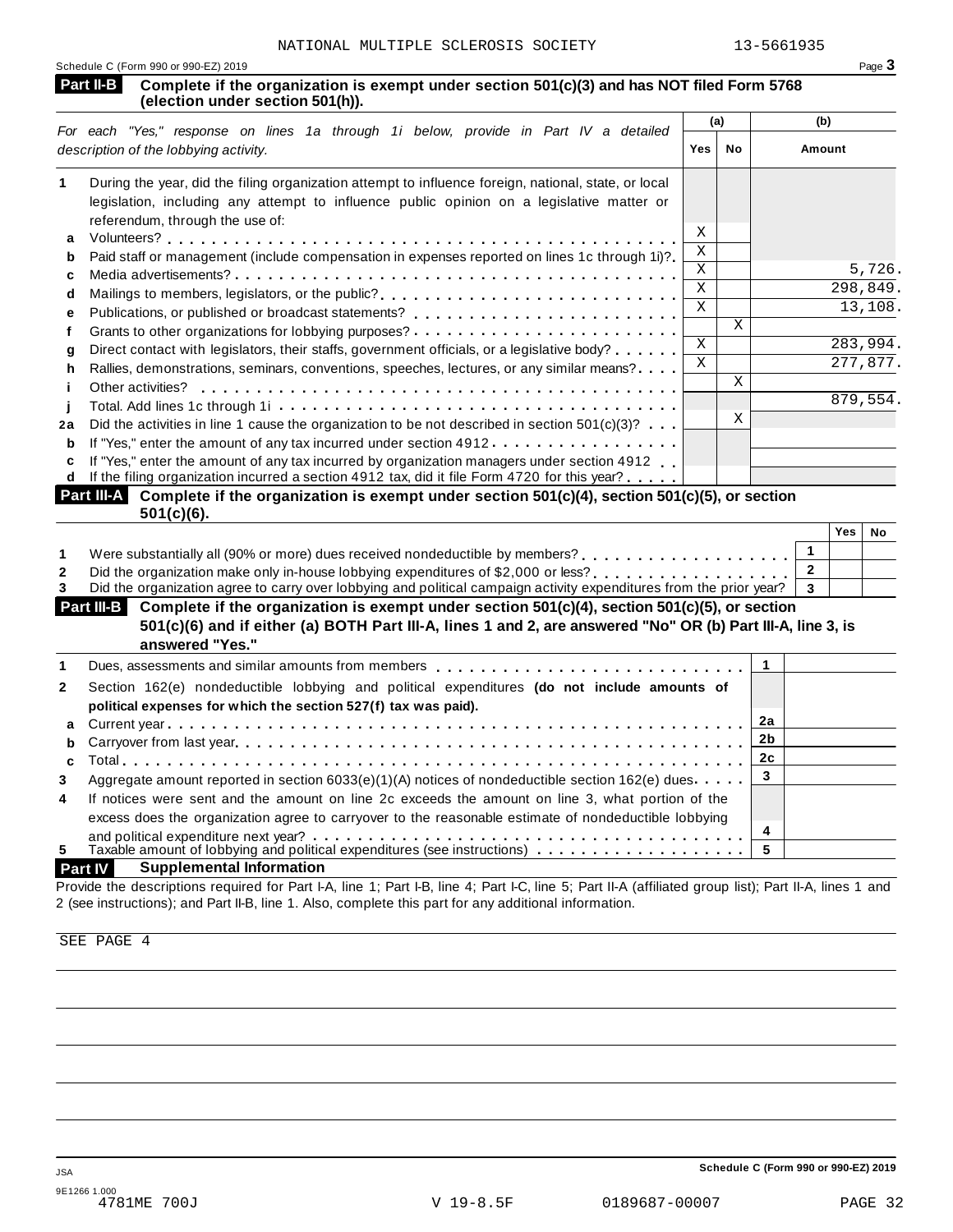#### Schedule C (Form 990 or 990-EZ) 2019 Page **4**

**Part IV Supplemental Information** *(continued)*

LOBBYING ACTIVITIES

SCHEDULE C, PART II-B, LINE 1

35,937 MS ACTIVISTS ARE ON THE FRONTLINE, MOVING TOGETHER AND SPEAKING WITH ONE VOICE TO CREATE LEGISLATIVE AND REGULATORY CHANGES THAT BENEFIT PEOPLE LIVING WITH MS AND THEIR FAMILIES. MS ACTIVISM DRIVES CHANGE IN PUBLIC POLICIES TO BRING POSITIVE IMPACT FOR PEOPLE AFFECTED BY MS. ACTIVISTS SHARE STORIES ABOUT LIVING WITH MS, CONNECT WITH DECISION-MAKERS, WORK WITH LIKE-MINDED PARTNERS AND CREATE SYSTEMIC CHANGE TO IMPACT THE GREATEST NUMBER OF PEOPLE POSSIBLE. STATE AND LOCAL ACTIVISM PRIORITIES ARE DETERMINED BY BOTH AN ORGANIZATIONAL PROCESS AND BY ADVOCACY STAFF AND GOVERNMENT RELATIONS VOLUNTEERS. TOP AREAS OF FOCUS FOR MS ACTIVISTS IN 2020 INCLUDED INCREASED FUNDING FOR MS RESEARCH, ENDING SURPRISE MEDICAL BILLING, AND ENSURING PEOPLE WITH MS GOT WHAT THEY NEED IN THE CONGRESSIONAL COVID-19 RELIEF PACKAGES INCLUDING H.R. 6202, THE FAMILIES FIRST CORONAVIRUS RESPONSE ACT, S.3548, THE CORONAVIRUS AID, RELIEF, AND ECONOMIC SECURITY ACT (CARES ACT) AND H.R. 133, THE CONSOLIDATED APPROPRIATIONS ACT OF 2021.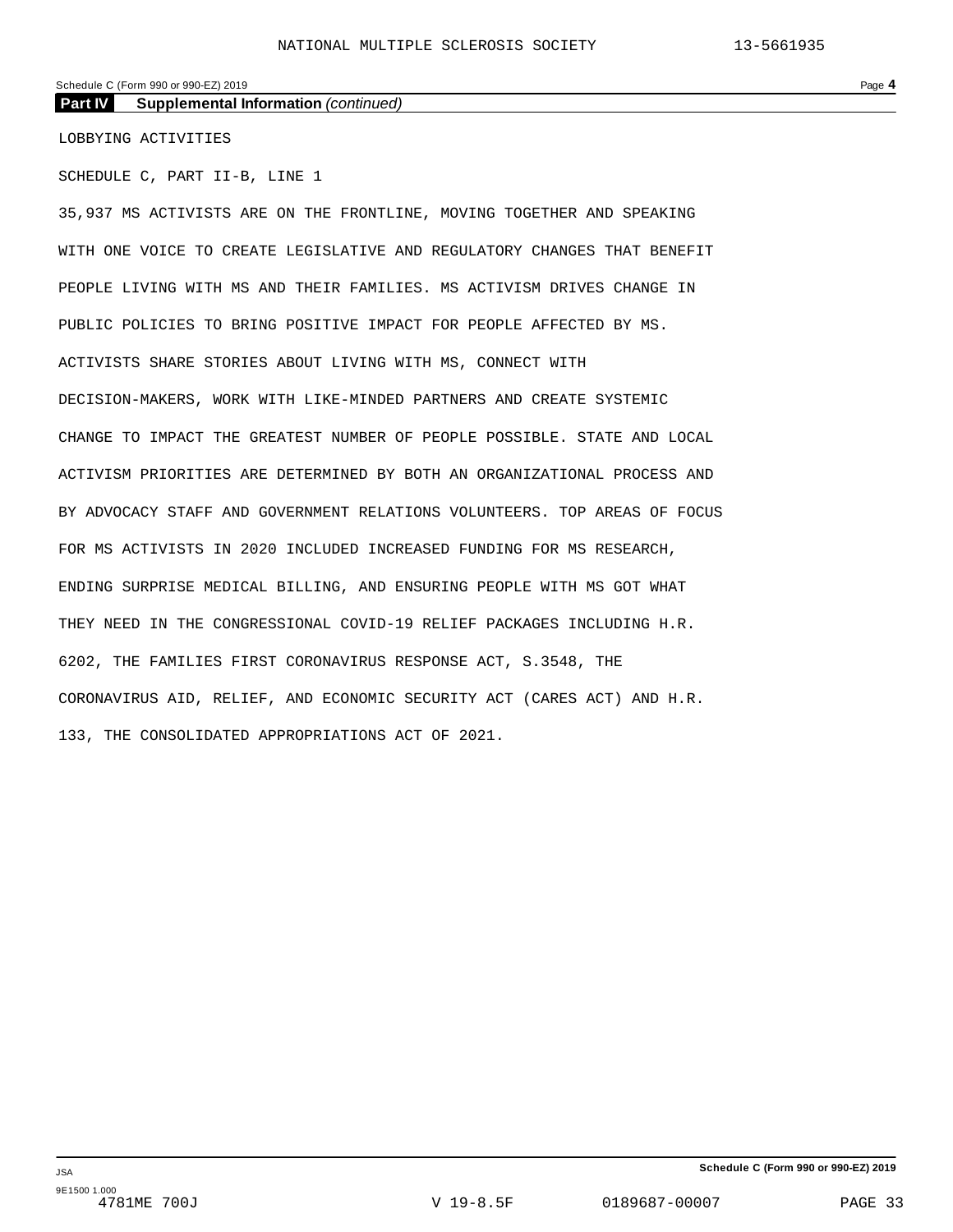| <b>SCHEDULE D</b> |  |
|-------------------|--|
| (Form 990)        |  |

# SCHEDULE D<br>
Supplemental Financial Statements<br>
Form 990)<br>
Part IV, line 6, 7, 8, 9, 10, 11a, 11b, 11c, 11d, 11e, 11f, 12a, or 12b.<br>
Part IV, line 6, 7, 8, 9, 10, 11a, 11b, 11c, 11d, 11e, 11f, 12a, or 12b.

Department of the Treasury **I Attach 1990.** The S. 7, 8, 9, 10, 11a, 11b, 11c, 11d, 11e, 11f, 12a, or 12b.<br> **Department of the Treasury Inches Containery Containery Containery Containery Containery Containery** 

**Extrach to Form 990.**<br>
Internal Revenue Service I instructions and the latest information.<br>
Inspection<br>
Name of the organization

| ime of the organization |                               |  |
|-------------------------|-------------------------------|--|
|                         | ATIONAL MULTIPLE SCLEROSIS S( |  |

**Name of the organization Employer identification number**

|        |                                                                                                                                                                                                                                      |                                                                                              | בייוסיסיכי וסכותווספנוטוו ווסוווסכו                |
|--------|--------------------------------------------------------------------------------------------------------------------------------------------------------------------------------------------------------------------------------------|----------------------------------------------------------------------------------------------|----------------------------------------------------|
|        | NATIONAL MULTIPLE SCLEROSIS SOCIETY                                                                                                                                                                                                  |                                                                                              | 13-5661935                                         |
| Part I |                                                                                                                                                                                                                                      | Organizations Maintaining Donor Advised Funds or Other Similar Funds or Accounts.            |                                                    |
|        | Complete if the organization answered "Yes" on Form 990, Part IV, line 6.                                                                                                                                                            |                                                                                              |                                                    |
|        |                                                                                                                                                                                                                                      | (a) Donor advised funds                                                                      | (b) Funds and other accounts                       |
|        | Total number at end of year <b>that the state of the state of the state of the state of the state of the state of the state of the state of the state of the state of the state of the state of the state of the state of the st</b> |                                                                                              |                                                    |
|        | Aggregate value of contributions to (during year)                                                                                                                                                                                    |                                                                                              |                                                    |
|        | Aggregate value of grants from (during year)                                                                                                                                                                                         |                                                                                              |                                                    |
|        | Aggregate value at end of year                                                                                                                                                                                                       |                                                                                              |                                                    |
| 4<br>5 | Did the organization inform all donors and donor advisors in writing that the assets held in donor advised                                                                                                                           |                                                                                              |                                                    |
|        | funds are the organization's property, subject to the organization's exclusive legal control?                                                                                                                                        |                                                                                              | Yes<br>No                                          |
| 6      | Did the organization inform all grantees, donors, and donor advisors in writing that grant funds can be used                                                                                                                         |                                                                                              |                                                    |
|        | only for charitable purposes and not for the benefit of the donor or donor advisor, or for any other purpose                                                                                                                         |                                                                                              |                                                    |
|        |                                                                                                                                                                                                                                      |                                                                                              | Yes<br>No                                          |
|        | <b>Part II</b><br><b>Conservation Easements.</b>                                                                                                                                                                                     |                                                                                              |                                                    |
|        | Complete if the organization answered "Yes" on Form 990, Part IV, line 7.                                                                                                                                                            |                                                                                              |                                                    |
|        | Purpose(s) of conservation easements held by the organization (check all that apply).                                                                                                                                                |                                                                                              |                                                    |
| 1      |                                                                                                                                                                                                                                      |                                                                                              |                                                    |
|        | Preservation of land for public use (for example, recreation or education)                                                                                                                                                           |                                                                                              | Preservation of a historically important land area |
|        | Protection of natural habitat                                                                                                                                                                                                        |                                                                                              | Preservation of a certified historic structure     |
|        | Preservation of open space                                                                                                                                                                                                           |                                                                                              |                                                    |
|        | Complete lines 2a through 2d if the organization held a qualified conservation contribution in the form of a conservation                                                                                                            |                                                                                              |                                                    |
|        | easement on the last day of the tax year.                                                                                                                                                                                            |                                                                                              | Held at the End of the Tax Year                    |
| a      | Total number of conservation easements quantum or example $\mathbf{r}$ . The sum of the set of $\mathbf{r}$                                                                                                                          |                                                                                              | 2a                                                 |
| b      | Total acreage restricted by conservation easements                                                                                                                                                                                   |                                                                                              | 2b                                                 |
| c      | Number of conservation easements on a certified historic structure included in (a)                                                                                                                                                   |                                                                                              | 2c                                                 |
| d      | Number of conservation easements included in (c) acquired after 7/25/06, and not on a                                                                                                                                                |                                                                                              |                                                    |
|        |                                                                                                                                                                                                                                      |                                                                                              | 2d                                                 |
| 3      | Number of conservation easements modified, transferred, released, extinguished, or terminated by the organization during the                                                                                                         |                                                                                              |                                                    |
|        |                                                                                                                                                                                                                                      |                                                                                              |                                                    |
| 4      | Number of states where property subject to conservation easement is located ▶ _________                                                                                                                                              |                                                                                              |                                                    |
|        | Does the organization have a written policy regarding the periodic monitoring, inspection, handling of                                                                                                                               |                                                                                              |                                                    |
|        |                                                                                                                                                                                                                                      |                                                                                              | Yes<br><b>No</b>                                   |
|        | Staff and volunteer hours devoted to monitoring, inspecting, handling of violations, and enforcing conservation easements during the year                                                                                            |                                                                                              |                                                    |
|        | $\blacktriangleright$ and $\blacktriangleright$                                                                                                                                                                                      |                                                                                              |                                                    |
| 7      | Amount of expenses incurred in monitoring, inspecting, handling of violations, and enforcing conservation easements during the year                                                                                                  |                                                                                              |                                                    |
|        | $\blacktriangleright$ s                                                                                                                                                                                                              |                                                                                              |                                                    |
| 8      | Does each conservation easement reported on line 2(d) above satisfy the requirements of section 170(h)(4)(B)(i)                                                                                                                      |                                                                                              |                                                    |
|        | and section 170(h)(4)(B)(ii)?                                                                                                                                                                                                        |                                                                                              | Yes<br>No                                          |
|        | In Part XIII, describe how the organization reports conservation easements in its revenue and expense statement and                                                                                                                  |                                                                                              |                                                    |
|        | balance sheet, and include, if applicable, the text of the footnote to the organization's financial statements that describes the                                                                                                    |                                                                                              |                                                    |
|        | organization's accounting for conservation easements.                                                                                                                                                                                |                                                                                              |                                                    |
|        | Part III                                                                                                                                                                                                                             | Organizations Maintaining Collections of Art, Historical Treasures, or Other Similar Assets. |                                                    |
|        | Complete if the organization answered "Yes" on Form 990, Part IV, line 8.                                                                                                                                                            |                                                                                              |                                                    |
| 1a     | If the organization elected, as permitted under FASB ASC 958, not to report in its revenue statement and balance sheet works                                                                                                         |                                                                                              |                                                    |
|        | of art, historical treasures, or other similar assets held for public exhibition, education, or research in furtherance of public                                                                                                    |                                                                                              |                                                    |
|        | service, provide in Part XIII the text of the footnote to its financial statements that describes these items.                                                                                                                       |                                                                                              |                                                    |
| b      | If the organization elected, as permitted under FASB ASC 958, to report in its revenue statement and balance sheet works of                                                                                                          |                                                                                              |                                                    |
|        | art, historical treasures, or other similar assets held for public exhibition, education, or research in furtherance of public service,                                                                                              |                                                                                              |                                                    |
|        | provide the following amounts relating to these items:                                                                                                                                                                               |                                                                                              |                                                    |
|        |                                                                                                                                                                                                                                      |                                                                                              | $\triangleright$ \$                                |
|        |                                                                                                                                                                                                                                      |                                                                                              | $\triangleright$ \$                                |
| 2      | If the organization received or held works of art, historical treasures, or other similar assets for financial gain, provide the                                                                                                     |                                                                                              |                                                    |
|        | following amounts required to be reported under FASB ASC 958 relating to these items:                                                                                                                                                |                                                                                              |                                                    |
| а      |                                                                                                                                                                                                                                      |                                                                                              | $\triangleright$ \$                                |
| b      |                                                                                                                                                                                                                                      |                                                                                              |                                                    |

**For Paperwork Reduction Act Notice, see the Instructions for Form 990. Schedule D (Form 990) 2019** JSA 9E1268 1.000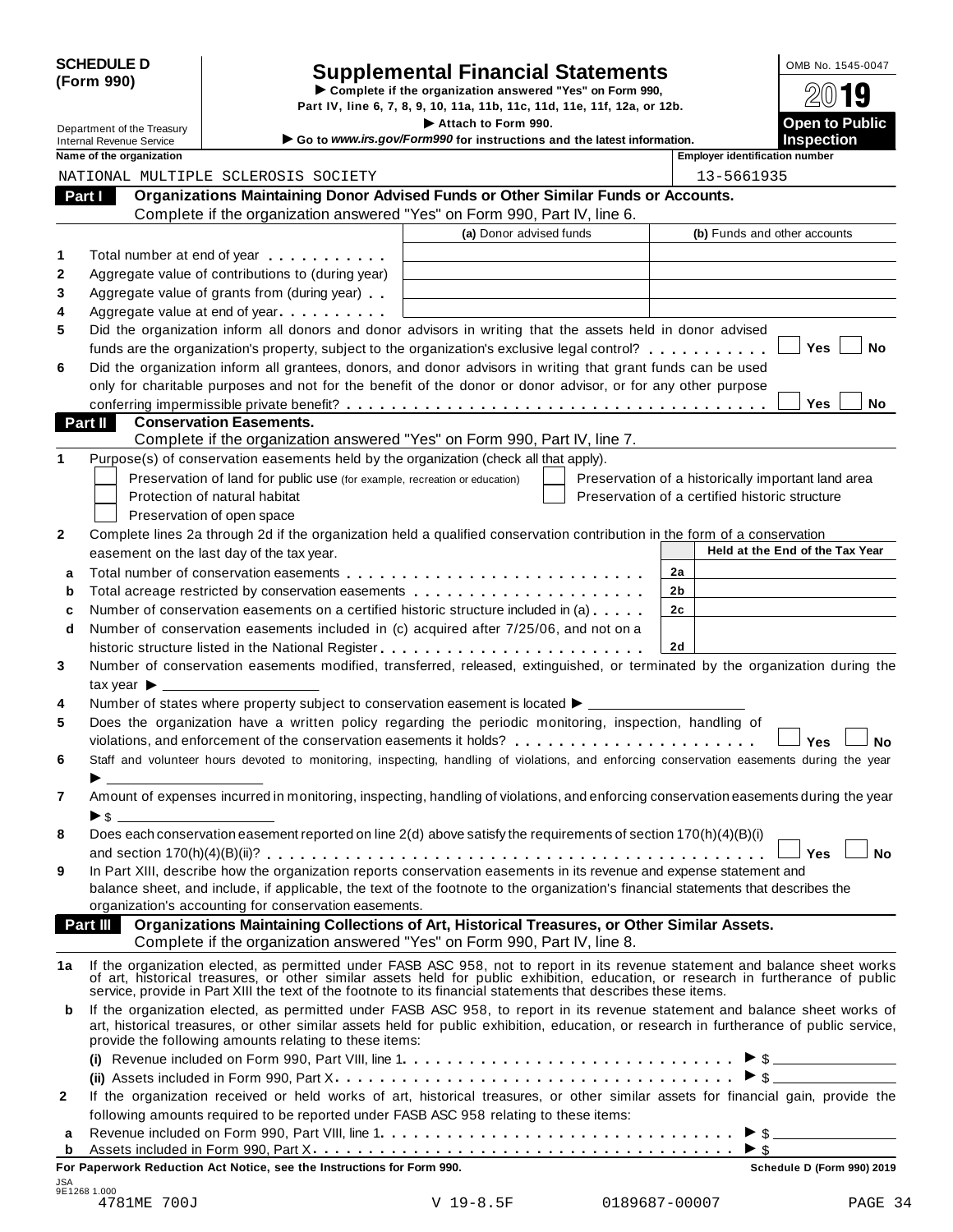NATIONAL MULTIPLE SCLEROSIS SOCIETY 13-5661935

|    | Schedule D (Form 990) 2019                                                                                                                                                                                                         |                         |                |                          |                 |                      |                     |              | Page 2      |
|----|------------------------------------------------------------------------------------------------------------------------------------------------------------------------------------------------------------------------------------|-------------------------|----------------|--------------------------|-----------------|----------------------|---------------------|--------------|-------------|
|    | Organizations Maintaining Collections of Art, Historical Treasures, or Other Similar Assets (continued)<br>Part III                                                                                                                |                         |                |                          |                 |                      |                     |              |             |
| 3  | Using the organization's acquisition, accession, and other records, check any of the following that make significant use of its                                                                                                    |                         |                |                          |                 |                      |                     |              |             |
|    | collection items (check all that apply):                                                                                                                                                                                           |                         |                |                          |                 |                      |                     |              |             |
| a  | Public exhibition                                                                                                                                                                                                                  |                         | d              | Loan or exchange program |                 |                      |                     |              |             |
| b  | Scholarly research                                                                                                                                                                                                                 |                         | Other<br>е     |                          |                 |                      |                     |              |             |
| c  | Preservation for future generations                                                                                                                                                                                                |                         |                |                          |                 |                      |                     |              |             |
| 4  | Provide a description of the organization's collections and explain how they further the organization's exempt purpose in Part                                                                                                     |                         |                |                          |                 |                      |                     |              |             |
|    | XIII.                                                                                                                                                                                                                              |                         |                |                          |                 |                      |                     |              |             |
| 5  | During the year, did the organization solicit or receive donations of art, historical treasures, or other similar                                                                                                                  |                         |                |                          |                 |                      |                     |              |             |
|    | assets to be sold to raise funds rather than to be maintained as part of the organization's collection?                                                                                                                            |                         |                |                          |                 |                      | Yes                 |              | No          |
|    | <b>Escrow and Custodial Arrangements.</b><br><b>Part IV</b>                                                                                                                                                                        |                         |                |                          |                 |                      |                     |              |             |
|    | Complete if the organization answered "Yes" on Form 990, Part IV, line 9, or reported an amount on Form                                                                                                                            |                         |                |                          |                 |                      |                     |              |             |
|    | 990, Part X, line 21.                                                                                                                                                                                                              |                         |                |                          |                 |                      |                     |              |             |
|    | 1a Is the organization an agent, trustee, custodian or other intermediary for contributions or other assets not                                                                                                                    |                         |                |                          |                 |                      |                     |              |             |
|    |                                                                                                                                                                                                                                    |                         |                |                          |                 |                      | Yes                 |              | $X \mid$ No |
| b  | If "Yes," explain the arrangement in Part XIII and complete the following table:                                                                                                                                                   |                         |                |                          |                 |                      |                     |              |             |
|    |                                                                                                                                                                                                                                    |                         |                |                          |                 | Amount               |                     |              |             |
| c  |                                                                                                                                                                                                                                    |                         |                | 1c                       |                 |                      |                     |              |             |
|    |                                                                                                                                                                                                                                    |                         |                | 1 <sub>d</sub>           |                 |                      |                     |              |             |
|    |                                                                                                                                                                                                                                    |                         |                | 1e                       |                 |                      |                     |              |             |
|    |                                                                                                                                                                                                                                    |                         |                | 1f                       |                 |                      |                     |              |             |
| 2a | Did the organization include an amount on Form 990, Part X, line 21, for escrow or custodial account liability?                                                                                                                    |                         |                |                          |                 |                      | $X \mid Y$ es       |              | No          |
|    | <b>b</b> If "Yes," explain the arrangement in Part XIII. Check here if the explanation has been provided on Part XIII                                                                                                              |                         |                |                          |                 |                      |                     | X            |             |
|    | <b>Endowment Funds.</b><br><b>Part V</b>                                                                                                                                                                                           |                         |                |                          |                 |                      |                     |              |             |
|    | Complete if the organization answered "Yes" on Form 990, Part IV, line 10.                                                                                                                                                         |                         |                |                          |                 |                      |                     |              |             |
|    |                                                                                                                                                                                                                                    | (a) Current year        | (b) Prior year | (c) Two years back       |                 | (d) Three years back | (e) Four years back |              |             |
|    |                                                                                                                                                                                                                                    | 21, 446, 141.           | 20,596,603.    | 9, 143, 474.             |                 | 2,464,959.           |                     |              | 2,402,557.  |
| 1а | Beginning of year balance                                                                                                                                                                                                          | 291,990.                | 256,566.       | 10, 413, 196.            |                 | 5,496,277.           |                     |              |             |
| b  | Contributions <b>Contributions</b>                                                                                                                                                                                                 |                         |                |                          |                 |                      |                     |              |             |
| c  | Net investment earnings, gains,                                                                                                                                                                                                    | $-870, 352.$            | 1,007,744.     | 1,507,782.               |                 | 1,286,554.           |                     |              | 62,402.     |
|    | and losses and services and losses                                                                                                                                                                                                 |                         |                |                          |                 |                      |                     |              |             |
|    | Grants or scholarships                                                                                                                                                                                                             |                         |                |                          |                 |                      |                     |              |             |
| е  | Other expenditures for facilities                                                                                                                                                                                                  | 193,288.                | 219,134.       |                          | 145,245.        | 104,316.             |                     |              |             |
|    | and programs expansion and programs                                                                                                                                                                                                | 393,886.                | 195,638.       |                          | 322,604.        |                      |                     |              |             |
|    | Administrative expenses                                                                                                                                                                                                            | 20,280,605.             | 21, 446, 141.  | 20,596,603.              |                 | 9, 143, 474.         |                     |              | 2,464,959.  |
| g  | End of year balance                                                                                                                                                                                                                |                         |                |                          |                 |                      |                     |              |             |
| 2  | Provide the estimated percentage of the current year end balance (line 1g, column (a)) held as:                                                                                                                                    |                         |                |                          |                 |                      |                     |              |             |
| a  | Board designated or quasi-endowment $\blacktriangleright$                                                                                                                                                                          |                         |                |                          |                 |                      |                     |              |             |
| b  | Permanent endowment > 85.8500 %                                                                                                                                                                                                    |                         |                |                          |                 |                      |                     |              |             |
| C  | Term endowment $\blacktriangleright$ 14.1500 %                                                                                                                                                                                     |                         |                |                          |                 |                      |                     |              |             |
|    | The percentages on lines 2a, 2b, and 2c should equal 100%.                                                                                                                                                                         |                         |                |                          |                 |                      |                     |              |             |
|    | 3a Are there endowment funds not in the possession of the organization that are held and administered for the                                                                                                                      |                         |                |                          |                 |                      |                     | <b>Yes</b>   | No          |
|    | organization by:                                                                                                                                                                                                                   |                         |                |                          |                 |                      |                     |              | Χ           |
|    |                                                                                                                                                                                                                                    |                         |                |                          |                 |                      | 3a(i)               |              |             |
|    |                                                                                                                                                                                                                                    |                         |                |                          |                 |                      | 3a(ii)              |              | Χ           |
|    | If "Yes" on line 3a(ii), are the related organizations listed as required on Schedule R?                                                                                                                                           |                         |                |                          |                 |                      | 3b                  |              |             |
| 4  | Describe in Part XIII the intended uses of the organization's endowment funds.                                                                                                                                                     |                         |                |                          |                 |                      |                     |              |             |
|    | Land, Buildings, and Equipment.<br>Complete if the organization answered "Yes" on Form 990, Part IV, line 11a. See Form 990, Part X, line 10.<br><b>Part VI</b>                                                                    |                         |                |                          |                 |                      |                     |              |             |
|    | Description of property                                                                                                                                                                                                            | (a) Cost or other basis |                | (b) Cost or other basis  | (c) Accumulated |                      | (d) Book value      |              |             |
|    |                                                                                                                                                                                                                                    | (investment)            |                | (other)                  | depreciation    |                      |                     |              |             |
| 1a |                                                                                                                                                                                                                                    |                         |                |                          |                 |                      |                     |              |             |
| b  | Buildings <b>Example 20</b> and the set of the set of the set of the set of the set of the set of the set of the set of the set of the set of the set of the set of the set of the set of the set of the set of the set of the set |                         |                |                          |                 |                      |                     |              |             |
| c  | Leasehold improvements entitled as a set of the set of the set of the set of the set of the set of the set of the set of the set of the set of the set of the set of the set of the set of the set of the set of the set of th     |                         |                | 4, 117, 962.             | 3,549,805       |                      |                     | 568,157.     |             |
| d  | Equipment                                                                                                                                                                                                                          |                         |                | 4,697,722.               | 3,987,206.      |                      |                     | 710,516.     |             |
|    |                                                                                                                                                                                                                                    |                         |                | 6, 350, 528.             | 5,403,497       |                      |                     | 947,031.     |             |
|    | Total. Add lines 1a through 1e. (Column (d) must equal Form 990, Part X, column (B), line 10c.)                                                                                                                                    |                         |                |                          |                 |                      |                     | 2, 225, 704. |             |

**Schedule D (Form 990) 2019**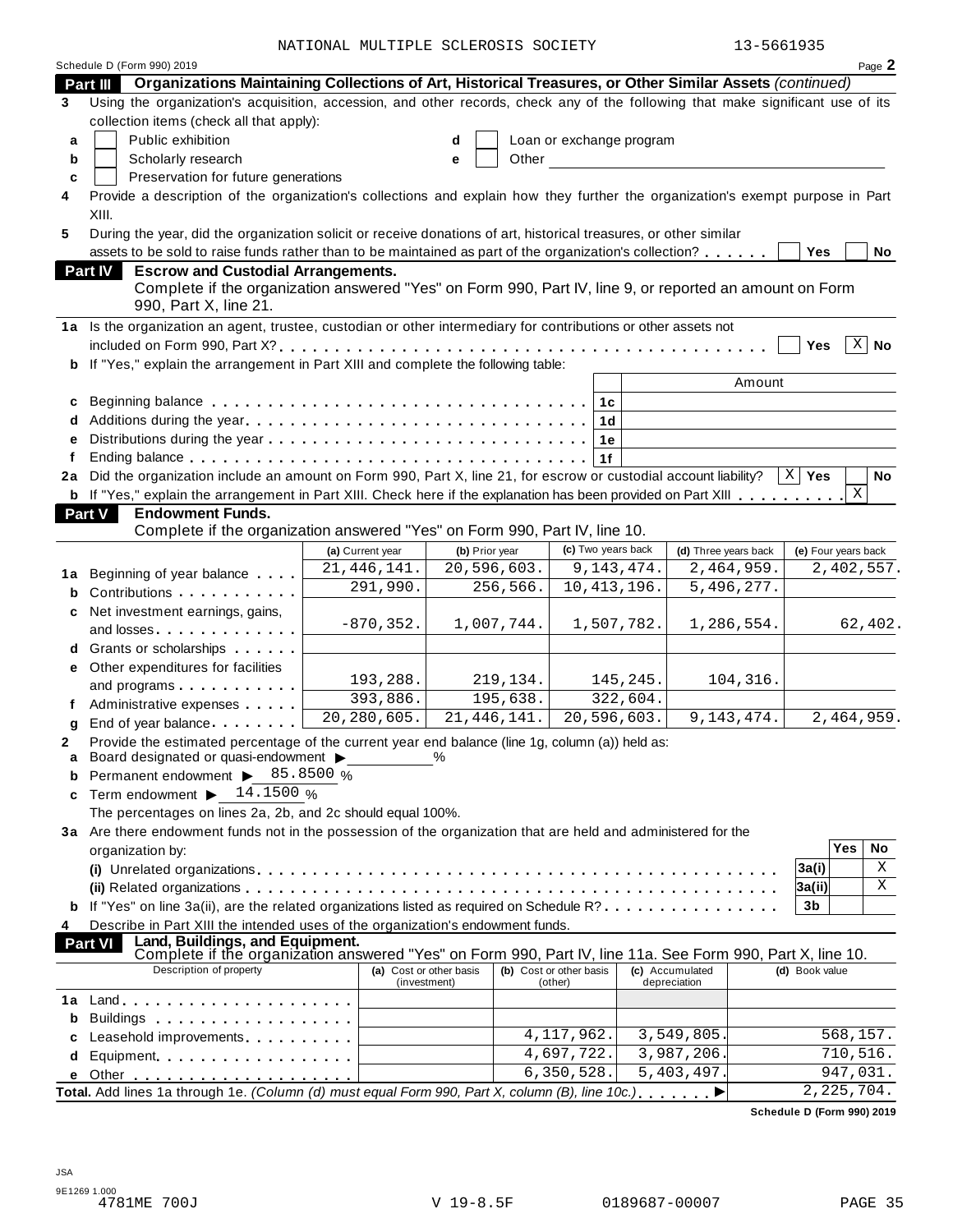| Schedule D (Form 990) 2019 |  |  |
|----------------------------|--|--|

| Schedule D (Form 990) 2019                                                                 |                                        |                              |                                                                                                            | Page 3                                 |
|--------------------------------------------------------------------------------------------|----------------------------------------|------------------------------|------------------------------------------------------------------------------------------------------------|----------------------------------------|
| <b>Part VII</b>                                                                            | <b>Investments - Other Securities.</b> |                              | Complete if the organization answered "Yes" on Form 990, Part IV, line 11b. See Form 990, Part X, line 12. |                                        |
| (a) Description of security or category<br>(including name of security)                    |                                        | (b) Book value               | (c) Method of valuation:<br>Cost or end-of-year market value                                               |                                        |
| (1) Financial derivatives                                                                  |                                        |                              |                                                                                                            |                                        |
| (2) Closely held equity interests [1] [1] Closely held equity interests                    |                                        |                              |                                                                                                            |                                        |
| $(3)$ Other                                                                                |                                        |                              |                                                                                                            |                                        |
| (A)                                                                                        |                                        |                              |                                                                                                            |                                        |
| (B)                                                                                        |                                        |                              |                                                                                                            |                                        |
| (C)                                                                                        |                                        |                              |                                                                                                            |                                        |
| (D)                                                                                        |                                        |                              |                                                                                                            |                                        |
| (E)<br>(F)                                                                                 |                                        |                              |                                                                                                            |                                        |
| (G)                                                                                        |                                        |                              |                                                                                                            |                                        |
| (H)                                                                                        |                                        |                              |                                                                                                            |                                        |
| Total. (Column (b) must equal Form 990, Part X, col. (B) line 12.) $\blacktriangleright$   |                                        |                              |                                                                                                            |                                        |
| Part VIII                                                                                  | <b>Investments - Program Related.</b>  |                              | Complete if the organization answered "Yes" on Form 990, Part IV, line 11c. See Form 990, Part X, line 13. |                                        |
| (a) Description of investment                                                              |                                        | (b) Book value               | (c) Method of valuation:                                                                                   |                                        |
|                                                                                            |                                        |                              | Cost or end-of-year market value                                                                           |                                        |
| (1)                                                                                        |                                        |                              |                                                                                                            |                                        |
| (2)                                                                                        |                                        |                              |                                                                                                            |                                        |
| (3)                                                                                        |                                        |                              |                                                                                                            |                                        |
| (4)                                                                                        |                                        |                              |                                                                                                            |                                        |
| (5)<br>(6)                                                                                 |                                        |                              |                                                                                                            |                                        |
| (7)                                                                                        |                                        |                              |                                                                                                            |                                        |
| (8)                                                                                        |                                        |                              |                                                                                                            |                                        |
| (9)                                                                                        |                                        |                              |                                                                                                            |                                        |
| Total. (Column (b) must equal Form 990, Part X, col. (B) line 13.) $\blacktriangleright$   |                                        |                              |                                                                                                            |                                        |
| Part IX<br>Other Assets.                                                                   |                                        |                              | Complete if the organization answered "Yes" on Form 990, Part IV, line 11d. See Form 990, Part X, line 15. |                                        |
|                                                                                            |                                        | (a) Description              |                                                                                                            | (b) Book value                         |
| (1)                                                                                        |                                        |                              |                                                                                                            |                                        |
| (2)                                                                                        |                                        |                              |                                                                                                            |                                        |
| (3)                                                                                        |                                        |                              |                                                                                                            |                                        |
| (4)                                                                                        |                                        |                              |                                                                                                            |                                        |
| (5)                                                                                        |                                        |                              |                                                                                                            |                                        |
|                                                                                            |                                        |                              |                                                                                                            |                                        |
|                                                                                            |                                        |                              |                                                                                                            |                                        |
|                                                                                            |                                        |                              |                                                                                                            |                                        |
|                                                                                            |                                        |                              |                                                                                                            |                                        |
|                                                                                            |                                        |                              |                                                                                                            |                                        |
|                                                                                            |                                        |                              | ▶                                                                                                          |                                        |
| <b>Other Liabilities.</b><br>line 25.                                                      |                                        |                              | Complete if the organization answered "Yes" on Form 990, Part IV, line 11e or 11f. See Form 990, Part X,   |                                        |
|                                                                                            |                                        | (a) Description of liability |                                                                                                            | (b) Book value                         |
| Federal income taxes                                                                       |                                        |                              |                                                                                                            |                                        |
| OTHER LIABILITIES                                                                          |                                        |                              |                                                                                                            |                                        |
| DUE TO ANNUITANTS                                                                          |                                        |                              |                                                                                                            |                                        |
| LONG TERM DEFERRED RENT                                                                    |                                        |                              |                                                                                                            |                                        |
|                                                                                            |                                        |                              |                                                                                                            |                                        |
|                                                                                            |                                        |                              |                                                                                                            |                                        |
|                                                                                            |                                        |                              |                                                                                                            | 2,564,160.<br>1,844,906.<br>1,763,004. |
| (6)<br>(7)<br>(8)<br>(9)<br>Part X<br>(1)<br>(2)<br>(3)<br>(4)<br>(5)<br>(6)<br>(7)<br>(8) |                                        |                              |                                                                                                            |                                        |
| (9)                                                                                        |                                        |                              |                                                                                                            | 6,172,070.                             |

**1.5**<br> **1861270 1.000**<br> **4781ME 700J** 

JSA **Schedule D (Form 990) 2019**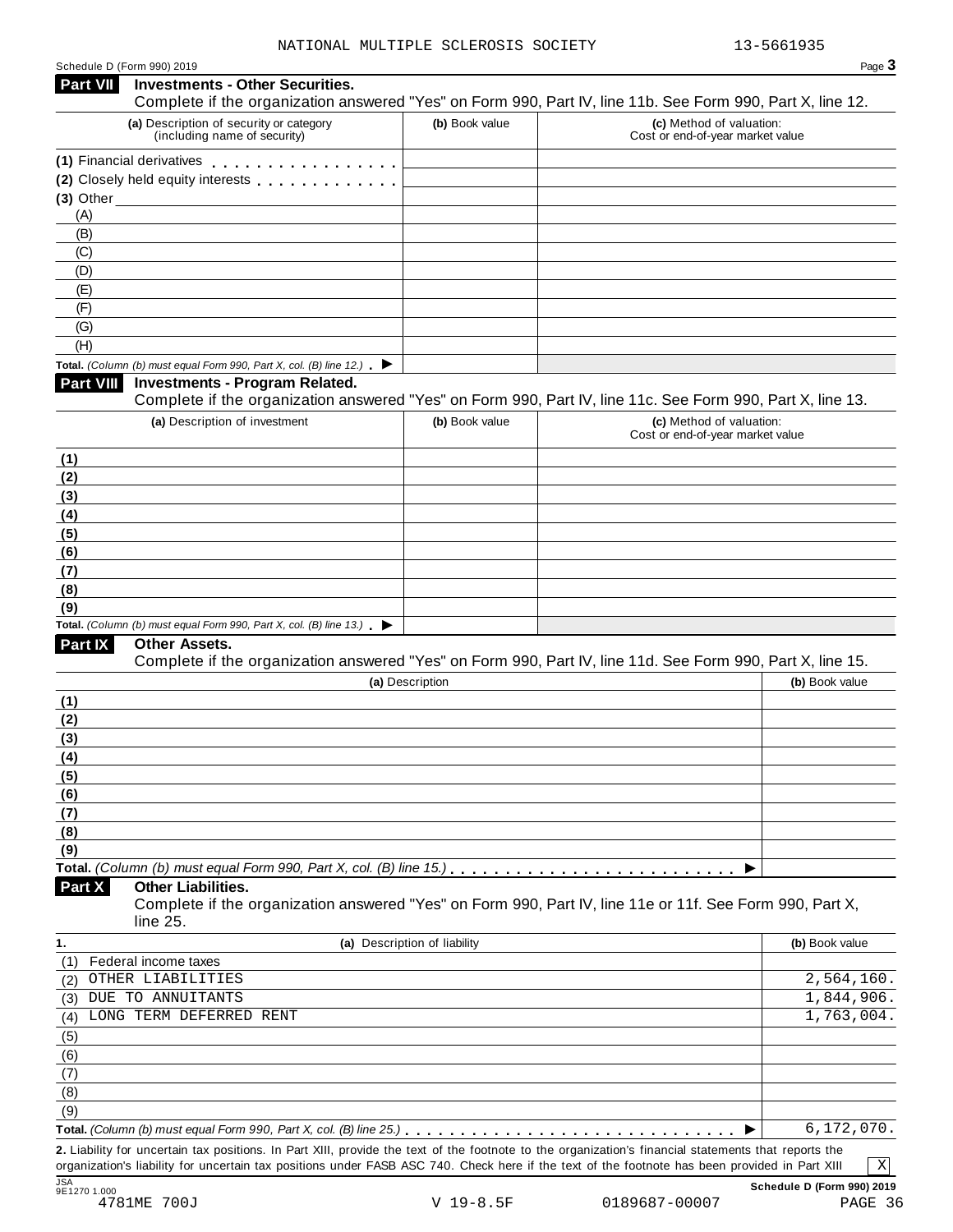|                 | Schedule D (Form 990) 2019                                                                                                                                         |                      | Page 4         |
|-----------------|--------------------------------------------------------------------------------------------------------------------------------------------------------------------|----------------------|----------------|
| Part XI         | Reconciliation of Revenue per Audited Financial Statements With Revenue per Return.<br>Complete if the organization answered "Yes" on Form 990, Part IV, line 12a. |                      |                |
| 1               | Total revenue, gains, and other support per audited financial statements                                                                                           | $\mathbf{1}$         | 160,978,864.   |
| $\mathbf{2}$    | Amounts included on line 1 but not on Form 990, Part VIII, line 12:                                                                                                |                      |                |
| a               | 368,948.<br>2a                                                                                                                                                     |                      |                |
| b               | 5,380,007.<br>2 <sub>b</sub>                                                                                                                                       |                      |                |
| c               | 2c<br>Recoveries of prior year grants                                                                                                                              |                      |                |
| d               | 271, 167.<br>2d                                                                                                                                                    |                      |                |
| e               |                                                                                                                                                                    | 2e                   | 6,020,122.     |
| 3               |                                                                                                                                                                    | 3                    | 154, 958, 742. |
| 4               | Amounts included on Form 990, Part VIII, line 12, but not on line 1:                                                                                               |                      |                |
| a               | 271,772.<br>4a<br>Investment expenses not included on Form 990, Part VIII, line 7b                                                                                 |                      |                |
| b               | 4 <sub>b</sub>                                                                                                                                                     |                      |                |
| C               |                                                                                                                                                                    | 4c                   | 271,772.       |
| 5               | Total revenue. Add lines 3 and 4c. (This must equal Form 990, Part I, line 12.)                                                                                    | 5                    | 155, 230, 514. |
| <b>Part XII</b> | Reconciliation of Expenses per Audited Financial Statements With Expenses per Return.                                                                              |                      |                |
|                 | Complete if the organization answered "Yes" on Form 990, Part IV, line 12a.                                                                                        |                      |                |
| 1               |                                                                                                                                                                    | $\blacktriangleleft$ | 163,701,904.   |
| 2               | Amounts included on line 1 but not on Form 990, Part IX, line 25:                                                                                                  |                      |                |
| a               | 5,380,007.<br>2a<br>Donated services and use of facilities                                                                                                         |                      |                |
| b               | 2 <sub>b</sub>                                                                                                                                                     |                      |                |
| c               | 2c                                                                                                                                                                 |                      |                |
| d               |                                                                                                                                                                    |                      |                |
| е               |                                                                                                                                                                    | 2e                   | 5,380,007.     |
| 3               |                                                                                                                                                                    | 3                    | 158, 321, 897. |
| 4               | Amounts included on Form 990, Part IX, line 25, but not on line 1:                                                                                                 |                      |                |
| a               | 271,772.<br>4a<br>Investment expenses not included on Form 990, Part VIII, line 7b                                                                                 |                      |                |
| b               | 4b                                                                                                                                                                 |                      |                |
| C               |                                                                                                                                                                    | 4c                   | 271,772.       |
| 5.              | Total expenses. Add lines 3 and 4c. (This must equal Form 990, Part I, line 18.)                                                                                   | 5                    | 158,593,669.   |
|                 | Part XIII Supplemental Information.                                                                                                                                |                      |                |
|                 | Provide the descriptions required for Part II, lines 3, 5, and 9; Part III, lines 1a and 4; Part IV, lines 1b and 2b; Part V, line 4; Part X, line                 |                      |                |
|                 | 2; Part XI, lines 2d and 4b; and Part XII, lines 2d and 4b. Also complete this part to provide any additional information.                                         |                      |                |

SEE PAGE 5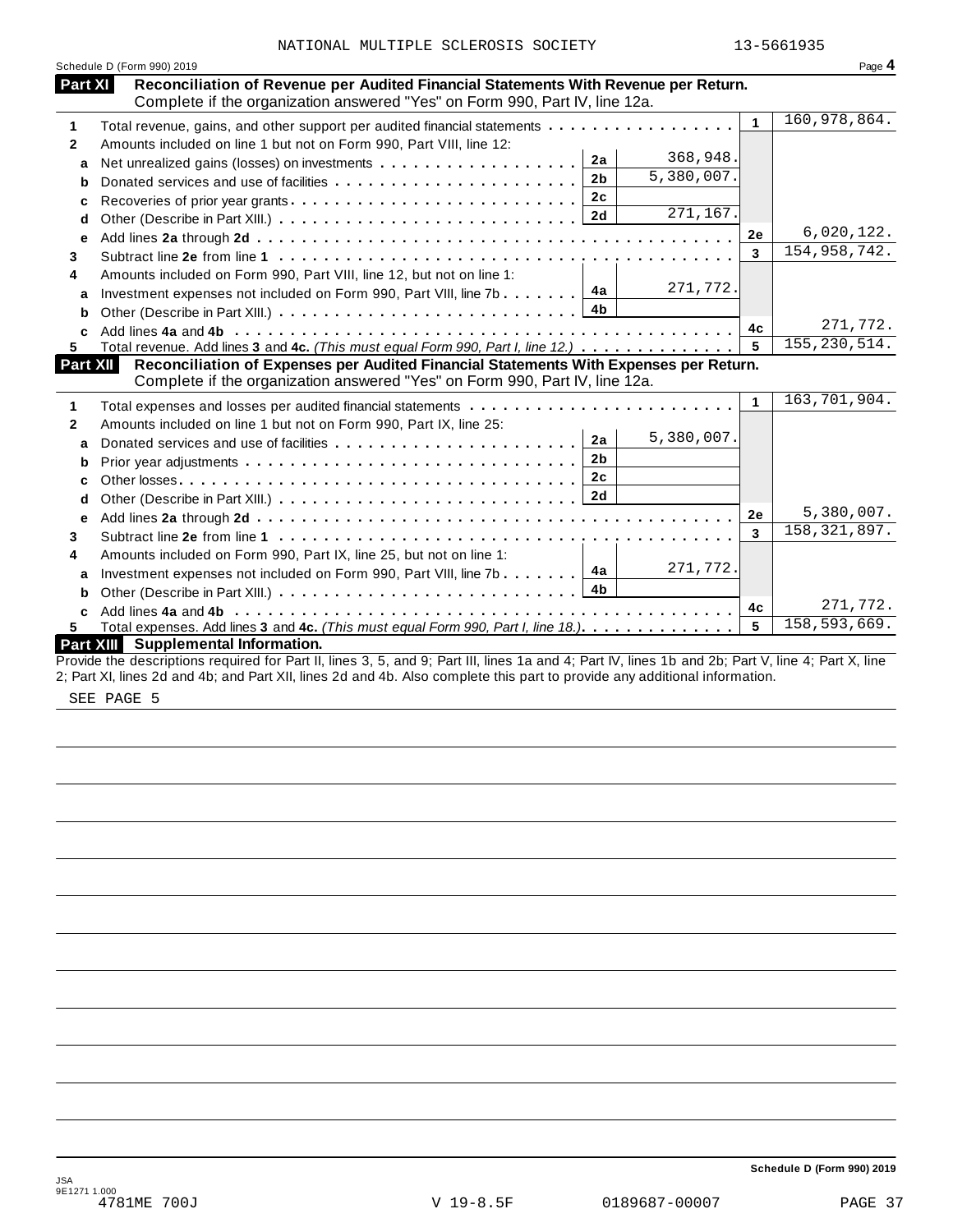**Part XIII Supplemental Information** *(continued)*

ESCROW LIABILITY ARRANGEMENT EXPLANATION

SCHEDULE D, PART IV, LINE 2B

THE SOCIETY IS A MANAGING MEMBER, ALONG WITH ASSOCIANZIONE ITALIANA SCLEROSI MULTIPLA (ITALY), MS RESEARCH AUSTRALIA, MULTIPLE SCLEROSIS INTERNATIONAL FEDERATION, MS SOCIETY (UNITED KINGDOM), AND THE MULTIPLE SCLEROSIS SOCIETY OF CANADA. THE ALLIANCE IS OPEN TO MS ORGANIZATIONS FROM AROUND THE WORLD AND IS CONTINUALLY SEEKING NEW MEMBER ORGANIZATIONS FROM THE GLOBAL MS COMMUNITY. THE ALLIANCE MADE A JOINT COMMITMENT TO ACCELERATE THE DEVELOPMENT OF TREATMENT FOR PROGRESSIVE MS. THE ALLIANCE HAS FOUR STRATEGIC OBJECTIVES WHICH INCLUDE: BETTER UNDERSTAND PROGRESSION SO TREATMENTS CAN BE IDENTIFIED AND TESTED, DESIGN SHORTER, FASTER TRAILS THAT MEASURE PATIENT OUTCOMES, CONDUCT TRAILS TO TEST AGENTS, DEVELOP AND EVALUATE NEW THERAPIES TO MANAGE SYMPTOMS.

AS A MANAGING MEMBER, THE SOCIETY COMMITTED TO PROVIDING FUNDS OF \$7,691,526 THROUGH 2020 AND HAS COMMITTED \$12,993,082 OVER THE FOLLOWING FIVE YEARS, CONDITIONAL ON VARIOUS FACTORS. IN ADDITION, THE SOCIETY MAINTAINS CUSTODY OF THE POOLED FUNDS CONTRIBUTED FROM OTHER ALLIANCE MEMBERS. THE DISBURSEMENT OF FUNDS FOR VARIOUS PROGRESSIVE MS RESEARCH INITIATIVES IS APPROVED BY VOTING ALLIANCE MEMBERS. THE SOCIETY RECEIVED A TOTAL OF \$1,153,017 DURING THE YEAR ENDING SEPTEMBER 30, 2020 FROM ALLIANCE MEMBERS, WHICH WILL BE HELD UNTIL SUCH TIME THE FUNDS ARE APPROVED FOR EXPENDITURE. AS OF SEPTEMBER 30, 2020, THE SOCIETY RECORDED UNSPENT DONATED FUNDS, CONSISTING OF BOTH SOCIETY AND OTHER ALLIANCE MEMBERS' MONIES, TOTALING \$7,842,574, AS A LIABILITY.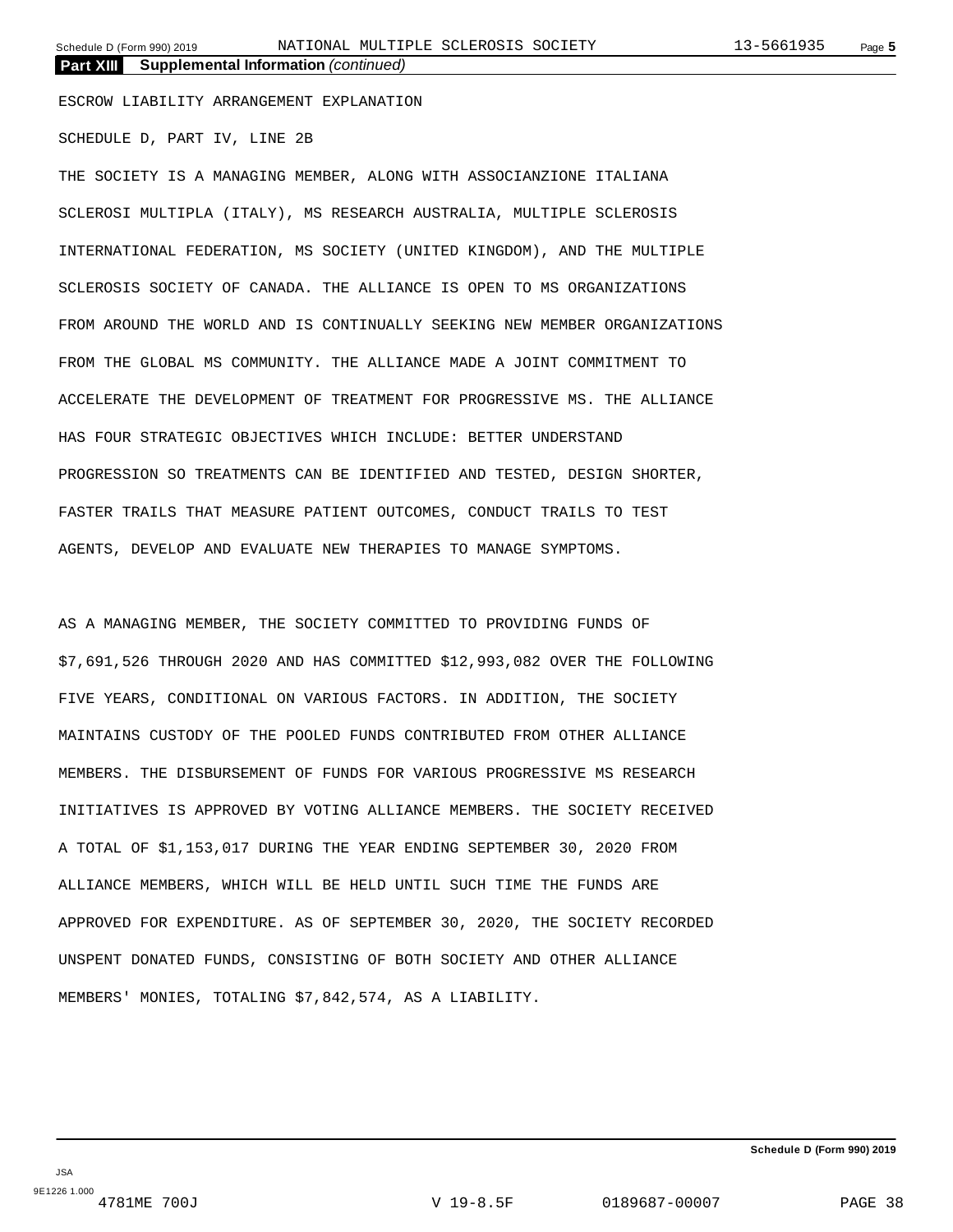| Part XIII Supplemental Information (continued)                            |               |
|---------------------------------------------------------------------------|---------------|
| SCHEDULE D, PART V                                                        |               |
| INTENDED USES OF ENDOWMENT FUND                                           |               |
| THE ENDOWMENT ASSETS ARE INVESTED IN A MANNER INTENDED TO PRESERVE THEIR  |               |
| VALUE CONSISTENT WITH SUCH DONOR STIPULATIONS, MINIMIZE THE EFFECT OF     |               |
| HIGH ECONOMIC VOLATILITY AND/OR LOW INVESTMENT RETURN AND PROVIDE FUNDING |               |
| FOR THE PROGRAMS SPECIFIED BY THE DONORS.                                 |               |
|                                                                           |               |
| SCHEDULE D, PART V, LINE 1C                                               |               |
| PRIOR PERIOD ADJUSTMENTS                                                  |               |
| CERTAIN AMOUNTS IN THE 2019 SUMMARIZED COMPARATIVE INFORMATION HAVE BEEN  |               |
| RECLASSIFIED TO CONFORM TO THE 2020 PRESENTATION. THE PRIOR YEAR          |               |
| ADJUSTMENTS AS REFLECTED ON SCHEDULE D, PART V, LINE 1C ARE LISTED AS     |               |
| FOLLOWS:                                                                  |               |
|                                                                           |               |
| NET REALIZED AND UNREALIZED GAIN                                          | \$1,778,250   |
| PRIOR YEAR ADJUSTMENTS                                                    | \$(2,648,602) |
|                                                                           | ----------    |
| NET AMOUNT                                                                | \$ (870, 352) |
|                                                                           |               |
| FIN 48 FOOTNOTE                                                           |               |
| SCHEDULE D, PART X, LINE 2                                                |               |
|                                                                           |               |

GUIDANCE IN "ACCOUNTING FOR UNCERTAINTY IN INCOME TAXES" UNDER THE ASC OF THE FASB CLARIFIES THE ACCOUNTING FOR UNCERTAINTY IN TAX PROVISION TAKEN OR EXPECTED TO BE TAKEN IN A TAX RETURN, INCLUDING ISSUES RELATING TO FINANCIAL STATEMENT RECOGNITION AND MEASUREMENT. THIS STANDARD PROVDES THAT THE TAX EFFECTS FROM AN UNCERTAIN TAX POSITION CAN BE RECOGNIZED IN THE FINANCIAL STATEMENTS ONLY IF THE POSITION IS MORE LIKELY THAT NOT TO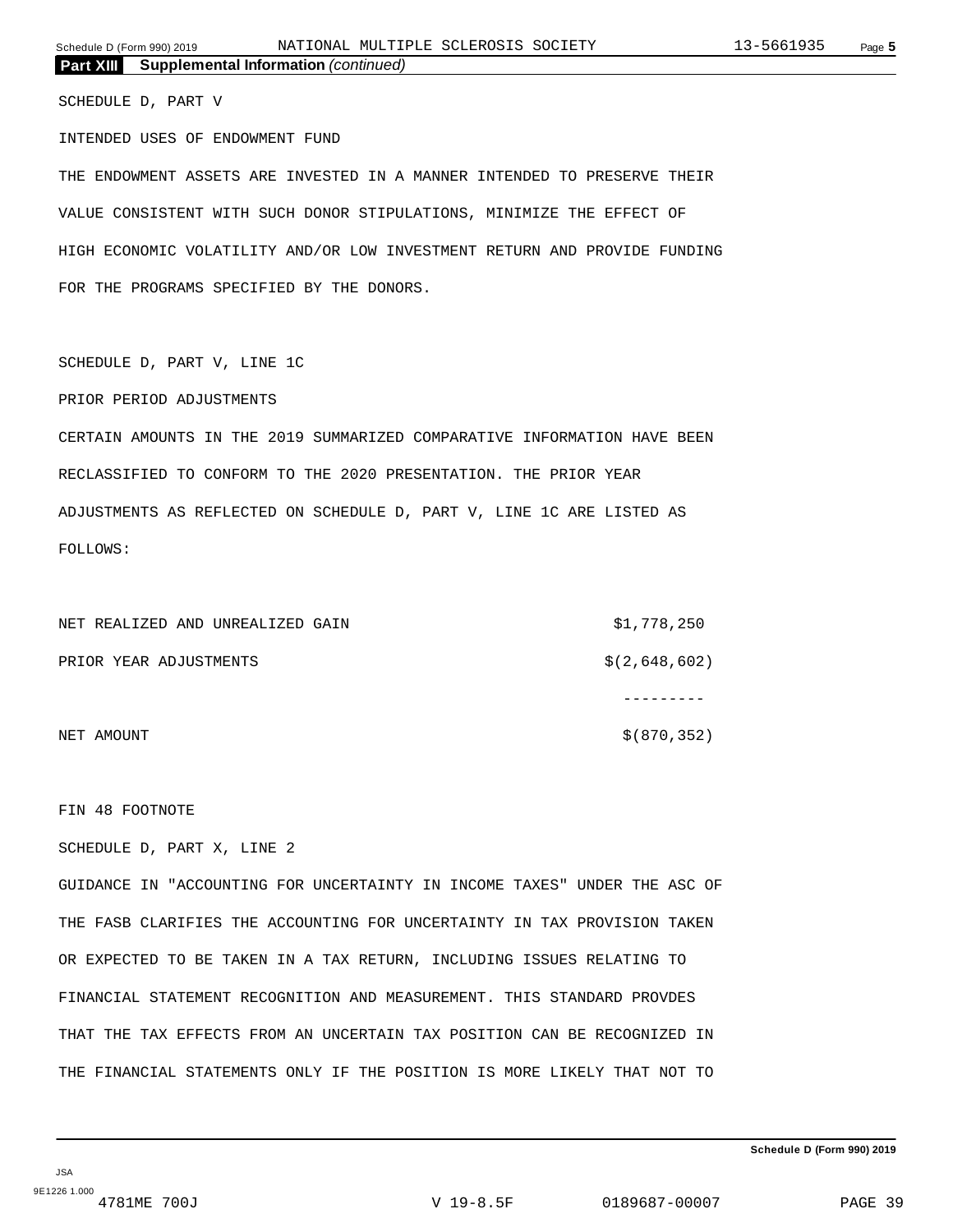**Part XIII Supplemental Information** *(continued)*

BE SUSTAINED, IF THE POSITION WERE TO BE CHALLENGED BY A TAXING AUTHORITY. THE STANDARD ALSO PROVIDES GUIDANCE ON MEASUREMENT, CLASSIFICATION, INTEREST AND PENALTIES, AND DISCLOSURE. THE SOCIETY HAS PROCESSES PRESENTLY IN PLACE TO ENSURE THE MAINTENANCE OF ITS TAX-EXEMPT STATUS: TO IDENTIFY AND REPORT UNRELATED INCOME; TO DETERMINE ITS FILING AND TAX OBLIGATIONS IN JURISDICTIONS FOR WHICH IT HAS NEXUS: AND, TO IDENTIFY AND EVALUATE OTHER MATTERS THAT MAY BE CONSIDERED TAX POSITIONS. THE SOCIETY HAS DETERMINED THAT THERE ARE NO MATERIAL UNCERTAIN TAX POSITIONS THAT REQUIRE RECOGNITION OR DISCLOSURE IN THE CONSOLIDATED FINANCIALS STATEMENTS. IN ADDITION, THE SOCIETY HAS NOT RECORDED A PROVISION FOR INCOME TAXES AS IT HAS NO MATERIAL TAX LIABILITY FROM UNRELATED BUSINESS INCOME ACTIVITIES.

INCOME AMOUNTS INCLUDED IN FINANCIALS - OTHER SCHEDULE D, PART XI, LINE 2D OTHER NON-OPERATING INCOME \$11,543 CHANGE IN FAIR VALUE OF BENEFICIAL INTEREST IN TRUST  $$64,079$ CHANGE IN VALUE OF SPLIT-INTEREST AGREEMENTS  $$195,545$ ----------

 $\texttt{5271,167} \begin{picture}(10,10) \put(0,0){\vector(1,0){10}} \put(10,0){\vector(1,0){10}} \put(10,0){\vector(1,0){10}} \put(10,0){\vector(1,0){10}} \put(10,0){\vector(1,0){10}} \put(10,0){\vector(1,0){10}} \put(10,0){\vector(1,0){10}} \put(10,0){\vector(1,0){10}} \put(10,0){\vector(1,0){10}} \put(10,0){\vector(1,0){10}} \put(10,0){\vector(1,0){10$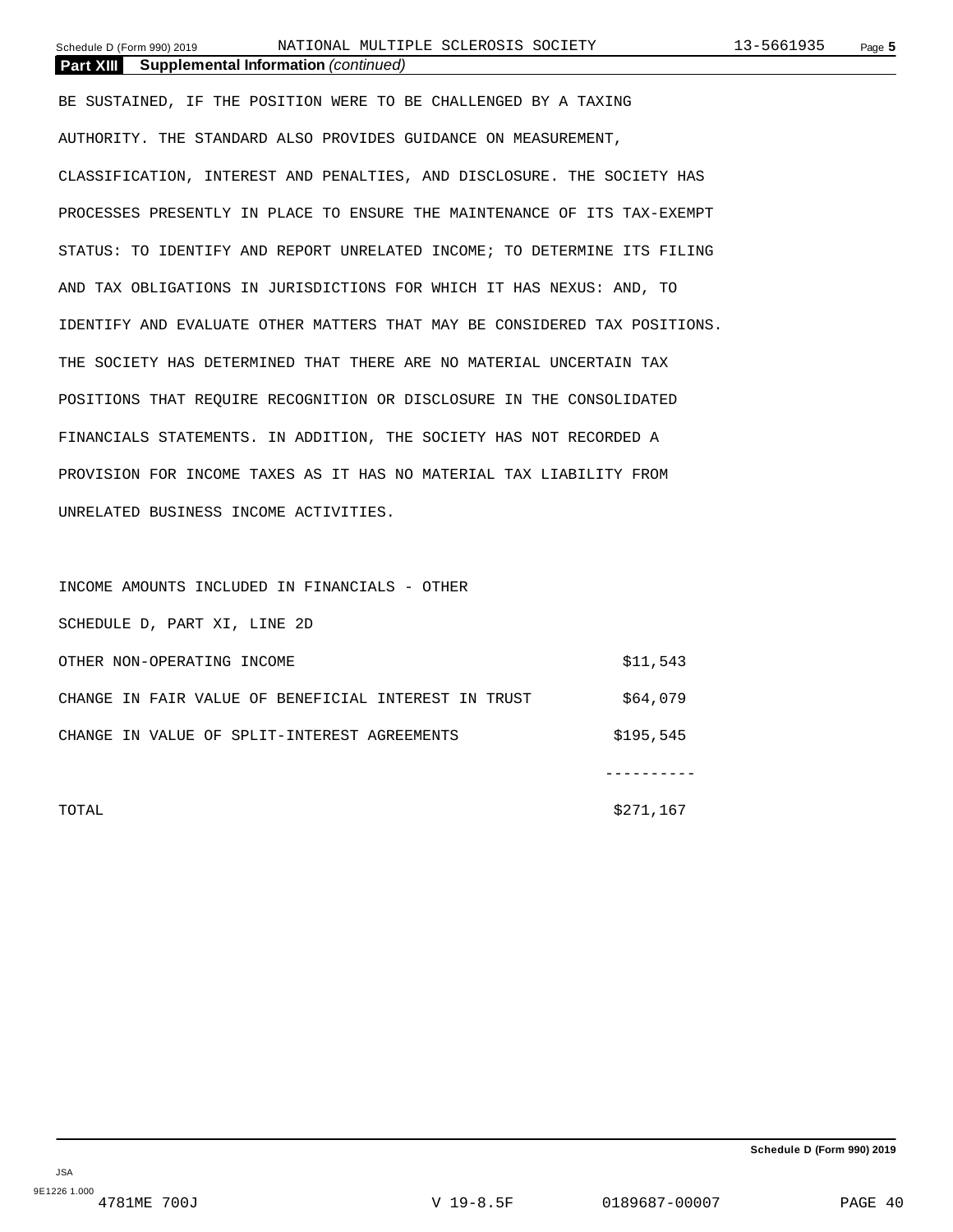| <b>SCHEDULE F</b><br>(Form 990) |                                                        | <b>Statement of Activities Outside the United States</b>                                                                                                                                                             |            | OMB No. 1545-0047                          |
|---------------------------------|--------------------------------------------------------|----------------------------------------------------------------------------------------------------------------------------------------------------------------------------------------------------------------------|------------|--------------------------------------------|
|                                 |                                                        | ► Complete if the organization answered "Yes" on Form 990, Part IV, line 14b, 15, or 16.                                                                                                                             | 2019       |                                            |
|                                 | Department of the Treasury<br>Internal Revenue Service | Attach to Form 990.<br>Go to www.irs.gov/Form990 for instructions and the latest information.                                                                                                                        |            | <b>Open to Public</b><br><b>Inspection</b> |
|                                 | Name of the organization                               |                                                                                                                                                                                                                      |            | <b>Employer identification number</b>      |
|                                 |                                                        | NATIONAL MULTIPLE SCLEROSIS SOCIETY                                                                                                                                                                                  | 13-5661935 |                                            |
| Part I                          |                                                        | General Information on Activities Outside the United States. Complete if the organization answered "Yes" on<br>Form 990, Part IV, line 14b.                                                                          |            |                                            |
| 1.                              | award the grants or assistance?                        | For grantmakers. Does the organization maintain records to substantiate the amount of its grants and<br>other assistance, the grantees' eligibility for the grants or assistance, and the selection criteria used to |            | Yes<br>Nο                                  |

**2 For grantmakers.** Describe in Part V the organization's procedures for monitoring the use of its grants and other assistance outside the United States.

# **3** Activities per Region. (The following Part I, line 3 table can be duplicated ifadditional space is needed.)

|             | Activities per region. The following Fart I, line 5 table can be duplicated if additional space is needed.) |                                           | (c) Number of                                                            |                                                                                                                                                                |                                                                                                                 |                                                                   |
|-------------|-------------------------------------------------------------------------------------------------------------|-------------------------------------------|--------------------------------------------------------------------------|----------------------------------------------------------------------------------------------------------------------------------------------------------------|-----------------------------------------------------------------------------------------------------------------|-------------------------------------------------------------------|
|             | (a) Region                                                                                                  | (b) Number<br>of offices in<br>the region | employees,<br>agents, and<br>independent<br>contractors<br>in the region | (d) Activities conducted in the<br>region (by type) (such as,<br>fundraising, program services,<br>investments, grants to recipients<br>located in the region) | (e) If activity listed in (d) is<br>a program service,<br>describe specific type of<br>service(s) in the region | (f) Total<br>expenditures for<br>and investments<br>in the region |
|             |                                                                                                             |                                           |                                                                          |                                                                                                                                                                |                                                                                                                 |                                                                   |
| (1)         | EAST ASIA AND THE PACIFIC                                                                                   | $0$ .                                     | 4.                                                                       | <b>GRANTMAKING</b>                                                                                                                                             |                                                                                                                 | 293, 421.                                                         |
| (2)         | EUROPE                                                                                                      | $0$ .                                     | 12.                                                                      | <b>GRANTMAKING</b>                                                                                                                                             |                                                                                                                 | 1,791,458.                                                        |
|             | (3) MIDDLE EAST AND NORTH AFRICA                                                                            | $0$ .                                     | $\mathbf 2$ .                                                            | <b>GRANTMAKING</b>                                                                                                                                             |                                                                                                                 | 109,366.                                                          |
| (4)         | NORTH AMERICA                                                                                               | $0$ .                                     | 3.                                                                       | <b>GRANTMAKING</b>                                                                                                                                             |                                                                                                                 | 590,202.                                                          |
| (5)         |                                                                                                             |                                           |                                                                          |                                                                                                                                                                |                                                                                                                 |                                                                   |
| (6)         |                                                                                                             |                                           |                                                                          |                                                                                                                                                                |                                                                                                                 |                                                                   |
| (7)         |                                                                                                             |                                           |                                                                          |                                                                                                                                                                |                                                                                                                 |                                                                   |
| (8)         |                                                                                                             |                                           |                                                                          |                                                                                                                                                                |                                                                                                                 |                                                                   |
| (9)         |                                                                                                             |                                           |                                                                          |                                                                                                                                                                |                                                                                                                 |                                                                   |
| (10)        |                                                                                                             |                                           |                                                                          |                                                                                                                                                                |                                                                                                                 |                                                                   |
| (11)        |                                                                                                             |                                           |                                                                          |                                                                                                                                                                |                                                                                                                 |                                                                   |
| (12)        |                                                                                                             |                                           |                                                                          |                                                                                                                                                                |                                                                                                                 |                                                                   |
| (13)        |                                                                                                             |                                           |                                                                          |                                                                                                                                                                |                                                                                                                 |                                                                   |
| (14)        |                                                                                                             |                                           |                                                                          |                                                                                                                                                                |                                                                                                                 |                                                                   |
| (15)        |                                                                                                             |                                           |                                                                          |                                                                                                                                                                |                                                                                                                 |                                                                   |
| (16)        |                                                                                                             |                                           |                                                                          |                                                                                                                                                                |                                                                                                                 |                                                                   |
| (17)        |                                                                                                             |                                           |                                                                          |                                                                                                                                                                |                                                                                                                 |                                                                   |
| 3a          | Subtotal                                                                                                    |                                           | 21.                                                                      |                                                                                                                                                                |                                                                                                                 | 2,784,447.                                                        |
| $\mathbf b$ | Total<br>from<br>continuation<br>sheets to Part I                                                           |                                           |                                                                          |                                                                                                                                                                |                                                                                                                 |                                                                   |
|             | c Totals (add lines 3a and 3b)                                                                              |                                           | 21.                                                                      |                                                                                                                                                                |                                                                                                                 | 2,784,447.                                                        |
|             |                                                                                                             |                                           |                                                                          |                                                                                                                                                                |                                                                                                                 |                                                                   |

**For Paperwork Reduction Act Notice, see the Instructions for Form 990. Schedule F (Form 990) 2019** JSA 9E1274 1.000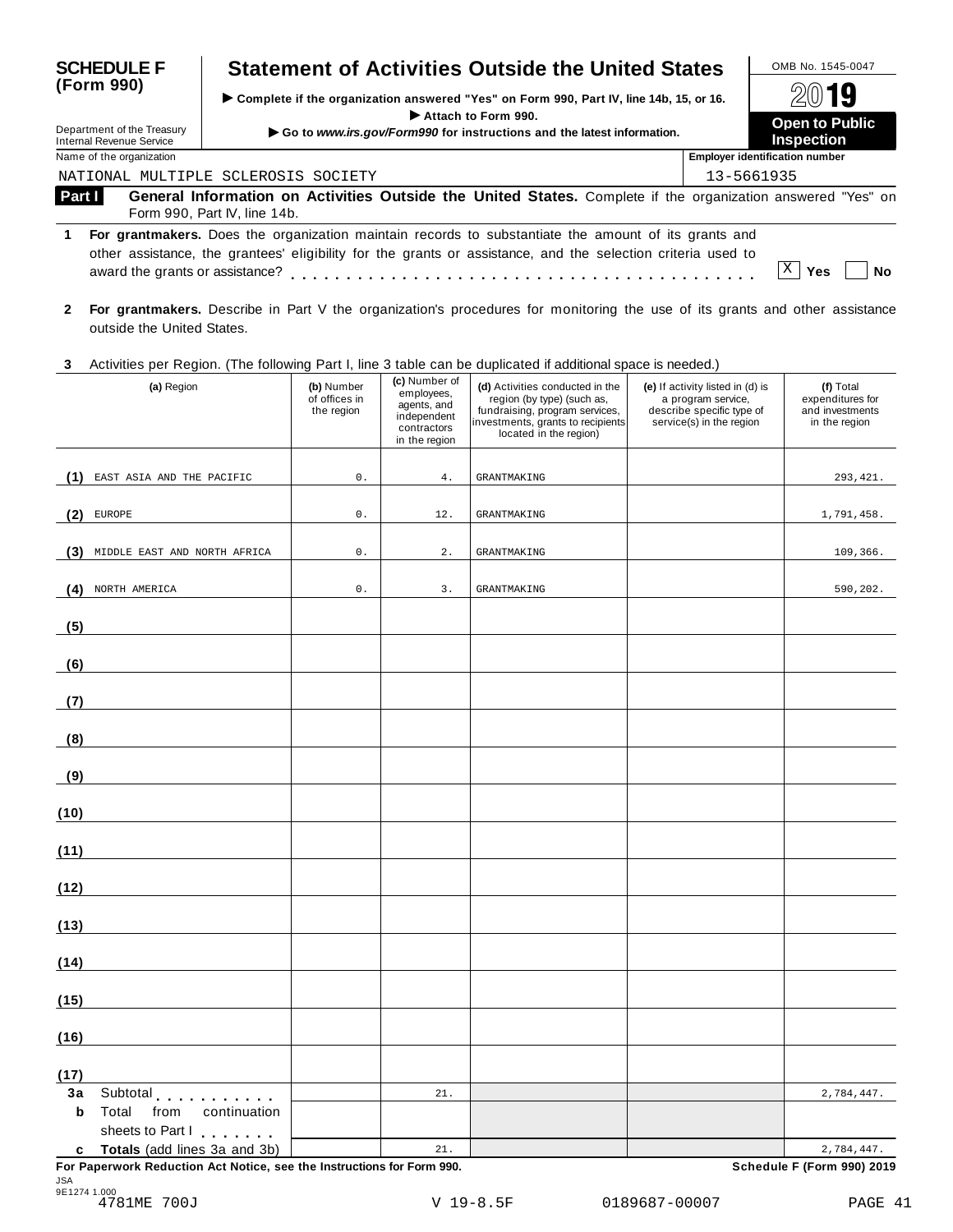**(i)** Method of valuation

Schedule <sup>F</sup> (Form 990) <sup>2019</sup> Page **2** Part II Grants and Other Assistance to Organizations or Entities Outside the United States. Complete if the organization answered "Yes" on Form 990, Part IV, line 15, for any recipient who received more than \$5,000. Part II can be duplicated if additional space is needed. **(a)** Name of organization **(b)** IRS code section and EIN (if applicable) **(c)** Region **(d)** Purpose of grant **(e)** Amount of cash grant **(f)** Manner of cash disbursement **(g)** Amount of noncash assistance **(h)** Description of noncash assistance **1 (1)** EUROPE/ICELAND/GREENLAND RESEARCH 120,109. WIRE

| <b>Siguilleuible</b> | (if applicable) |                          | giun.    |           | ື<br>disbursement | 1101100011<br>assistance | assistance | <u>vaiaanoi i</u><br>(book, FMV,<br>appraisal, other) |
|----------------------|-----------------|--------------------------|----------|-----------|-------------------|--------------------------|------------|-------------------------------------------------------|
| (1)                  |                 | EUROPE/ICELAND/GREENLAND | RESEARCH | 120,109.  | WIRE              |                          |            |                                                       |
|                      |                 |                          |          |           |                   |                          |            |                                                       |
| (2)                  |                 | EAST ASIA/PACIFIC        | RESEARCH | 83,521.   | WIRE              |                          |            |                                                       |
| (3)                  |                 | EUROPE/ICELAND/GREENLAND | RESEARCH | 107,419.  | WIRE              |                          |            |                                                       |
| (4)                  |                 | MIDDLE EAST/NORTH AFRICA | RESEARCH | 78,116.   | WIRE              |                          |            |                                                       |
| (5)                  |                 | EAST ASIA/PACIFIC        | RESEARCH | 49,833.   | WIRE              |                          |            |                                                       |
| (6)                  |                 | EUROPE/ICELAND/GREENLAND | RESEARCH | 669,604.  | WIRE              |                          |            |                                                       |
| (7)                  |                 | EUROPE/ICELAND/GREENLAND | RESEARCH | 33, 476.  | WIRE              |                          |            |                                                       |
| (8)                  |                 | MIDDLE EAST/NORTH AFRICA | RESEARCH | 31,250.   | WIRE              |                          |            |                                                       |
| (9)                  |                 | EAST ASIA/PACIFIC        | RESEARCH | 125,627.  | WIRE              |                          |            |                                                       |
| (10)                 |                 | NORTH AMERICA            | RESEARCH | 282,232.  | WIRE              |                          |            |                                                       |
| (11)                 |                 | EUROPE/ICELAND/GREENLAND | RESEARCH | 50,803.   | WIRE              |                          |            |                                                       |
| (12)                 |                 | EUROPE/ICELAND/GREENLAND | RESEARCH | 104,039.  | WIRE              |                          |            |                                                       |
| (13)                 |                 | EUROPE/ICELAND/GREENLAND | RESEARCH | 50,544.   | WIRE              |                          |            |                                                       |
| (14)                 |                 | EUROPE/ICELAND/GREENLAND | RESEARCH | 162,351.  | WIRE              |                          |            |                                                       |
| (15)                 |                 | EUROPE/ICELAND/GREENLAND | RESEARCH | 115, 417. | WIRE              |                          |            |                                                       |
| (16)                 |                 | NORTH AMERICA            | RESEARCH | 218,328.  | WIRE              |                          |            |                                                       |

by the IRS, or for which the grantee or counsel has provided <sup>a</sup> section 501(c)(3) equivalency letter I

2 Enter total number of recipient organizations listed above that are recognized as charities by the foreign country, recognized as tax-exempt<br>by the IRS, or for which the grantee or counsel has provided a section 501(c)(

**Schedule F (Form 990) 2019**

 $\overline{\phantom{a}}$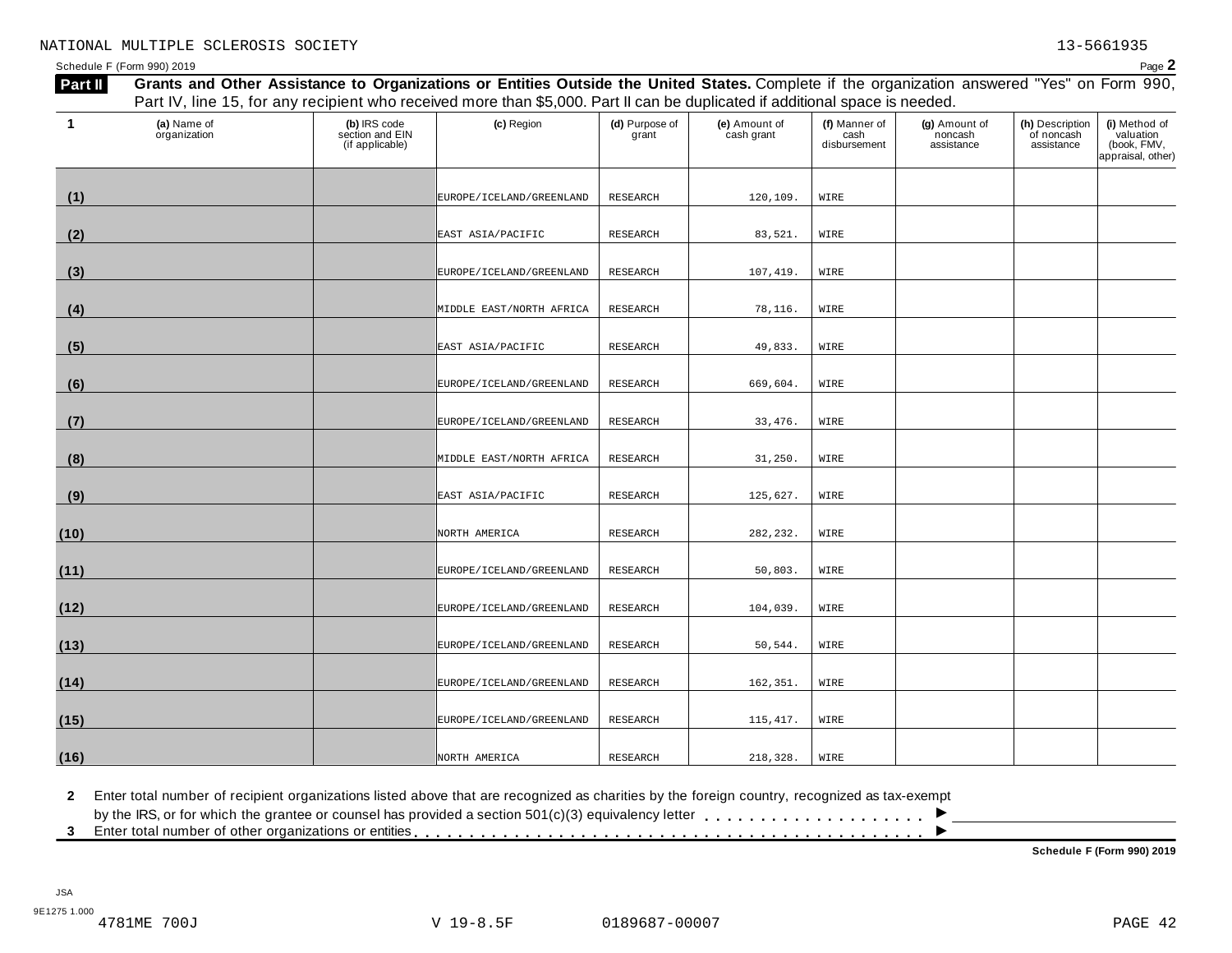| -1           | (a) Name of<br>organization                                                                                                                  | (b) IRS code<br>section and EIN<br>(if applicable) | (c) Region                   | (d) Purpose of<br>grant | (e) Amount of<br>cash grant | (f) Manner of<br>cash<br>disbursement | (g) Amount of<br>noncash<br>assistance | (h) Description<br>of noncash<br>assistance | (i) Method of<br>valuation<br>(book, FMV,<br>appraisal, other) |
|--------------|----------------------------------------------------------------------------------------------------------------------------------------------|----------------------------------------------------|------------------------------|-------------------------|-----------------------------|---------------------------------------|----------------------------------------|---------------------------------------------|----------------------------------------------------------------|
| (1)          |                                                                                                                                              |                                                    | EUROPE / ICELAND / GREENLAND | <b>RESEARCH</b>         | 98,733.                     | WIRE                                  |                                        |                                             |                                                                |
| (2)          |                                                                                                                                              |                                                    | EUROPE / ICELAND / GREENLAND | RESEARCH                | 81,532.                     | WIRE                                  |                                        |                                             |                                                                |
| (3)          |                                                                                                                                              |                                                    | NORTH AMERICA                | RESEARCH                | 89,642.                     | WIRE                                  |                                        |                                             |                                                                |
| (4)          |                                                                                                                                              |                                                    | EAST ASIA/PACIFIC            | RESEARCH                | 34,440.                     | WIRE                                  |                                        |                                             |                                                                |
| (5)          |                                                                                                                                              |                                                    | EUROPE / ICELAND / GREENLAND | FAST FORWARD            | 197,431.                    | WIRE                                  |                                        |                                             |                                                                |
| (6)          |                                                                                                                                              |                                                    |                              |                         |                             |                                       |                                        |                                             |                                                                |
| (7)          |                                                                                                                                              |                                                    |                              |                         |                             |                                       |                                        |                                             |                                                                |
| (8)          |                                                                                                                                              |                                                    |                              |                         |                             |                                       |                                        |                                             |                                                                |
| (9)          |                                                                                                                                              |                                                    |                              |                         |                             |                                       |                                        |                                             |                                                                |
| (10)         |                                                                                                                                              |                                                    |                              |                         |                             |                                       |                                        |                                             |                                                                |
| (11)         |                                                                                                                                              |                                                    |                              |                         |                             |                                       |                                        |                                             |                                                                |
| (12)         |                                                                                                                                              |                                                    |                              |                         |                             |                                       |                                        |                                             |                                                                |
| (13)         |                                                                                                                                              |                                                    |                              |                         |                             |                                       |                                        |                                             |                                                                |
| (14)         |                                                                                                                                              |                                                    |                              |                         |                             |                                       |                                        |                                             |                                                                |
| (15)         |                                                                                                                                              |                                                    |                              |                         |                             |                                       |                                        |                                             |                                                                |
| <u>(16)</u>  |                                                                                                                                              |                                                    |                              |                         |                             |                                       |                                        |                                             |                                                                |
| $\mathbf{2}$ | Enter total number of recipient organizations listed above that are recognized as charities by the foreign country, recognized as tax-exempt |                                                    |                              |                         |                             |                                       |                                        |                                             | 21.                                                            |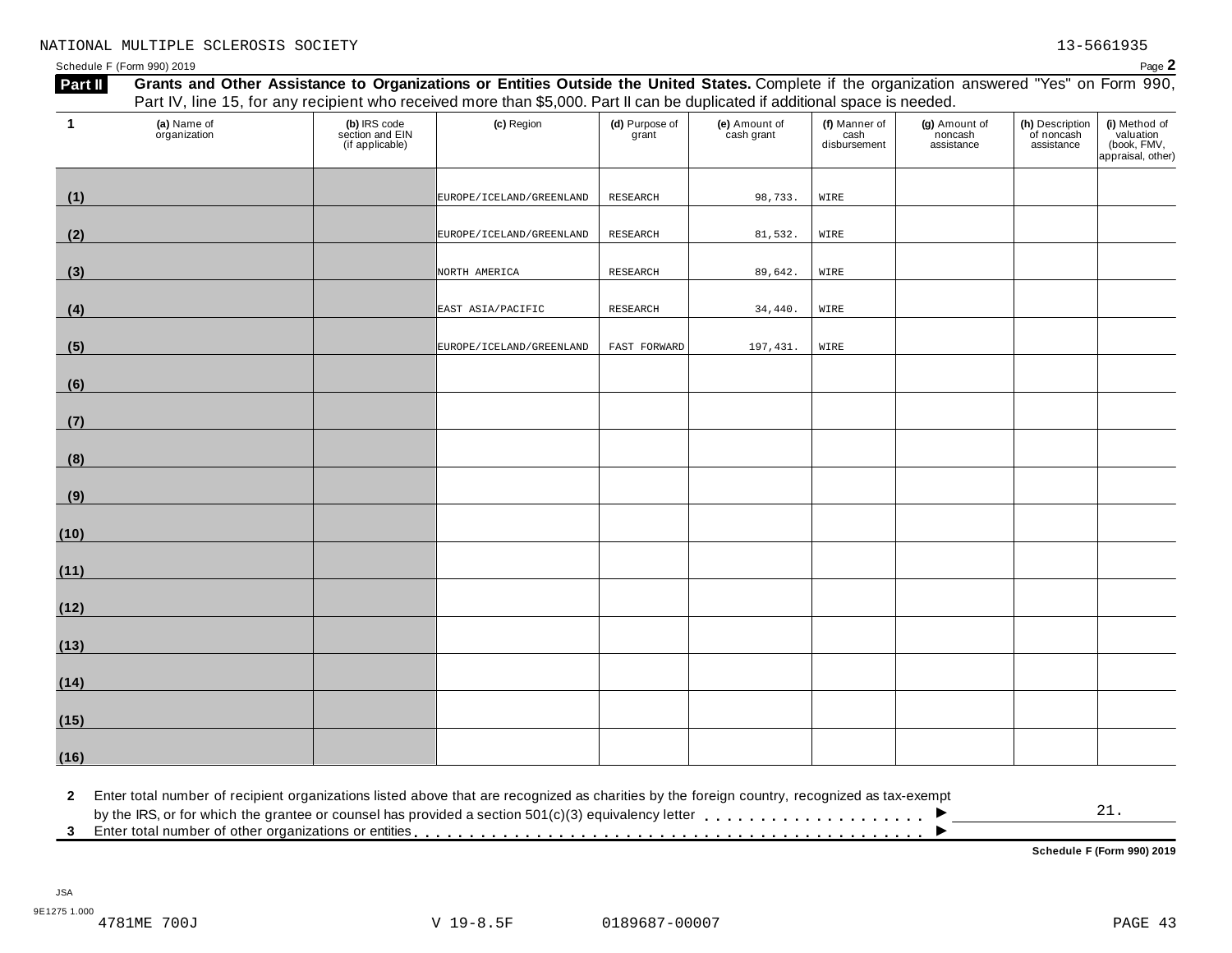| Grants and Other Assistance to Individuals Outside the United States. Complete if the organization answered "Yes" on Form 990, Part IV, line 16.<br>Part III<br>Part III can be duplicated if additional space is needed. |            |                             |                             |                                       |                                        |                                             |                                                                |
|---------------------------------------------------------------------------------------------------------------------------------------------------------------------------------------------------------------------------|------------|-----------------------------|-----------------------------|---------------------------------------|----------------------------------------|---------------------------------------------|----------------------------------------------------------------|
| (a) Type of grant or assistance                                                                                                                                                                                           | (b) Region | (c) Number of<br>recipients | (d) Amount of<br>cash grant | (e) Manner of<br>cash<br>disbursement | (f) Amount of<br>noncash<br>assistance | (g) Description<br>of noncash<br>assistance | (h) Method of<br>valuation<br>(book, FMV,<br>appraisal, other) |
| (1)                                                                                                                                                                                                                       |            |                             |                             |                                       |                                        |                                             |                                                                |
| (2)                                                                                                                                                                                                                       |            |                             |                             |                                       |                                        |                                             |                                                                |
| (3)<br><u> 1990 - Johann Barbara, martxa</u>                                                                                                                                                                              |            |                             |                             |                                       |                                        |                                             |                                                                |
| (4)<br><u> 1980 - Johann Barbara, martxa a</u>                                                                                                                                                                            |            |                             |                             |                                       |                                        |                                             |                                                                |
| (5)                                                                                                                                                                                                                       |            |                             |                             |                                       |                                        |                                             |                                                                |
| (6)                                                                                                                                                                                                                       |            |                             |                             |                                       |                                        |                                             |                                                                |
| (7)                                                                                                                                                                                                                       |            |                             |                             |                                       |                                        |                                             |                                                                |
| (8)                                                                                                                                                                                                                       |            |                             |                             |                                       |                                        |                                             |                                                                |
| (9)                                                                                                                                                                                                                       |            |                             |                             |                                       |                                        |                                             |                                                                |
| (10)                                                                                                                                                                                                                      |            |                             |                             |                                       |                                        |                                             |                                                                |
| (11)                                                                                                                                                                                                                      |            |                             |                             |                                       |                                        |                                             |                                                                |
| (12)                                                                                                                                                                                                                      |            |                             |                             |                                       |                                        |                                             |                                                                |
| (13)                                                                                                                                                                                                                      |            |                             |                             |                                       |                                        |                                             |                                                                |
| (14)                                                                                                                                                                                                                      |            |                             |                             |                                       |                                        |                                             |                                                                |
| (15)                                                                                                                                                                                                                      |            |                             |                             |                                       |                                        |                                             |                                                                |
| (16)                                                                                                                                                                                                                      |            |                             |                             |                                       |                                        |                                             |                                                                |
| (17)                                                                                                                                                                                                                      |            |                             |                             |                                       |                                        |                                             |                                                                |
| (18)                                                                                                                                                                                                                      |            |                             |                             |                                       |                                        |                                             |                                                                |

**Schedule F (Form 990) 2019**

JSA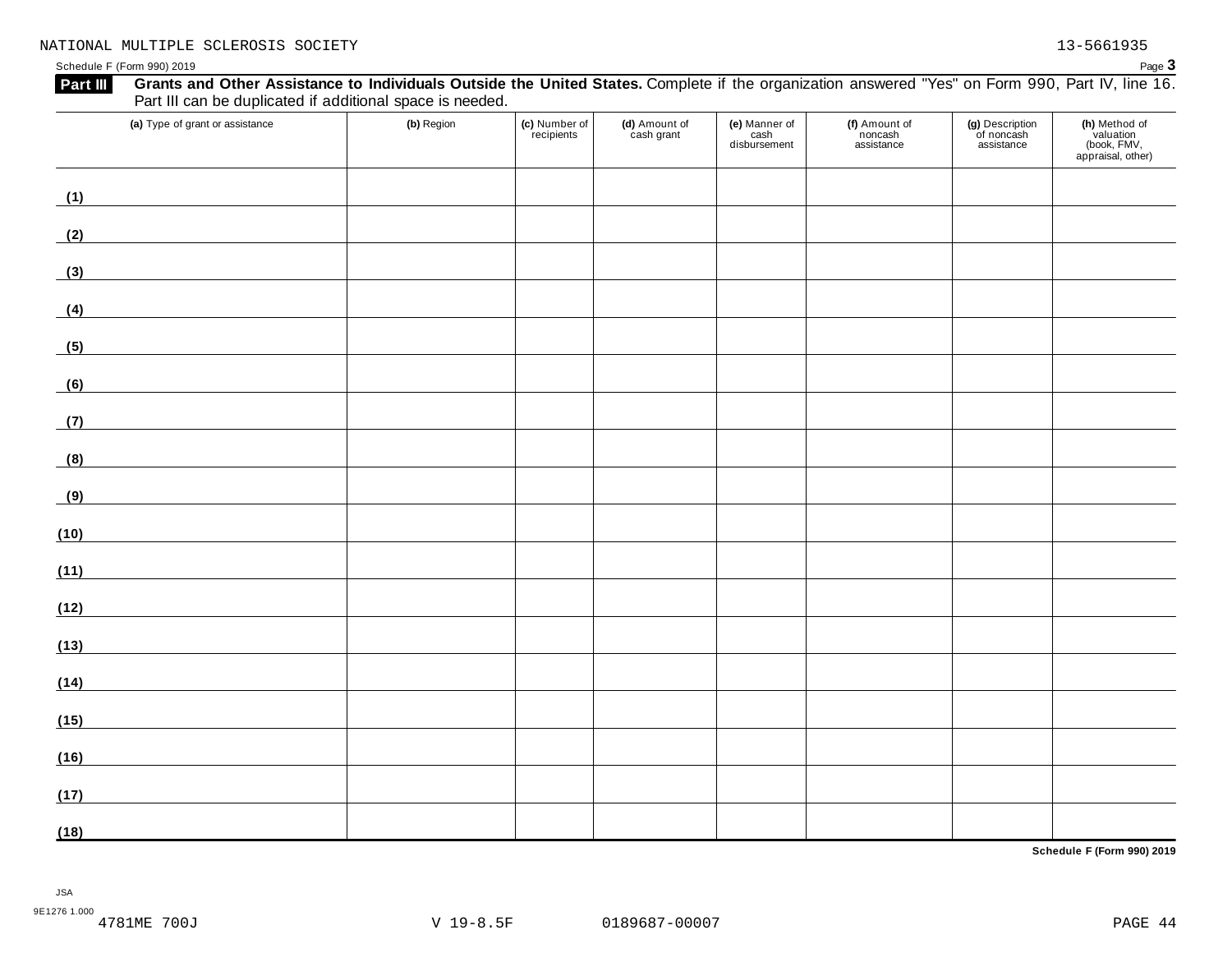|                | Schedule F (Form 990) 2019                                                                                                                                                                                                                                                                                                                                                                                                    | Page 4         |
|----------------|-------------------------------------------------------------------------------------------------------------------------------------------------------------------------------------------------------------------------------------------------------------------------------------------------------------------------------------------------------------------------------------------------------------------------------|----------------|
| <b>Part IV</b> | <b>Foreign Forms</b>                                                                                                                                                                                                                                                                                                                                                                                                          |                |
| 1              | Was the organization a U.S. transferor of property to a foreign corporation during the tax year? If "Yes,"<br>the organization may be required to file Form 926, Return by a U.S. Transferor of Property to a Foreign<br>Yes                                                                                                                                                                                                  | X<br><b>No</b> |
| $\overline{2}$ | Did the organization have an interest in a foreign trust during the tax year? If "Yes," the organization<br>may be required to separately file Form 3520, Annual Return To Report Transactions With Foreign<br>Trusts and Receipt of Certain Foreign Gifts, and/or Form 3520-A, Annual Information Return of Foreign<br>Trust With a U.S. Owner (see Instructions for Forms 3520 and 3520-A; don't file with Form 990)<br>Yes | X<br><b>No</b> |
| 3              | Did the organization have an ownership interest in a foreign corporation during the tax year? If "Yes,"<br>the organization may be required to file Form 5471, Information Return of U.S. Persons With Respect to<br>Certain Foreign Corporations (see Instructions for Form 5471) [11] [12] Certain Foreign Corporations (see Instructions for Form 5471)<br>Yes                                                             | X <br>No       |
| 4              | Was the organization a direct or indirect shareholder of a passive foreign investment company or a<br>qualified electing fund during the tax year? If "Yes," the organization may be required to file Form 8621,<br>Information Return by a Shareholder of a Passive Foreign Investment Company or Qualified Electing<br>Fund (see Instructions for Form 8621)<br>Yes                                                         | X<br><b>No</b> |
| 5.             | Did the organization have an ownership interest in a foreign partnership during the tax year? If "Yes,"<br>the organization may be required to file Form 8865, Return of U.S. Persons With Respect to Certain<br>Foreign Partnerships (see Instructions for Form 8865)<br>Yes                                                                                                                                                 | X<br><b>No</b> |
| 6              | Did the organization have any operations in or related to any boycotting countries during the tax year? If<br>"Yes," the organization may be required to separately file Form 5713, International Boycott Report (see<br>Instructions for Form 5713; don't file with Form 990)<br>Yes                                                                                                                                         | Х<br><b>No</b> |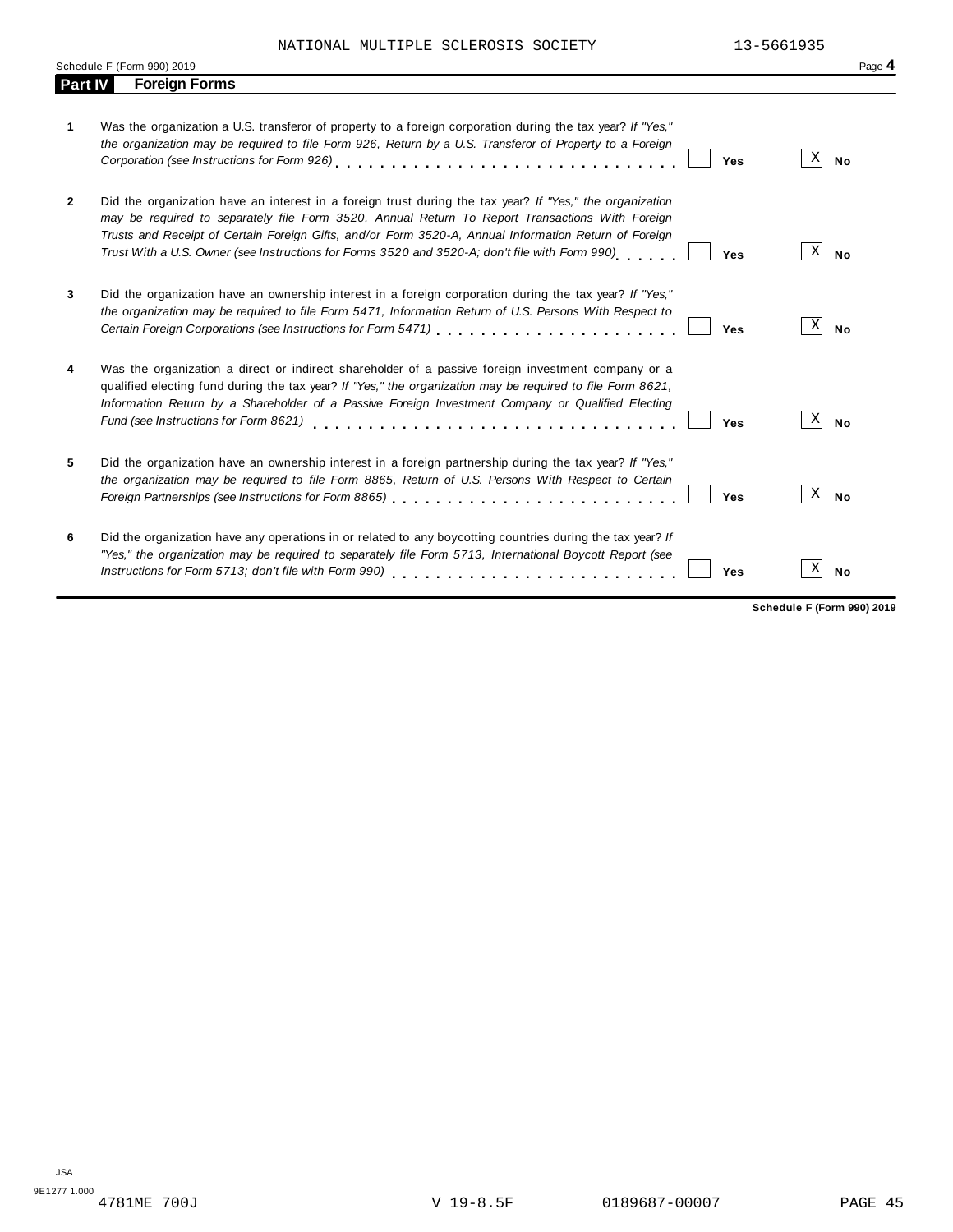Schedule <sup>F</sup> (Form 990) <sup>2019</sup> Page **5**

**Part V Supplemental Information** Provide the information required by Part I, line 2 (monitoring of funds); Part I, line 3, column (f) (accounting method; amounts of investments vs. expenditures per region); Part II, line 1 (accounting method); Part III (accounting method); and Part III, column (c) (estimated number of recipients), as applicable. Also complete this part to provide any additional information (see instructions).

PROCEDURES FOR MONITORING THE USE OF GRANT FUNDS

SCHEDULE F, PART I, LINE 2

THE SOCIETY HAS INDEPENDENT RESEARCH ADVISORY COMMITTEES THAT EVALUATE ALL GRANT APPLICATIONS AND RECOMMEND GRANTS TO BE FUNDED BY THE SOCIETY BASED UPON THE QUALIFICATIONS OF THE INSTITUTION AND RESEARCHER(S), AND THE RESEARCH PROJECT'S SCIENTIFIC MERIT AND POTENTIAL APPLICABILITY TO MS. ONCE A GRANT HAS BEEN APPROVED, GRANTEES ARE REQUIRED TO SUBMIT PROGRESS REPORTS ON A QUARTERLY BASIS BEFORE ADDITIONAL FUNDING IS AUTHORIZED.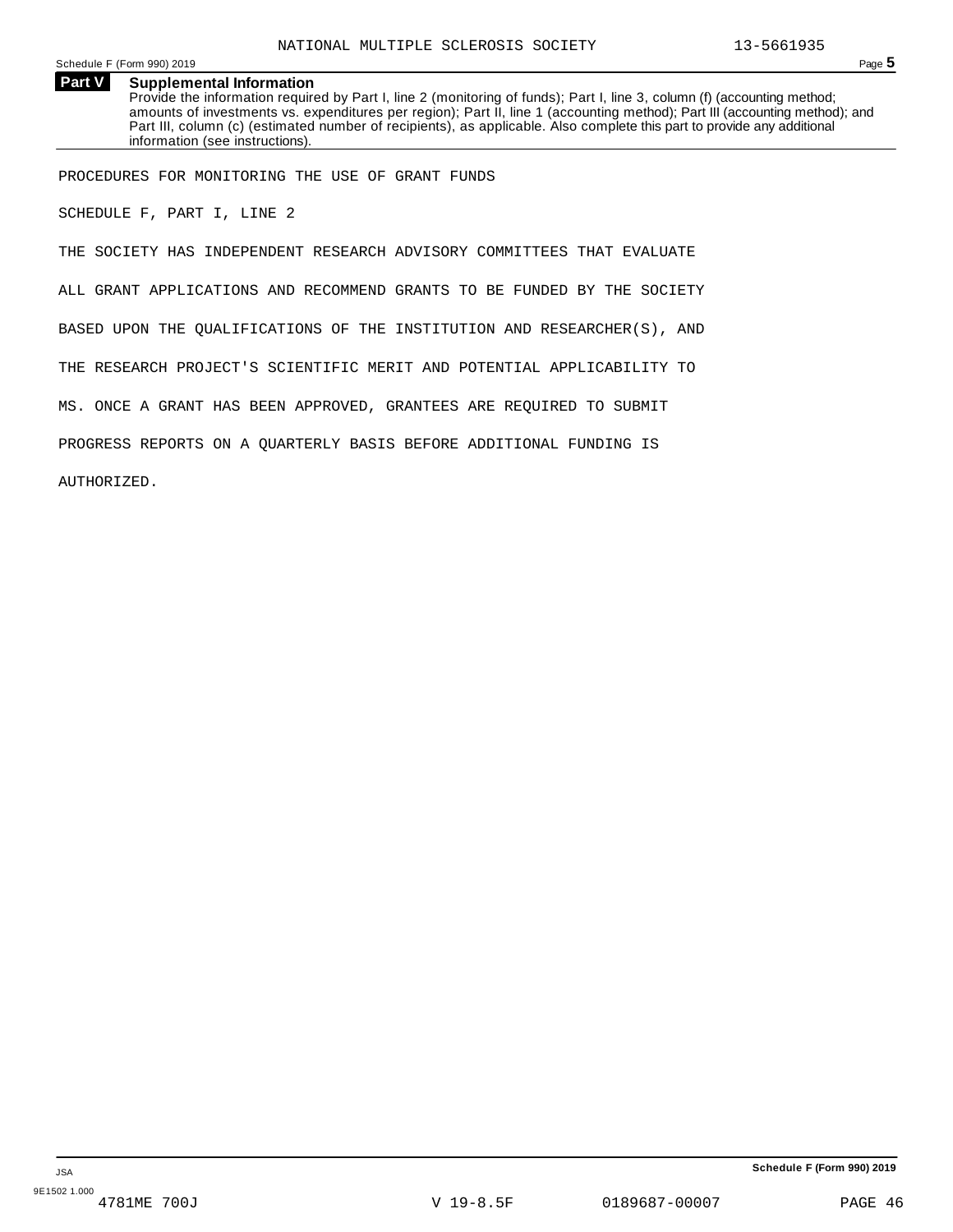| <b>SCHEDULE G</b>                                                                                                                                                                                                                                                      |                                                                                                                                                                     | <b>Supplemental Information Regarding Fundraising or Gaming Activities</b> |     |                                                                      |                                       |                                                                            | OMB No. 1545-0047                                       |  |  |
|------------------------------------------------------------------------------------------------------------------------------------------------------------------------------------------------------------------------------------------------------------------------|---------------------------------------------------------------------------------------------------------------------------------------------------------------------|----------------------------------------------------------------------------|-----|----------------------------------------------------------------------|---------------------------------------|----------------------------------------------------------------------------|---------------------------------------------------------|--|--|
| Complete if the organization answered "Yes" on Form 990, Part IV, line 17, 18, or 19, or if the<br>(Form 990 or 990-EZ)<br>organization entered more than \$15,000 on Form 990-EZ, line 6a.                                                                            |                                                                                                                                                                     |                                                                            |     |                                                                      |                                       |                                                                            |                                                         |  |  |
| Attach to Form 990 or Form 990-EZ.<br>Department of the Treasury                                                                                                                                                                                                       |                                                                                                                                                                     |                                                                            |     |                                                                      |                                       |                                                                            | Open to Public<br><b>Inspection</b>                     |  |  |
| <b>Internal Revenue Service</b>                                                                                                                                                                                                                                        | Go to www.irs.gov/Form990 for instructions and the latest information.                                                                                              |                                                                            |     |                                                                      |                                       |                                                                            |                                                         |  |  |
| Name of the organization<br>NATIONAL MULTIPLE SCLEROSIS SOCIETY                                                                                                                                                                                                        |                                                                                                                                                                     |                                                                            |     |                                                                      |                                       | <b>Employer identification number</b><br>13-5661935                        |                                                         |  |  |
| Part I                                                                                                                                                                                                                                                                 | Fundraising Activities. Complete if the organization answered "Yes" on Form 990, Part IV, line 17.                                                                  |                                                                            |     |                                                                      |                                       |                                                                            |                                                         |  |  |
|                                                                                                                                                                                                                                                                        | Form 990-EZ filers are not required to complete this part.                                                                                                          |                                                                            |     |                                                                      |                                       |                                                                            |                                                         |  |  |
| 1                                                                                                                                                                                                                                                                      | Indicate whether the organization raised funds through any of the following activities. Check all that apply.                                                       |                                                                            |     |                                                                      |                                       |                                                                            |                                                         |  |  |
| Χ<br>Mail solicitations<br>a                                                                                                                                                                                                                                           |                                                                                                                                                                     | e                                                                          | Χ   |                                                                      | Solicitation of non-government grants |                                                                            |                                                         |  |  |
| $\mathbf X$<br>b                                                                                                                                                                                                                                                       | Internet and email solicitations                                                                                                                                    | f                                                                          | X   |                                                                      | Solicitation of government grants     |                                                                            |                                                         |  |  |
| Χ<br><b>Phone solicitations</b><br>c                                                                                                                                                                                                                                   |                                                                                                                                                                     | g                                                                          | X   |                                                                      | Special fundraising events            |                                                                            |                                                         |  |  |
| Χ<br>In-person solicitations<br>d                                                                                                                                                                                                                                      |                                                                                                                                                                     |                                                                            |     |                                                                      |                                       |                                                                            |                                                         |  |  |
| 2a Did the organization have a written or oral agreement with any individual (including officers, directors, trustees,<br><b>b</b> If "Yes," list the 10 highest paid individuals or entities (fundraisers) pursuant to agreements under which the fundraiser is to be | or key employees listed in Form 990, Part VII) or entity in connection with professional fundraising services?<br>compensated at least \$5,000 by the organization. |                                                                            |     |                                                                      |                                       |                                                                            | $\mathbf{X}$<br>Yes<br>No                               |  |  |
| (i) Name and address of individual<br>or entity (fundraiser)                                                                                                                                                                                                           |                                                                                                                                                                     | (ii) Activity                                                              |     | (iii) Did fundraiser have<br>custody or control of<br>contributions? | (iv) Gross receipts<br>from activity  | (v) Amount paid to<br>(or retained by)<br>fundraiser listed in<br>col. (i) | (vi) Amount paid to<br>(or retained by)<br>organization |  |  |
|                                                                                                                                                                                                                                                                        |                                                                                                                                                                     |                                                                            | Yes | No                                                                   |                                       |                                                                            |                                                         |  |  |
| 1                                                                                                                                                                                                                                                                      |                                                                                                                                                                     |                                                                            |     |                                                                      |                                       |                                                                            |                                                         |  |  |
| ATTACHMENT 1                                                                                                                                                                                                                                                           |                                                                                                                                                                     |                                                                            |     |                                                                      |                                       |                                                                            |                                                         |  |  |
| $\mathbf{2}$                                                                                                                                                                                                                                                           |                                                                                                                                                                     |                                                                            |     |                                                                      |                                       |                                                                            |                                                         |  |  |
| 3                                                                                                                                                                                                                                                                      |                                                                                                                                                                     |                                                                            |     |                                                                      |                                       |                                                                            |                                                         |  |  |
|                                                                                                                                                                                                                                                                        |                                                                                                                                                                     |                                                                            |     |                                                                      |                                       |                                                                            |                                                         |  |  |
| 4                                                                                                                                                                                                                                                                      |                                                                                                                                                                     |                                                                            |     |                                                                      |                                       |                                                                            |                                                         |  |  |
|                                                                                                                                                                                                                                                                        |                                                                                                                                                                     |                                                                            |     |                                                                      |                                       |                                                                            |                                                         |  |  |
| 5                                                                                                                                                                                                                                                                      |                                                                                                                                                                     |                                                                            |     |                                                                      |                                       |                                                                            |                                                         |  |  |
|                                                                                                                                                                                                                                                                        |                                                                                                                                                                     |                                                                            |     |                                                                      |                                       |                                                                            |                                                         |  |  |
| 6                                                                                                                                                                                                                                                                      |                                                                                                                                                                     |                                                                            |     |                                                                      |                                       |                                                                            |                                                         |  |  |
| 7                                                                                                                                                                                                                                                                      |                                                                                                                                                                     |                                                                            |     |                                                                      |                                       |                                                                            |                                                         |  |  |
|                                                                                                                                                                                                                                                                        |                                                                                                                                                                     |                                                                            |     |                                                                      |                                       |                                                                            |                                                         |  |  |
| 8                                                                                                                                                                                                                                                                      |                                                                                                                                                                     |                                                                            |     |                                                                      |                                       |                                                                            |                                                         |  |  |
|                                                                                                                                                                                                                                                                        |                                                                                                                                                                     |                                                                            |     |                                                                      |                                       |                                                                            |                                                         |  |  |
| 9                                                                                                                                                                                                                                                                      |                                                                                                                                                                     |                                                                            |     |                                                                      |                                       |                                                                            |                                                         |  |  |
|                                                                                                                                                                                                                                                                        |                                                                                                                                                                     |                                                                            |     |                                                                      |                                       |                                                                            |                                                         |  |  |
| 10                                                                                                                                                                                                                                                                     |                                                                                                                                                                     |                                                                            |     |                                                                      |                                       |                                                                            |                                                         |  |  |
|                                                                                                                                                                                                                                                                        |                                                                                                                                                                     |                                                                            |     |                                                                      |                                       |                                                                            |                                                         |  |  |
| Total                                                                                                                                                                                                                                                                  |                                                                                                                                                                     |                                                                            |     |                                                                      | 9, 299, 951.                          | 2,196,878.                                                                 | 7,103,073.                                              |  |  |
| List all states in which the organization is registered or licensed to solicit contributions or has been notified it is exempt from<br>3<br>registration or licensing.                                                                                                 |                                                                                                                                                                     |                                                                            |     |                                                                      |                                       |                                                                            |                                                         |  |  |
| AL, AK, AZ, AR, CA, CO, CT, DE, FL, GA, HI, ID, IL, IN,                                                                                                                                                                                                                |                                                                                                                                                                     |                                                                            |     |                                                                      |                                       |                                                                            |                                                         |  |  |
| IA, KS, KY, LA, ME, MD, MA, MI, MN, MS, MO, MT, NE, NV, NH, NJ, NM, NY, NC, ND, OH,                                                                                                                                                                                    |                                                                                                                                                                     |                                                                            |     |                                                                      |                                       |                                                                            |                                                         |  |  |
| OK, OR, PA, RI, SC, SD, TN, TX, UT, VT, VA, WA, WV, WI, WY,                                                                                                                                                                                                            |                                                                                                                                                                     |                                                                            |     |                                                                      |                                       |                                                                            |                                                         |  |  |
|                                                                                                                                                                                                                                                                        |                                                                                                                                                                     |                                                                            |     |                                                                      |                                       |                                                                            |                                                         |  |  |
|                                                                                                                                                                                                                                                                        |                                                                                                                                                                     |                                                                            |     |                                                                      |                                       |                                                                            |                                                         |  |  |
|                                                                                                                                                                                                                                                                        |                                                                                                                                                                     |                                                                            |     |                                                                      |                                       |                                                                            |                                                         |  |  |
|                                                                                                                                                                                                                                                                        |                                                                                                                                                                     |                                                                            |     |                                                                      |                                       |                                                                            |                                                         |  |  |
|                                                                                                                                                                                                                                                                        |                                                                                                                                                                     |                                                                            |     |                                                                      |                                       |                                                                            |                                                         |  |  |
|                                                                                                                                                                                                                                                                        |                                                                                                                                                                     |                                                                            |     |                                                                      |                                       |                                                                            |                                                         |  |  |

For Paperwork Reduction Act Notice, see the Instructions for Form 990 or 990-EZ. Schedule G (Form 990 or 990-EZ) 2019 JSA 9E1281 1.000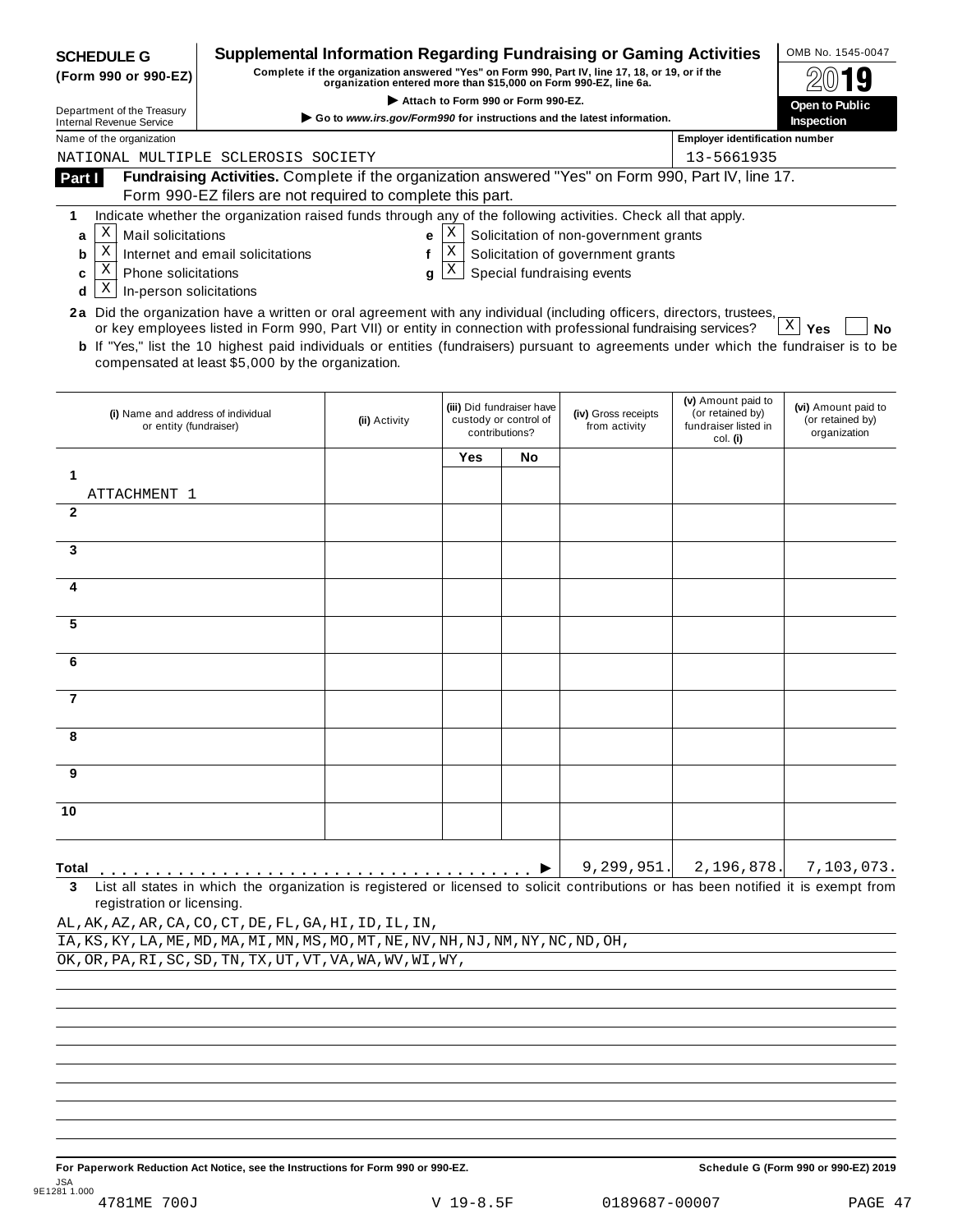# Schedule <sup>G</sup> (Form <sup>990</sup> or 990-EZ) <sup>2019</sup> Page **2**

Fundraising Events. Complete if the organization answered "Yes" on Form 990, Part IV, line 18, or reported more than \$15,000 of fundraising event contributions and gross income on Form 990-EZ, lines 1 and 6b. List events with gross receipts greater than \$5,000. **Part II (a)** Event #1 **(b)** Event #2 **(c)** Other events **(d)** Total events (add col. **(a)** through col. **(c)**) (event type) (event type) (total number) BIKE MS  $(36)$  WALK MS  $(353)$  | 39.

|                             |          |                                                                                                                                               | (event type) | <b>(GVGIIL LYPG)</b>  | $\mu$ uudi nunnoon |                       |
|-----------------------------|----------|-----------------------------------------------------------------------------------------------------------------------------------------------|--------------|-----------------------|--------------------|-----------------------|
| Revenue                     |          | Gross receipts <b>contained</b> cross receipts                                                                                                | 35,786,208.  | 25, 290, 318.         | 14,573,829.        | 75,650,355.           |
|                             |          | 2 Less: Contributions                                                                                                                         | 31,766,290.  | 23,872,917.           | 12, 479, 203.      | 68, 118, 410.         |
|                             |          | 3 Gross income (line 1 minus<br>line 2)<br>.                                                                                                  | 4,019,918.   | 1,417,401.            | 2,094,626.         | 7,531,945.            |
|                             |          | 4 Cash prizes                                                                                                                                 |              |                       |                    |                       |
|                             |          | 5 Noncash prizes                                                                                                                              | 1,032,456.   | 697,596.              | 58,388.            | 1,788,440.            |
|                             |          | 6 Rent/facility costs                                                                                                                         | 345,583.     | 124,059.              | 177,310.           | 646,952.              |
| Direct Expenses             |          | 7 Food and beverages                                                                                                                          | 498,480.     | 121,510.              | 640,890.           | 1,260,880.            |
|                             |          | 8 Entertainment                                                                                                                               | 73,382.      | 13,726.               | 197,656.           | 284,764.              |
|                             |          | 9 Other direct expenses                                                                                                                       | 2,070,017.   | 460,510.              | 1,020,382.         | 3,550,909.            |
|                             |          | 10 Direct expense summary. Add lines 4 through 9 in column (d)<br>11 Net income summary. Subtract line 10 from line 3, column (d)             |              |                       | .                  | 7,531,945.            |
|                             | Part III | Gaming. Complete if the organization answered "Yes" on Form 990, Part IV, line 19, or reported more than<br>\$15,000 on Form 990-EZ, line 6a. |              |                       |                    |                       |
| $\mathbf{\underline{\Phi}}$ |          |                                                                                                                                               | $(A)$ Ringe  | (b) Pull tabs/instant | $(n)$ Other gaming | (d) Total gaming (add |

|                 |                                                                                                                                                                                                                                  | (a) Bingo                                | (b) Pull tabs/instant<br>bingo/progressive bingo | (c) Other gaming                    | (d) Total gaming (add<br>col. (a) through col. (c)) |
|-----------------|----------------------------------------------------------------------------------------------------------------------------------------------------------------------------------------------------------------------------------|------------------------------------------|--------------------------------------------------|-------------------------------------|-----------------------------------------------------|
| Revenue         | 1 Gross revenue                                                                                                                                                                                                                  |                                          |                                                  |                                     |                                                     |
|                 | 2 Cash prizes                                                                                                                                                                                                                    |                                          |                                                  |                                     |                                                     |
| Direct Expenses | 3 Noncash prizes                                                                                                                                                                                                                 |                                          |                                                  |                                     |                                                     |
|                 | 4 Rent/facility costs                                                                                                                                                                                                            |                                          |                                                  |                                     |                                                     |
|                 | 5 Other direct expenses                                                                                                                                                                                                          |                                          |                                                  |                                     |                                                     |
|                 | 6 Volunteer labor<br>international products of the set of the set of the set of the set of the set of the set of the set of the set of the set of the set of the set of the set of the set of the set of the set of the set of t | <b>Yes</b><br>$\frac{1}{2}$<br><b>No</b> | <b>Yes</b><br>%<br>No                            | <b>Yes</b><br>$\frac{0}{0}$<br>lNo. |                                                     |
|                 |                                                                                                                                                                                                                                  |                                          |                                                  |                                     |                                                     |
|                 |                                                                                                                                                                                                                                  |                                          |                                                  |                                     |                                                     |
|                 |                                                                                                                                                                                                                                  |                                          |                                                  |                                     |                                                     |

- **9** Enter the state(s) in which the organization conducts gaming activities:
- Erner the state(s) in which the organization conducts gaming activities.<br> **a** Is the organization licensed to conduct gaming activities in each of these states?<br> **b** If the theoretic state of the state of the states of the **b** If "No," explain:
- **10** a Were any of the organization's gaming licenses revoked, suspended, or terminated during the tax year?<br>http://www.wali.in.com/industrial/industrial/industrial/industrial/industrial/industrial/industrial/industrial/ **b** If "Yes," explain:

**Schedule G (Form 990 or 990-EZ) 2019**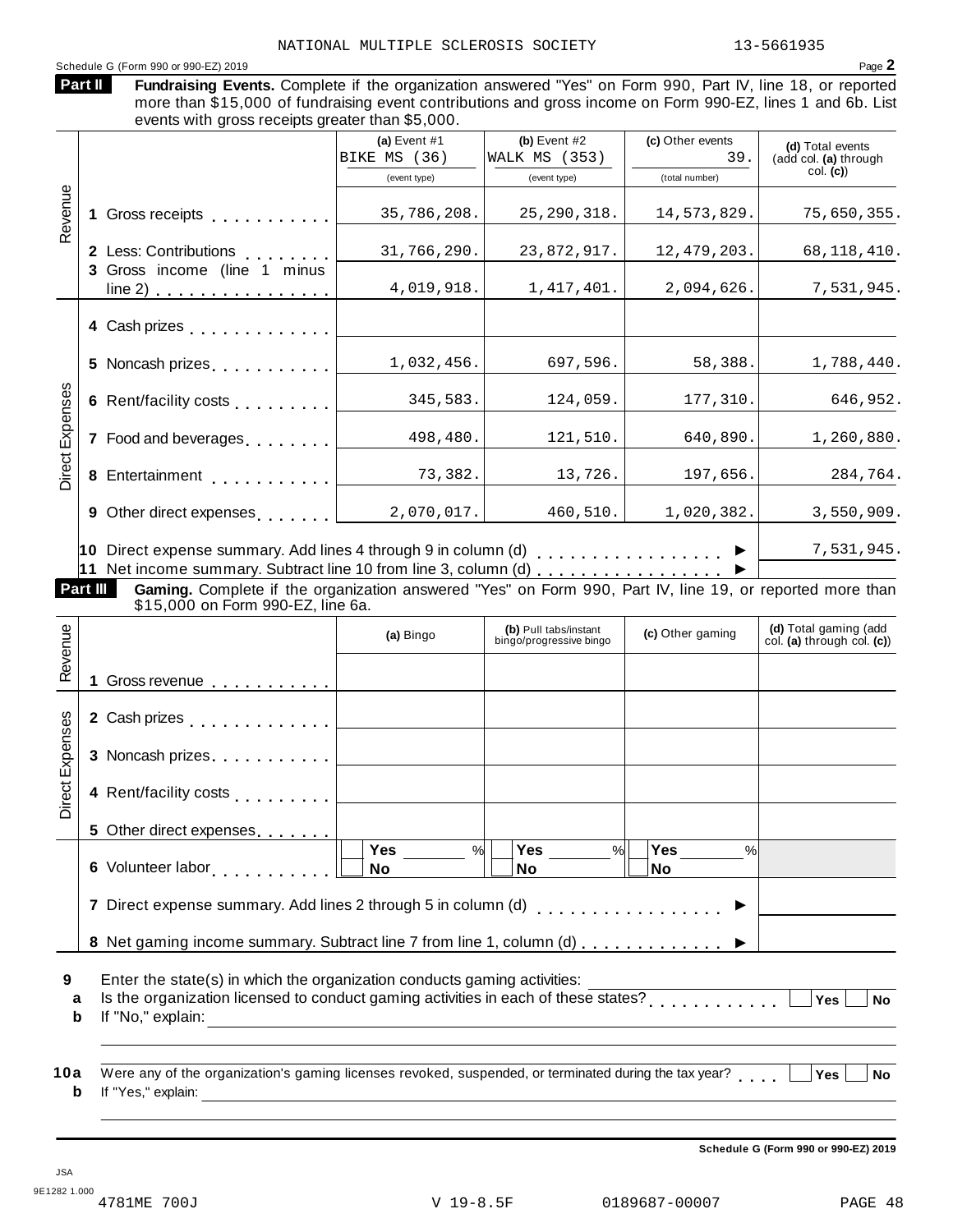| NATIONAL MULTIPLE SCLEROSIS SOCIETY |  | 13-5661935 |
|-------------------------------------|--|------------|
|                                     |  |            |

| 11      | Schedule G (Form 990 or 990-EZ) 2019                                                                                                                                                                                                          | Yes | Page 3<br>No |
|---------|-----------------------------------------------------------------------------------------------------------------------------------------------------------------------------------------------------------------------------------------------|-----|--------------|
| 12      | Is the organization a grantor, beneficiary or trustee of a trust or a member of a partnership or other entity                                                                                                                                 |     |              |
|         |                                                                                                                                                                                                                                               | Yes | ∣ No         |
| 13      | Indicate the percentage of gaming activity conducted in:                                                                                                                                                                                      |     |              |
| a       |                                                                                                                                                                                                                                               |     | $\%$         |
| b       | An outside facility enterpretation of the control of the control of the control of the control of the control of the control of the control of the control of the control of the control of the control of the control of the                 |     | $\%$         |
| 14      | Enter the name and address of the person who prepares the organization's gaming/special events books and<br>records:                                                                                                                          |     |              |
|         |                                                                                                                                                                                                                                               |     |              |
|         |                                                                                                                                                                                                                                               |     |              |
|         | 15a Does the organization have a contract with a third party from whom the organization receives gaming                                                                                                                                       |     |              |
|         |                                                                                                                                                                                                                                               |     |              |
| b       | If "Yes," enter the amount of gaming revenue received by the organization $\triangleright$ \$______________ and the                                                                                                                           |     |              |
|         | amount of gaming revenue retained by the third party $\triangleright$ \$ _______________.                                                                                                                                                     |     |              |
|         | If "Yes," enter name and address of the third party:                                                                                                                                                                                          |     |              |
|         |                                                                                                                                                                                                                                               |     |              |
|         |                                                                                                                                                                                                                                               |     |              |
| 16      | Gaming manager information:                                                                                                                                                                                                                   |     |              |
|         | Name $\sum_{-2}$                                                                                                                                                                                                                              |     |              |
|         | Gaming manager compensation $\triangleright$ \$ _______________                                                                                                                                                                               |     |              |
|         |                                                                                                                                                                                                                                               |     |              |
|         | Director/officer<br>Employee<br>Independent contractor                                                                                                                                                                                        |     |              |
| 17      | Mandatory distributions:                                                                                                                                                                                                                      |     |              |
| a       | Is the organization required under state law to make charitable distributions from the gaming proceeds to                                                                                                                                     |     |              |
|         |                                                                                                                                                                                                                                               | Yes | <b>No</b>    |
|         | <b>b</b> Enter the amount of distributions required under state law to be distributed to other exempt organizations                                                                                                                           |     |              |
|         | or spent in the organization's own exempt activities during the tax year $\triangleright$ \$                                                                                                                                                  |     |              |
| Part IV | Supplemental Information. Provide the explanation required by Part I, line 2b, columns (iii) and (v), and<br>Part III, lines 9, 9b, 10b, 15b, 15c, 16, and 17b, as applicable. Also provide any additional information<br>(see instructions). |     |              |
|         | PROFESSIONAL FUNDRAISERS                                                                                                                                                                                                                      |     |              |
|         |                                                                                                                                                                                                                                               |     |              |
|         | SCHEDULE G, PART I, LINE 2B                                                                                                                                                                                                                   |     |              |
|         | THE SOCIETY USED MERKLE FOR THE MAJORITY OF ITS DIRECT MAIL CAMPAIGNS IN                                                                                                                                                                      |     |              |
|         | FY2020. THESE CAMPAIGNS COLLECTIVELY RAISED \$8,932,845 IN REVENUE FOR                                                                                                                                                                        |     |              |
|         | FY2020. ADDITIONALLY, CROWNOVER ENTERPRISES, LLC, CUSTOM BENEFIT AUCTIONS                                                                                                                                                                     |     |              |
|         | AND IMPACT AUCTIONS ASSIST THE SOCIETY IN ACQUIRING MERCHANDISE TO BE                                                                                                                                                                         |     |              |
|         | AUCTIONED. COLLECTIVELY, THEY RAISED \$367,105 IN REVENUE FOR FY2020.                                                                                                                                                                         |     |              |

**Schedule G (Form 990 or 990-EZ) 2019**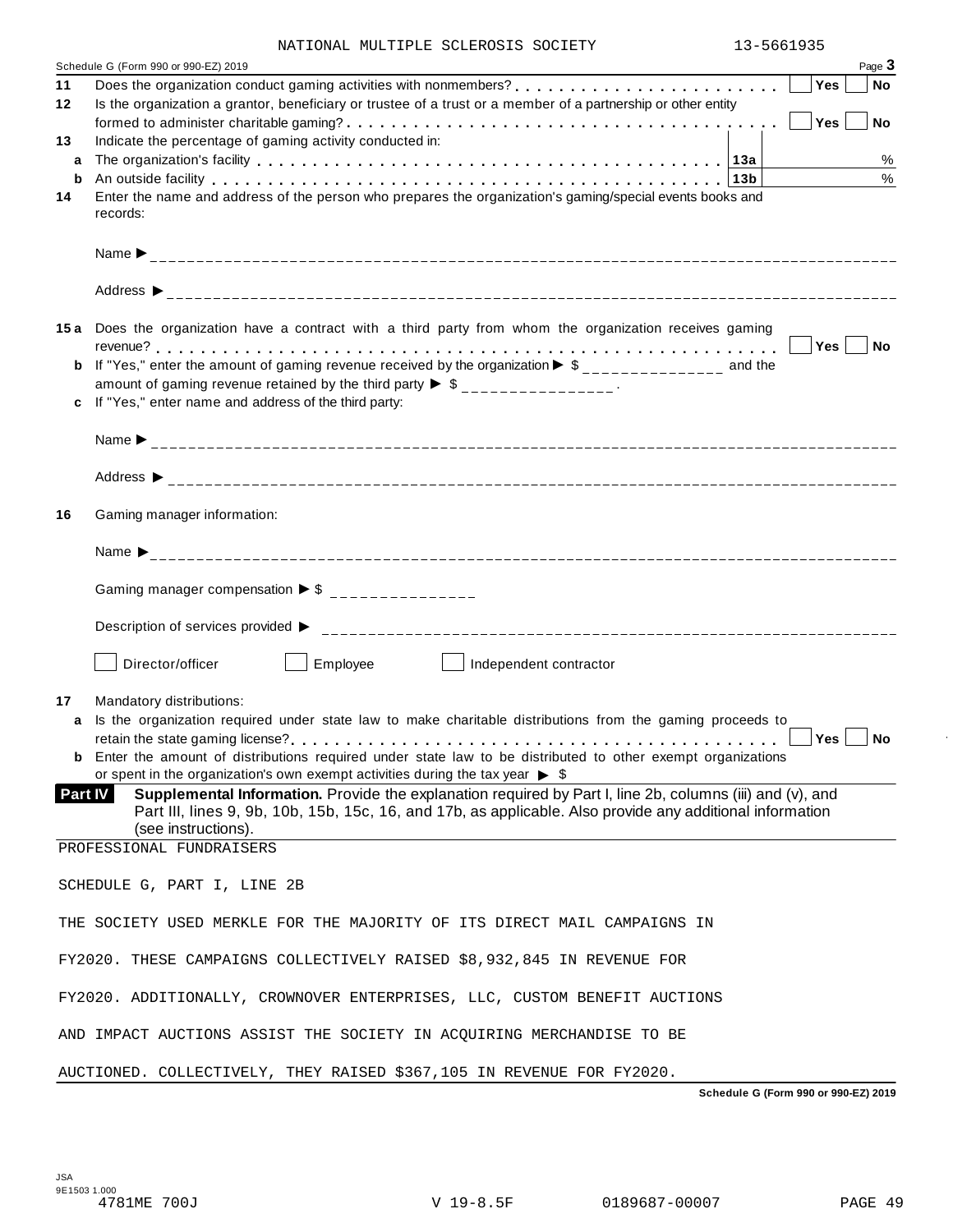| NATIONAL MULTIPLE SCLEROSIS SOCIETY |  | 13-5661935 |
|-------------------------------------|--|------------|
|                                     |  |            |

|         | Schedule G (Form 990 or 990-EZ) 2019                                                                                                                                                                                           |     | Page 3        |
|---------|--------------------------------------------------------------------------------------------------------------------------------------------------------------------------------------------------------------------------------|-----|---------------|
| 11      |                                                                                                                                                                                                                                | Yes | No            |
| 12      | Is the organization a grantor, beneficiary or trustee of a trust or a member of a partnership or other entity                                                                                                                  |     | <b>No</b>     |
| 13      | Indicate the percentage of gaming activity conducted in:                                                                                                                                                                       | Yes |               |
| a       |                                                                                                                                                                                                                                |     | %             |
| b       | An outside facility enterpretence in the set of the control of the control of the control of the control of the control of the control of the control of the control of the control of the control of the control of the contr |     | $\frac{0}{0}$ |
| 14      | Enter the name and address of the person who prepares the organization's gaming/special events books and<br>records:                                                                                                           |     |               |
|         |                                                                                                                                                                                                                                |     |               |
|         |                                                                                                                                                                                                                                |     |               |
|         | 15a Does the organization have a contract with a third party from whom the organization receives gaming                                                                                                                        |     |               |
|         |                                                                                                                                                                                                                                |     | Yes No        |
|         | If "Yes," enter the amount of gaming revenue received by the organization $\triangleright$ \$______________ and the<br>amount of gaming revenue retained by the third party $\triangleright$ \$ _______________.               |     |               |
|         | If "Yes," enter name and address of the third party:                                                                                                                                                                           |     |               |
|         |                                                                                                                                                                                                                                |     |               |
|         |                                                                                                                                                                                                                                |     |               |
| 16      | Gaming manager information:                                                                                                                                                                                                    |     |               |
|         |                                                                                                                                                                                                                                |     |               |
|         | Gaming manager compensation $\triangleright$ \$ _______________                                                                                                                                                                |     |               |
|         |                                                                                                                                                                                                                                |     |               |
|         | Director/officer<br>Employee<br>Independent contractor<br><b>Contract Contract Contract</b>                                                                                                                                    |     |               |
| 17<br>a | Mandatory distributions:<br>Is the organization required under state law to make charitable distributions from the gaming proceeds to                                                                                          | Yes | No No         |
|         | <b>b</b> Enter the amount of distributions required under state law to be distributed to other exempt organizations                                                                                                            |     |               |
|         | or spent in the organization's own exempt activities during the tax year $\triangleright$ \$<br>Supplemental Information. Provide the explanation required by Part I, line 2b, columns (iii) and (v), and<br>Part IV           |     |               |
|         | Part III, lines 9, 9b, 10b, 15b, 15c, 16, and 17b, as applicable. Also provide any additional information<br>(see instructions).                                                                                               |     |               |
|         | FUNDRAISING EVENTS                                                                                                                                                                                                             |     |               |
|         | SCHEDULE G, PART II                                                                                                                                                                                                            |     |               |
|         | BIKE MS                                                                                                                                                                                                                        |     |               |
|         | BIKE MS IS THE LARGEST FUNDRAISING BIKE SERIES IN THE WORLD. WITH BIKE MS                                                                                                                                                      |     |               |
|         | RIDES ACROSS THE COUNTRY, ANYONE, ANYWHERE, CAN FUEL PROGRESS. DURING                                                                                                                                                          |     |               |
|         | FY2020, 4,700 TEAMS AND MORE THAN 45,000 CYCLISTS CHOSE BIKE MS DURING                                                                                                                                                         |     |               |
|         | THE 36 VIRTUAL AND IN-PERSON BIKE EVENTS HELD.                                                                                                                                                                                 |     |               |

**Schedule G (Form 990 or 990-EZ) 2019**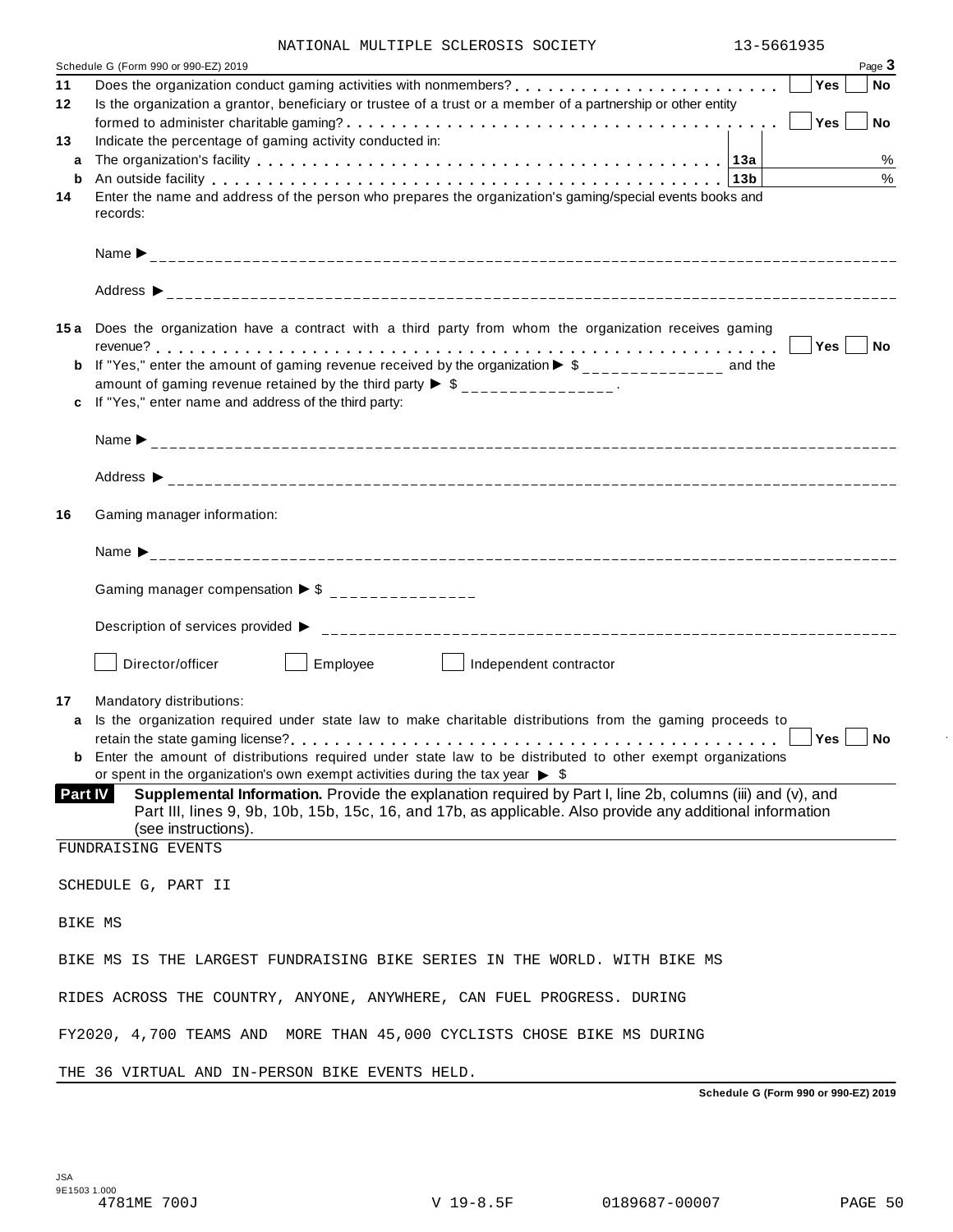|  | NATIONAL MULTIPLE SCLEROSIS SOCIETY | 13-5661935 |
|--|-------------------------------------|------------|

|                | Page 3<br>Schedule G (Form 990 or 990-EZ) 2019                                                                                                                                                                                        |
|----------------|---------------------------------------------------------------------------------------------------------------------------------------------------------------------------------------------------------------------------------------|
| 11             | Does the organization conduct gaming activities with nonmembers?<br>Yes<br><b>No</b>                                                                                                                                                  |
| 12             | Is the organization a grantor, beneficiary or trustee of a trust or a member of a partnership or other entity                                                                                                                         |
|                | Yes<br><b>No</b>                                                                                                                                                                                                                      |
| 13             | Indicate the percentage of gaming activity conducted in:                                                                                                                                                                              |
| a              | %                                                                                                                                                                                                                                     |
| b              | $\%$<br>An outside facility enterpretation of the control of the control of the control of the control of the control of the control of the control of the control of the control of the control of the control of the control of the |
| 14             | Enter the name and address of the person who prepares the organization's gaming/special events books and                                                                                                                              |
|                | records:                                                                                                                                                                                                                              |
|                |                                                                                                                                                                                                                                       |
|                |                                                                                                                                                                                                                                       |
|                |                                                                                                                                                                                                                                       |
|                |                                                                                                                                                                                                                                       |
|                |                                                                                                                                                                                                                                       |
|                | 15a Does the organization have a contract with a third party from whom the organization receives gaming                                                                                                                               |
|                | Yes<br>$\overline{\phantom{a}}$ No                                                                                                                                                                                                    |
|                | If "Yes," enter the amount of gaming revenue received by the organization $\blacktriangleright$ \$______________ and the                                                                                                              |
|                | amount of gaming revenue retained by the third party $\triangleright$ \$ _______________.                                                                                                                                             |
|                | If "Yes," enter name and address of the third party:                                                                                                                                                                                  |
|                |                                                                                                                                                                                                                                       |
|                |                                                                                                                                                                                                                                       |
|                |                                                                                                                                                                                                                                       |
|                |                                                                                                                                                                                                                                       |
| 16             | Gaming manager information:                                                                                                                                                                                                           |
|                |                                                                                                                                                                                                                                       |
|                |                                                                                                                                                                                                                                       |
|                |                                                                                                                                                                                                                                       |
|                |                                                                                                                                                                                                                                       |
|                | Gaming manager compensation $\triangleright$ \$ _______________                                                                                                                                                                       |
|                |                                                                                                                                                                                                                                       |
|                |                                                                                                                                                                                                                                       |
|                |                                                                                                                                                                                                                                       |
|                | Director/officer<br>Employee and all a later<br>Independent contractor                                                                                                                                                                |
|                |                                                                                                                                                                                                                                       |
| 17             | Mandatory distributions:                                                                                                                                                                                                              |
| a              | Is the organization required under state law to make charitable distributions from the gaming proceeds to<br>No                                                                                                                       |
|                | Yes                                                                                                                                                                                                                                   |
|                | <b>b</b> Enter the amount of distributions required under state law to be distributed to other exempt organizations<br>or spent in the organization's own exempt activities during the tax year $\triangleright$ \$                   |
| <b>Part IV</b> | Supplemental Information. Provide the explanation required by Part I, line 2b, columns (iii) and (v), and                                                                                                                             |
|                | Part III, lines 9, 9b, 10b, 15b, 15c, 16, and 17b, as applicable. Also provide any additional information                                                                                                                             |
|                | (see instructions).                                                                                                                                                                                                                   |
|                |                                                                                                                                                                                                                                       |
|                |                                                                                                                                                                                                                                       |
|                | WALK MS                                                                                                                                                                                                                               |
|                |                                                                                                                                                                                                                                       |
|                | OVER 81,000 PEOPLE PARTICIPATE IN WALK MS EVENTS IN FY2020. WALK MS IS                                                                                                                                                                |
|                |                                                                                                                                                                                                                                       |
|                | THE PERFECT PLACE TO CONNECT TO THE SERVICES AND SUPPORT OFFERRED BY THE                                                                                                                                                              |
|                | NATIONAL MS SOCIETY. THERE WERE 353 VIRTUAL AND IN-PERSON WALK EVENTS                                                                                                                                                                 |

HELD DURING FY2020.

**Schedule G (Form 990 or 990-EZ) 2019**

 $\ddot{\phantom{a}}$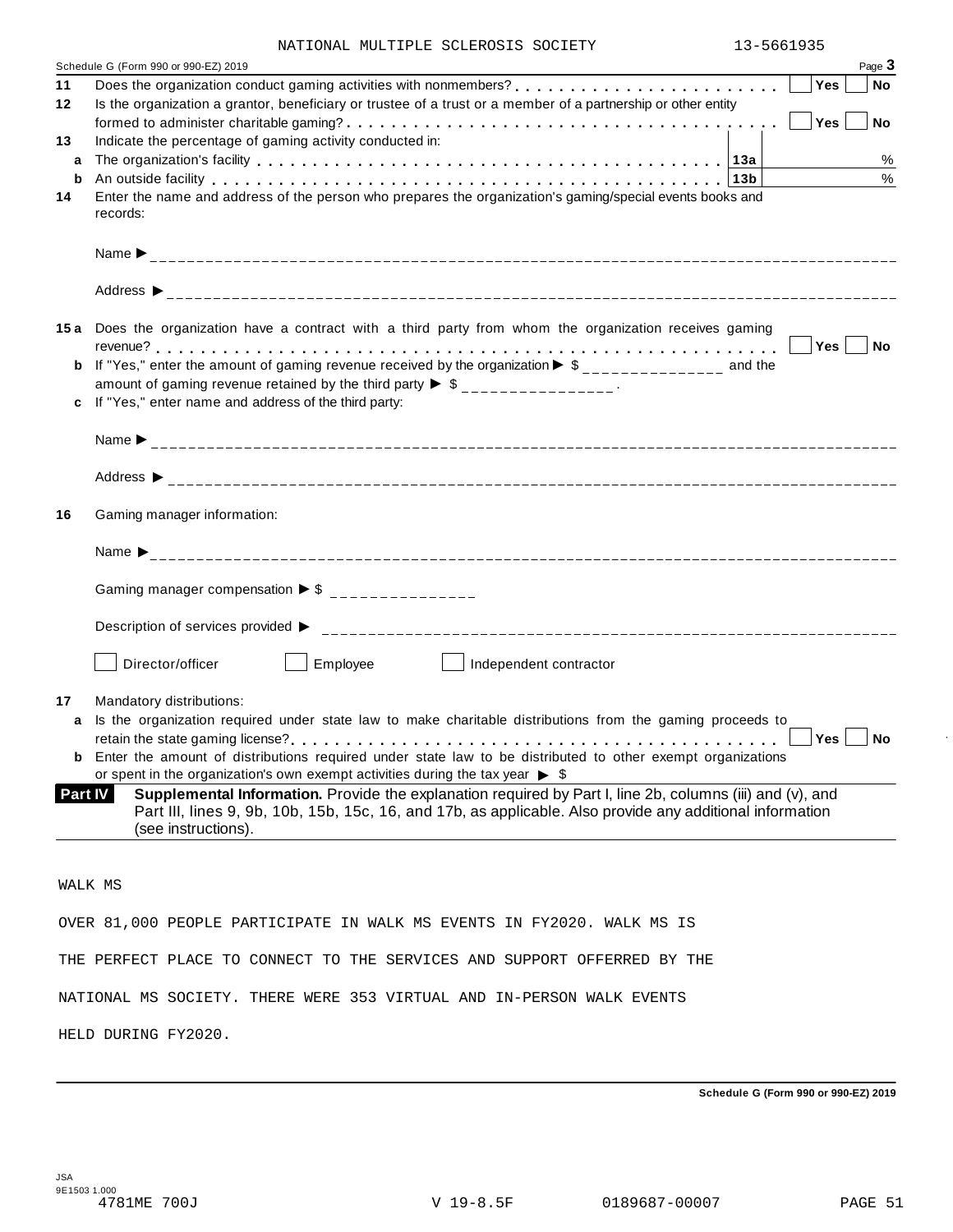ATTACHMENT 1

# 990, SCHEDULE G, PART I - HIGHEST PAID FUNDRAISER

<span id="page-51-0"></span>

| NAME AND ADDRESS OF<br>FUNDRAISER                                                 | ACTIVITY   | DID FUNDRAISER HAVE<br>CUSTODY OR CONTROL<br>OF CONTRIBUTIONS?<br>YES<br>NO | GROSS RECEIPTS<br>FROM ACTIVITY | AMOUNT PAID TO<br>(OR RETAINED BY<br>FUNDRAISER | AMOUNT PAID TO<br>(OR RETAINED BY<br>ORGANIZATION |
|-----------------------------------------------------------------------------------|------------|-----------------------------------------------------------------------------|---------------------------------|-------------------------------------------------|---------------------------------------------------|
| MERKLE<br>P.O. BOX 64897<br>BALTIMORE<br>MD 21264                                 | DONOR DATA | $\mathbf x$                                                                 | 8,932,845.                      | 2,185,128.                                      | 6,747,717.                                        |
| CUSTOM BENEFIT AUCTIONS<br>2330 DULLES STATION BLVD, #2110<br>HERNDON<br>VA 20171 | AUCTIONEER | X                                                                           | 120,145.                        | 4,750.                                          | 115,395.                                          |
| IMPACT AUCTIONS<br>1717 SUTTER CREED DRIVE<br>WAXHAW<br>NC 28173                  | AUCTIONEER | X                                                                           | 67,419.                         | 2,500.                                          | 64,919.                                           |
| CROWNOVER ENTERPRISES LLC<br>1194 BERKELEY RD<br>AVONDALE ESTATES<br>GA 30002     | AUCTIONEER | X                                                                           | 179,542.                        | 4,500.                                          | 175,042.                                          |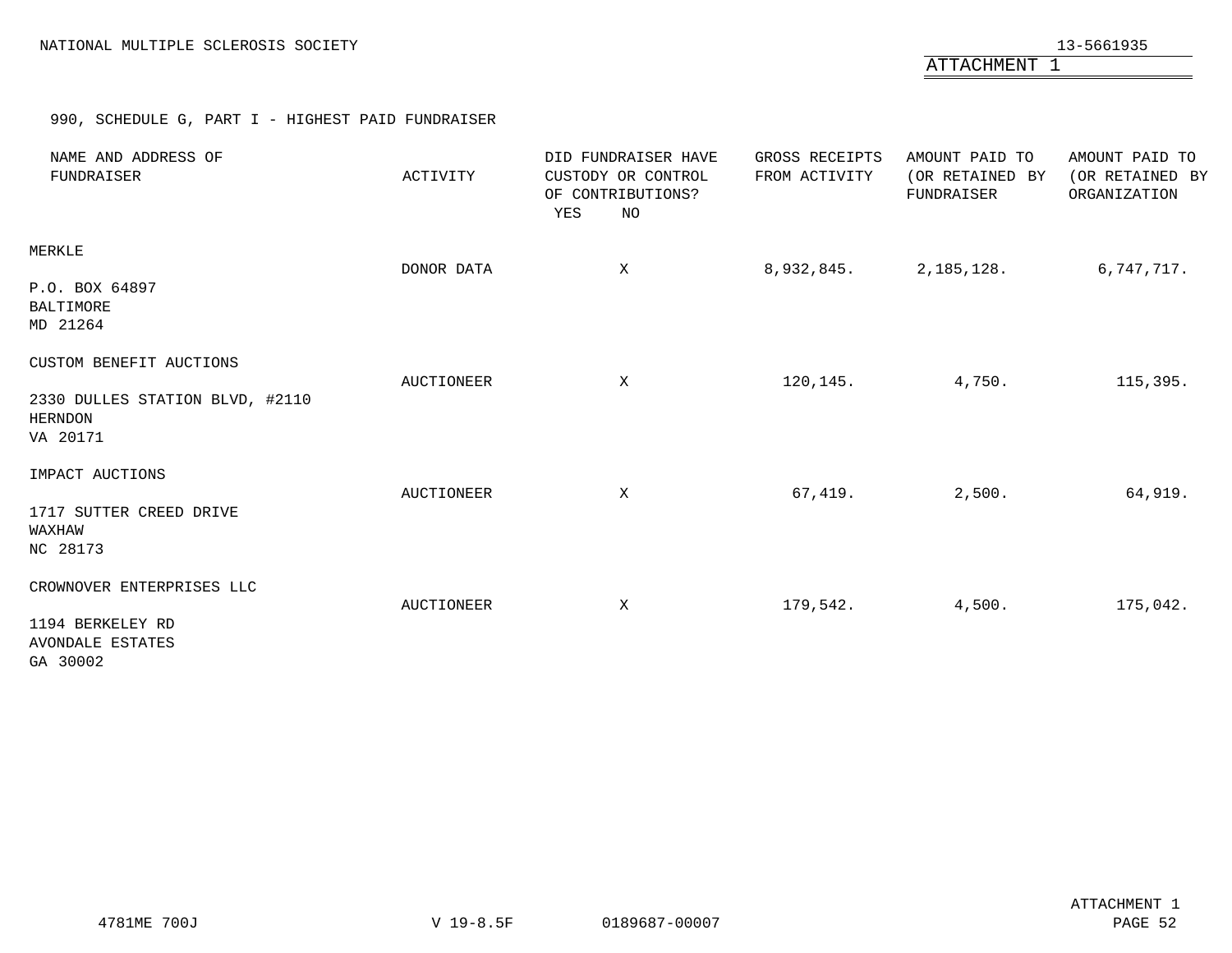| <b>SCHEDULE I</b><br>(Form 990)                                                                                                                                           |                                                   |                                    | <b>Grants and Other Assistance to Organizations,</b>                             |                                       |                                                             |                                          | OMB No. 1545-0047<br>$20$ 19          |  |  |
|---------------------------------------------------------------------------------------------------------------------------------------------------------------------------|---------------------------------------------------|------------------------------------|----------------------------------------------------------------------------------|---------------------------------------|-------------------------------------------------------------|------------------------------------------|---------------------------------------|--|--|
|                                                                                                                                                                           | Governments, and Individuals in the United States |                                    |                                                                                  |                                       |                                                             |                                          |                                       |  |  |
|                                                                                                                                                                           |                                                   |                                    | Complete if the organization answered "Yes" on Form 990, Part IV, line 21 or 22. |                                       |                                                             |                                          | <b>Open to Public</b>                 |  |  |
| Department of the Treasury                                                                                                                                                |                                                   |                                    | $\blacktriangleright$ Attach to Form 990.                                        |                                       |                                                             |                                          | Inspection                            |  |  |
| <b>Internal Revenue Service</b>                                                                                                                                           |                                                   |                                    | Go to www.irs.gov/Form990 for the latest information.                            |                                       |                                                             |                                          |                                       |  |  |
| Name of the organization                                                                                                                                                  |                                                   |                                    |                                                                                  |                                       |                                                             | <b>Employer identification number</b>    |                                       |  |  |
| NATIONAL MULTIPLE SCLEROSIS SOCIETY                                                                                                                                       |                                                   |                                    |                                                                                  |                                       |                                                             | 13-5661935                               |                                       |  |  |
| <b>General Information on Grants and Assistance</b><br>Part I                                                                                                             |                                                   |                                    |                                                                                  |                                       |                                                             |                                          |                                       |  |  |
| Does the organization maintain records to substantiate the amount of the grants or assistance, the grantees' eligibility for the grants or assistance, and<br>$\mathbf 1$ |                                                   |                                    |                                                                                  |                                       |                                                             |                                          |                                       |  |  |
|                                                                                                                                                                           |                                                   |                                    |                                                                                  |                                       |                                                             |                                          | $\mathbf{x}$<br>Yes<br>No             |  |  |
| Describe in Part IV the organization's procedures for monitoring the use of grant funds in the United States.<br>2                                                        |                                                   |                                    |                                                                                  |                                       |                                                             |                                          |                                       |  |  |
| Grants and Other Assistance to Domestic Organizations and Domestic Governments. Complete if the organization answered "Yes" on Form 990,<br><b>Part II</b>                |                                                   |                                    |                                                                                  |                                       |                                                             |                                          |                                       |  |  |
| Part IV, line 21, for any recipient that received more than \$5,000. Part II can be duplicated if additional space is needed.                                             |                                                   |                                    |                                                                                  |                                       |                                                             |                                          |                                       |  |  |
| 1 (a) Name and address of organization<br>or government                                                                                                                   | $(b)$ EIN                                         | (c) IRC section<br>(if applicable) | (d) Amount of cash<br>grant                                                      | (e) Amount of non-<br>cash assistance | (f) Method of valuation<br>(book, FMV, appraisal,<br>other) | (g) Description of<br>noncash assistance | (h) Purpose of grant<br>or assistance |  |  |
|                                                                                                                                                                           |                                                   |                                    |                                                                                  |                                       |                                                             |                                          |                                       |  |  |
| (1) ACCELERATED CURE PROJECT                                                                                                                                              |                                                   |                                    |                                                                                  |                                       |                                                             |                                          |                                       |  |  |
| 460 TOTTEN POND ROAD WALTHAM, MA 02452                                                                                                                                    | 04-3555864                                        | 501(C)(3)                          | 338,195.                                                                         |                                       |                                                             |                                          | RESEARCH                              |  |  |
| (2) ALBERT EINSTEIN COLLEGE OF MEDICINE                                                                                                                                   |                                                   |                                    |                                                                                  |                                       |                                                             |                                          |                                       |  |  |
| 1300 MORRIS PARK AVENUE BRONX, NY 10461                                                                                                                                   | 47-2209056                                        | 501(C)(3)                          | 90, 129.                                                                         |                                       |                                                             |                                          | RESEARCH                              |  |  |
| (3) BAYLOR COLLEGE OF MEDICINE                                                                                                                                            |                                                   |                                    |                                                                                  |                                       |                                                             |                                          |                                       |  |  |
| ONE BAYLOR PLAZA, RM 600D HOUSTON, TX 77030                                                                                                                               | 74-1613878                                        | 501(C)(3)                          | 99,504.                                                                          |                                       |                                                             |                                          | RESEARCH                              |  |  |
| (4) BENAROYA RESEARCH INSTITUTE                                                                                                                                           |                                                   |                                    |                                                                                  |                                       |                                                             |                                          |                                       |  |  |
| 1201 9TH AVENUE SEATTLE, WA 98101                                                                                                                                         | 91-0653422                                        | 501(C)(3)                          | 165,939.                                                                         |                                       |                                                             |                                          | RESEARCH                              |  |  |
| (5) BERRY COLLEGE, INC<br>2277 MARTHA BERRY HWY NW MT BERRY, GA 30149                                                                                                     | 58-0566133                                        |                                    |                                                                                  |                                       |                                                             |                                          |                                       |  |  |
|                                                                                                                                                                           |                                                   | 501(C)(3)                          | 54,996.                                                                          |                                       |                                                             |                                          | RESEARCH                              |  |  |
| (6) BETH ISRAEL DEACONESS MEDICAL CENTER                                                                                                                                  | 04-2103881                                        |                                    |                                                                                  |                                       |                                                             |                                          |                                       |  |  |
| 330 BROOKLINE AVE BOSTON, MA 02215                                                                                                                                        |                                                   | 501(C)(3)                          | 75,724.                                                                          |                                       |                                                             |                                          | RESEARCH                              |  |  |
| (7) BOSTON CHILDREN'S HOSPITAL                                                                                                                                            | 04-2774441                                        |                                    |                                                                                  |                                       |                                                             |                                          |                                       |  |  |
| 300 LONGWOOD AVE BOSTON, MA 02115                                                                                                                                         |                                                   | 501(C)(3)                          | 51,990.                                                                          |                                       |                                                             |                                          | RESEARCH                              |  |  |
| (8) BRENTWOOD BIOMEDICAL RESEARCH INSTITUTE<br>11301 WILSHIRE BLVD LOS ANGELES, CA 90073                                                                                  | 95-4183712                                        | 501(C)(3)                          | 70, 215.                                                                         |                                       |                                                             |                                          | RESEARCH                              |  |  |
| (9) BRIGHAM & WOMEN'S HOSPITAL                                                                                                                                            |                                                   |                                    |                                                                                  |                                       |                                                             |                                          |                                       |  |  |
| 60 FENWOOD ROAD BOSTON, MA 02115                                                                                                                                          | 04-2312909                                        | 501(C)(3)                          | 1,319,578.                                                                       |                                       |                                                             |                                          | RESEARCH                              |  |  |
| (10) BROWN UNIVERSITY                                                                                                                                                     |                                                   |                                    |                                                                                  |                                       |                                                             |                                          |                                       |  |  |
| CONTROLLER'S OFF BOX J PROVIDENCE, RI 02912                                                                                                                               | 05-0258809                                        | 501(C)(3)                          | 20,000.                                                                          |                                       |                                                             |                                          | <b>RESEARCH</b>                       |  |  |
| (11) CASE WESTERN RESERVE UNIVERSITY                                                                                                                                      |                                                   |                                    |                                                                                  |                                       |                                                             |                                          |                                       |  |  |
| 10900 EUCLID AVENUE CLEVELAND, OH 44106                                                                                                                                   | 34-1018992                                        | 501(C)(3)                          | 206,048.                                                                         |                                       |                                                             |                                          | RESEARCH                              |  |  |
| (12) CHILDREN'S HOSPITAL OF PHILADELPHIA                                                                                                                                  |                                                   |                                    |                                                                                  |                                       |                                                             |                                          |                                       |  |  |
| 3401 CIVIC CNTR BLVD PHILADELPHIA, PA 19104   23-1352166   501(C)(3)                                                                                                      |                                                   |                                    | 225, 118.                                                                        |                                       |                                                             |                                          | <b>RESEARCH</b>                       |  |  |
|                                                                                                                                                                           |                                                   |                                    |                                                                                  |                                       |                                                             |                                          |                                       |  |  |
| 3                                                                                                                                                                         |                                                   |                                    |                                                                                  |                                       |                                                             |                                          |                                       |  |  |
| For Paperwork Reduction Act Notice, see the Instructions for Form 990.                                                                                                    |                                                   |                                    |                                                                                  |                                       |                                                             |                                          | Schedule I (Form 990) (2019)          |  |  |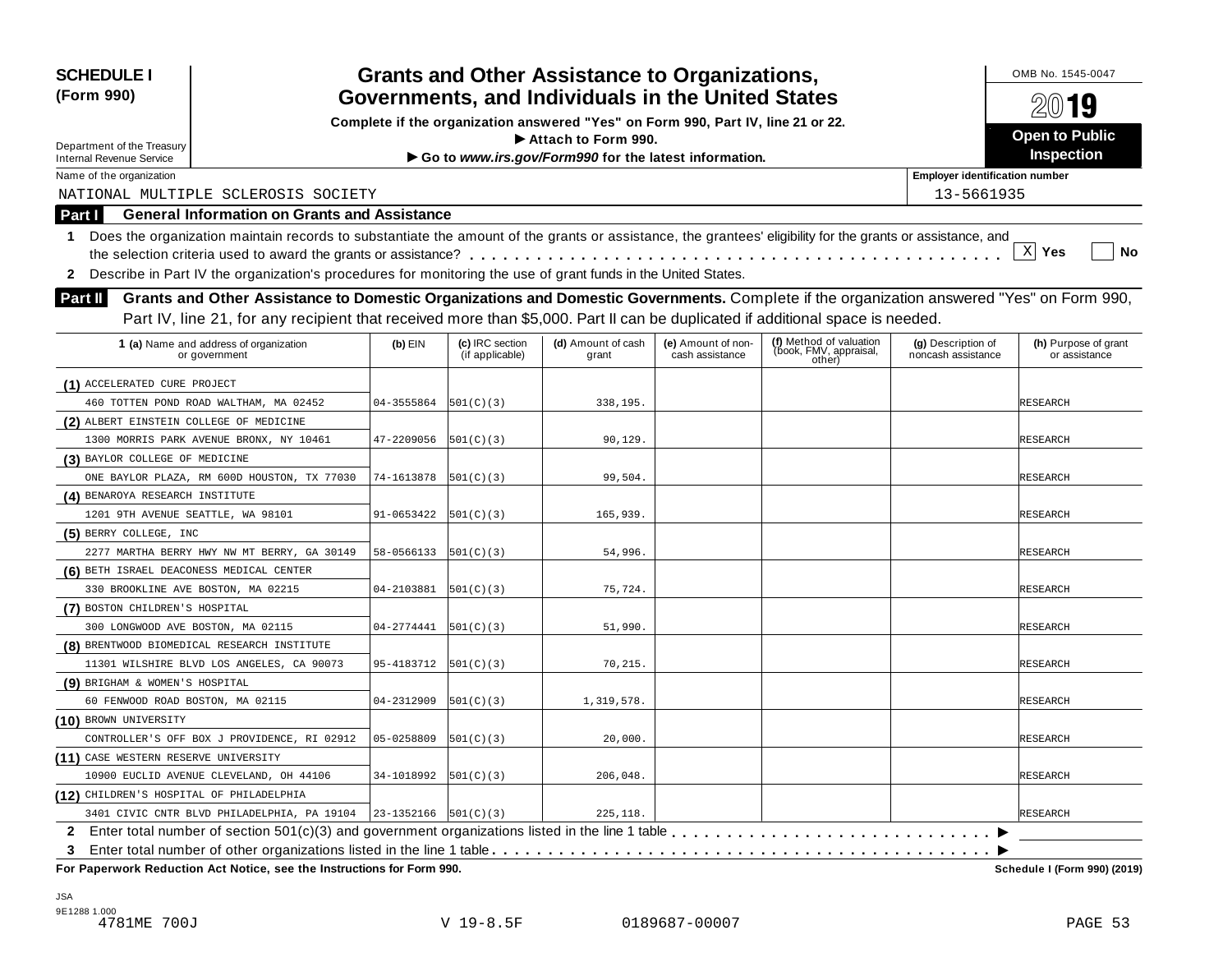| <b>SCHEDULE I</b><br>(Form 990)   |                                                                                                                                                            |                              |                                    | <b>Grants and Other Assistance to Organizations,</b><br>Governments, and Individuals in the United States |                                       |                                                             |                                          | OMB No. 1545-0047<br>$20$ 19          |  |  |
|-----------------------------------|------------------------------------------------------------------------------------------------------------------------------------------------------------|------------------------------|------------------------------------|-----------------------------------------------------------------------------------------------------------|---------------------------------------|-------------------------------------------------------------|------------------------------------------|---------------------------------------|--|--|
|                                   | Complete if the organization answered "Yes" on Form 990, Part IV, line 21 or 22.                                                                           |                              |                                    |                                                                                                           |                                       |                                                             |                                          |                                       |  |  |
| Department of the Treasury        |                                                                                                                                                            |                              |                                    | $\blacktriangleright$ Attach to Form 990.                                                                 |                                       |                                                             |                                          | Open to Public                        |  |  |
| <b>Internal Revenue Service</b>   |                                                                                                                                                            |                              |                                    | Go to www.irs.gov/Form990 for the latest information.                                                     |                                       |                                                             |                                          | Inspection                            |  |  |
| Name of the organization          | <b>Employer identification number</b>                                                                                                                      |                              |                                    |                                                                                                           |                                       |                                                             |                                          |                                       |  |  |
|                                   | NATIONAL MULTIPLE SCLEROSIS SOCIETY                                                                                                                        |                              |                                    |                                                                                                           |                                       |                                                             | 13-5661935                               |                                       |  |  |
| Part I                            | <b>General Information on Grants and Assistance</b>                                                                                                        |                              |                                    |                                                                                                           |                                       |                                                             |                                          |                                       |  |  |
| 1.                                | Does the organization maintain records to substantiate the amount of the grants or assistance, the grantees' eligibility for the grants or assistance, and |                              |                                    |                                                                                                           |                                       |                                                             |                                          |                                       |  |  |
|                                   |                                                                                                                                                            |                              |                                    |                                                                                                           |                                       |                                                             |                                          | $X$ Yes<br>No                         |  |  |
| $\mathbf{2}$                      | Describe in Part IV the organization's procedures for monitoring the use of grant funds in the United States.                                              |                              |                                    |                                                                                                           |                                       |                                                             |                                          |                                       |  |  |
| <b>Part II</b>                    | Grants and Other Assistance to Domestic Organizations and Domestic Governments. Complete if the organization answered "Yes" on Form 990,                   |                              |                                    |                                                                                                           |                                       |                                                             |                                          |                                       |  |  |
|                                   |                                                                                                                                                            |                              |                                    |                                                                                                           |                                       |                                                             |                                          |                                       |  |  |
|                                   | Part IV, line 21, for any recipient that received more than \$5,000. Part II can be duplicated if additional space is needed.                              |                              |                                    |                                                                                                           |                                       |                                                             |                                          |                                       |  |  |
|                                   | 1 (a) Name and address of organization<br>or government                                                                                                    | $(b)$ EIN                    | (c) IRC section<br>(if applicable) | (d) Amount of cash<br>grant                                                                               | (e) Amount of non-<br>cash assistance | (f) Method of valuation<br>(book, FMV, appraisal,<br>other) | (g) Description of<br>noncash assistance | (h) Purpose of grant<br>or assistance |  |  |
| (1) CLEVELAND CLINIC FOUNDATION   |                                                                                                                                                            |                              |                                    |                                                                                                           |                                       |                                                             |                                          |                                       |  |  |
|                                   | 9500 EUCLID AVENUE CLEVELAND, OH 44195                                                                                                                     | 91-2153073                   | 501(C)(3)                          | 1,020,723.                                                                                                |                                       |                                                             |                                          | RESEARCH                              |  |  |
| (2) COLORADO STATE UNIVERSITY     |                                                                                                                                                            |                              |                                    |                                                                                                           |                                       |                                                             |                                          |                                       |  |  |
|                                   | 555 SOUTH HOWES FORT COLLINS, CO 80523                                                                                                                     | 84-6000545                   | GOV.                               | 34,490.                                                                                                   |                                       |                                                             |                                          | RESEARCH                              |  |  |
| (3) COLUMBIA UNIVERSITY           |                                                                                                                                                            |                              |                                    |                                                                                                           |                                       |                                                             |                                          |                                       |  |  |
|                                   | 615 W 131ST ST, 3RD FL NEW YORK, NY 10027                                                                                                                  | 13-5598093                   | 501(C)(3)                          | 348,013.                                                                                                  |                                       |                                                             |                                          | RESEARCH                              |  |  |
| (4) DUKE UNIVERSITY               |                                                                                                                                                            |                              |                                    |                                                                                                           |                                       |                                                             |                                          |                                       |  |  |
| P.O. BOX 602651 DURHAM, NC 27710  |                                                                                                                                                            | 56-0532129                   | 501(C)(3)                          | 205,711.                                                                                                  |                                       |                                                             |                                          | RESEARCH                              |  |  |
| (5) EMORY UNIVERSITY              |                                                                                                                                                            |                              |                                    |                                                                                                           |                                       |                                                             |                                          |                                       |  |  |
| P.O. BOX 935084 ATLANTA, GA 31193 |                                                                                                                                                            | 58-0566256                   | [501(C)(3)                         | 55,000.                                                                                                   |                                       |                                                             |                                          | RESEARCH                              |  |  |
| (6) GEORGETOWN UNIVERSITY         |                                                                                                                                                            |                              |                                    |                                                                                                           |                                       |                                                             |                                          |                                       |  |  |
|                                   | 37TH AND O STREET, NW WASHINGTON, DC 20057                                                                                                                 | 53-0196603                   | 501(C)(3)                          | 140,863.                                                                                                  |                                       |                                                             |                                          | RESEARCH                              |  |  |
|                                   | (7) GEORGIA STATE UNIVERSITY RESEARCH FDN, INC.                                                                                                            |                              |                                    |                                                                                                           |                                       |                                                             |                                          |                                       |  |  |
| P.O. BOX 4030 ATLANTA, GA 30302   |                                                                                                                                                            | 58-1845423                   | GOV.                               | 54,483.                                                                                                   |                                       |                                                             |                                          | RESEARCH                              |  |  |
| (8) GRYPHON SCIENTIFIC            |                                                                                                                                                            |                              |                                    |                                                                                                           |                                       |                                                             |                                          |                                       |  |  |
|                                   | 6930 CARROLL AVE TAKOMA PARK, MD 20912                                                                                                                     | 20-2858377                   | 501(C)(3)                          | 201,609.                                                                                                  |                                       |                                                             |                                          | RESEARCH                              |  |  |
| (9) HENRY FORD HEALTH SYSTEM      |                                                                                                                                                            |                              |                                    |                                                                                                           |                                       |                                                             |                                          |                                       |  |  |
|                                   | 2799 WEST GRAND BOULEVARD DETROIT, MI 48202                                                                                                                | 38-1357020                   | [501(C)(3)                         | 180,789.                                                                                                  |                                       |                                                             |                                          | RESEARCH                              |  |  |
| (10) HENRY M. JACKSON FOUNDATION  |                                                                                                                                                            |                              |                                    |                                                                                                           |                                       |                                                             |                                          |                                       |  |  |
|                                   | 6720-A ROCKLEDGE DR. BETHESDA, MD 20817                                                                                                                    | 52-1317896                   | 501(C)(3)                          | 125,402.                                                                                                  |                                       |                                                             |                                          | <b>RESEARCH</b>                       |  |  |
|                                   | (11) HUGO W. MOSER RESEARCH INSTITUTE AT KENNEDY                                                                                                           |                              |                                    |                                                                                                           |                                       |                                                             |                                          |                                       |  |  |
|                                   | 707 NORTH BROADWAY BALTIMORE, MD 21205                                                                                                                     | 52-1524967                   | 501(C)(3)                          | 55,000.                                                                                                   |                                       |                                                             |                                          | RESEARCH                              |  |  |
|                                   | (12) ICAHN SCHOOL OF MEDICINE AT MOUNT SINAI                                                                                                               |                              |                                    |                                                                                                           |                                       |                                                             |                                          |                                       |  |  |
|                                   | ONE GUSTAVE L LEVY PL NEW YORK, NY 10029                                                                                                                   | $13 - 6171197$ $ 501(C)(3) $ |                                    | 352,681.                                                                                                  |                                       |                                                             |                                          | <b>RESEARCH</b>                       |  |  |
|                                   |                                                                                                                                                            |                              |                                    |                                                                                                           |                                       |                                                             |                                          |                                       |  |  |
| 3                                 |                                                                                                                                                            |                              |                                    |                                                                                                           |                                       |                                                             |                                          |                                       |  |  |
|                                   | For Paperwork Reduction Act Notice, see the Instructions for Form 990.                                                                                     |                              |                                    |                                                                                                           |                                       |                                                             |                                          | Schedule I (Form 990) (2019)          |  |  |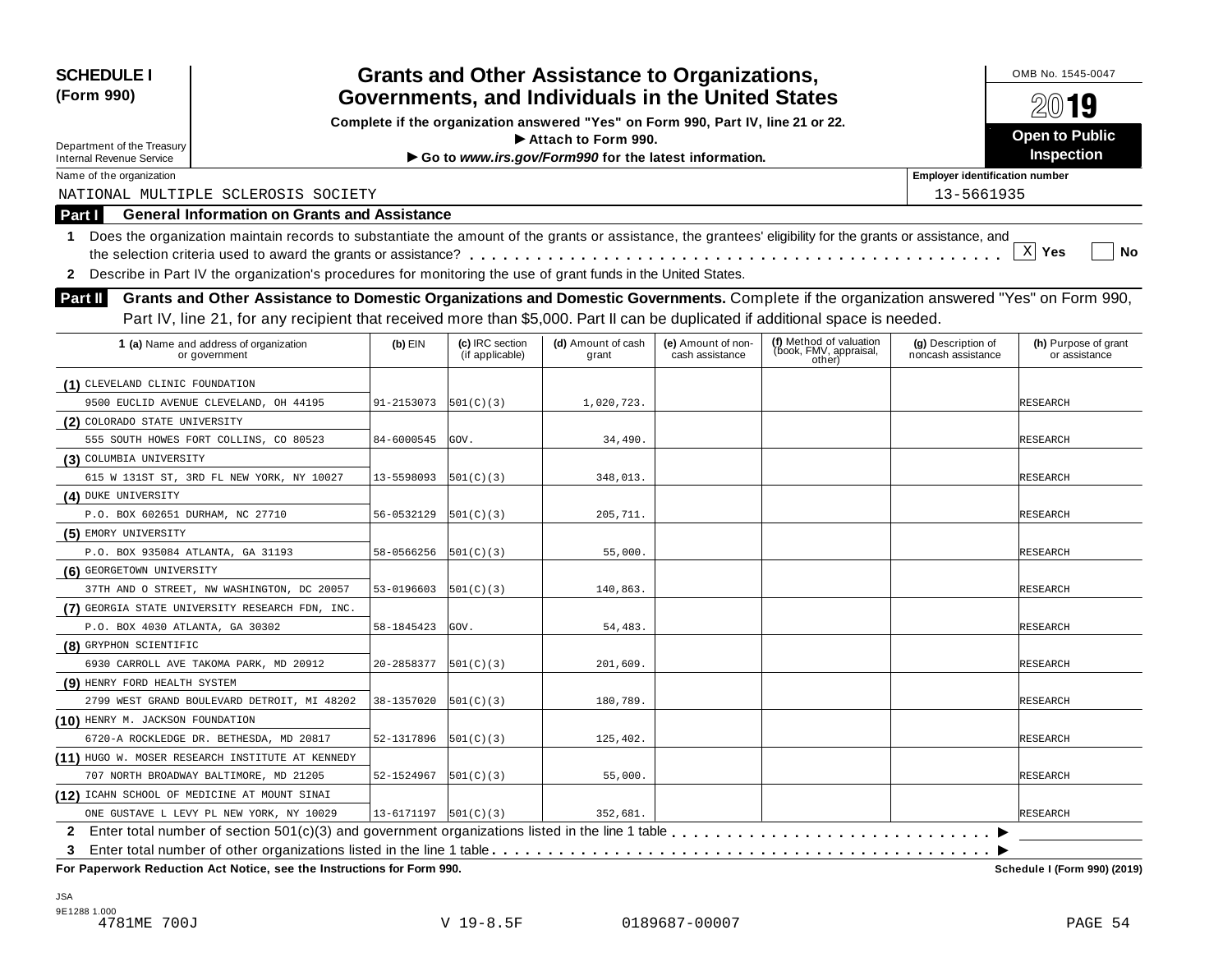| <b>SCHEDULE I</b><br>(Form 990)                                                                                                                                  |                                                                                  |                           |                                    | <b>Grants and Other Assistance to Organizations,</b><br>Governments, and Individuals in the United States |                                       |                                                                                                                                          |                                          | OMB No. 1545-0047<br>2019             |  |  |
|------------------------------------------------------------------------------------------------------------------------------------------------------------------|----------------------------------------------------------------------------------|---------------------------|------------------------------------|-----------------------------------------------------------------------------------------------------------|---------------------------------------|------------------------------------------------------------------------------------------------------------------------------------------|------------------------------------------|---------------------------------------|--|--|
|                                                                                                                                                                  | Complete if the organization answered "Yes" on Form 990, Part IV, line 21 or 22. |                           |                                    |                                                                                                           |                                       |                                                                                                                                          |                                          |                                       |  |  |
| Department of the Treasury                                                                                                                                       |                                                                                  |                           |                                    | Attach to Form 990.                                                                                       |                                       |                                                                                                                                          |                                          | <b>Open to Public</b>                 |  |  |
| <b>Internal Revenue Service</b>                                                                                                                                  |                                                                                  |                           |                                    | Go to www.irs.gov/Form990 for the latest information.                                                     |                                       |                                                                                                                                          |                                          | <b>Inspection</b>                     |  |  |
| Name of the organization                                                                                                                                         |                                                                                  |                           |                                    |                                                                                                           |                                       |                                                                                                                                          | <b>Employer identification number</b>    |                                       |  |  |
| NATIONAL MULTIPLE SCLEROSIS SOCIETY                                                                                                                              |                                                                                  |                           |                                    |                                                                                                           |                                       |                                                                                                                                          | 13-5661935                               |                                       |  |  |
| Part I                                                                                                                                                           | <b>General Information on Grants and Assistance</b>                              |                           |                                    |                                                                                                           |                                       |                                                                                                                                          |                                          |                                       |  |  |
| Does the organization maintain records to substantiate the amount of the grants or assistance, the grantees' eligibility for the grants or assistance, and<br>1. |                                                                                  |                           |                                    |                                                                                                           |                                       |                                                                                                                                          |                                          |                                       |  |  |
|                                                                                                                                                                  |                                                                                  |                           |                                    |                                                                                                           |                                       |                                                                                                                                          |                                          | $\mathbf{x}$<br>Yes<br>No             |  |  |
| Describe in Part IV the organization's procedures for monitoring the use of grant funds in the United States.<br>$\mathbf{2}$                                    |                                                                                  |                           |                                    |                                                                                                           |                                       |                                                                                                                                          |                                          |                                       |  |  |
| Part II                                                                                                                                                          |                                                                                  |                           |                                    |                                                                                                           |                                       | Grants and Other Assistance to Domestic Organizations and Domestic Governments. Complete if the organization answered "Yes" on Form 990, |                                          |                                       |  |  |
|                                                                                                                                                                  |                                                                                  |                           |                                    |                                                                                                           |                                       | Part IV, line 21, for any recipient that received more than \$5,000. Part II can be duplicated if additional space is needed.            |                                          |                                       |  |  |
|                                                                                                                                                                  |                                                                                  |                           |                                    |                                                                                                           |                                       |                                                                                                                                          |                                          |                                       |  |  |
| 1 (a) Name and address of organization<br>or government                                                                                                          |                                                                                  | $(b)$ EIN                 | (c) IRC section<br>(if applicable) | (d) Amount of cash<br>grant                                                                               | (e) Amount of non-<br>cash assistance | (f) Method of valuation<br>(book, FMV, appraisal,<br>other)                                                                              | (g) Description of<br>noncash assistance | (h) Purpose of grant<br>or assistance |  |  |
| (1) JOHNS HOPKINS UNIVERSITY                                                                                                                                     |                                                                                  |                           |                                    |                                                                                                           |                                       |                                                                                                                                          |                                          |                                       |  |  |
| 1101 E 33RD ST BALTIMORE, MD 21218                                                                                                                               |                                                                                  | 52-0595110                | 501(C)(3)                          | 1,331,934.                                                                                                |                                       |                                                                                                                                          |                                          | RESEARCH                              |  |  |
| (2) KENT STATE UNIVERSITY                                                                                                                                        |                                                                                  |                           |                                    |                                                                                                           |                                       |                                                                                                                                          |                                          |                                       |  |  |
| 800 EAST SUMMIT ST KENT, OH 44242                                                                                                                                |                                                                                  | 31-6402079                | GOV.                               | 99,815.                                                                                                   |                                       |                                                                                                                                          |                                          | RESEARCH                              |  |  |
| (3) KESSLER FOUNDATION RESEARCH CENTER                                                                                                                           |                                                                                  |                           |                                    |                                                                                                           |                                       |                                                                                                                                          |                                          |                                       |  |  |
| 120 EAGLE ROCK AVE EAST HANOVER, NJ 07936                                                                                                                        |                                                                                  | 31-1562134                | 501(C)(3)                          | 383, 422.                                                                                                 |                                       |                                                                                                                                          |                                          | RESEARCH                              |  |  |
| (4) MASSACHUSETTS GENERAL HOSPITAL                                                                                                                               |                                                                                  |                           |                                    |                                                                                                           |                                       |                                                                                                                                          |                                          |                                       |  |  |
| 55 FRUIT ST BOSTON, MA 02114                                                                                                                                     |                                                                                  | 04-1564655                | 501(C)(3)                          | 643,458.                                                                                                  |                                       |                                                                                                                                          |                                          | RESEARCH                              |  |  |
| (5) MAYO CLINIC ROCHESTER                                                                                                                                        |                                                                                  |                           |                                    |                                                                                                           |                                       |                                                                                                                                          |                                          |                                       |  |  |
| P.O. BOX 1658 MINNEAPOLIS, MN 55480                                                                                                                              |                                                                                  | 41-6011702                | 501(C)(3)                          | 458,897.                                                                                                  |                                       |                                                                                                                                          |                                          | RESEARCH                              |  |  |
| (6) MEDICAL UNIVERSITY OF SOUTH CAROLINA                                                                                                                         |                                                                                  |                           |                                    |                                                                                                           |                                       |                                                                                                                                          |                                          |                                       |  |  |
| 19 HAGOOD AVE, #505 CHARLESTON, SC 29425                                                                                                                         |                                                                                  | 57-6000722                | 501(C)(3)                          | 55,000.                                                                                                   |                                       |                                                                                                                                          |                                          | RESEARCH                              |  |  |
| (7) MONTCLAIR STATE UNIVERSITY                                                                                                                                   |                                                                                  |                           |                                    |                                                                                                           |                                       |                                                                                                                                          |                                          |                                       |  |  |
| 1 NORMAL AVE MONTCLAIR, NJ 07043                                                                                                                                 |                                                                                  | 22-2912682                | GOV.                               | 200,783.                                                                                                  |                                       |                                                                                                                                          |                                          | RESEARCH                              |  |  |
| (8) NAT'L CANCER INST, NAT'L INST OF HEALTH                                                                                                                      |                                                                                  |                           |                                    |                                                                                                           |                                       |                                                                                                                                          |                                          |                                       |  |  |
| 9000 ROCKVILLE PIKE BETHESDA, MD 20892                                                                                                                           |                                                                                  | 52-0858115                | 501(C)(3)                          | 89,063.                                                                                                   |                                       |                                                                                                                                          |                                          | RESEARCH                              |  |  |
| (9) NATIONAL INSTITUTE OF NEUROLOGICAL DISORDER                                                                                                                  |                                                                                  |                           |                                    |                                                                                                           |                                       |                                                                                                                                          |                                          |                                       |  |  |
| 9000 ROCKVILLE PIKE BETHESDA, MD 20892                                                                                                                           |                                                                                  | 52-0858115                | 501(C)(3)                          | 94,338.                                                                                                   |                                       |                                                                                                                                          |                                          | <b>RESEARCH</b>                       |  |  |
| (10) NATIONAL INSTITUTES OF HEALTH                                                                                                                               |                                                                                  |                           |                                    |                                                                                                           |                                       |                                                                                                                                          |                                          |                                       |  |  |
| 9000 ROCKVILLE PIKE BETHESDA, MD 20892                                                                                                                           |                                                                                  | 52-1986675                | 501(C)(3)                          | 23,842.                                                                                                   |                                       |                                                                                                                                          |                                          | <b>RESEARCH</b>                       |  |  |
| (11) NAT'L INST OF HEALTH/NAT'L INST OF NEUROLOG                                                                                                                 |                                                                                  |                           |                                    |                                                                                                           |                                       |                                                                                                                                          |                                          |                                       |  |  |
| 9000 ROCKVILLE PIKE BETHESDA, MD 20892                                                                                                                           |                                                                                  | 52-0858115                | 501(C)(3)                          | 90,645.                                                                                                   |                                       |                                                                                                                                          |                                          | RESEARCH                              |  |  |
| (12) NEW YORK UNIVERSITY                                                                                                                                         |                                                                                  |                           |                                    |                                                                                                           |                                       |                                                                                                                                          |                                          |                                       |  |  |
| 550 FIRST AVENUE NEW YORK, NY 10016                                                                                                                              |                                                                                  | $13 - 5562308$  501(C)(3) |                                    | 308,511.                                                                                                  |                                       |                                                                                                                                          |                                          | <b>RESEARCH</b>                       |  |  |
| 2 Enter total number of section 501(c)(3) and government organizations listed in the line 1 table                                                                |                                                                                  |                           |                                    |                                                                                                           |                                       |                                                                                                                                          |                                          |                                       |  |  |
| 3<br>For Paperwork Reduction Act Notice, see the Instructions for Form 990.                                                                                      |                                                                                  |                           |                                    |                                                                                                           |                                       |                                                                                                                                          |                                          | Schedule I (Form 990) (2019)          |  |  |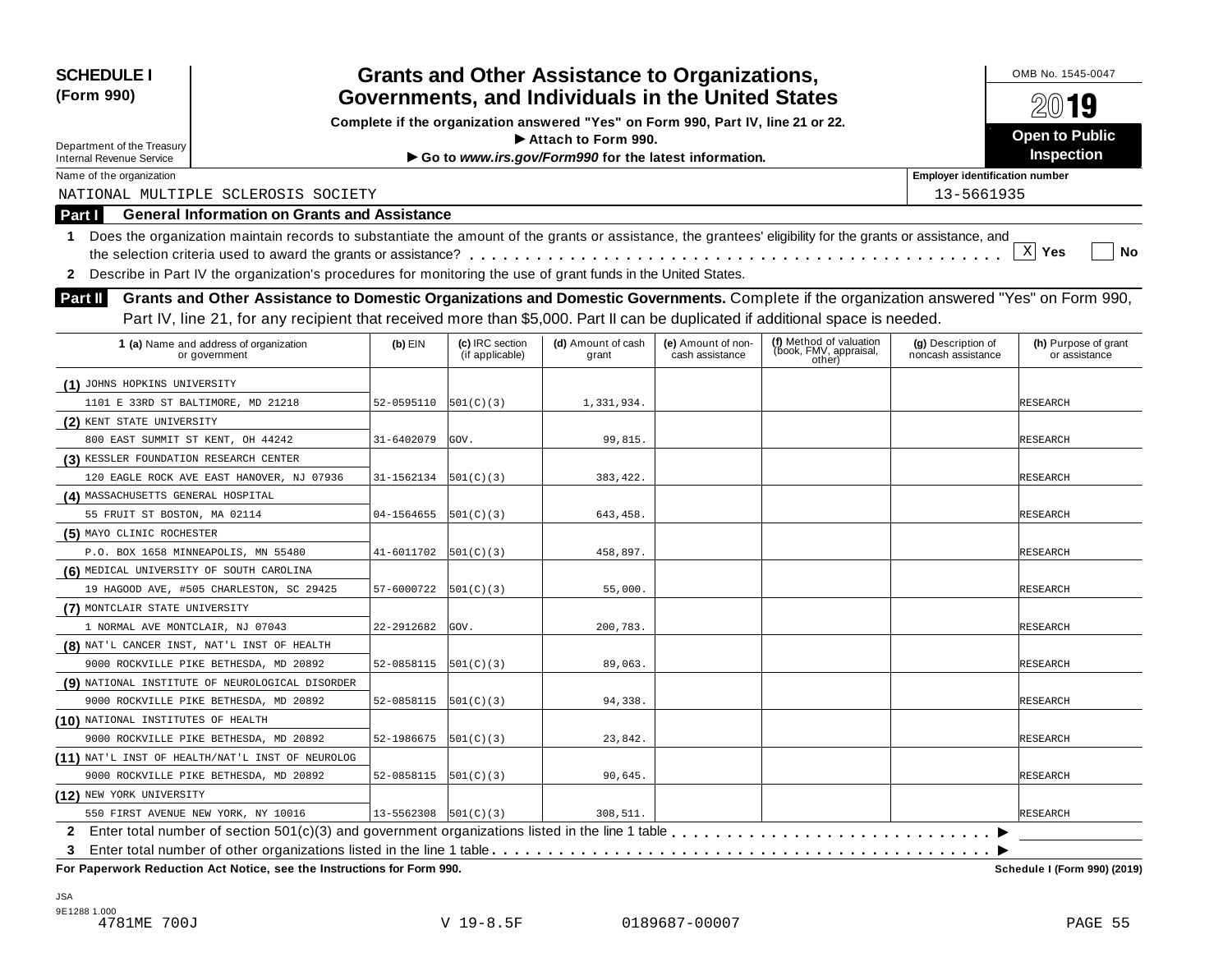| <b>SCHEDULE I</b><br>(Form 990)                                                                                                                                  |                                                                                  |                                    | <b>Grants and Other Assistance to Organizations,</b>  |                                       |                                  |                                          | OMB No. 1545-0047                          |
|------------------------------------------------------------------------------------------------------------------------------------------------------------------|----------------------------------------------------------------------------------|------------------------------------|-------------------------------------------------------|---------------------------------------|----------------------------------|------------------------------------------|--------------------------------------------|
|                                                                                                                                                                  | Governments, and Individuals in the United States                                |                                    |                                                       | $20$ 19                               |                                  |                                          |                                            |
|                                                                                                                                                                  | Complete if the organization answered "Yes" on Form 990, Part IV, line 21 or 22. |                                    |                                                       |                                       |                                  |                                          |                                            |
| Department of the Treasury                                                                                                                                       |                                                                                  |                                    | Attach to Form 990.                                   |                                       |                                  |                                          | <b>Open to Public</b><br><b>Inspection</b> |
| <b>Internal Revenue Service</b>                                                                                                                                  |                                                                                  |                                    | Go to www.irs.gov/Form990 for the latest information. |                                       |                                  |                                          |                                            |
| Name of the organization                                                                                                                                         |                                                                                  |                                    |                                                       |                                       |                                  | <b>Employer identification number</b>    |                                            |
| NATIONAL MULTIPLE SCLEROSIS SOCIETY                                                                                                                              |                                                                                  |                                    |                                                       |                                       |                                  | 13-5661935                               |                                            |
| <b>General Information on Grants and Assistance</b><br>Part I                                                                                                    |                                                                                  |                                    |                                                       |                                       |                                  |                                          |                                            |
| Does the organization maintain records to substantiate the amount of the grants or assistance, the grantees' eligibility for the grants or assistance, and<br>1. |                                                                                  |                                    |                                                       |                                       |                                  |                                          |                                            |
|                                                                                                                                                                  |                                                                                  |                                    |                                                       |                                       |                                  |                                          | $\mathbf{x}$<br>Yes<br>No                  |
| Describe in Part IV the organization's procedures for monitoring the use of grant funds in the United States.<br>$\mathbf{2}$                                    |                                                                                  |                                    |                                                       |                                       |                                  |                                          |                                            |
| Grants and Other Assistance to Domestic Organizations and Domestic Governments. Complete if the organization answered "Yes" on Form 990,<br>Part II              |                                                                                  |                                    |                                                       |                                       |                                  |                                          |                                            |
| Part IV, line 21, for any recipient that received more than \$5,000. Part II can be duplicated if additional space is needed.                                    |                                                                                  |                                    |                                                       |                                       |                                  |                                          |                                            |
|                                                                                                                                                                  |                                                                                  |                                    |                                                       |                                       | (f) Method of valuation          |                                          |                                            |
| 1 (a) Name and address of organization<br>or government                                                                                                          | $(b)$ EIN                                                                        | (c) IRC section<br>(if applicable) | (d) Amount of cash<br>grant                           | (e) Amount of non-<br>cash assistance | (book, FMV, appraisal,<br>other) | (g) Description of<br>noncash assistance | (h) Purpose of grant<br>or assistance      |
| (1) NEW YORK UNIVERSITY SCHOOL OF MEDICINE                                                                                                                       |                                                                                  |                                    |                                                       |                                       |                                  |                                          |                                            |
| 545 FIRST AVENUE NEW YORK, NY 10016                                                                                                                              | 13-5562308                                                                       | 501(C)(3)                          | 15, 263.                                              |                                       |                                  |                                          | RESEARCH                                   |
| (2) NORTHWESTERN UNIVERSITY                                                                                                                                      |                                                                                  |                                    |                                                       |                                       |                                  |                                          |                                            |
| 633 CLARK STREET EVANSTON, IL 60208                                                                                                                              | 36-2167817                                                                       | 501(C)(3)                          | 101,781.                                              |                                       |                                  |                                          | RESEARCH                                   |
| (3) OREGON HEALTH & SCIENCE UNIVERSITY                                                                                                                           |                                                                                  |                                    |                                                       |                                       |                                  |                                          |                                            |
| 2525 SW 3RD AVE, STE 245 PORTLAND, OR 97201                                                                                                                      | 93-1176109                                                                       | 501(C)(3)                          | 1,091,408.                                            |                                       |                                  |                                          | RESEARCH                                   |
| (4) OREGON STATE UNIVERSITY                                                                                                                                      |                                                                                  |                                    |                                                       |                                       |                                  |                                          |                                            |
| A312 KERR ADMIN CORVALLIS, OR 97331                                                                                                                              | 61-1730890                                                                       | GOV.                               | 55, 156.                                              |                                       |                                  |                                          | RESEARCH                                   |
| (5) REGENTS UNIVERSITY OF CALIFNORNIA LA                                                                                                                         |                                                                                  |                                    |                                                       |                                       |                                  |                                          |                                            |
| 10889 WILSHIRE BLVD LOS ANGELES, CA 90095                                                                                                                        | 95-6006143                                                                       | GOV.                               | 353,757.                                              |                                       |                                  |                                          | RESEARCH                                   |
| (6) RESEARCH FOUNDATION OF CUNY-ASRC                                                                                                                             |                                                                                  |                                    |                                                       |                                       |                                  |                                          |                                            |
| 230 W 41ST ST, 7TH FL NEW YORK, NY 10036                                                                                                                         | 13-1988190                                                                       | 501(C)(3)                          | 31,891.                                               |                                       |                                  |                                          | RESEARCH                                   |
| (7) ROCKY MOUNTAIN MS CENTER TISSUE BANK                                                                                                                         |                                                                                  |                                    |                                                       |                                       |                                  |                                          |                                            |
| 8845 WAGNER STREET WESTMINSTER, CO 80031                                                                                                                         | 84-0795455                                                                       | 501(C)(3)                          | 386,504.                                              |                                       |                                  |                                          | RESEARCH                                   |
| (8) RUTGERS, THE STATE UNIVERSITY OF NEW JERSEY                                                                                                                  |                                                                                  |                                    |                                                       |                                       |                                  |                                          |                                            |
| 33 KNIGHTSBRIDGE ROAD PISCATAWAY, NJ 08854                                                                                                                       | 46-2354111                                                                       | GOV.                               | 655,424.                                              |                                       |                                  |                                          | RESEARCH                                   |
| (9) SAINT LOUIS UNIVERSITY                                                                                                                                       |                                                                                  |                                    |                                                       |                                       |                                  |                                          |                                            |
| 3545 LINDELL BOULEVARD ST LOUIS, MO 63103                                                                                                                        | 43-0654872                                                                       | 501(C)(3)                          | 238,278.                                              |                                       |                                  |                                          | <b>RESEARCH</b>                            |
| (10) SEATTLE INSTITUTE FOR BIOMEDICAL AND CLINIC                                                                                                                 |                                                                                  |                                    |                                                       |                                       |                                  |                                          |                                            |
| 1660 S CLB WAY S-151F SEATTLE, WA 98108                                                                                                                          | 91-1452438                                                                       | 501(C)(3)                          | 55,000.                                               |                                       |                                  |                                          | <b>RESEARCH</b>                            |
| (11) SHEPHERD CENTER                                                                                                                                             |                                                                                  |                                    |                                                       |                                       |                                  |                                          |                                            |
| 2020 PEACHTREE RD N.W. ATLANTA, GA 30309                                                                                                                         | 51-0141601                                                                       | 501(C)(3)                          | 112,500.                                              |                                       |                                  |                                          | RESEARCH                                   |
| (12) SOUTHERN CALIFORNIA PERMANENTE MEDICAL                                                                                                                      |                                                                                  |                                    |                                                       |                                       |                                  |                                          |                                            |
| 100 S LOS ROBLES AVE PASADENA, CA 91101                                                                                                                          | $95-1750445$ $ 501(C)(3) $                                                       |                                    | 17,526.                                               |                                       |                                  |                                          | <b>RESEARCH</b>                            |
|                                                                                                                                                                  |                                                                                  |                                    |                                                       |                                       |                                  |                                          |                                            |
| 3                                                                                                                                                                |                                                                                  |                                    |                                                       |                                       |                                  |                                          |                                            |
| For Paperwork Reduction Act Notice, see the Instructions for Form 990.                                                                                           |                                                                                  |                                    |                                                       |                                       |                                  |                                          | Schedule I (Form 990) (2019)               |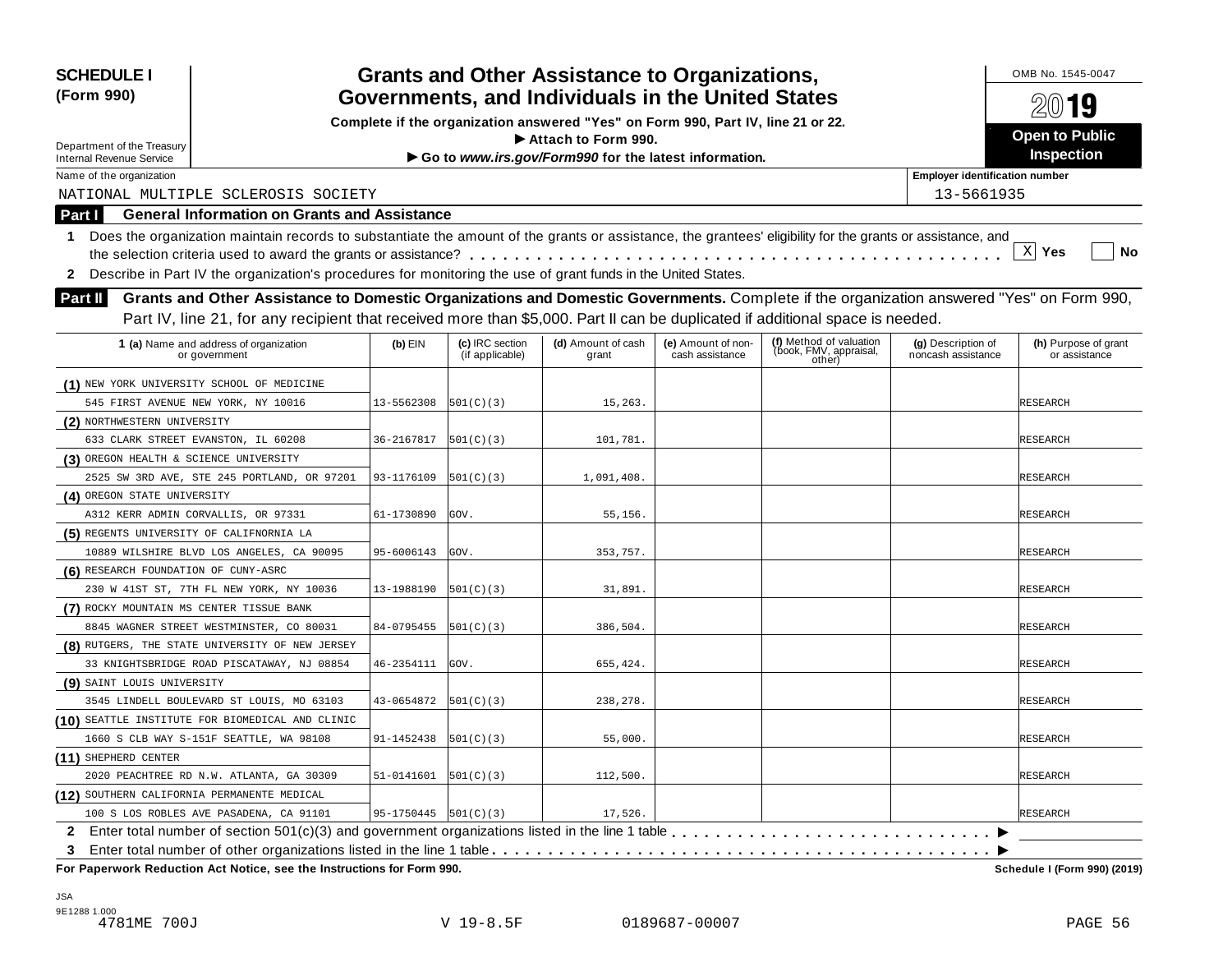| <b>SCHEDULE I</b>                         |                                                                                                                                                            |                     |                                    | <b>Grants and Other Assistance to Organizations,</b>                             |                                       |                                  |                                          | OMB No. 1545-0047                     |  |
|-------------------------------------------|------------------------------------------------------------------------------------------------------------------------------------------------------------|---------------------|------------------------------------|----------------------------------------------------------------------------------|---------------------------------------|----------------------------------|------------------------------------------|---------------------------------------|--|
| (Form 990)                                | Governments, and Individuals in the United States                                                                                                          |                     |                                    |                                                                                  |                                       |                                  |                                          |                                       |  |
|                                           |                                                                                                                                                            |                     |                                    | Complete if the organization answered "Yes" on Form 990, Part IV, line 21 or 22. |                                       |                                  |                                          | 20019                                 |  |
| Department of the Treasury                |                                                                                                                                                            |                     |                                    | $\blacktriangleright$ Attach to Form 990.                                        |                                       |                                  |                                          | Open to Public                        |  |
| <b>Internal Revenue Service</b>           |                                                                                                                                                            |                     |                                    | Go to www.irs.gov/Form990 for the latest information.                            |                                       |                                  |                                          | Inspection                            |  |
| Name of the organization                  |                                                                                                                                                            |                     |                                    |                                                                                  |                                       |                                  | <b>Employer identification number</b>    |                                       |  |
|                                           | NATIONAL MULTIPLE SCLEROSIS SOCIETY                                                                                                                        |                     |                                    |                                                                                  |                                       |                                  | 13-5661935                               |                                       |  |
| Part I                                    | <b>General Information on Grants and Assistance</b>                                                                                                        |                     |                                    |                                                                                  |                                       |                                  |                                          |                                       |  |
| 1.                                        | Does the organization maintain records to substantiate the amount of the grants or assistance, the grantees' eligibility for the grants or assistance, and |                     |                                    |                                                                                  |                                       |                                  |                                          |                                       |  |
|                                           |                                                                                                                                                            |                     |                                    |                                                                                  |                                       |                                  |                                          | $\mathbf{x}$<br>Yes<br>No             |  |
| $\mathbf{z}$                              | Describe in Part IV the organization's procedures for monitoring the use of grant funds in the United States.                                              |                     |                                    |                                                                                  |                                       |                                  |                                          |                                       |  |
| <b>Part II</b>                            | Grants and Other Assistance to Domestic Organizations and Domestic Governments. Complete if the organization answered "Yes" on Form 990,                   |                     |                                    |                                                                                  |                                       |                                  |                                          |                                       |  |
|                                           | Part IV, line 21, for any recipient that received more than \$5,000. Part II can be duplicated if additional space is needed.                              |                     |                                    |                                                                                  |                                       |                                  |                                          |                                       |  |
|                                           |                                                                                                                                                            |                     |                                    |                                                                                  |                                       | (f) Method of valuation          |                                          |                                       |  |
|                                           | 1 (a) Name and address of organization<br>or government                                                                                                    | $(b)$ EIN           | (c) IRC section<br>(if applicable) | (d) Amount of cash<br>grant                                                      | (e) Amount of non-<br>cash assistance | (book, FMV, appraisal,<br>other) | (g) Description of<br>noncash assistance | (h) Purpose of grant<br>or assistance |  |
| (1) ST. JUDE CHILDREN'S RESEARCH HOSPITAL |                                                                                                                                                            |                     |                                    |                                                                                  |                                       |                                  |                                          |                                       |  |
|                                           | 262 DANNY THOMAS PL MEMPHIS, TN 38105                                                                                                                      | 62-0646012          | 501(C)(3)                          | 110,000.                                                                         |                                       |                                  |                                          | RESEARCH                              |  |
| (2) STANFORD UNIVERSITY                   |                                                                                                                                                            |                     |                                    |                                                                                  |                                       |                                  |                                          |                                       |  |
|                                           | 3145 PORTER DRIVE PALO ALTO, CA 94304                                                                                                                      | 94-1156365          | [501(C)(3)                         | 492,511.                                                                         |                                       |                                  |                                          | RESEARCH                              |  |
|                                           | (3) STATE UNIVERSITY OF NEW YORK AT STONY BROOK                                                                                                            |                     |                                    |                                                                                  |                                       |                                  |                                          |                                       |  |
|                                           | 100 NICOLLS RD STONY BROOK, NY 11794                                                                                                                       | 14-1368361          | GOV.                               | 97,046.                                                                          |                                       |                                  |                                          | RESEARCH                              |  |
| (4) TEXAS A&M AGRILIFE RESEARCH           |                                                                                                                                                            |                     |                                    |                                                                                  |                                       |                                  |                                          |                                       |  |
|                                           | 400 HARVEY MITCHELL PKWY CLG STN, TX 77845                                                                                                                 | 74-9000541          | GOV.                               | 131,416.                                                                         |                                       |                                  |                                          | RESEARCH                              |  |
|                                           | (5) THE CURATORS OF THE UNIVERSITY OF MISSOURI                                                                                                             |                     |                                    |                                                                                  |                                       |                                  |                                          |                                       |  |
|                                           | 1 UNIVERSITY BOULEVARD ST LOUIS, MO 63121                                                                                                                  | 43-6003859          | GOV.                               | 203,382.                                                                         |                                       |                                  |                                          | RESEARCH                              |  |
| (6) THE J. DAVID GLADSTONE INSTITUTES     |                                                                                                                                                            |                     |                                    |                                                                                  |                                       |                                  |                                          |                                       |  |
|                                           | 1650 OWENS STREET SAN FRANCISCO, CA 94158                                                                                                                  | 23-7203666          | 501(C)(3)                          | 59,027.                                                                          |                                       |                                  |                                          | RESEARCH                              |  |
|                                           | (7) THE STATE UNIVERSITY OF NEW YORK AT BUFFALO                                                                                                            |                     |                                    |                                                                                  |                                       |                                  |                                          |                                       |  |
| 12 CAPEN HALL BUFFALO, NY 14260           |                                                                                                                                                            | 16-1514621          | GOV.                               | 370,981.                                                                         |                                       |                                  |                                          | RESEARCH                              |  |
| (8) THE UNIVERSITY OF IOWA                |                                                                                                                                                            |                     |                                    |                                                                                  |                                       |                                  |                                          |                                       |  |
|                                           | 105 JESSUP HALL IOWA CITY, IA 52242                                                                                                                        | 42-6004813          | 501(C)(3)                          | 106,037.                                                                         |                                       |                                  |                                          | RESEARCH                              |  |
|                                           | (9) THE UNIVERSITY OF TEXAS AT SAN ANTONIO                                                                                                                 |                     |                                    |                                                                                  |                                       |                                  |                                          |                                       |  |
|                                           | ONE UTSA CIRCLE SAN ANTONIO, TX 78249                                                                                                                      | 74-1717115          | GOV.                               | 55,391.                                                                          |                                       |                                  |                                          | RESEARCH                              |  |
| (10) THOMAS JEFFERSON UNIVERSITY          |                                                                                                                                                            |                     |                                    |                                                                                  |                                       |                                  |                                          |                                       |  |
|                                           | 1020 WALNUT STREET PHILADELPHIA, PA 19107                                                                                                                  | 23-1352651          | 501(C)(3)                          | 296,448.                                                                         |                                       |                                  |                                          | <b>RESEARCH</b>                       |  |
| (11) TISCH MS RESEARCH CENTER             |                                                                                                                                                            |                     |                                    |                                                                                  |                                       |                                  |                                          |                                       |  |
|                                           | 521 W 57TH ST 4TH FL NEW YORK, NY 10019                                                                                                                    | 25-1922851          | 501(C)(3)                          | 250,000.                                                                         |                                       |                                  |                                          | RESEARCH                              |  |
| (12) UNIVERSITY OF ALABAMA AT BIRMINGHAM  |                                                                                                                                                            |                     |                                    |                                                                                  |                                       |                                  |                                          |                                       |  |
|                                           | 701 20TH ST S-AB 921 BIRMINGHAM, AL 35294                                                                                                                  | $63 - 6005396$ GOV. |                                    | 547,671.                                                                         |                                       |                                  |                                          | <b>RESEARCH</b>                       |  |
|                                           |                                                                                                                                                            |                     |                                    |                                                                                  |                                       |                                  |                                          |                                       |  |
| 3                                         |                                                                                                                                                            |                     |                                    |                                                                                  |                                       |                                  |                                          |                                       |  |
|                                           | For Paperwork Reduction Act Notice, see the Instructions for Form 990.                                                                                     |                     |                                    |                                                                                  |                                       |                                  |                                          | Schedule I (Form 990) (2019)          |  |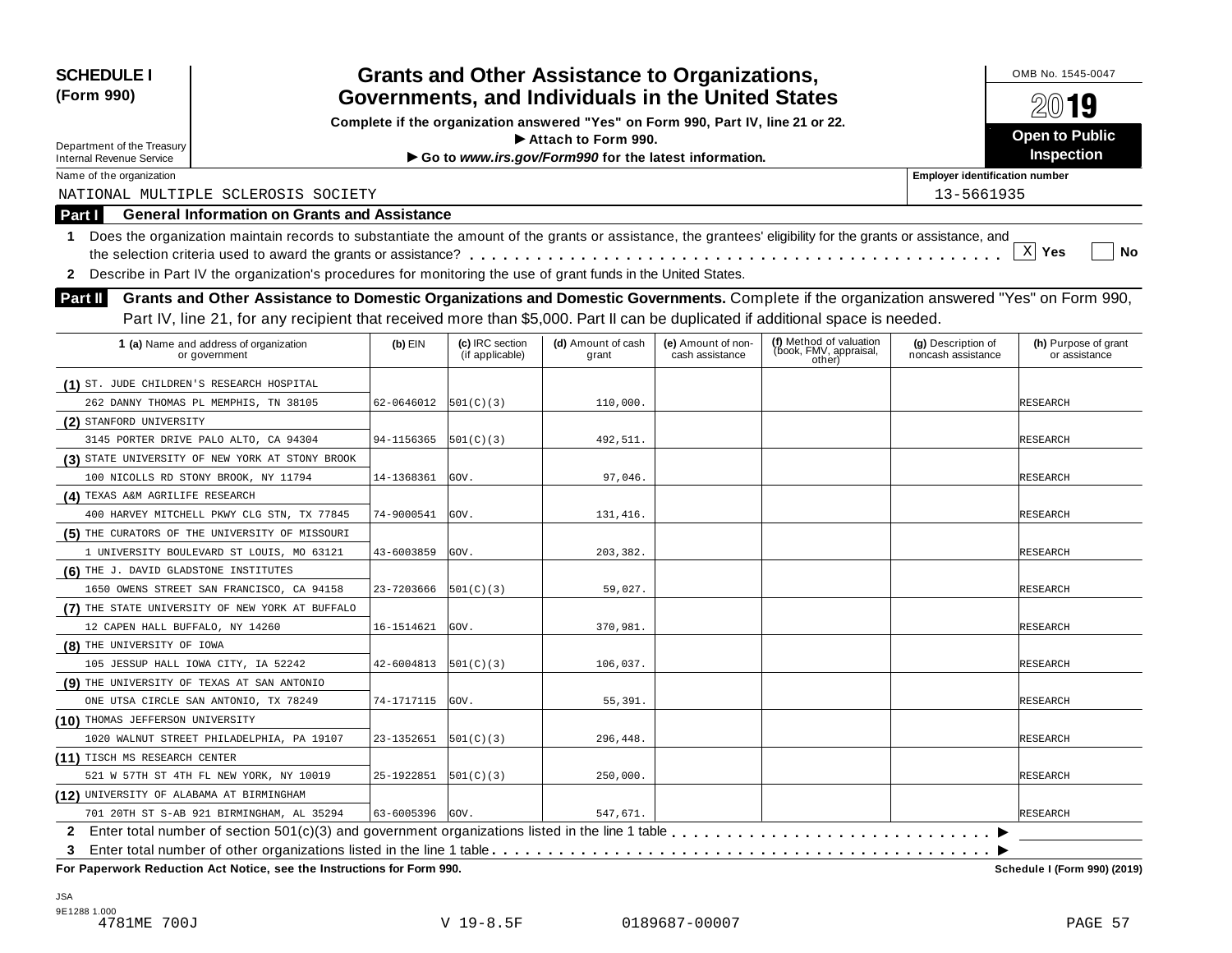| Complete if the organization answered "Yes" on Form 990, Part IV, line 21 or 22.<br>Open to Public<br>$\blacktriangleright$ Attach to Form 990.<br>Department of the Treasury<br>Inspection<br>Go to www.irs.gov/Form990 for the latest information.<br><b>Internal Revenue Service</b><br><b>Employer identification number</b><br>Name of the organization<br>NATIONAL MULTIPLE SCLEROSIS SOCIETY<br>13-5661935<br><b>General Information on Grants and Assistance</b><br>Part I<br>Does the organization maintain records to substantiate the amount of the grants or assistance, the grantees' eligibility for the grants or assistance, and<br>1.<br>$X$ Yes<br>No<br>Describe in Part IV the organization's procedures for monitoring the use of grant funds in the United States.<br>$\mathbf{2}$<br>Grants and Other Assistance to Domestic Organizations and Domestic Governments. Complete if the organization answered "Yes" on Form 990,<br><b>Part II</b><br>Part IV, line 21, for any recipient that received more than \$5,000. Part II can be duplicated if additional space is needed.<br>(f) Method of valuation<br>(c) IRC section<br>(d) Amount of cash<br>(h) Purpose of grant<br>$(b)$ EIN<br>(e) Amount of non-<br>(g) Description of<br>1 (a) Name and address of organization<br>(book, FMV, appraisal,<br>(if applicable)<br>cash assistance<br>noncash assistance<br>grant<br>or assistance<br>or government<br>other)<br>(1) UNIVERSITY OF CALIFORNIA SAN DIEGO<br>95-6006144<br>311.361.<br>9500 GILMAN DR LA JOLLA, CA 92093<br>GOV.<br>RESEARCH<br>(2) UNIVERSITY OF CALIFORNIA, BERKELEY<br>GOV.<br>117,744.<br>2227 PIEDMONT AVENUE BERKELEY, CA 94720<br>94-6090626<br>RESEARCH<br>(3) UNIVERSITY OF CALIFORNIA, DAVIS<br>1850 RESEARCH PARK DRIVE DAVIS, CA 95618<br>GOV.<br>165,391.<br>RESEARCH<br>94-6036494<br>(4) UNIVERSITY OF CALIFORNIA, RIVERSIDE<br>GOV.<br>158,830.<br>900 UNIVERSITY AVE RIVERSIDE, CA 92521<br>95-6006142<br>RESEARCH<br>(5) UNIVERSITY OF CALIFORNIA, SAN FRANCISCO<br>1855 FOLSOM STREET SAN FRANCISCO, CA 94143<br>94-6036493<br>GOV.<br>1,969,292.<br>RESEARCH<br>(6) UNIVERSITY OF CHICAGO<br>36-2177139<br>GOV.<br>239,614.<br>5801 SOUTH ELLIS AVENUE CHICAGO, IL 60637<br>RESEARCH<br>(7) UNIVERSITY OF COLORADO DENVER<br>1800 GRANT ST, STE 500 DENVER, CO 80203<br>84-6000555<br>GOV.<br>388,486.<br>RESEARCH<br>(8) UNIVERSITY OF CONNECTICUT<br>06-0772160<br>GOV.<br>101,677.<br>343 MANSFIELD RD STORRS MANSFIELD, CT 06269<br>RESEARCH<br>(9) UNIVERSITY OF CONNECTICUT HEALTH CENTER<br>263 FARMINGTON AVENUE FARMINGTON, CT 06030<br>52-1725543<br>GOV.<br>398,825.<br>RESEARCH<br>(10) UNIVERSITY OF FLORIDA<br>P.O. BOX 113201 GAINESVILLE, FL 32611<br>59-6002052<br>GOV.<br>54, 313.<br><b>RESEARCH</b><br>(11) UNIVERSITY OF ILLINOIS AT CHICAGO<br>37-6000511<br>152,862.<br>800 S MARSHFLD AVE, 511MB CHICAGO, IL 60612<br>GOV.<br>RESEARCH<br>(12) UNIVERSITY OF ILLINOIS AT URBANA-CHAMPAIGN<br>37-6000511 GOV.<br>642,802.<br>1200 WEST HARRISON ST. URBANA, IL 61801<br><b>RESEARCH</b><br>3<br>For Paperwork Reduction Act Notice, see the Instructions for Form 990. | <b>SCHEDULE I</b><br>(Form 990) |  |  |  | <b>Grants and Other Assistance to Organizations,</b><br>Governments, and Individuals in the United States |  |  |  | OMB No. 1545-0047<br>20019 |  |  |
|---------------------------------------------------------------------------------------------------------------------------------------------------------------------------------------------------------------------------------------------------------------------------------------------------------------------------------------------------------------------------------------------------------------------------------------------------------------------------------------------------------------------------------------------------------------------------------------------------------------------------------------------------------------------------------------------------------------------------------------------------------------------------------------------------------------------------------------------------------------------------------------------------------------------------------------------------------------------------------------------------------------------------------------------------------------------------------------------------------------------------------------------------------------------------------------------------------------------------------------------------------------------------------------------------------------------------------------------------------------------------------------------------------------------------------------------------------------------------------------------------------------------------------------------------------------------------------------------------------------------------------------------------------------------------------------------------------------------------------------------------------------------------------------------------------------------------------------------------------------------------------------------------------------------------------------------------------------------------------------------------------------------------------------------------------------------------------------------------------------------------------------------------------------------------------------------------------------------------------------------------------------------------------------------------------------------------------------------------------------------------------------------------------------------------------------------------------------------------------------------------------------------------------------------------------------------------------------------------------------------------------------------------------------------------------------------------------------------------------------------------------------------------------------------------------------------------------------------------------------------------------------------------------------------------------------------------------------------------------------------------------------------------------------------------------------------------------------------------------------------------------------------------------------------|---------------------------------|--|--|--|-----------------------------------------------------------------------------------------------------------|--|--|--|----------------------------|--|--|
|                                                                                                                                                                                                                                                                                                                                                                                                                                                                                                                                                                                                                                                                                                                                                                                                                                                                                                                                                                                                                                                                                                                                                                                                                                                                                                                                                                                                                                                                                                                                                                                                                                                                                                                                                                                                                                                                                                                                                                                                                                                                                                                                                                                                                                                                                                                                                                                                                                                                                                                                                                                                                                                                                                                                                                                                                                                                                                                                                                                                                                                                                                                                                                     |                                 |  |  |  |                                                                                                           |  |  |  |                            |  |  |
|                                                                                                                                                                                                                                                                                                                                                                                                                                                                                                                                                                                                                                                                                                                                                                                                                                                                                                                                                                                                                                                                                                                                                                                                                                                                                                                                                                                                                                                                                                                                                                                                                                                                                                                                                                                                                                                                                                                                                                                                                                                                                                                                                                                                                                                                                                                                                                                                                                                                                                                                                                                                                                                                                                                                                                                                                                                                                                                                                                                                                                                                                                                                                                     |                                 |  |  |  |                                                                                                           |  |  |  |                            |  |  |
|                                                                                                                                                                                                                                                                                                                                                                                                                                                                                                                                                                                                                                                                                                                                                                                                                                                                                                                                                                                                                                                                                                                                                                                                                                                                                                                                                                                                                                                                                                                                                                                                                                                                                                                                                                                                                                                                                                                                                                                                                                                                                                                                                                                                                                                                                                                                                                                                                                                                                                                                                                                                                                                                                                                                                                                                                                                                                                                                                                                                                                                                                                                                                                     |                                 |  |  |  |                                                                                                           |  |  |  |                            |  |  |
|                                                                                                                                                                                                                                                                                                                                                                                                                                                                                                                                                                                                                                                                                                                                                                                                                                                                                                                                                                                                                                                                                                                                                                                                                                                                                                                                                                                                                                                                                                                                                                                                                                                                                                                                                                                                                                                                                                                                                                                                                                                                                                                                                                                                                                                                                                                                                                                                                                                                                                                                                                                                                                                                                                                                                                                                                                                                                                                                                                                                                                                                                                                                                                     |                                 |  |  |  |                                                                                                           |  |  |  |                            |  |  |
|                                                                                                                                                                                                                                                                                                                                                                                                                                                                                                                                                                                                                                                                                                                                                                                                                                                                                                                                                                                                                                                                                                                                                                                                                                                                                                                                                                                                                                                                                                                                                                                                                                                                                                                                                                                                                                                                                                                                                                                                                                                                                                                                                                                                                                                                                                                                                                                                                                                                                                                                                                                                                                                                                                                                                                                                                                                                                                                                                                                                                                                                                                                                                                     |                                 |  |  |  |                                                                                                           |  |  |  |                            |  |  |
|                                                                                                                                                                                                                                                                                                                                                                                                                                                                                                                                                                                                                                                                                                                                                                                                                                                                                                                                                                                                                                                                                                                                                                                                                                                                                                                                                                                                                                                                                                                                                                                                                                                                                                                                                                                                                                                                                                                                                                                                                                                                                                                                                                                                                                                                                                                                                                                                                                                                                                                                                                                                                                                                                                                                                                                                                                                                                                                                                                                                                                                                                                                                                                     |                                 |  |  |  |                                                                                                           |  |  |  |                            |  |  |
|                                                                                                                                                                                                                                                                                                                                                                                                                                                                                                                                                                                                                                                                                                                                                                                                                                                                                                                                                                                                                                                                                                                                                                                                                                                                                                                                                                                                                                                                                                                                                                                                                                                                                                                                                                                                                                                                                                                                                                                                                                                                                                                                                                                                                                                                                                                                                                                                                                                                                                                                                                                                                                                                                                                                                                                                                                                                                                                                                                                                                                                                                                                                                                     |                                 |  |  |  |                                                                                                           |  |  |  |                            |  |  |
|                                                                                                                                                                                                                                                                                                                                                                                                                                                                                                                                                                                                                                                                                                                                                                                                                                                                                                                                                                                                                                                                                                                                                                                                                                                                                                                                                                                                                                                                                                                                                                                                                                                                                                                                                                                                                                                                                                                                                                                                                                                                                                                                                                                                                                                                                                                                                                                                                                                                                                                                                                                                                                                                                                                                                                                                                                                                                                                                                                                                                                                                                                                                                                     |                                 |  |  |  |                                                                                                           |  |  |  |                            |  |  |
|                                                                                                                                                                                                                                                                                                                                                                                                                                                                                                                                                                                                                                                                                                                                                                                                                                                                                                                                                                                                                                                                                                                                                                                                                                                                                                                                                                                                                                                                                                                                                                                                                                                                                                                                                                                                                                                                                                                                                                                                                                                                                                                                                                                                                                                                                                                                                                                                                                                                                                                                                                                                                                                                                                                                                                                                                                                                                                                                                                                                                                                                                                                                                                     |                                 |  |  |  |                                                                                                           |  |  |  |                            |  |  |
|                                                                                                                                                                                                                                                                                                                                                                                                                                                                                                                                                                                                                                                                                                                                                                                                                                                                                                                                                                                                                                                                                                                                                                                                                                                                                                                                                                                                                                                                                                                                                                                                                                                                                                                                                                                                                                                                                                                                                                                                                                                                                                                                                                                                                                                                                                                                                                                                                                                                                                                                                                                                                                                                                                                                                                                                                                                                                                                                                                                                                                                                                                                                                                     |                                 |  |  |  |                                                                                                           |  |  |  |                            |  |  |
|                                                                                                                                                                                                                                                                                                                                                                                                                                                                                                                                                                                                                                                                                                                                                                                                                                                                                                                                                                                                                                                                                                                                                                                                                                                                                                                                                                                                                                                                                                                                                                                                                                                                                                                                                                                                                                                                                                                                                                                                                                                                                                                                                                                                                                                                                                                                                                                                                                                                                                                                                                                                                                                                                                                                                                                                                                                                                                                                                                                                                                                                                                                                                                     |                                 |  |  |  |                                                                                                           |  |  |  |                            |  |  |
|                                                                                                                                                                                                                                                                                                                                                                                                                                                                                                                                                                                                                                                                                                                                                                                                                                                                                                                                                                                                                                                                                                                                                                                                                                                                                                                                                                                                                                                                                                                                                                                                                                                                                                                                                                                                                                                                                                                                                                                                                                                                                                                                                                                                                                                                                                                                                                                                                                                                                                                                                                                                                                                                                                                                                                                                                                                                                                                                                                                                                                                                                                                                                                     |                                 |  |  |  |                                                                                                           |  |  |  |                            |  |  |
|                                                                                                                                                                                                                                                                                                                                                                                                                                                                                                                                                                                                                                                                                                                                                                                                                                                                                                                                                                                                                                                                                                                                                                                                                                                                                                                                                                                                                                                                                                                                                                                                                                                                                                                                                                                                                                                                                                                                                                                                                                                                                                                                                                                                                                                                                                                                                                                                                                                                                                                                                                                                                                                                                                                                                                                                                                                                                                                                                                                                                                                                                                                                                                     |                                 |  |  |  |                                                                                                           |  |  |  |                            |  |  |
|                                                                                                                                                                                                                                                                                                                                                                                                                                                                                                                                                                                                                                                                                                                                                                                                                                                                                                                                                                                                                                                                                                                                                                                                                                                                                                                                                                                                                                                                                                                                                                                                                                                                                                                                                                                                                                                                                                                                                                                                                                                                                                                                                                                                                                                                                                                                                                                                                                                                                                                                                                                                                                                                                                                                                                                                                                                                                                                                                                                                                                                                                                                                                                     |                                 |  |  |  |                                                                                                           |  |  |  |                            |  |  |
|                                                                                                                                                                                                                                                                                                                                                                                                                                                                                                                                                                                                                                                                                                                                                                                                                                                                                                                                                                                                                                                                                                                                                                                                                                                                                                                                                                                                                                                                                                                                                                                                                                                                                                                                                                                                                                                                                                                                                                                                                                                                                                                                                                                                                                                                                                                                                                                                                                                                                                                                                                                                                                                                                                                                                                                                                                                                                                                                                                                                                                                                                                                                                                     |                                 |  |  |  |                                                                                                           |  |  |  |                            |  |  |
|                                                                                                                                                                                                                                                                                                                                                                                                                                                                                                                                                                                                                                                                                                                                                                                                                                                                                                                                                                                                                                                                                                                                                                                                                                                                                                                                                                                                                                                                                                                                                                                                                                                                                                                                                                                                                                                                                                                                                                                                                                                                                                                                                                                                                                                                                                                                                                                                                                                                                                                                                                                                                                                                                                                                                                                                                                                                                                                                                                                                                                                                                                                                                                     |                                 |  |  |  |                                                                                                           |  |  |  |                            |  |  |
|                                                                                                                                                                                                                                                                                                                                                                                                                                                                                                                                                                                                                                                                                                                                                                                                                                                                                                                                                                                                                                                                                                                                                                                                                                                                                                                                                                                                                                                                                                                                                                                                                                                                                                                                                                                                                                                                                                                                                                                                                                                                                                                                                                                                                                                                                                                                                                                                                                                                                                                                                                                                                                                                                                                                                                                                                                                                                                                                                                                                                                                                                                                                                                     |                                 |  |  |  |                                                                                                           |  |  |  |                            |  |  |
|                                                                                                                                                                                                                                                                                                                                                                                                                                                                                                                                                                                                                                                                                                                                                                                                                                                                                                                                                                                                                                                                                                                                                                                                                                                                                                                                                                                                                                                                                                                                                                                                                                                                                                                                                                                                                                                                                                                                                                                                                                                                                                                                                                                                                                                                                                                                                                                                                                                                                                                                                                                                                                                                                                                                                                                                                                                                                                                                                                                                                                                                                                                                                                     |                                 |  |  |  |                                                                                                           |  |  |  |                            |  |  |
|                                                                                                                                                                                                                                                                                                                                                                                                                                                                                                                                                                                                                                                                                                                                                                                                                                                                                                                                                                                                                                                                                                                                                                                                                                                                                                                                                                                                                                                                                                                                                                                                                                                                                                                                                                                                                                                                                                                                                                                                                                                                                                                                                                                                                                                                                                                                                                                                                                                                                                                                                                                                                                                                                                                                                                                                                                                                                                                                                                                                                                                                                                                                                                     |                                 |  |  |  |                                                                                                           |  |  |  |                            |  |  |
|                                                                                                                                                                                                                                                                                                                                                                                                                                                                                                                                                                                                                                                                                                                                                                                                                                                                                                                                                                                                                                                                                                                                                                                                                                                                                                                                                                                                                                                                                                                                                                                                                                                                                                                                                                                                                                                                                                                                                                                                                                                                                                                                                                                                                                                                                                                                                                                                                                                                                                                                                                                                                                                                                                                                                                                                                                                                                                                                                                                                                                                                                                                                                                     |                                 |  |  |  |                                                                                                           |  |  |  |                            |  |  |
|                                                                                                                                                                                                                                                                                                                                                                                                                                                                                                                                                                                                                                                                                                                                                                                                                                                                                                                                                                                                                                                                                                                                                                                                                                                                                                                                                                                                                                                                                                                                                                                                                                                                                                                                                                                                                                                                                                                                                                                                                                                                                                                                                                                                                                                                                                                                                                                                                                                                                                                                                                                                                                                                                                                                                                                                                                                                                                                                                                                                                                                                                                                                                                     |                                 |  |  |  |                                                                                                           |  |  |  |                            |  |  |
|                                                                                                                                                                                                                                                                                                                                                                                                                                                                                                                                                                                                                                                                                                                                                                                                                                                                                                                                                                                                                                                                                                                                                                                                                                                                                                                                                                                                                                                                                                                                                                                                                                                                                                                                                                                                                                                                                                                                                                                                                                                                                                                                                                                                                                                                                                                                                                                                                                                                                                                                                                                                                                                                                                                                                                                                                                                                                                                                                                                                                                                                                                                                                                     |                                 |  |  |  |                                                                                                           |  |  |  |                            |  |  |
|                                                                                                                                                                                                                                                                                                                                                                                                                                                                                                                                                                                                                                                                                                                                                                                                                                                                                                                                                                                                                                                                                                                                                                                                                                                                                                                                                                                                                                                                                                                                                                                                                                                                                                                                                                                                                                                                                                                                                                                                                                                                                                                                                                                                                                                                                                                                                                                                                                                                                                                                                                                                                                                                                                                                                                                                                                                                                                                                                                                                                                                                                                                                                                     |                                 |  |  |  |                                                                                                           |  |  |  |                            |  |  |
|                                                                                                                                                                                                                                                                                                                                                                                                                                                                                                                                                                                                                                                                                                                                                                                                                                                                                                                                                                                                                                                                                                                                                                                                                                                                                                                                                                                                                                                                                                                                                                                                                                                                                                                                                                                                                                                                                                                                                                                                                                                                                                                                                                                                                                                                                                                                                                                                                                                                                                                                                                                                                                                                                                                                                                                                                                                                                                                                                                                                                                                                                                                                                                     |                                 |  |  |  |                                                                                                           |  |  |  |                            |  |  |
|                                                                                                                                                                                                                                                                                                                                                                                                                                                                                                                                                                                                                                                                                                                                                                                                                                                                                                                                                                                                                                                                                                                                                                                                                                                                                                                                                                                                                                                                                                                                                                                                                                                                                                                                                                                                                                                                                                                                                                                                                                                                                                                                                                                                                                                                                                                                                                                                                                                                                                                                                                                                                                                                                                                                                                                                                                                                                                                                                                                                                                                                                                                                                                     |                                 |  |  |  |                                                                                                           |  |  |  |                            |  |  |
|                                                                                                                                                                                                                                                                                                                                                                                                                                                                                                                                                                                                                                                                                                                                                                                                                                                                                                                                                                                                                                                                                                                                                                                                                                                                                                                                                                                                                                                                                                                                                                                                                                                                                                                                                                                                                                                                                                                                                                                                                                                                                                                                                                                                                                                                                                                                                                                                                                                                                                                                                                                                                                                                                                                                                                                                                                                                                                                                                                                                                                                                                                                                                                     |                                 |  |  |  |                                                                                                           |  |  |  |                            |  |  |
|                                                                                                                                                                                                                                                                                                                                                                                                                                                                                                                                                                                                                                                                                                                                                                                                                                                                                                                                                                                                                                                                                                                                                                                                                                                                                                                                                                                                                                                                                                                                                                                                                                                                                                                                                                                                                                                                                                                                                                                                                                                                                                                                                                                                                                                                                                                                                                                                                                                                                                                                                                                                                                                                                                                                                                                                                                                                                                                                                                                                                                                                                                                                                                     |                                 |  |  |  |                                                                                                           |  |  |  |                            |  |  |
|                                                                                                                                                                                                                                                                                                                                                                                                                                                                                                                                                                                                                                                                                                                                                                                                                                                                                                                                                                                                                                                                                                                                                                                                                                                                                                                                                                                                                                                                                                                                                                                                                                                                                                                                                                                                                                                                                                                                                                                                                                                                                                                                                                                                                                                                                                                                                                                                                                                                                                                                                                                                                                                                                                                                                                                                                                                                                                                                                                                                                                                                                                                                                                     |                                 |  |  |  |                                                                                                           |  |  |  |                            |  |  |
|                                                                                                                                                                                                                                                                                                                                                                                                                                                                                                                                                                                                                                                                                                                                                                                                                                                                                                                                                                                                                                                                                                                                                                                                                                                                                                                                                                                                                                                                                                                                                                                                                                                                                                                                                                                                                                                                                                                                                                                                                                                                                                                                                                                                                                                                                                                                                                                                                                                                                                                                                                                                                                                                                                                                                                                                                                                                                                                                                                                                                                                                                                                                                                     |                                 |  |  |  |                                                                                                           |  |  |  |                            |  |  |
|                                                                                                                                                                                                                                                                                                                                                                                                                                                                                                                                                                                                                                                                                                                                                                                                                                                                                                                                                                                                                                                                                                                                                                                                                                                                                                                                                                                                                                                                                                                                                                                                                                                                                                                                                                                                                                                                                                                                                                                                                                                                                                                                                                                                                                                                                                                                                                                                                                                                                                                                                                                                                                                                                                                                                                                                                                                                                                                                                                                                                                                                                                                                                                     |                                 |  |  |  |                                                                                                           |  |  |  |                            |  |  |
|                                                                                                                                                                                                                                                                                                                                                                                                                                                                                                                                                                                                                                                                                                                                                                                                                                                                                                                                                                                                                                                                                                                                                                                                                                                                                                                                                                                                                                                                                                                                                                                                                                                                                                                                                                                                                                                                                                                                                                                                                                                                                                                                                                                                                                                                                                                                                                                                                                                                                                                                                                                                                                                                                                                                                                                                                                                                                                                                                                                                                                                                                                                                                                     |                                 |  |  |  |                                                                                                           |  |  |  |                            |  |  |
|                                                                                                                                                                                                                                                                                                                                                                                                                                                                                                                                                                                                                                                                                                                                                                                                                                                                                                                                                                                                                                                                                                                                                                                                                                                                                                                                                                                                                                                                                                                                                                                                                                                                                                                                                                                                                                                                                                                                                                                                                                                                                                                                                                                                                                                                                                                                                                                                                                                                                                                                                                                                                                                                                                                                                                                                                                                                                                                                                                                                                                                                                                                                                                     |                                 |  |  |  |                                                                                                           |  |  |  |                            |  |  |
|                                                                                                                                                                                                                                                                                                                                                                                                                                                                                                                                                                                                                                                                                                                                                                                                                                                                                                                                                                                                                                                                                                                                                                                                                                                                                                                                                                                                                                                                                                                                                                                                                                                                                                                                                                                                                                                                                                                                                                                                                                                                                                                                                                                                                                                                                                                                                                                                                                                                                                                                                                                                                                                                                                                                                                                                                                                                                                                                                                                                                                                                                                                                                                     |                                 |  |  |  |                                                                                                           |  |  |  |                            |  |  |
|                                                                                                                                                                                                                                                                                                                                                                                                                                                                                                                                                                                                                                                                                                                                                                                                                                                                                                                                                                                                                                                                                                                                                                                                                                                                                                                                                                                                                                                                                                                                                                                                                                                                                                                                                                                                                                                                                                                                                                                                                                                                                                                                                                                                                                                                                                                                                                                                                                                                                                                                                                                                                                                                                                                                                                                                                                                                                                                                                                                                                                                                                                                                                                     |                                 |  |  |  |                                                                                                           |  |  |  |                            |  |  |
|                                                                                                                                                                                                                                                                                                                                                                                                                                                                                                                                                                                                                                                                                                                                                                                                                                                                                                                                                                                                                                                                                                                                                                                                                                                                                                                                                                                                                                                                                                                                                                                                                                                                                                                                                                                                                                                                                                                                                                                                                                                                                                                                                                                                                                                                                                                                                                                                                                                                                                                                                                                                                                                                                                                                                                                                                                                                                                                                                                                                                                                                                                                                                                     |                                 |  |  |  |                                                                                                           |  |  |  |                            |  |  |
|                                                                                                                                                                                                                                                                                                                                                                                                                                                                                                                                                                                                                                                                                                                                                                                                                                                                                                                                                                                                                                                                                                                                                                                                                                                                                                                                                                                                                                                                                                                                                                                                                                                                                                                                                                                                                                                                                                                                                                                                                                                                                                                                                                                                                                                                                                                                                                                                                                                                                                                                                                                                                                                                                                                                                                                                                                                                                                                                                                                                                                                                                                                                                                     |                                 |  |  |  |                                                                                                           |  |  |  |                            |  |  |
|                                                                                                                                                                                                                                                                                                                                                                                                                                                                                                                                                                                                                                                                                                                                                                                                                                                                                                                                                                                                                                                                                                                                                                                                                                                                                                                                                                                                                                                                                                                                                                                                                                                                                                                                                                                                                                                                                                                                                                                                                                                                                                                                                                                                                                                                                                                                                                                                                                                                                                                                                                                                                                                                                                                                                                                                                                                                                                                                                                                                                                                                                                                                                                     |                                 |  |  |  |                                                                                                           |  |  |  |                            |  |  |
|                                                                                                                                                                                                                                                                                                                                                                                                                                                                                                                                                                                                                                                                                                                                                                                                                                                                                                                                                                                                                                                                                                                                                                                                                                                                                                                                                                                                                                                                                                                                                                                                                                                                                                                                                                                                                                                                                                                                                                                                                                                                                                                                                                                                                                                                                                                                                                                                                                                                                                                                                                                                                                                                                                                                                                                                                                                                                                                                                                                                                                                                                                                                                                     |                                 |  |  |  |                                                                                                           |  |  |  |                            |  |  |
|                                                                                                                                                                                                                                                                                                                                                                                                                                                                                                                                                                                                                                                                                                                                                                                                                                                                                                                                                                                                                                                                                                                                                                                                                                                                                                                                                                                                                                                                                                                                                                                                                                                                                                                                                                                                                                                                                                                                                                                                                                                                                                                                                                                                                                                                                                                                                                                                                                                                                                                                                                                                                                                                                                                                                                                                                                                                                                                                                                                                                                                                                                                                                                     |                                 |  |  |  |                                                                                                           |  |  |  |                            |  |  |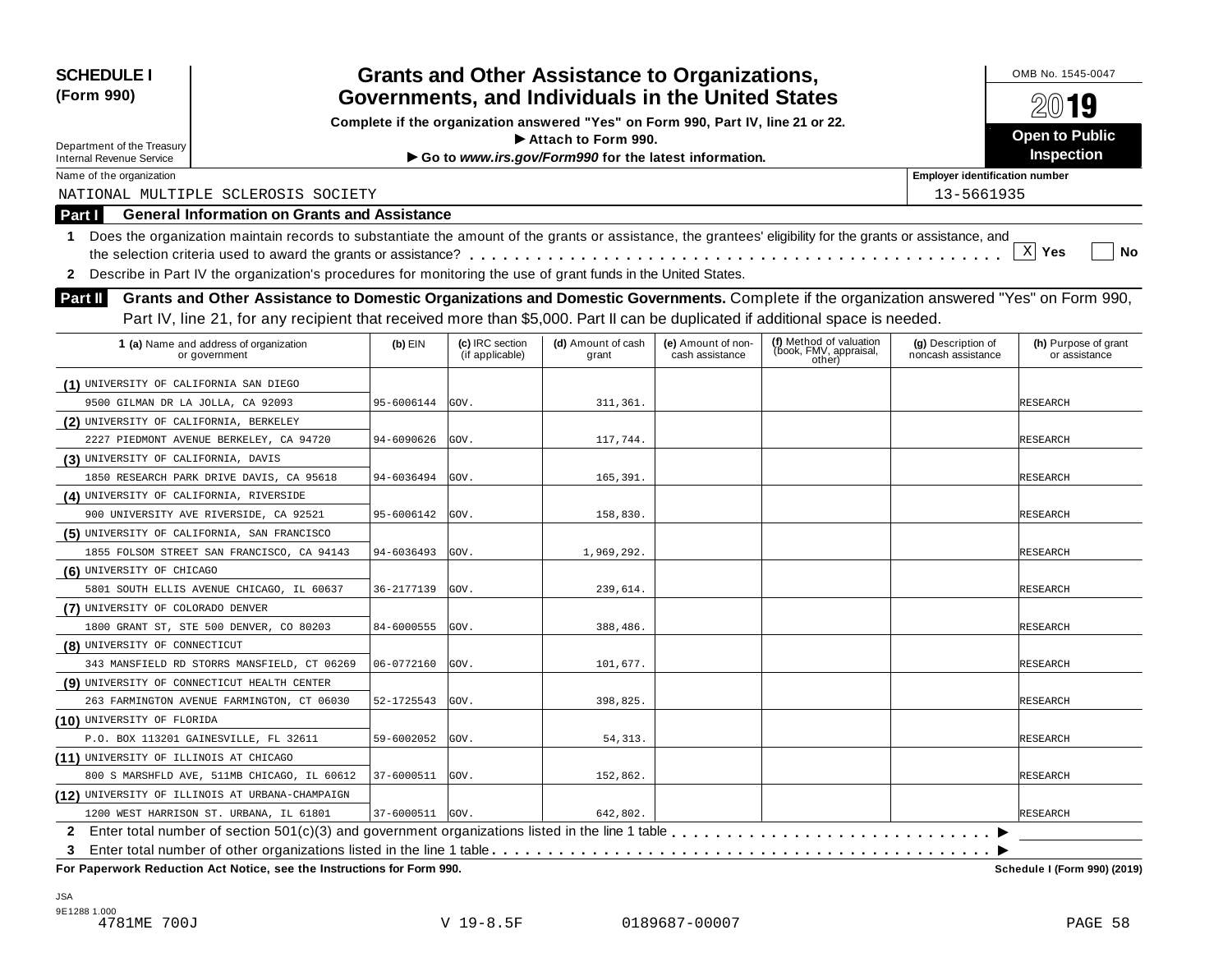| <b>SCHEDULE I</b><br>(Form 990)           |                                                                                                                                                            | <b>Grants and Other Assistance to Organizations,</b><br>Governments, and Individuals in the United States |                                    |                                                                                  |                                       |                                                             |                                          | OMB No. 1545-0047                     |  |
|-------------------------------------------|------------------------------------------------------------------------------------------------------------------------------------------------------------|-----------------------------------------------------------------------------------------------------------|------------------------------------|----------------------------------------------------------------------------------|---------------------------------------|-------------------------------------------------------------|------------------------------------------|---------------------------------------|--|
|                                           |                                                                                                                                                            |                                                                                                           |                                    |                                                                                  |                                       |                                                             |                                          | 20019                                 |  |
|                                           |                                                                                                                                                            |                                                                                                           |                                    | Complete if the organization answered "Yes" on Form 990, Part IV, line 21 or 22. |                                       |                                                             |                                          | Open to Public                        |  |
| Department of the Treasury                |                                                                                                                                                            |                                                                                                           |                                    | $\blacktriangleright$ Attach to Form 990.                                        |                                       |                                                             |                                          | Inspection                            |  |
| <b>Internal Revenue Service</b>           |                                                                                                                                                            |                                                                                                           |                                    | Go to www.irs.gov/Form990 for the latest information.                            |                                       |                                                             |                                          |                                       |  |
| Name of the organization                  |                                                                                                                                                            |                                                                                                           |                                    |                                                                                  |                                       |                                                             | <b>Employer identification number</b>    |                                       |  |
|                                           | NATIONAL MULTIPLE SCLEROSIS SOCIETY                                                                                                                        |                                                                                                           |                                    |                                                                                  |                                       |                                                             | 13-5661935                               |                                       |  |
| Part I                                    | <b>General Information on Grants and Assistance</b>                                                                                                        |                                                                                                           |                                    |                                                                                  |                                       |                                                             |                                          |                                       |  |
| 1.                                        | Does the organization maintain records to substantiate the amount of the grants or assistance, the grantees' eligibility for the grants or assistance, and |                                                                                                           |                                    |                                                                                  |                                       |                                                             |                                          | $\mathbf{x}$                          |  |
|                                           |                                                                                                                                                            |                                                                                                           |                                    |                                                                                  |                                       |                                                             |                                          | Yes<br>No                             |  |
| $\mathbf{z}$                              | Describe in Part IV the organization's procedures for monitoring the use of grant funds in the United States.                                              |                                                                                                           |                                    |                                                                                  |                                       |                                                             |                                          |                                       |  |
| <b>Part II</b>                            | Grants and Other Assistance to Domestic Organizations and Domestic Governments. Complete if the organization answered "Yes" on Form 990,                   |                                                                                                           |                                    |                                                                                  |                                       |                                                             |                                          |                                       |  |
|                                           | Part IV, line 21, for any recipient that received more than \$5,000. Part II can be duplicated if additional space is needed.                              |                                                                                                           |                                    |                                                                                  |                                       |                                                             |                                          |                                       |  |
|                                           | 1 (a) Name and address of organization<br>or government                                                                                                    | $(b)$ EIN                                                                                                 | (c) IRC section<br>(if applicable) | (d) Amount of cash<br>grant                                                      | (e) Amount of non-<br>cash assistance | (f) Method of valuation<br>(book, FMV, appraisal,<br>other) | (g) Description of<br>noncash assistance | (h) Purpose of grant<br>or assistance |  |
| (1) UNIVERSITY OF MARYLAND, BALTIMORE     |                                                                                                                                                            |                                                                                                           |                                    |                                                                                  |                                       |                                                             |                                          |                                       |  |
|                                           | 4100 CHESAPEAKE BLDG COLLEGE PARK, MD 20742                                                                                                                | 52-6002033                                                                                                | GOV.                               | 55,000.                                                                          |                                       |                                                             |                                          | RESEARCH                              |  |
|                                           | (2) UNIVERSITY OF MASSACHUSETTS MEDICAL SCHOOL                                                                                                             |                                                                                                           |                                    |                                                                                  |                                       |                                                             |                                          |                                       |  |
| 55 N LAKE AVE WORCESTER, MA 01655         |                                                                                                                                                            | 04-3167352                                                                                                | GOV.                               | 77,698.                                                                          |                                       |                                                             |                                          | RESEARCH                              |  |
| (3) UNIVERSITY OF MICHIGAN                |                                                                                                                                                            |                                                                                                           |                                    |                                                                                  |                                       |                                                             |                                          |                                       |  |
|                                           | 5082 WOLVERINE TOWER ANN ARBOR, MI 48109                                                                                                                   | 38-6006309                                                                                                | GOV.                               | 81,711.                                                                          |                                       |                                                             |                                          | RESEARCH                              |  |
|                                           | (4) UNIVERSITY OF NORTH CAROLINA AT CHAPEL HILL                                                                                                            |                                                                                                           |                                    |                                                                                  |                                       |                                                             |                                          |                                       |  |
|                                           | 153A CNTRY CLB RD CHAPEL HILL, NC 27514                                                                                                                    | 56-6001393                                                                                                | GOV.                               | 488,167.                                                                         |                                       |                                                             |                                          | RESEARCH                              |  |
| (5) UNIVERSITY OF PENNSYLVANIA            |                                                                                                                                                            |                                                                                                           |                                    |                                                                                  |                                       |                                                             |                                          |                                       |  |
|                                           | 3451 WALNUT STREET PHILADELPHIA, PA 19104                                                                                                                  | 23-1352685                                                                                                | GOV.                               | 259,112.                                                                         |                                       |                                                             |                                          | RESEARCH                              |  |
| (6) UNIVERSITY OF SOUTHERN CALIFORNIA     |                                                                                                                                                            |                                                                                                           |                                    |                                                                                  |                                       |                                                             |                                          |                                       |  |
|                                           | UNIVERSITY GARDENS LOS ANGELES, CA 90089                                                                                                                   | 95-1642394                                                                                                | GOV.                               | 345,919.                                                                         |                                       |                                                             |                                          | RESEARCH                              |  |
| (7) UNIVERSITY OF UTAH                    |                                                                                                                                                            |                                                                                                           |                                    |                                                                                  |                                       |                                                             |                                          |                                       |  |
|                                           | 201S PRSDNTS CIR SALT LAKE CITY, UT 84112                                                                                                                  | 87-6000525                                                                                                | GOV.                               | 1,553,513.                                                                       |                                       |                                                             |                                          | RESEARCH                              |  |
| (8) UNIVERSITY OF VERMONT                 |                                                                                                                                                            |                                                                                                           |                                    |                                                                                  |                                       |                                                             |                                          |                                       |  |
| 85 S PROSPECT ST BURLINGTON, VT 05405     |                                                                                                                                                            | 03-0179440                                                                                                | GOV.                               | 32, 269.                                                                         |                                       |                                                             |                                          | RESEARCH                              |  |
| (9) UNIVERSITY OF VIRGINIA                |                                                                                                                                                            |                                                                                                           |                                    |                                                                                  |                                       |                                                             |                                          |                                       |  |
|                                           | P.O. BOX 400195 CHARLOTTESVILLE, VA 22904                                                                                                                  | 54-6001796                                                                                                | GOV.                               | 61,160.                                                                          |                                       |                                                             |                                          | RESEARCH                              |  |
| (10) UNIVERSITY OF WASHINGTON             |                                                                                                                                                            |                                                                                                           |                                    |                                                                                  |                                       |                                                             |                                          |                                       |  |
|                                           | 4300 ROOSEVELT WAY NE SEATTLE, WA 98195                                                                                                                    | 91-6001537                                                                                                | GOV.                               | 771,312.                                                                         |                                       |                                                             |                                          | <b>RESEARCH</b>                       |  |
| (11) VANDERBILT UNIVERSITY                |                                                                                                                                                            |                                                                                                           |                                    |                                                                                  |                                       |                                                             |                                          |                                       |  |
|                                           | 2301 VANDERBILT PLC NASHVILLE, TN 37240                                                                                                                    | 62-0476822                                                                                                | 501(C)(3)                          | 53,689.                                                                          |                                       |                                                             |                                          | RESEARCH                              |  |
| (12) VANDERBILT UNIVERSITY MEDICAL CENTER |                                                                                                                                                            |                                                                                                           |                                    |                                                                                  |                                       |                                                             |                                          |                                       |  |
| 1161 21ST AVE STE NASHVILLE, TN 37232     |                                                                                                                                                            | $35-2528741$ $501(C)(3)$                                                                                  |                                    | 217,981.                                                                         |                                       |                                                             |                                          | <b>RESEARCH</b>                       |  |
|                                           |                                                                                                                                                            |                                                                                                           |                                    |                                                                                  |                                       |                                                             |                                          |                                       |  |
| 3                                         |                                                                                                                                                            |                                                                                                           |                                    |                                                                                  |                                       |                                                             |                                          |                                       |  |
|                                           | For Paperwork Reduction Act Notice, see the Instructions for Form 990.                                                                                     |                                                                                                           |                                    |                                                                                  |                                       |                                                             |                                          | Schedule I (Form 990) (2019)          |  |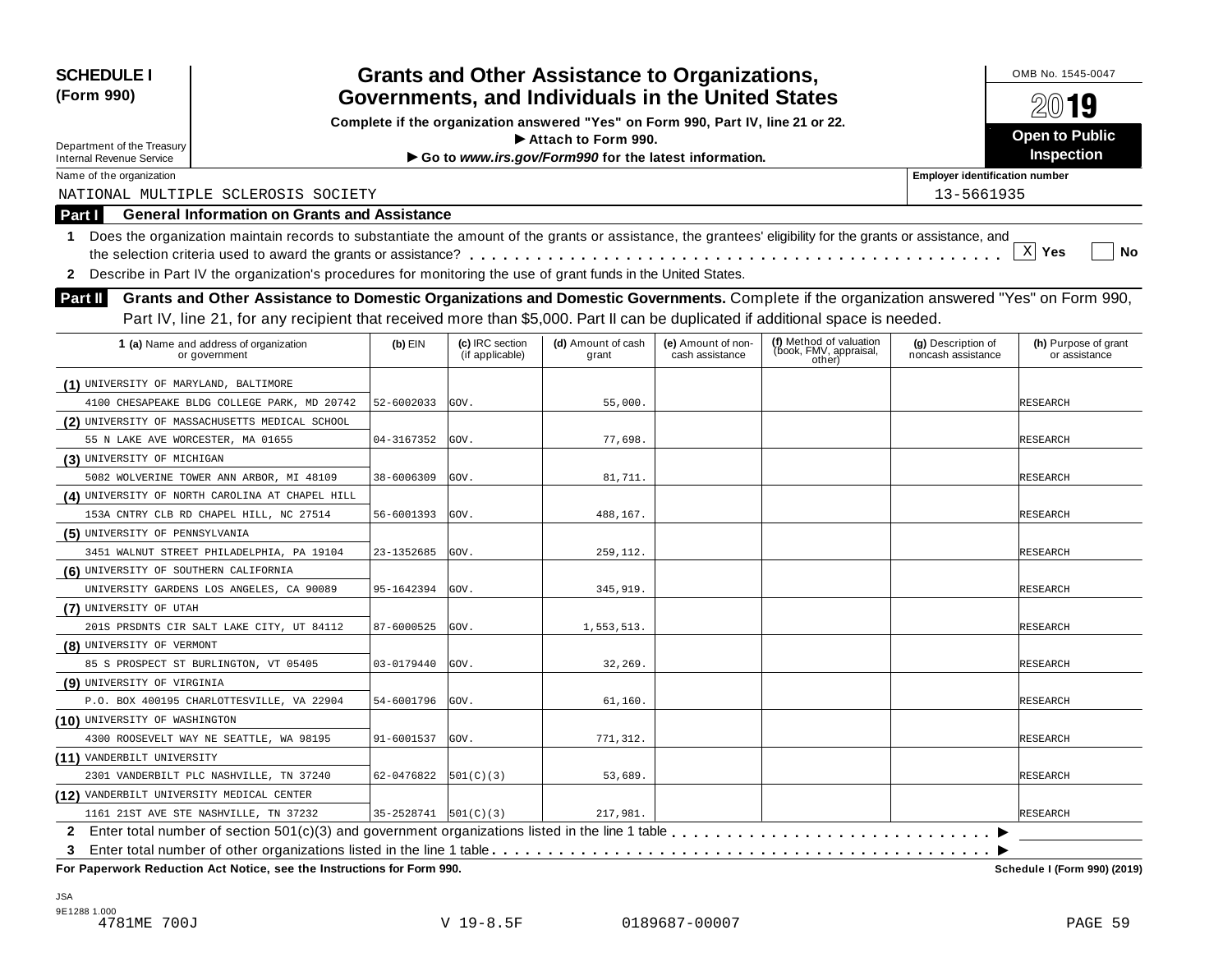| (Form 990)                                                                                                                                                       |                                                                                  |                                    | <b>Grants and Other Assistance to Organizations,</b><br>Governments, and Individuals in the United States |                                       |                                                             |                                          | OMB No. 1545-0047<br>$20$ 19          |  |  |
|------------------------------------------------------------------------------------------------------------------------------------------------------------------|----------------------------------------------------------------------------------|------------------------------------|-----------------------------------------------------------------------------------------------------------|---------------------------------------|-------------------------------------------------------------|------------------------------------------|---------------------------------------|--|--|
|                                                                                                                                                                  | Complete if the organization answered "Yes" on Form 990, Part IV, line 21 or 22. |                                    |                                                                                                           |                                       |                                                             |                                          |                                       |  |  |
| Department of the Treasury                                                                                                                                       |                                                                                  |                                    | $\blacktriangleright$ Attach to Form 990.                                                                 |                                       |                                                             |                                          | Open to Public                        |  |  |
| <b>Internal Revenue Service</b>                                                                                                                                  |                                                                                  |                                    | Go to www.irs.gov/Form990 for the latest information.                                                     |                                       |                                                             |                                          | Inspection                            |  |  |
| Name of the organization                                                                                                                                         |                                                                                  |                                    |                                                                                                           |                                       |                                                             | <b>Employer identification number</b>    |                                       |  |  |
| NATIONAL MULTIPLE SCLEROSIS SOCIETY                                                                                                                              |                                                                                  |                                    |                                                                                                           |                                       |                                                             | 13-5661935                               |                                       |  |  |
| <b>General Information on Grants and Assistance</b><br>Part I                                                                                                    |                                                                                  |                                    |                                                                                                           |                                       |                                                             |                                          |                                       |  |  |
| Does the organization maintain records to substantiate the amount of the grants or assistance, the grantees' eligibility for the grants or assistance, and<br>1. |                                                                                  |                                    |                                                                                                           |                                       |                                                             |                                          |                                       |  |  |
|                                                                                                                                                                  |                                                                                  |                                    |                                                                                                           |                                       |                                                             |                                          | $X$ Yes<br>No                         |  |  |
| Describe in Part IV the organization's procedures for monitoring the use of grant funds in the United States.<br>$\mathbf{2}$                                    |                                                                                  |                                    |                                                                                                           |                                       |                                                             |                                          |                                       |  |  |
| Grants and Other Assistance to Domestic Organizations and Domestic Governments. Complete if the organization answered "Yes" on Form 990,<br><b>Part II</b>       |                                                                                  |                                    |                                                                                                           |                                       |                                                             |                                          |                                       |  |  |
| Part IV, line 21, for any recipient that received more than \$5,000. Part II can be duplicated if additional space is needed.                                    |                                                                                  |                                    |                                                                                                           |                                       |                                                             |                                          |                                       |  |  |
|                                                                                                                                                                  |                                                                                  |                                    |                                                                                                           |                                       |                                                             |                                          |                                       |  |  |
| 1 (a) Name and address of organization<br>or government                                                                                                          | $(b)$ EIN                                                                        | (c) IRC section<br>(if applicable) | (d) Amount of cash<br>grant                                                                               | (e) Amount of non-<br>cash assistance | (f) Method of valuation<br>(book, FMV, appraisal,<br>other) | (g) Description of<br>noncash assistance | (h) Purpose of grant<br>or assistance |  |  |
| (1) VERSITI WISCONSIN, INC                                                                                                                                       |                                                                                  |                                    |                                                                                                           |                                       |                                                             |                                          |                                       |  |  |
| 638 N 18TH STREET MILWAUKEE, WI 53233                                                                                                                            | 39-0807235                                                                       | 501(C)(3)                          | 225,777.                                                                                                  |                                       |                                                             |                                          | RESEARCH                              |  |  |
| (2) VIRGINIA COMMONWEALTH UNIVERSITY                                                                                                                             |                                                                                  |                                    |                                                                                                           |                                       |                                                             |                                          |                                       |  |  |
| P.O. BOX 843035 RICHMOND, VA 23284                                                                                                                               | 54-6001758                                                                       | GOV.                               | 246.929.                                                                                                  |                                       |                                                             |                                          | RESEARCH                              |  |  |
| (3) WASHINGTON UNIVERSITY SCHOOL OF MEDICINE                                                                                                                     |                                                                                  |                                    |                                                                                                           |                                       |                                                             |                                          |                                       |  |  |
| 660 EUCLID AVE, CB8501 ST LOUIS, MO 63110                                                                                                                        | 43-0653611                                                                       | GOV.                               | 1,302,326.                                                                                                |                                       |                                                             |                                          | RESEARCH                              |  |  |
| (4) WEILL CORNELL MEDICAL COLLEGE                                                                                                                                |                                                                                  |                                    |                                                                                                           |                                       |                                                             |                                          |                                       |  |  |
| 1300 YORK AVENUE NEW YORK, NY 10065                                                                                                                              | 13-1623978                                                                       | [501(C)(3)                         | 294,175.                                                                                                  |                                       |                                                             |                                          | RESEARCH                              |  |  |
| $(5)$ WESTAT                                                                                                                                                     |                                                                                  |                                    |                                                                                                           |                                       |                                                             |                                          |                                       |  |  |
| 1600 RESEARCH BOULEVARD ROCKVILLE, MD 20850                                                                                                                      | 84-0529566                                                                       | [501(C)(3)                         | 10,069.                                                                                                   |                                       |                                                             |                                          | RESEARCH                              |  |  |
| (6) YALE UNIVERSITY                                                                                                                                              |                                                                                  |                                    |                                                                                                           |                                       |                                                             |                                          |                                       |  |  |
| 2 WHITNEY AVE, 6TH FL NEW HAVEN, CT 06510                                                                                                                        | 06-0646973                                                                       | 501(C)(3)                          | 393,333.                                                                                                  |                                       |                                                             |                                          | RESEARCH                              |  |  |
| (7) BRAINSTROM CELL THERAPEUTICS, INC                                                                                                                            |                                                                                  |                                    |                                                                                                           |                                       |                                                             |                                          |                                       |  |  |
| 1325 AVE OF THE AMER NEW YORK, NY 10019                                                                                                                          | 20-7273918                                                                       | N/A                                | 321,965.                                                                                                  |                                       |                                                             |                                          | RESEARCH                              |  |  |
| (8) CASHEL NEURAL INC                                                                                                                                            |                                                                                  |                                    |                                                                                                           |                                       |                                                             |                                          |                                       |  |  |
| 10000 CEDAR AVENUE CLEVELAND, OH 44106                                                                                                                           | 82-4625105                                                                       | [501(C)(3)                         | 174,154.                                                                                                  |                                       |                                                             |                                          | RESEARCH                              |  |  |
| (9) CLENE NANOMEDICINE INC                                                                                                                                       |                                                                                  |                                    |                                                                                                           |                                       |                                                             |                                          |                                       |  |  |
| 3165 E MILLROCK DR SALT LAKE CITY, UT 84121                                                                                                                      | 32-0446164                                                                       | N/A                                | 322,270.                                                                                                  |                                       |                                                             |                                          | RESEARCH                              |  |  |
| (10) LONGEVITY BIOTECH, INC                                                                                                                                      |                                                                                  |                                    |                                                                                                           |                                       |                                                             |                                          |                                       |  |  |
| 3001 MARKET ST PHILADELPHIA, PA 19104                                                                                                                            | 27-2351016                                                                       | N/A                                | 10, 310.                                                                                                  |                                       |                                                             |                                          | <b>RESEARCH</b>                       |  |  |
| (11) TG THERAPEUTICS, INC.                                                                                                                                       |                                                                                  |                                    |                                                                                                           |                                       |                                                             |                                          |                                       |  |  |
| 2 GANSEVOORT ST 9TH FL NEW YORK, NY 10014                                                                                                                        | 36-3898269                                                                       | 501(C)(3)                          | 12,723.                                                                                                   |                                       |                                                             |                                          | RESEARCH                              |  |  |
| (12) THERINI BIO, INC                                                                                                                                            |                                                                                  |                                    |                                                                                                           |                                       |                                                             |                                          |                                       |  |  |
| 1080 MARSH RD. MENLO PARK, CA 94025                                                                                                                              | $81 - 4579978$ N/A                                                               |                                    | 61,940.                                                                                                   |                                       |                                                             |                                          | <b>RESEARCH</b>                       |  |  |
|                                                                                                                                                                  |                                                                                  |                                    |                                                                                                           |                                       |                                                             |                                          |                                       |  |  |
| 3<br>For Paperwork Reduction Act Notice, see the Instructions for Form 990.                                                                                      |                                                                                  |                                    |                                                                                                           |                                       |                                                             |                                          |                                       |  |  |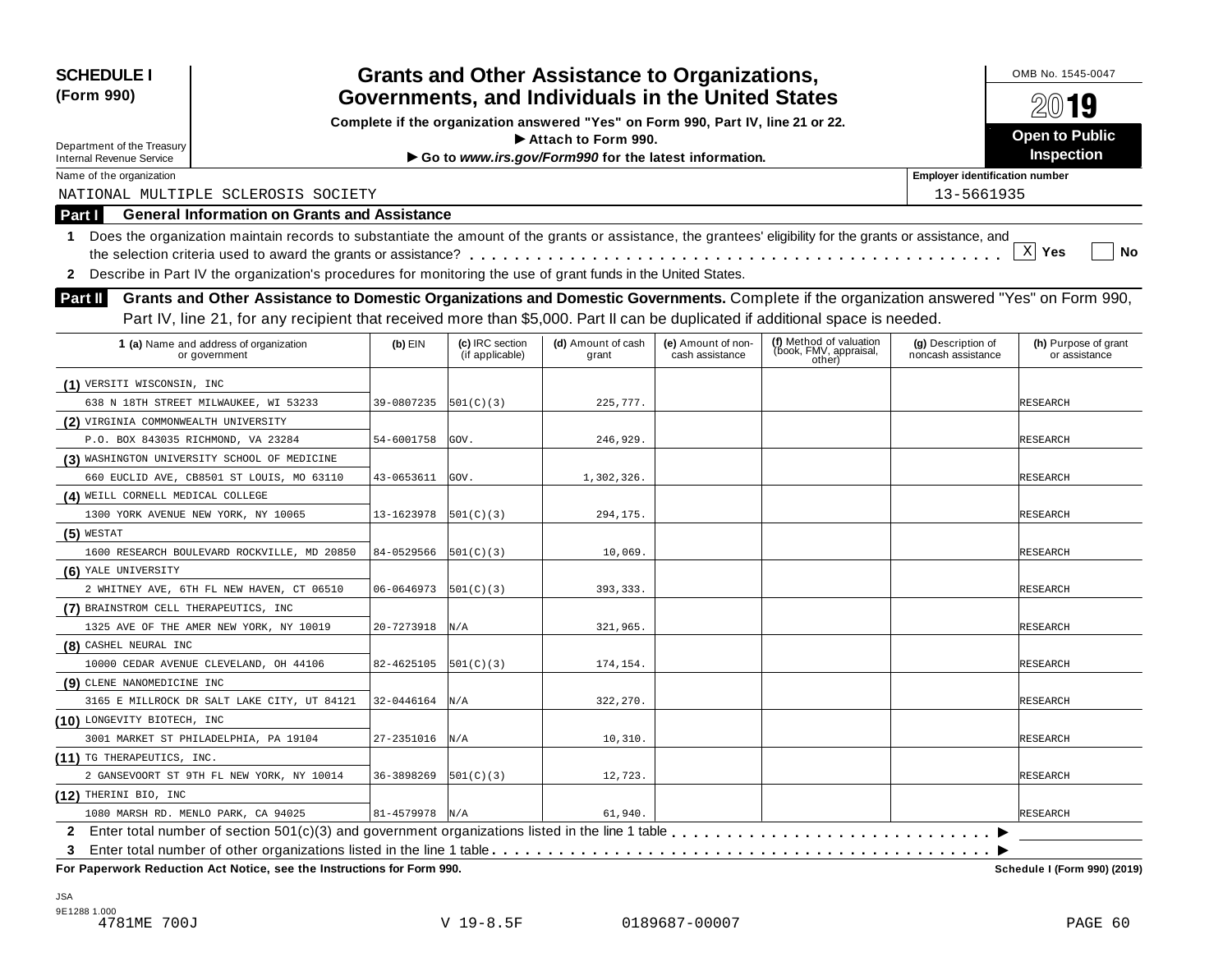| <b>SCHEDULE I</b>                        |                                                                                                                                                            |                     |                                    | <b>Grants and Other Assistance to Organizations,</b>                             |                                       |                                  |                                          | OMB No. 1545-0047                     |
|------------------------------------------|------------------------------------------------------------------------------------------------------------------------------------------------------------|---------------------|------------------------------------|----------------------------------------------------------------------------------|---------------------------------------|----------------------------------|------------------------------------------|---------------------------------------|
| (Form 990)                               |                                                                                                                                                            |                     |                                    | Governments, and Individuals in the United States                                |                                       |                                  |                                          | $20$ 19                               |
|                                          |                                                                                                                                                            |                     |                                    | Complete if the organization answered "Yes" on Form 990, Part IV, line 21 or 22. |                                       |                                  |                                          |                                       |
| Department of the Treasury               |                                                                                                                                                            |                     |                                    | $\blacktriangleright$ Attach to Form 990.                                        |                                       |                                  |                                          | Open to Public                        |
| <b>Internal Revenue Service</b>          |                                                                                                                                                            |                     |                                    | Go to www.irs.gov/Form990 for the latest information.                            |                                       |                                  |                                          | Inspection                            |
| Name of the organization                 |                                                                                                                                                            |                     |                                    |                                                                                  |                                       |                                  | <b>Employer identification number</b>    |                                       |
|                                          | NATIONAL MULTIPLE SCLEROSIS SOCIETY                                                                                                                        |                     |                                    |                                                                                  |                                       |                                  | 13-5661935                               |                                       |
| Part I                                   | <b>General Information on Grants and Assistance</b>                                                                                                        |                     |                                    |                                                                                  |                                       |                                  |                                          |                                       |
| 1.                                       | Does the organization maintain records to substantiate the amount of the grants or assistance, the grantees' eligibility for the grants or assistance, and |                     |                                    |                                                                                  |                                       |                                  |                                          |                                       |
|                                          |                                                                                                                                                            |                     |                                    |                                                                                  |                                       |                                  |                                          | $X$ Yes<br>No                         |
| $\mathbf{2}$                             | Describe in Part IV the organization's procedures for monitoring the use of grant funds in the United States.                                              |                     |                                    |                                                                                  |                                       |                                  |                                          |                                       |
| <b>Part II</b>                           | Grants and Other Assistance to Domestic Organizations and Domestic Governments. Complete if the organization answered "Yes" on Form 990,                   |                     |                                    |                                                                                  |                                       |                                  |                                          |                                       |
|                                          | Part IV, line 21, for any recipient that received more than \$5,000. Part II can be duplicated if additional space is needed.                              |                     |                                    |                                                                                  |                                       |                                  |                                          |                                       |
|                                          |                                                                                                                                                            |                     |                                    |                                                                                  |                                       | (f) Method of valuation          |                                          |                                       |
|                                          | 1 (a) Name and address of organization<br>or government                                                                                                    | $(b)$ EIN           | (c) IRC section<br>(if applicable) | (d) Amount of cash<br>grant                                                      | (e) Amount of non-<br>cash assistance | (book, FMV, appraisal,<br>other) | (g) Description of<br>noncash assistance | (h) Purpose of grant<br>or assistance |
| (1) UNIVERSITY OF CALIFORNIA, RIVERSIDE  |                                                                                                                                                            |                     |                                    |                                                                                  |                                       |                                  |                                          |                                       |
|                                          | 900 UNIVERSITY AVE RIVERSIDE, CA 92521                                                                                                                     | 95-6006142          | GOV.                               | 130,706.                                                                         |                                       |                                  |                                          | RESEARCH                              |
| (2) BRIGHAM AND WOMEN'S HOSPITAL         |                                                                                                                                                            |                     |                                    |                                                                                  |                                       |                                  |                                          |                                       |
|                                          | 75 FRANCIS STREET BOSTON, MA 02115                                                                                                                         | 04-2312909          | 501(C)(3)                          | 18,750.                                                                          |                                       |                                  |                                          | CLINICAL                              |
| (3) CHILDREN'S HOSPITAL OF PHILADELPHIA  |                                                                                                                                                            |                     |                                    |                                                                                  |                                       |                                  |                                          |                                       |
|                                          | 3401 CIVIC CTR BLDG PHILADELPHIA, PA 19104                                                                                                                 | 23-1352166          | [501(C)(3)                         | 95,500.                                                                          |                                       |                                  |                                          | CLINICAL                              |
| (4) CLEVELAND CLINIC FOUNDATION          |                                                                                                                                                            |                     |                                    |                                                                                  |                                       |                                  |                                          |                                       |
|                                          | 9500 EUCLID AVENUE CLEVELAND, OH 44195                                                                                                                     | 91-2153073          | [501(C)(3)                         | 177,300.                                                                         |                                       |                                  |                                          | CLINICAL                              |
|                                          | (5) ICAHN SCHOOL OF MEDICINE AT MOUNT SINAI                                                                                                                |                     |                                    |                                                                                  |                                       |                                  |                                          |                                       |
|                                          | 1 GUSTAVE L. LEVY PLACE NEW YORK, NY 10029                                                                                                                 | 13-6171197          | [501(C)(3)                         | 112,250.                                                                         |                                       |                                  |                                          | CLINICAL                              |
| (6) JOHNS HOPKINS UNIVERSITY             |                                                                                                                                                            |                     |                                    |                                                                                  |                                       |                                  |                                          |                                       |
|                                          | 1101E 33RD ST, STE D200 BALTIMORE, MD 21218                                                                                                                | 52-0595110          | 501(C)(3)                          | 112,111.                                                                         |                                       |                                  |                                          | CLINICAL                              |
| (7) NEW YORK UNIVERSITY                  |                                                                                                                                                            |                     |                                    |                                                                                  |                                       |                                  |                                          |                                       |
|                                          | 550 FIRST AVENUE NEW YORK, NY 10016                                                                                                                        | 13-5562308          | 501(C)(3)                          | 75,000.                                                                          |                                       |                                  |                                          | CLINICAL                              |
| (8) OREGON HEALTH & SCIENCE UNIVERSITY   |                                                                                                                                                            |                     |                                    |                                                                                  |                                       |                                  |                                          |                                       |
|                                          | 2525 SW 3RD AVE, STE 245 PORTLAND, OR 97201                                                                                                                | 93-1176109          | [501(C)(3)                         | 93,500.                                                                          |                                       |                                  |                                          | CLINICAL                              |
|                                          | (9) THE UNI. OF TEXAS SOUTHWESTERN MEDICAL CTR                                                                                                             |                     |                                    |                                                                                  |                                       |                                  |                                          |                                       |
|                                          | 5323 HARRY HINES BLVD. DALLAS, TX 75390                                                                                                                    | 75-6002868          | [501(C)(3)                         | 109,570.                                                                         |                                       |                                  |                                          | CLINICAL                              |
| (10) UNIVERSITY OF ALABAMA AT BIRMINGHAM |                                                                                                                                                            |                     |                                    |                                                                                  |                                       |                                  |                                          |                                       |
|                                          | 701 20TH ST S-AB 921 BIRMINGHAM, AL 35294                                                                                                                  | 63-6005396          | GOV.                               | 18,750.                                                                          |                                       |                                  |                                          | CLINICAL                              |
| (11) UNIVERSITY OF CALIFORNIA SAN DIEGO  |                                                                                                                                                            |                     |                                    |                                                                                  |                                       |                                  |                                          |                                       |
| 9500 GILMAN DR LA JOLLA, CA 92093        |                                                                                                                                                            | 95-6006144          | GOV.                               | 18,750.                                                                          |                                       |                                  |                                          | CLINICAL                              |
|                                          | (12) UNIVERSITY OF CALIFORNIA, SAN FRANCISCO                                                                                                               |                     |                                    |                                                                                  |                                       |                                  |                                          |                                       |
|                                          | 1855 FOLSOM STREET SAN FRANCISCO, CA 94143                                                                                                                 | $94 - 6036493$ GOV. |                                    | 29,219.                                                                          |                                       |                                  |                                          | CLINICAL                              |
|                                          | 2 Enter total number of section 501(c)(3) and government organizations listed in the line 1 table                                                          |                     |                                    |                                                                                  |                                       |                                  |                                          |                                       |
| 3                                        |                                                                                                                                                            |                     |                                    |                                                                                  |                                       |                                  |                                          |                                       |
|                                          | For Paperwork Reduction Act Notice, see the Instructions for Form 990.                                                                                     |                     |                                    |                                                                                  |                                       |                                  |                                          | Schedule I (Form 990) (2019)          |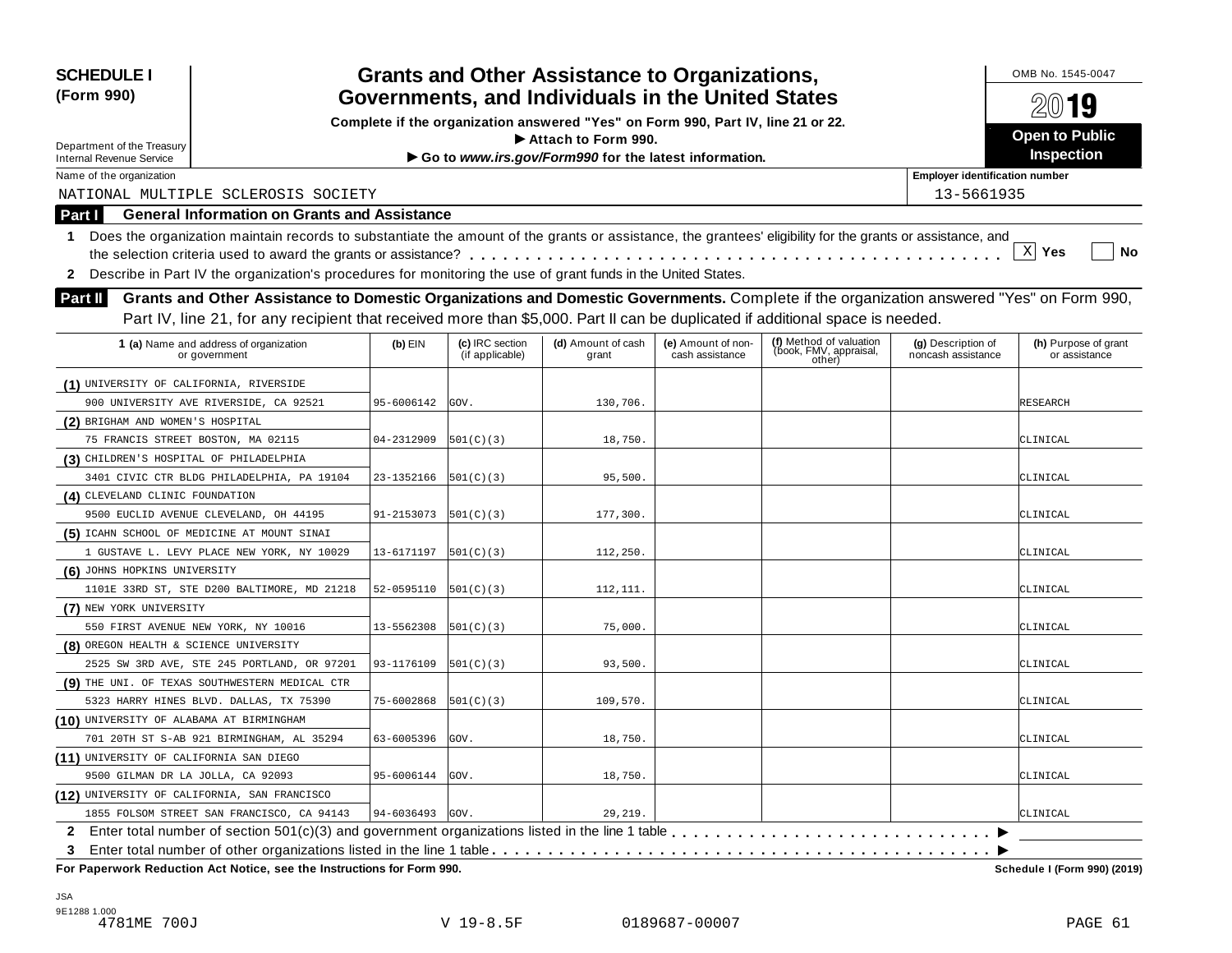| <b>SCHEDULE I</b><br>(Form 990)                                                                                                                              |            | <b>Grants and Other Assistance to Organizations,</b><br>Governments, and Individuals in the United States |                                                                                  |                                       |                                                             |                                          |                                       |  |
|--------------------------------------------------------------------------------------------------------------------------------------------------------------|------------|-----------------------------------------------------------------------------------------------------------|----------------------------------------------------------------------------------|---------------------------------------|-------------------------------------------------------------|------------------------------------------|---------------------------------------|--|
|                                                                                                                                                              |            |                                                                                                           | Complete if the organization answered "Yes" on Form 990, Part IV, line 21 or 22. |                                       |                                                             |                                          | 2019                                  |  |
| Department of the Treasury                                                                                                                                   |            |                                                                                                           | Attach to Form 990.                                                              |                                       |                                                             |                                          | <b>Open to Public</b>                 |  |
| Internal Revenue Service                                                                                                                                     |            |                                                                                                           | Go to www.irs.gov/Form990 for the latest information.                            |                                       |                                                             |                                          | <b>Inspection</b>                     |  |
| Name of the organization                                                                                                                                     |            |                                                                                                           |                                                                                  |                                       |                                                             | <b>Employer identification number</b>    |                                       |  |
| NATIONAL MULTIPLE SCLEROSIS SOCIETY                                                                                                                          |            |                                                                                                           |                                                                                  |                                       |                                                             | 13-5661935                               |                                       |  |
| <b>General Information on Grants and Assistance</b><br>Part I                                                                                                |            |                                                                                                           |                                                                                  |                                       |                                                             |                                          |                                       |  |
| 1 Does the organization maintain records to substantiate the amount of the grants or assistance, the grantees' eligibility for the grants or assistance, and |            |                                                                                                           |                                                                                  |                                       |                                                             |                                          |                                       |  |
|                                                                                                                                                              |            |                                                                                                           |                                                                                  |                                       |                                                             |                                          | $\mathbf{x}$<br>Yes<br>No             |  |
| Describe in Part IV the organization's procedures for monitoring the use of grant funds in the United States.<br>$\mathbf{2}$                                |            |                                                                                                           |                                                                                  |                                       |                                                             |                                          |                                       |  |
| Grants and Other Assistance to Domestic Organizations and Domestic Governments. Complete if the organization answered "Yes" on Form 990,<br>Part II          |            |                                                                                                           |                                                                                  |                                       |                                                             |                                          |                                       |  |
| Part IV, line 21, for any recipient that received more than \$5,000. Part II can be duplicated if additional space is needed.                                |            |                                                                                                           |                                                                                  |                                       |                                                             |                                          |                                       |  |
|                                                                                                                                                              |            |                                                                                                           |                                                                                  |                                       |                                                             |                                          |                                       |  |
| 1 (a) Name and address of organization<br>or government                                                                                                      | $(b)$ EIN  | (c) IRC section<br>(if applicable)                                                                        | (d) Amount of cash<br>grant                                                      | (e) Amount of non-<br>cash assistance | (f) Method of valuation<br>(book, FMV, appraisal,<br>other) | (g) Description of<br>noncash assistance | (h) Purpose of grant<br>or assistance |  |
| (1) UNIVERSITY OF COLORADO DENVER                                                                                                                            |            |                                                                                                           |                                                                                  |                                       |                                                             |                                          |                                       |  |
| 1800 GRANT ST, STE 500 DENVER, CO 80203                                                                                                                      | 84-6000555 | GOV.                                                                                                      | 56,250.                                                                          |                                       |                                                             |                                          | CLINICAL                              |  |
| (2) UNIVERSITY OF MASSACHUSETTS MEDICAL SCHOOL                                                                                                               |            |                                                                                                           |                                                                                  |                                       |                                                             |                                          |                                       |  |
| 55 N LAKE AVE WORCESTER, MA 01655                                                                                                                            | 04-3167352 | GOV.                                                                                                      | 90,750.                                                                          |                                       |                                                             |                                          | CLINICAL                              |  |
| (3) UNIVERSITY OF ROCHESTER MEDICAL CENTER                                                                                                                   |            |                                                                                                           |                                                                                  |                                       |                                                             |                                          |                                       |  |
| 518 HYLAN BUILDING ROCHESTER, NY 14627                                                                                                                       | 16-0743209 | 501(C)(3)                                                                                                 | 93,500.                                                                          |                                       |                                                             |                                          | CLINICAL                              |  |
| (4) UNIVERSITY OF SOUTHERN CALIFORNIA                                                                                                                        |            |                                                                                                           |                                                                                  |                                       |                                                             |                                          |                                       |  |
| UNIVERSITY GARDENS LOS ANGELES, CA 90089                                                                                                                     | 95-1642394 | GOV.                                                                                                      | 99,063.                                                                          |                                       |                                                             |                                          | CLINICAL                              |  |
| (5) UNIVERSITY OF TEXAS AT AUSTIN                                                                                                                            |            |                                                                                                           |                                                                                  |                                       |                                                             |                                          |                                       |  |
| 110 INNER CAMPUS DR. AUSTIN, TX 78712                                                                                                                        | 74-6000203 | GOV.                                                                                                      | 75,000.                                                                          |                                       |                                                             |                                          | CLINICAL                              |  |
| (6) UNIVERSITY OF WASHINGTON                                                                                                                                 |            |                                                                                                           |                                                                                  |                                       |                                                             |                                          |                                       |  |
| 4300 ROOSEVELT WAY NE SEATTLE, WA 98195                                                                                                                      | 91-6001537 | GOV.                                                                                                      | 107,869.                                                                         |                                       |                                                             |                                          | CLINICAL                              |  |
| (7) VANDERBILT UNIVERSITY MEDICAL CENTER                                                                                                                     |            |                                                                                                           |                                                                                  |                                       |                                                             |                                          |                                       |  |
| 1161 21ST AVE. NASHVILLE, TN 37232                                                                                                                           | 35-2528741 | 501(C)(3)                                                                                                 | 75,000.                                                                          |                                       |                                                             |                                          | CLINICAL                              |  |
| (8) VIRGINIA COMMONWEALTH UNIVERSITY                                                                                                                         |            |                                                                                                           |                                                                                  |                                       |                                                             |                                          |                                       |  |
| P.O. BOX 843035 RICHMOND, VA 23284                                                                                                                           | 54-6001758 | 501(C)(3)                                                                                                 | 136,448.                                                                         |                                       |                                                             |                                          | CLINICAL                              |  |
| (9)                                                                                                                                                          |            |                                                                                                           |                                                                                  |                                       |                                                             |                                          |                                       |  |
| (10)                                                                                                                                                         |            |                                                                                                           |                                                                                  |                                       |                                                             |                                          |                                       |  |
| (11)                                                                                                                                                         |            |                                                                                                           |                                                                                  |                                       |                                                             |                                          |                                       |  |
| (12)                                                                                                                                                         |            |                                                                                                           |                                                                                  |                                       |                                                             |                                          |                                       |  |
|                                                                                                                                                              |            |                                                                                                           |                                                                                  |                                       |                                                             |                                          |                                       |  |
| $\mathbf{2}$<br>3                                                                                                                                            |            |                                                                                                           |                                                                                  |                                       |                                                             |                                          | 112.<br>4.                            |  |
| For Paperwork Reduction Act Notice, see the Instructions for Form 990.                                                                                       |            |                                                                                                           |                                                                                  |                                       |                                                             |                                          | Schedule I (Form 990) (2019)          |  |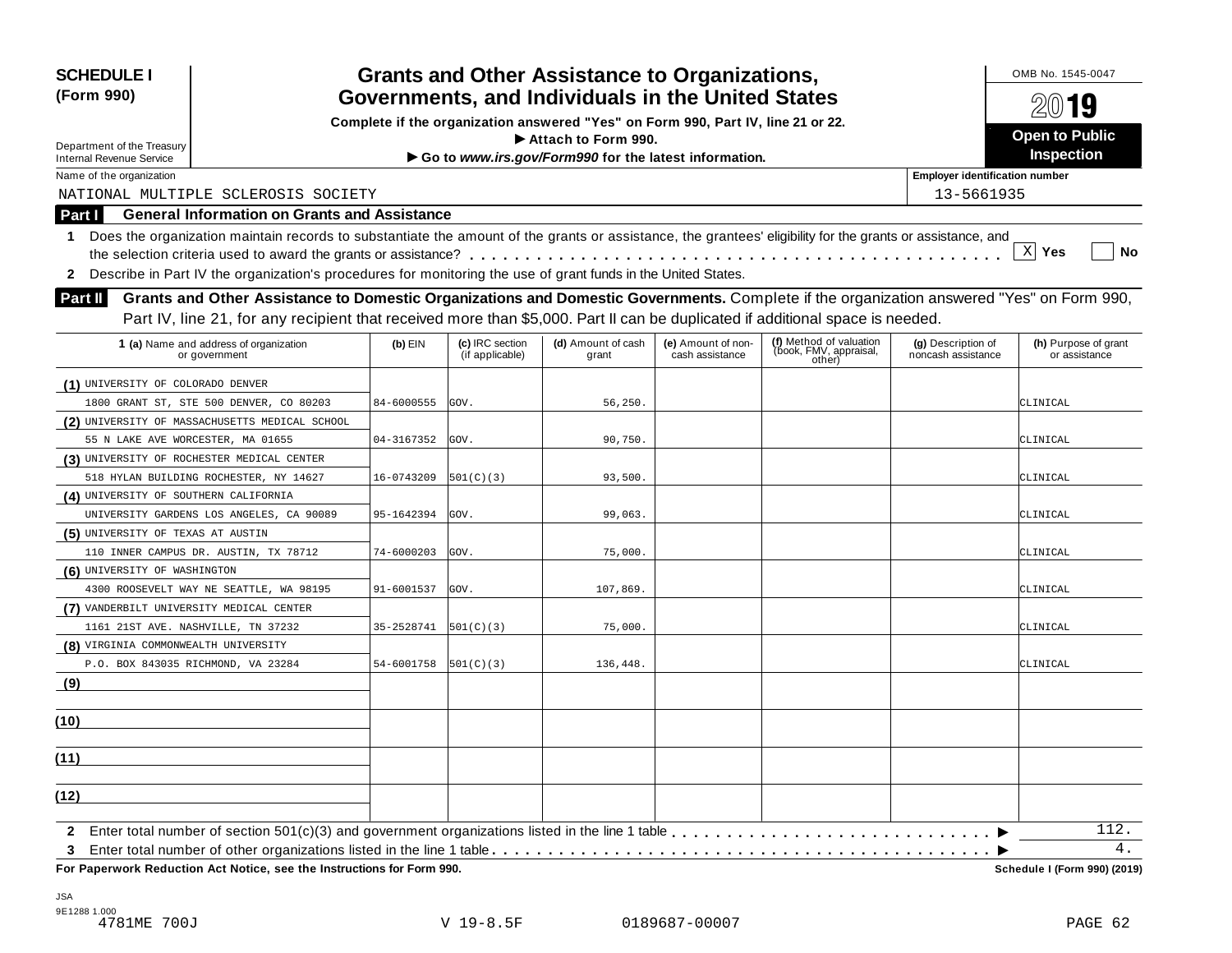### Schedule I (Form 990) (2019) Page **2**

# **Grants and Other Assistance to Domestic Individuals.** Complete ifthe organization answered "Yes" on Form 990, Part IV, line 22. **Part III** Grants and Other Assistance to Domestic Individuals<br>Part III can be duplicated if additional space is needed.

| (a) Type of grant or assistance                                                                                                                | (b) Number of<br>recipients | (c) Amount of<br>cash grant | (d) Amount of<br>non-cash assistance | (e) Method of valuation (book,<br>FMV, appraisal, other) | (f) Description of non-cash assistance |
|------------------------------------------------------------------------------------------------------------------------------------------------|-----------------------------|-----------------------------|--------------------------------------|----------------------------------------------------------|----------------------------------------|
|                                                                                                                                                |                             |                             |                                      |                                                          |                                        |
| FINANCIAL ASSISTANCE                                                                                                                           | 3,438.                      | 2,905,802.                  |                                      |                                                          |                                        |
|                                                                                                                                                |                             |                             |                                      |                                                          |                                        |
| $\overline{2}$                                                                                                                                 |                             |                             |                                      |                                                          |                                        |
|                                                                                                                                                |                             |                             |                                      |                                                          |                                        |
| 3                                                                                                                                              |                             |                             |                                      |                                                          |                                        |
|                                                                                                                                                |                             |                             |                                      |                                                          |                                        |
| 4                                                                                                                                              |                             |                             |                                      |                                                          |                                        |
|                                                                                                                                                |                             |                             |                                      |                                                          |                                        |
| 5                                                                                                                                              |                             |                             |                                      |                                                          |                                        |
|                                                                                                                                                |                             |                             |                                      |                                                          |                                        |
| 6                                                                                                                                              |                             |                             |                                      |                                                          |                                        |
|                                                                                                                                                |                             |                             |                                      |                                                          |                                        |
| 7                                                                                                                                              |                             |                             |                                      |                                                          |                                        |
| <b>Part IV</b><br>Supplemental Information. Provide the information required in Part I, line 2, Part III, column (b); and any other additional |                             |                             |                                      |                                                          |                                        |

**information. Part IV Supplement** 

PROCEDURES FOR MONITORING THE USE OF GRANT FUNDS

SCHEDULE I, PART I, LINE 2

RESEARCH GRANTS

THE SOCIETY UTILIZES VOLUNTEER COMMITTEES OF RENOWNED SCIENTISTS AND

NEUROLOGISTS TO SELECT RESEARCH GRANTS FOR FUNDING IN THE UNITED STATES

AND ABROAD. ALL GRANTEES ARE TO PROVIDE SCIENTIFIC AND FINANCIAL PROGRESS

REPORTS ON A QUARTERLY BASIS WHICH ARE REVIEWED BY QUALIFIED STAFF.

FINANCIAL ASSISTANCE GRANTS

MS NAVIGATORS WORK WITH EACH INDIVIDUAL TO DEVELOP AN ASSISTANCE REQUEST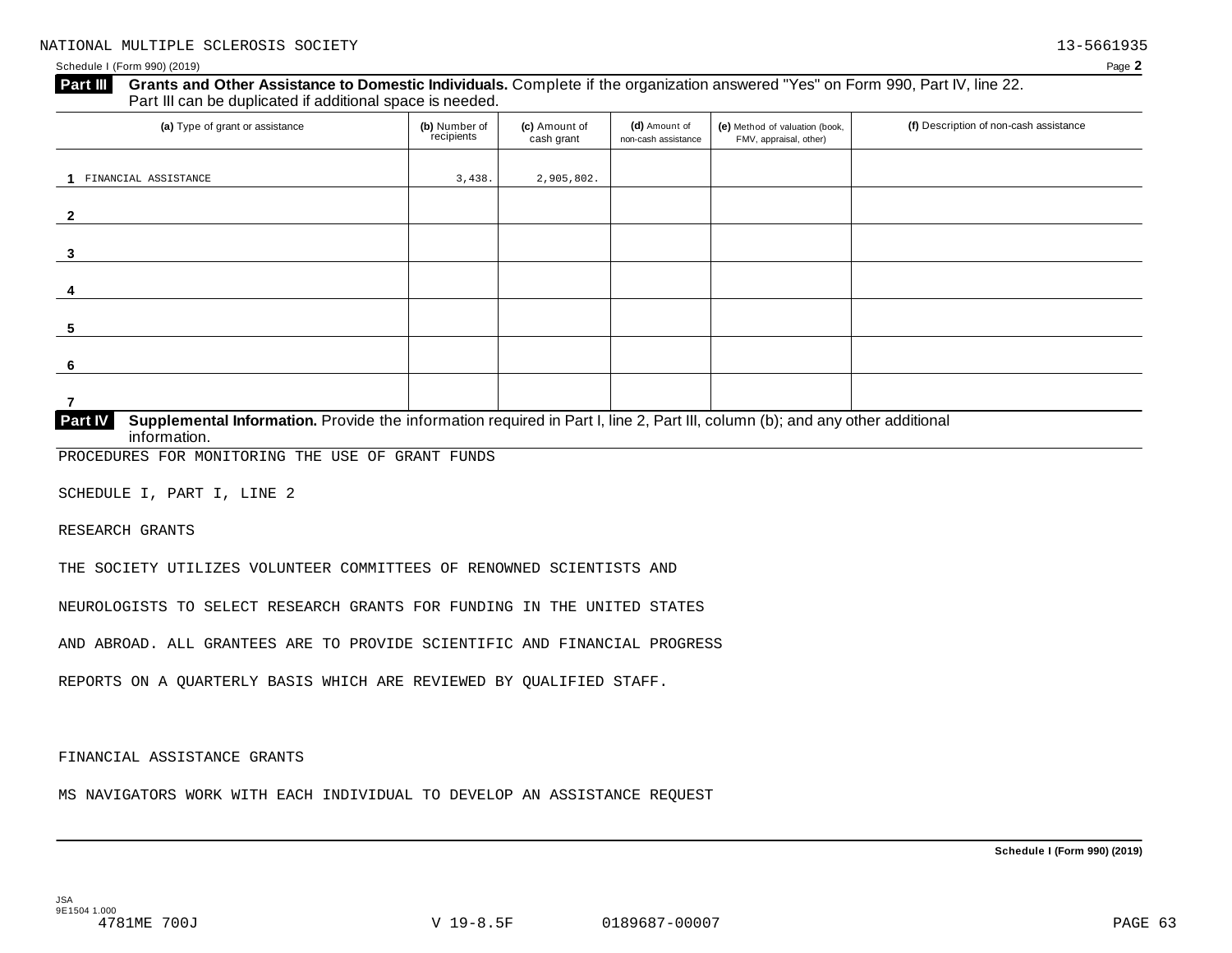# **Grants and Other Assistance to Domestic Individuals.** Complete ifthe organization answered "Yes" on Form 990, Part IV, line 22. **Part III** Grants and Other Assistance to Domestic Individuals<br>Part III can be duplicated if additional space is needed.

| (a) Type of grant or assistance                                                                                                     | (b) Number of<br>recipients | (c) Amount of<br>cash grant | (d) Amount of<br>non-cash assistance | (e) Method of valuation (book,<br>FMV, appraisal, other) | (f) Description of non-cash assistance |
|-------------------------------------------------------------------------------------------------------------------------------------|-----------------------------|-----------------------------|--------------------------------------|----------------------------------------------------------|----------------------------------------|
|                                                                                                                                     |                             |                             |                                      |                                                          |                                        |
| $\overline{2}$                                                                                                                      |                             |                             |                                      |                                                          |                                        |
| 3                                                                                                                                   |                             |                             |                                      |                                                          |                                        |
| 4                                                                                                                                   |                             |                             |                                      |                                                          |                                        |
| 5                                                                                                                                   |                             |                             |                                      |                                                          |                                        |
| 6                                                                                                                                   |                             |                             |                                      |                                                          |                                        |
| 7                                                                                                                                   |                             |                             |                                      |                                                          |                                        |
| PartW<br>Supplemental Information, Provide the information required in Part Lline 2, Part III, column (b); and any other additional |                             |                             |                                      |                                                          |                                        |

**Supplemental Information.** Provide the information required in Part I, line 2, Part III, column (b); and any other additional information. **Part IV**

THAT WOULD LEAD TO A CUSTOMIZED AND SUSTAINABLE SOLUTION. OTHER POTENTIAL

RESOURCES ARE EXPLORED AND A DETERMINATION IS MADE WHETHER THE ASSISTANCE

REQUEST MEETS THE CRITERIA ESTABLISHED IN THE SOCIETY'S FINANCIAL

ASSISTANCE GUIDELINES. APPROVED REQUESTS RESULT IN PAYMENTS MADE DIRECTLY

TO THE VENDOR SPECIFIED IN THE REQUEST.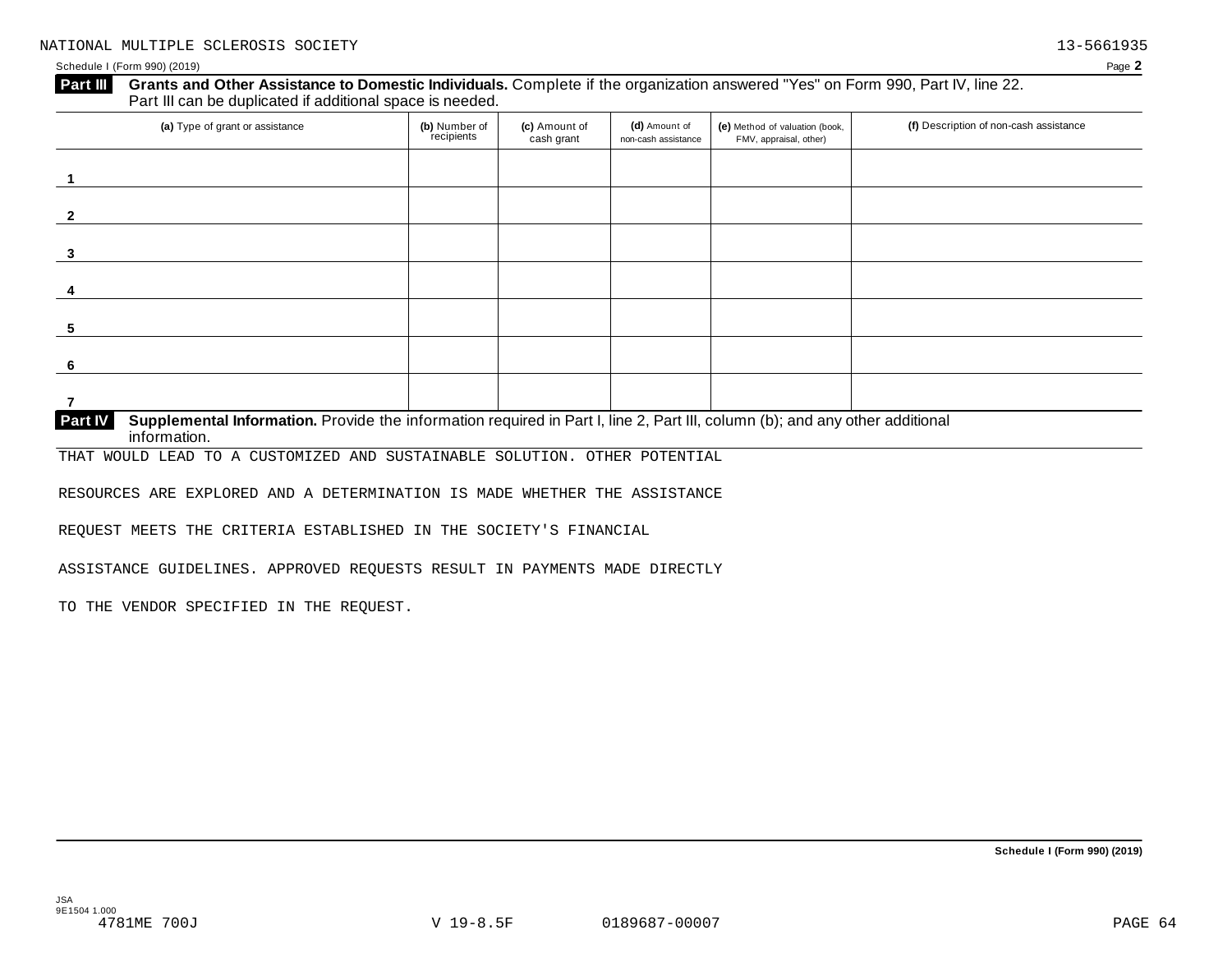|        | <b>SCHEDULE J</b>                                    |                                                                        | <b>Compensation Information</b>                                                                                                                                                                                  |                                       | OMB No. 1545-0047          |            |                         |
|--------|------------------------------------------------------|------------------------------------------------------------------------|------------------------------------------------------------------------------------------------------------------------------------------------------------------------------------------------------------------|---------------------------------------|----------------------------|------------|-------------------------|
|        | (Form 990)                                           |                                                                        | For certain Officers, Directors, Trustees, Key Employees, and Highest                                                                                                                                            |                                       |                            |            |                         |
|        |                                                      |                                                                        | <b>Compensated Employees</b><br>Complete if the organization answered "Yes" on Form 990, Part IV, line 23.                                                                                                       |                                       |                            |            |                         |
|        | Department of the Treasury                           |                                                                        | Attach to Form 990.                                                                                                                                                                                              |                                       | <b>Open to Public</b>      |            |                         |
|        | Internal Revenue Service<br>Name of the organization |                                                                        | Go to www.irs.gov/Form990 for instructions and the latest information.                                                                                                                                           | <b>Employer identification number</b> | <b>Inspection</b>          |            |                         |
|        |                                                      | NATIONAL MULTIPLE SCLEROSIS SOCIETY                                    |                                                                                                                                                                                                                  | 13-5661935                            |                            |            |                         |
|        |                                                      | <b>Questions Regarding Compensation</b>                                |                                                                                                                                                                                                                  |                                       |                            |            |                         |
| Part I |                                                      |                                                                        |                                                                                                                                                                                                                  |                                       |                            | <b>Yes</b> | No                      |
|        |                                                      |                                                                        | 1a Check the appropriate box(es) if the organization provided any of the following to or for a person listed on Form                                                                                             |                                       |                            |            |                         |
|        |                                                      |                                                                        | 990, Part VII, Section A, line 1a. Complete Part III to provide any relevant information regarding these items.                                                                                                  |                                       |                            |            |                         |
|        |                                                      | First-class or charter travel                                          | Housing allowance or residence for personal use                                                                                                                                                                  |                                       |                            |            |                         |
|        |                                                      | Travel for companions                                                  | Payments for business use of personal residence                                                                                                                                                                  |                                       |                            |            |                         |
|        |                                                      | Tax indemnification and gross-up payments                              | Health or social club dues or initiation fees                                                                                                                                                                    |                                       |                            |            |                         |
|        |                                                      | Discretionary spending account                                         | Personal services (such as maid, chauffeur, chef)                                                                                                                                                                |                                       |                            |            |                         |
|        |                                                      |                                                                        |                                                                                                                                                                                                                  |                                       |                            |            |                         |
| b      |                                                      |                                                                        | If any of the boxes on line 1a are checked, did the organization follow a written policy regarding payment                                                                                                       |                                       |                            |            |                         |
|        |                                                      |                                                                        | or reimbursement or provision of all of the expenses described above? If "No," complete Part III to                                                                                                              |                                       | 1b                         |            |                         |
| 2      |                                                      |                                                                        | Did the organization require substantiation prior to reimbursing or allowing expenses incurred by all                                                                                                            |                                       |                            |            |                         |
|        |                                                      |                                                                        | directors, trustees, and officers, including the CEO/Executive Director, regarding the items checked on line                                                                                                     |                                       |                            |            |                         |
|        |                                                      |                                                                        |                                                                                                                                                                                                                  |                                       | $\mathbf{2}$               |            |                         |
|        |                                                      |                                                                        |                                                                                                                                                                                                                  |                                       |                            |            |                         |
| 3      |                                                      |                                                                        | Indicate which, if any, of the following the organization used to establish the compensation of the<br>organization's CEO/Executive Director. Check all that apply. Do not check any boxes for methods used by a |                                       |                            |            |                         |
|        |                                                      |                                                                        | related organization to establish compensation of the CEO/Executive Director, but explain in Part III.                                                                                                           |                                       |                            |            |                         |
|        | X                                                    | Compensation committee                                                 | Written employment contract                                                                                                                                                                                      |                                       |                            |            |                         |
|        | $\boldsymbol{\mathrm{X}}$                            | Independent compensation consultant                                    | $\bold{X}$<br>Compensation survey or study                                                                                                                                                                       |                                       |                            |            |                         |
|        | $\mathbf X$                                          | Form 990 of other organizations                                        | $\vert X \vert$<br>Approval by the board or compensation committee                                                                                                                                               |                                       |                            |            |                         |
|        |                                                      |                                                                        |                                                                                                                                                                                                                  |                                       |                            |            |                         |
| 4      |                                                      | organization or a related organization:                                | During the year, did any person listed on Form 990, Part VII, Section A, line 1a, with respect to the filing                                                                                                     |                                       |                            |            |                         |
|        |                                                      |                                                                        | a Receive a severance payment or change-of-control payment?                                                                                                                                                      |                                       | 4a                         |            | Χ                       |
|        |                                                      |                                                                        | Participate in, or receive payment from, a supplemental nonqualified retirement plan?                                                                                                                            |                                       | 4b                         |            | $\overline{\mathbf{x}}$ |
| c      |                                                      |                                                                        | Participate in, or receive payment from, an equity-based compensation arrangement?                                                                                                                               |                                       | 4c                         |            | $\mathbf X$             |
|        |                                                      |                                                                        | If "Yes" to any of lines 4a-c, list the persons and provide the applicable amounts for each item in Part III.                                                                                                    |                                       |                            |            |                         |
|        |                                                      |                                                                        |                                                                                                                                                                                                                  |                                       |                            |            |                         |
|        |                                                      |                                                                        | Only section $501(c)(3)$ , $501(c)(4)$ , and $501(c)(29)$ organizations must complete lines 5-9.                                                                                                                 |                                       |                            |            |                         |
| 5      |                                                      |                                                                        | For persons listed on Form 990, Part VII, Section A, line 1a, did the organization pay or accrue any                                                                                                             |                                       |                            |            |                         |
|        |                                                      | compensation contingent on the revenues of:                            |                                                                                                                                                                                                                  |                                       |                            |            |                         |
|        |                                                      |                                                                        |                                                                                                                                                                                                                  |                                       | 5a                         |            | Χ                       |
| b      |                                                      |                                                                        |                                                                                                                                                                                                                  |                                       | 5b                         |            | Χ                       |
|        |                                                      | If "Yes" on line 5a or 5b, describe in Part III.                       |                                                                                                                                                                                                                  |                                       |                            |            |                         |
| 6      |                                                      |                                                                        | For persons listed on Form 990, Part VII, Section A, line 1a, did the organization pay or accrue any                                                                                                             |                                       |                            |            |                         |
|        |                                                      | compensation contingent on the net earnings of:                        |                                                                                                                                                                                                                  |                                       |                            |            |                         |
| a      |                                                      |                                                                        |                                                                                                                                                                                                                  |                                       | 6a                         |            | Χ                       |
| b      |                                                      |                                                                        |                                                                                                                                                                                                                  |                                       | 6b                         |            | Χ                       |
|        |                                                      | If "Yes" on line 6a or 6b, describe in Part III.                       |                                                                                                                                                                                                                  |                                       |                            |            |                         |
| 7      |                                                      |                                                                        | For persons listed on Form 990, Part VII, Section A, line 1a, did the organization provide any nonfixed                                                                                                          |                                       |                            |            |                         |
|        |                                                      |                                                                        | payments not described on lines 5 and 6? If "Yes," describe in Part III.                                                                                                                                         |                                       | $\overline{7}$             |            | Χ                       |
| 8      |                                                      |                                                                        | Were any amounts reported on Form 990, Part VII, paid or accrued pursuant to a contract that was subject                                                                                                         |                                       |                            |            |                         |
|        |                                                      |                                                                        | to the initial contract exception described in Regulations section 53.4958-4(a)(3)? If "Yes," describe                                                                                                           |                                       |                            |            |                         |
|        |                                                      |                                                                        |                                                                                                                                                                                                                  |                                       | 8                          |            | X                       |
| 9      |                                                      |                                                                        | If "Yes" on line 8, did the organization also follow the rebuttable presumption procedure described in                                                                                                           |                                       |                            |            |                         |
|        |                                                      |                                                                        |                                                                                                                                                                                                                  |                                       | 9                          |            |                         |
|        |                                                      | For Paperwork Reduction Act Notice, see the Instructions for Form 990. |                                                                                                                                                                                                                  |                                       | Schedule J (Form 990) 2019 |            |                         |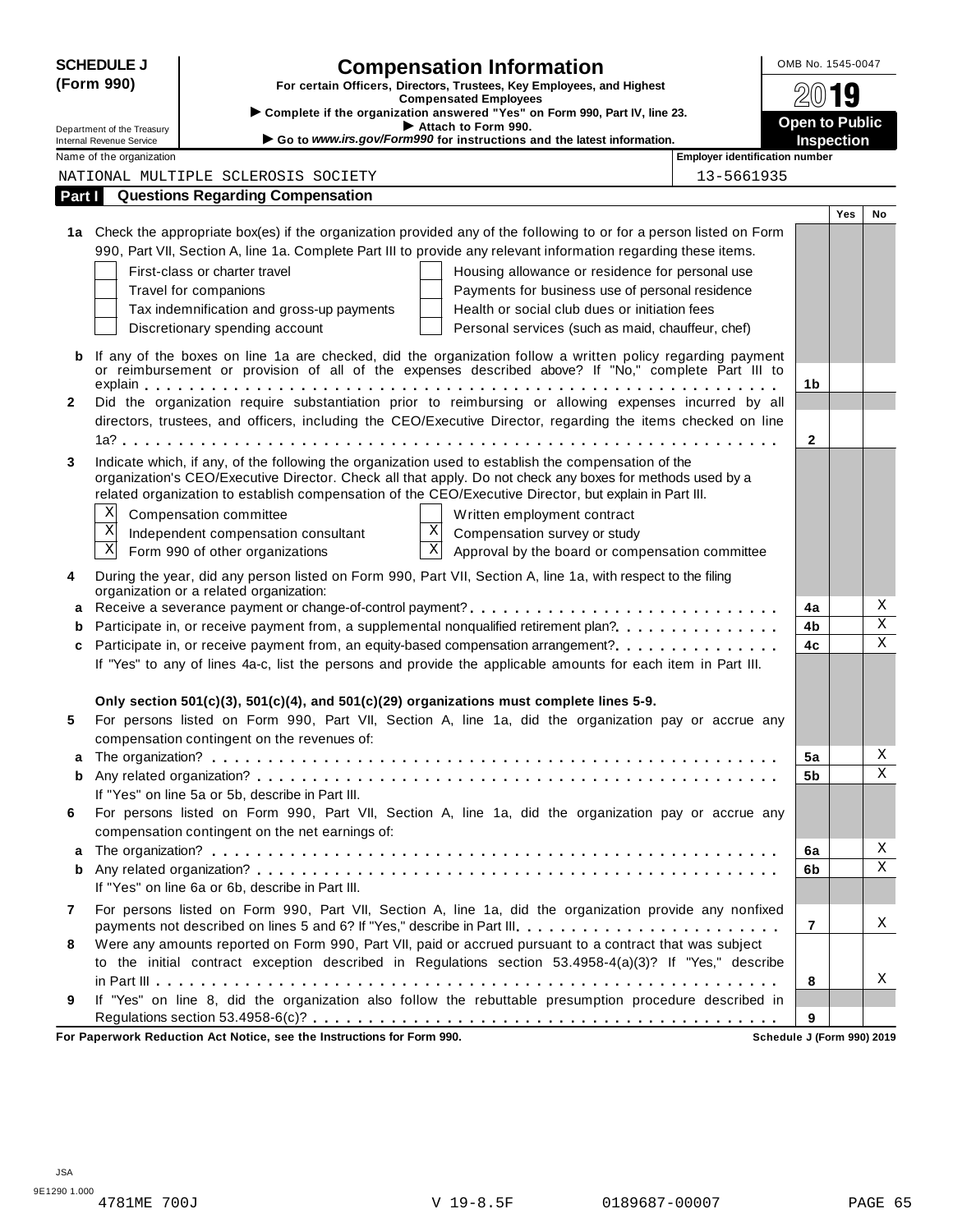# **Part II Officers, Directors, Trustees, Key Employees, and Highest Compensated Employees.** Use duplicate copies ifadditional space is needed.

For each individual whose compensation must be reported on Schedule J, report compensation from the organization on row (i) and from related organizations, described in the instructions, on row (ii). Do not list any individuals that aren't listed on Form 990, Part VII.

Note: The sum of columns (B)(i)-(iii) for each listed individual must equal the total amount of Form 990, Part VII, Section A, line 1a, applicable column (D) and (E) amounts for that individual.

|                                              |      |                          | (B) Breakdown of W-2 and/or 1099-MISC compensation |                                           | (C) Retirement and             | (D) Nontaxable | (E) Total of columns | (F) Compensation                                           |
|----------------------------------------------|------|--------------------------|----------------------------------------------------|-------------------------------------------|--------------------------------|----------------|----------------------|------------------------------------------------------------|
| (A) Name and Title                           |      | (i) Base<br>compensation | (ii) Bonus & incentive<br>compensation             | (iii) Other<br>reportable<br>compensation | other deferred<br>compensation | benefits       | $(B)(i)-(D)$         | in column (B) reported<br>as deferred on prior<br>Form 990 |
| CYNTHIA ZAGIEBOYLO                           | (i)  | 570,915                  | $\mathbf{0}$ .                                     | 0                                         | 11,200                         | 1,715.         | 583,830.             | $0$ .                                                      |
| PRESIDENT & CEO                              | (ii) | 0                        | 0.                                                 | $\mathbf 0$                               | $\Omega$ .                     | 0.             | $0$ .                | $0$ .                                                      |
| TAMI CAESAR                                  | (i)  | 300,378                  | 0.                                                 | 0                                         | 11,200                         | 35,626.        | 347,204.             | $0$ .                                                      |
| $2^{\text{CFO} & \text{COO}}$                | (ii) | 0                        | $\mathsf{O}\,$ .                                   | 0                                         | $\Omega$                       | 0.             | $\Omega$             | $\overline{0}$ .                                           |
| ERIC HILTY                                   | (i)  | 236,833                  | 0.                                                 | 0                                         | 9,191                          | 30,081.        | 276,105              | $0$ .                                                      |
| $3^{\text{CHIEF}}$ LEGAL OFF. (THRU 11/6/20) | (ii) | 0                        | 0.                                                 | 0                                         | $\Omega$ .                     | 0.             | $\Omega$             | $0$ .                                                      |
| PAUL WEISS (THRU 11/2/                       | (i)  | 343,839                  | $0\,$ .                                            | 0                                         | 11,200                         | 31,693.        | 386,732              | $\mathsf 0$ .                                              |
| CHIEF CRM, MKT & TECH OFFICER                | (ii) | 0                        | 0                                                  | 0                                         | $\mathbf 0$ .                  | 0.             | $\mathbf{0}$ .       | $0$ .                                                      |
| TIM COETZEE                                  | (i)  | 335,983                  | $\mathsf{0}$ .                                     | 0                                         | 11,200                         | 38,037.        | 385,220              | 0.                                                         |
| SCHIEF ADVOC, SVC & RSRCH OFFCR              | (ii) | 0                        | $\mathsf{0}$ .                                     | 0                                         | $\Omega$ .                     | 0.             | $\mathbf{0}$ .       | $0$ .                                                      |
| JOHN SCOTT                                   | (i)  | 345,012                  | 0.                                                 | 0                                         | 11,200.                        | 16,443.        | 372,655.             | $\overline{0}$ .                                           |
| CHIEF DEV & COMM LEAD. OFFICER               | (ii) | 0                        | $\mathsf 0$ .                                      | 0                                         | $\Omega$                       | 0.             | $\mathbf{0}$ .       | $\overline{0}$ .                                           |
| LISA GOLDFARB                                | (i)  | 312,801                  | 0.                                                 | 0                                         | 11,200                         | 2,867.         | 326,868.             | $\overline{0}$ .                                           |
| CHIEF HR & VOL ENG OFFICER                   | (ii) | 0                        | 0                                                  | 0                                         | $\Omega$                       | $0$ .          | $\mathbf{0}$ .       | $0$ .                                                      |
| BRUCE BEBO                                   | (i)  | 209,849                  | 0                                                  | 0                                         | 18,651                         | 21,227.        | 249,727.             | $0$ .                                                      |
| $8$ <sup>EVP, RESEARCH</sup> PROGRAMS        | (ii) | $\Omega$                 | $0\,$ .                                            | 0                                         | 0                              | 0.             | $\Omega$ .           | $0$ .                                                      |
| RON ZWERIN                                   | (i)  | 212,028                  | $\mathsf{0}$ .                                     | 0                                         | 0                              | 32, 247.       | 244, 275.            | $\overline{0}$ .                                           |
| $9^{EVP}$ , MARKETING                        | (ii) | 0                        | 0.                                                 | 0                                         | 0                              | 0.             | 0                    | $\mathsf 0$ .                                              |
| ELIZABETH CRITES                             | (i)  | 208,705                  | $\mathbf 0$ .                                      | 0                                         | 7,754.                         | 4,672.         | 221,131              | $0$ .                                                      |
| 10EVP, INDIV GIVING & CORP REL               | (ii) | $\Omega$                 | $\mathsf{O}$                                       | 0                                         | $\Omega$ .                     | 0.             | $\mathbf{0}$ .       | $0$ .                                                      |
| REBECCA FEHLIG                               | (i)  | 191,466                  | 0.                                                 | 0                                         | 6,430                          | 1,814.         | 199,710              | 0.                                                         |
| 11 <sup>EVP, OPERATIONS</sup>                | (ii) | 0                        | 0.                                                 | 0                                         | $\Omega$                       | 0.             | $\mathbf{0}$ .       | $\overline{0}$ .                                           |
| <b>MAUREEN REEDER</b>                        | (i)  | 290,484                  | $\mathsf{0}$ .                                     | 0                                         | 2,430                          | 415.           | 293,329              | $\overline{0}$ .                                           |
| $12^{EVP}$ , LEAD & ORG(THRU 01/25/19)       | (ii) | 0                        | 0.                                                 | 0                                         | 0.                             | 0.             | $\mathbf 0$ .        | 0.                                                         |
| <b>JENNIFER LEE</b>                          | (i)  | 257,154                  | 0.                                                 | 0                                         | 10,400                         | 23,813.        | 291,367.             | $\mathsf 0$ .                                              |
| 13EVP, FUNDRAISING EVENTS                    | (ii) | 0                        | $\mathsf{O}\,$ .                                   | 0                                         | $\Omega$ .                     | 0.             | $\mathsf{O}$ .       | $\overline{0}$ .                                           |
| PHYLLIS ROBSHAM                              | (i)  | 258,254                  | 0.                                                 | $\mathbf 0$                               | 10,328                         | 13,988.        | 282,570              | 0.                                                         |
| 14EVP, COMMUNITY LEADERSHIP                  | (ii) | 0                        | $\mathsf{0}$ .                                     | 0                                         | $\Omega$ .                     | 0.             | $0$ .                | $0$ .                                                      |
| <b>BARI TALENTE</b>                          | (i)  | 225,666                  | $\mathsf{O}\,$ .                                   | 0                                         | 6,932.                         | 39,830.        | 272,428              | $\overline{0}$ .                                           |
| $15^{\text{EVP}}$ , ADVOCACY                 | (ii) | 0                        | 0.                                                 | 0                                         | $\Omega$                       | 0.             | $\mathbf 0$ .        | $0$ .                                                      |
| KAY JULIAN                                   | (i)  | 241,504                  | $\mathsf{0}$ .                                     | 0                                         | 9,760.                         | 16, 290.       | 267,554.             | $\mathsf 0$ .                                              |
| $16^{EVP}$ , SERVICES (THRU 11/02/20)        | (ii) | 0.                       | 0.                                                 | $\overline{0}$                            | 0.                             | 0.             | 0.                   | $\overline{0}$ .                                           |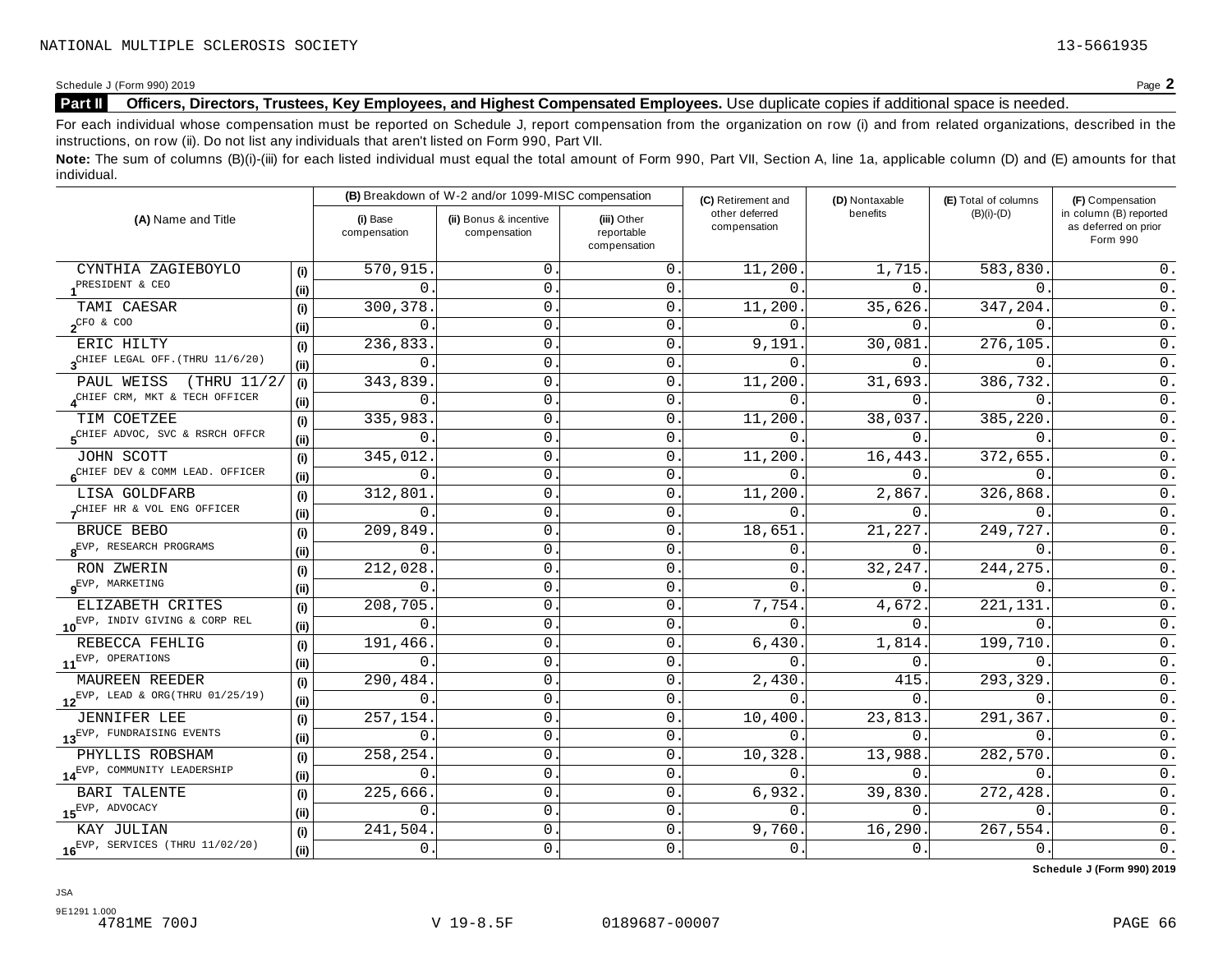# **Part II Officers, Directors, Trustees, Key Employees, and Highest Compensated Employees.** Use duplicate copies ifadditional space is needed.

For each individual whose compensation must be reported on Schedule J, report compensation from the organization on row (i) and from related organizations, described in the instructions, on row (ii). Do not list any individuals that aren't listed on Form 990, Part VII.

Note: The sum of columns (B)(i)-(iii) for each listed individual must equal the total amount of Form 990, Part VII, Section A, line 1a, applicable column (D) and (E) amounts for that individual.

|                                          |                              |                          | (B) Breakdown of W-2 and/or 1099-MISC compensation |                                           | (C) Retirement and             | (D) Nontaxable   | (E) Total of columns | (F) Compensation                                           |
|------------------------------------------|------------------------------|--------------------------|----------------------------------------------------|-------------------------------------------|--------------------------------|------------------|----------------------|------------------------------------------------------------|
| (A) Name and Title                       |                              | (i) Base<br>compensation | (ii) Bonus & incentive<br>compensation             | (iii) Other<br>reportable<br>compensation | other deferred<br>compensation | benefits         | $(B)(i)-(D)$         | in column (B) reported<br>as deferred on prior<br>Form 990 |
| GRAHAM MCREYNOLDS                        | (i)                          | 101,308                  | $\mathsf{O}$ .                                     | $\overline{0}$ .                          | 4,101                          | 19,970.          | 125,379.             | $\overline{0}$ .                                           |
| 1 <sup>FMR</sup> AVP, GLOBAL INITIATIVES | (ii)                         | $\overline{0}$ .         | $0$ .                                              | $\mathsf{O}$ .                            | $\overline{0}$ .               | $\overline{0}$ . | $\overline{0}$ .     | $\overline{\overline{\mathbf{0}}\cdot}$                    |
|                                          | (i)                          |                          |                                                    |                                           |                                |                  |                      |                                                            |
| $\overline{2}$                           | (ii)                         |                          |                                                    |                                           |                                |                  |                      |                                                            |
|                                          | (i)                          |                          |                                                    |                                           |                                |                  |                      |                                                            |
| $\overline{\mathbf{3}}$                  | (ii)                         |                          |                                                    |                                           |                                |                  |                      |                                                            |
|                                          | (i)                          |                          |                                                    |                                           |                                |                  |                      |                                                            |
| 4                                        | (ii)                         |                          |                                                    |                                           |                                |                  |                      |                                                            |
|                                          | $\qquad \qquad \textbf{(i)}$ |                          |                                                    |                                           |                                |                  |                      |                                                            |
| 5                                        | (ii)                         |                          |                                                    |                                           |                                |                  |                      |                                                            |
|                                          | (i)                          |                          |                                                    |                                           |                                |                  |                      |                                                            |
| 6                                        | (ii)                         |                          |                                                    |                                           |                                |                  |                      |                                                            |
|                                          | (i)                          |                          |                                                    |                                           |                                |                  |                      |                                                            |
| $\overline{7}$                           | (ii)                         |                          |                                                    |                                           |                                |                  |                      |                                                            |
|                                          | (i)                          |                          |                                                    |                                           |                                |                  |                      |                                                            |
| 8                                        | (ii)                         |                          |                                                    |                                           |                                |                  |                      |                                                            |
|                                          | $\qquad \qquad \textbf{(i)}$ |                          |                                                    |                                           |                                |                  |                      |                                                            |
| 9                                        | (ii)                         |                          |                                                    |                                           |                                |                  |                      |                                                            |
|                                          | (i)                          |                          |                                                    |                                           |                                |                  |                      |                                                            |
| 10                                       | (ii)                         |                          |                                                    |                                           |                                |                  |                      |                                                            |
|                                          | (i)                          |                          |                                                    |                                           |                                |                  |                      |                                                            |
| $11$                                     | (ii)                         |                          |                                                    |                                           |                                |                  |                      |                                                            |
|                                          | $\qquad \qquad \textbf{(i)}$ |                          |                                                    |                                           |                                |                  |                      |                                                            |
| 12                                       | (ii)                         |                          |                                                    |                                           |                                |                  |                      |                                                            |
|                                          | (i)                          |                          |                                                    |                                           |                                |                  |                      |                                                            |
| 13                                       | (ii)                         |                          |                                                    |                                           |                                |                  |                      |                                                            |
|                                          | (i)                          |                          |                                                    |                                           |                                |                  |                      |                                                            |
| 14                                       | (ii)                         |                          |                                                    |                                           |                                |                  |                      |                                                            |
|                                          | (i)                          |                          |                                                    |                                           |                                |                  |                      |                                                            |
| 15                                       | (ii)                         |                          |                                                    |                                           |                                |                  |                      |                                                            |
|                                          | (i)                          |                          |                                                    |                                           |                                |                  |                      |                                                            |
| 16                                       | (ii)                         |                          |                                                    |                                           |                                |                  |                      |                                                            |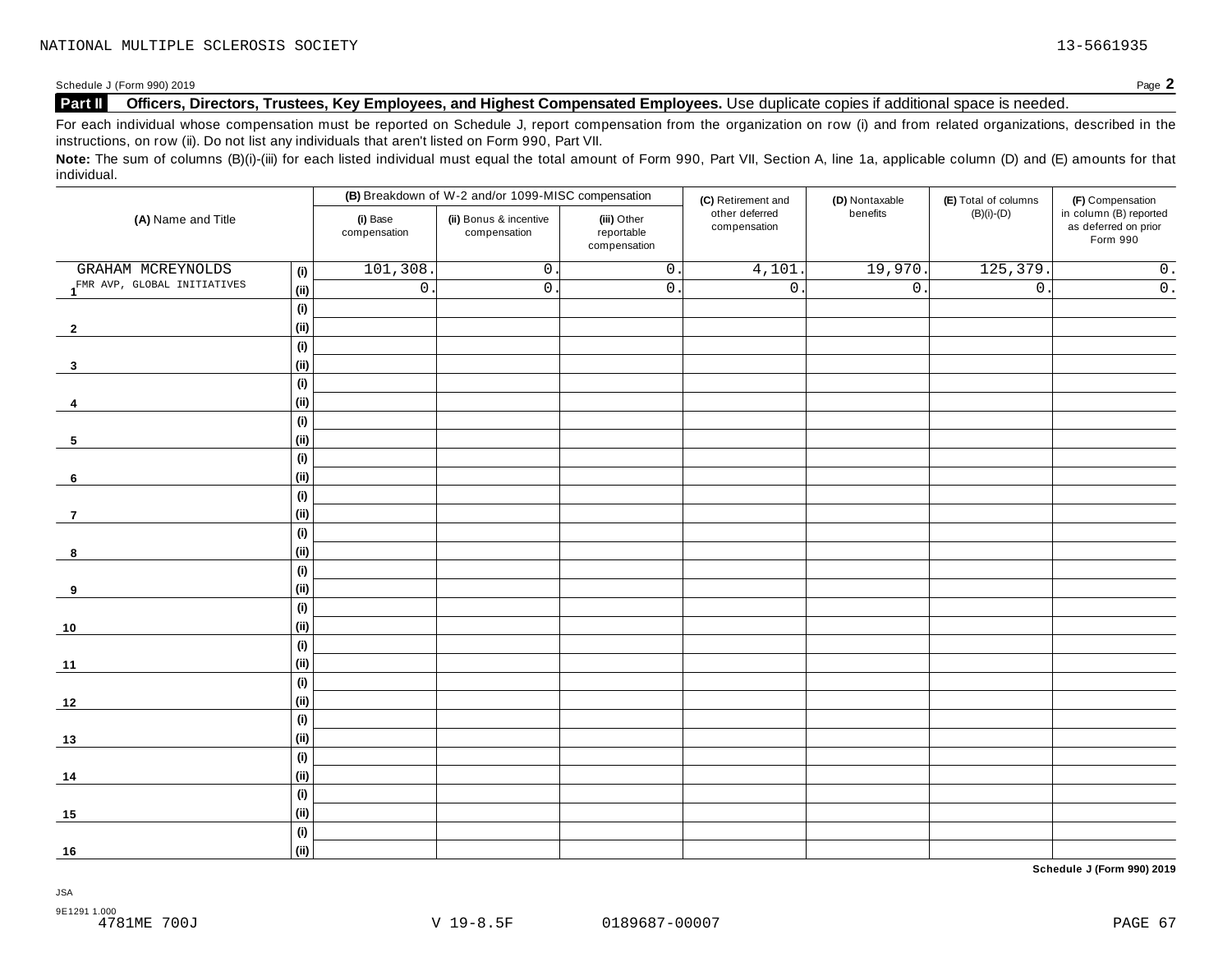## Schedule J (Form 990) 2019 Page **3**

## **Part III Supplemental Information**

Provide the information, explanation, or descriptions required for Part I, lines 1a, 1b, 3, 4a, 4b, 4c, 5a, 5b, 6a, 6b, 7, and 8, and for Part II. Also complete this part for any additional information.

SCHEDULE J, PART II, COMPENSATION

THE COMPENSATION INFORMATION REPORTED ON PART VII AND SCHEDULE J IS BASED

ON THE 2019 CALENDAR YEAR AND PREDATES THE COVID PANDEMIC THAT HAS

GREATLY IMPACTED THE SOCIETY'S OPERATIONS. SALARY REDUCTIONS FOR HIGHLY

COMPENSATED EMPLOYEES WERE IMPLEMENTED IN 2020 AS PART OF THE COVID-19

CONTINGENCY PLAN TO REDUCE EXPENSES WHILE RETAINING EMPLOYEES AND

DELIVERING ON OUR MISSION. THOSE REDUCTIONS WILL BE REFLECTED IN NEXT

YEAR'S FILING.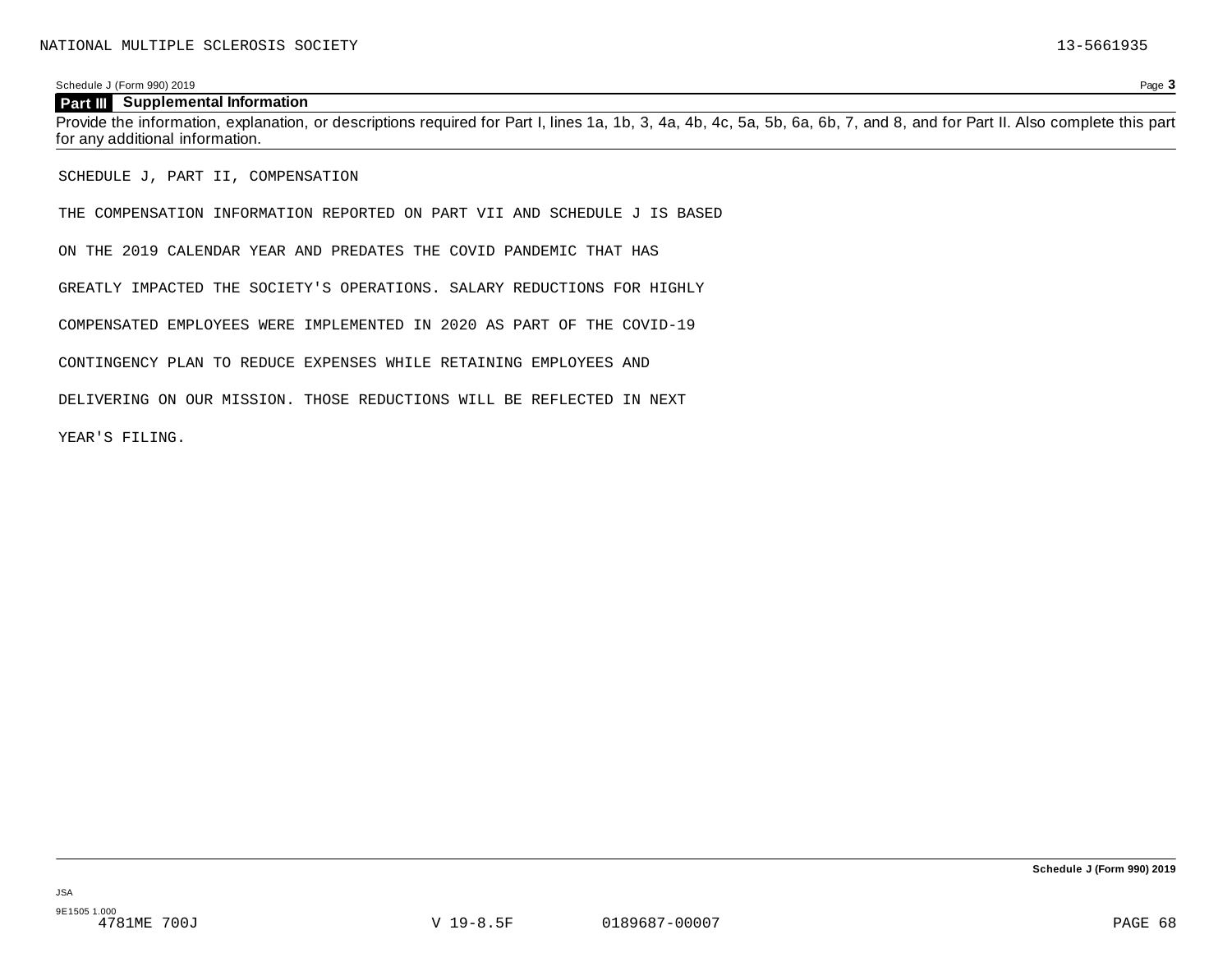# SCHEDULE M<br>
(Form 990) **Supplementary of the organizations answered** "Yes" on Form 990 Part IV lines 29 or 30

Department of the Treasury<br>Internal Revenue Service

**Examplete** if the organizations answered "Yes" on Form 990, Part Ⅳ, lines 29 or 30. 
<br>■ **Open to Public Department of the Treasury ▶ Attach to Form 990.**<br>Internal Revenue Service ▶ Go to *www.irs.gov/Form990* for instructions and the latest information.<br>Nome of the organization aumhor

Name of the organization **intervalse of the organization intervalse of the organization intervalse of the organization intervalse of the organization intervalse of the organization intervalse of the organization** 

# NATIONAL MULTIPLE SCLEROSIS SOCIETY 13-5661935

| Part I       | <b>Types of Property</b>                                                                                                                                                                                                       |                                   |                                                                            |                                                                                                                     |                                                              |
|--------------|--------------------------------------------------------------------------------------------------------------------------------------------------------------------------------------------------------------------------------|-----------------------------------|----------------------------------------------------------------------------|---------------------------------------------------------------------------------------------------------------------|--------------------------------------------------------------|
|              |                                                                                                                                                                                                                                | (a)<br>Check if<br>applicable     | (b)<br>Number of contributions or<br>items contributed                     | (c)<br>Noncash contribution<br>amounts reported on<br>Form 990, Part VIII, line 1g                                  | (d)<br>Method of determining<br>noncash contribution amounts |
| 1.           |                                                                                                                                                                                                                                |                                   | <u> 1989 - Johann Stein, mars an t-Amerikaansk kommunister (</u>           |                                                                                                                     |                                                              |
| $\mathbf{2}$ |                                                                                                                                                                                                                                |                                   |                                                                            |                                                                                                                     |                                                              |
| 3            |                                                                                                                                                                                                                                |                                   |                                                                            |                                                                                                                     |                                                              |
| 4            | Books and publications <b>Container and Solution</b>                                                                                                                                                                           |                                   |                                                                            |                                                                                                                     |                                                              |
| 5            | Clothing and household                                                                                                                                                                                                         |                                   |                                                                            |                                                                                                                     |                                                              |
|              | goods <u>  _ _ _ _</u>                                                                                                                                                                                                         |                                   |                                                                            |                                                                                                                     |                                                              |
| 6            |                                                                                                                                                                                                                                |                                   |                                                                            | <u> 1989 - Johann Barn, mars ann an t-Amhain an t-Amhain an t-Amhain an t-Amhain an t-Amhain an t-Amhain an t-A</u> |                                                              |
| 7            |                                                                                                                                                                                                                                |                                   |                                                                            | the control of the control of the control of the control of the control of                                          |                                                              |
| 8            | Intellectual property entering the set of the set of the set of the set of the set of the set of the set of the                                                                                                                |                                   |                                                                            |                                                                                                                     |                                                              |
| 9            | Securities - Publicly traded                                                                                                                                                                                                   | X                                 | 177.                                                                       | 2,289,940.                                                                                                          | FMV                                                          |
| 10           | Securities - Closely held stock                                                                                                                                                                                                |                                   |                                                                            |                                                                                                                     |                                                              |
| 11           | Securities - Partnership, LLC,                                                                                                                                                                                                 |                                   |                                                                            |                                                                                                                     |                                                              |
|              | or trust interests in the state of the state of the state of the state of the state of the state of the state o                                                                                                                |                                   |                                                                            |                                                                                                                     |                                                              |
| 12           | Securities - Miscellaneous                                                                                                                                                                                                     |                                   |                                                                            |                                                                                                                     |                                                              |
| 13           | Qualified conservation                                                                                                                                                                                                         |                                   |                                                                            |                                                                                                                     |                                                              |
|              | contribution - Historic                                                                                                                                                                                                        |                                   |                                                                            |                                                                                                                     |                                                              |
|              |                                                                                                                                                                                                                                |                                   |                                                                            |                                                                                                                     |                                                              |
| 14           | Qualified conservation                                                                                                                                                                                                         |                                   |                                                                            |                                                                                                                     |                                                              |
|              |                                                                                                                                                                                                                                |                                   | the control of the control of the control of the control of the control of |                                                                                                                     |                                                              |
| 15           | Real estate - Residential experience and the contract of the state of Real estate - Residential                                                                                                                                |                                   |                                                                            |                                                                                                                     |                                                              |
| 16           |                                                                                                                                                                                                                                |                                   |                                                                            |                                                                                                                     |                                                              |
| 17           |                                                                                                                                                                                                                                |                                   |                                                                            | the control of the control of the control of the                                                                    |                                                              |
| 18           |                                                                                                                                                                                                                                |                                   |                                                                            | the control of the control of the control of the control of the control of                                          |                                                              |
| 19           | Food inventory $\ldots \ldots \ldots$ . $\Box$                                                                                                                                                                                 |                                   |                                                                            | the control of the control of the control of the control of                                                         |                                                              |
| 20           | Drugs and medical supplies equal to the contract of the contract of the contract of the contract of the contract of the contract of the contract of the contract of the contract of the contract of the contract of the contra |                                   |                                                                            |                                                                                                                     |                                                              |
| 21           |                                                                                                                                                                                                                                |                                   |                                                                            |                                                                                                                     |                                                              |
| 22           |                                                                                                                                                                                                                                |                                   |                                                                            | the control of the control of the control of the control of the control of                                          |                                                              |
| 23           |                                                                                                                                                                                                                                |                                   |                                                                            |                                                                                                                     |                                                              |
| 24           |                                                                                                                                                                                                                                |                                   |                                                                            |                                                                                                                     |                                                              |
| 25           | Other $\blacktriangleright$ ( $\qquad \qquad$                                                                                                                                                                                  |                                   |                                                                            |                                                                                                                     |                                                              |
| 26           | Other $\blacktriangleright$ ( $\_\_\_\_\_\_\_\_\_$ )                                                                                                                                                                           | and the state of the state of the |                                                                            |                                                                                                                     |                                                              |
| 27           | Other $\blacktriangleright$ ( $\_\_\_\_\_\_\_\_$ )                                                                                                                                                                             |                                   |                                                                            |                                                                                                                     |                                                              |
|              | 28 Other $\blacktriangleright$ (                                                                                                                                                                                               |                                   |                                                                            |                                                                                                                     |                                                              |
|              | 29 Number of Forms 8283 received by the organization during the tax year for contributions for                                                                                                                                 |                                   |                                                                            |                                                                                                                     |                                                              |
|              | which the organization completed Form 8283, Part IV, Donee Acknowledgement                                                                                                                                                     |                                   |                                                                            |                                                                                                                     | 29                                                           |
|              |                                                                                                                                                                                                                                |                                   |                                                                            |                                                                                                                     | Yes  <br>No                                                  |
|              | 30a During the year, did the organization receive by contribution any property reported in Part I, lines 1 through                                                                                                             |                                   |                                                                            |                                                                                                                     |                                                              |
|              | 28, that it must hold for at least three years from the date of the initial contribution, and which isn't required                                                                                                             |                                   |                                                                            |                                                                                                                     |                                                              |
|              |                                                                                                                                                                                                                                |                                   |                                                                            |                                                                                                                     | Χ<br>30a                                                     |
|              | <b>b</b> If "Yes," describe the arrangement in Part II.                                                                                                                                                                        |                                   |                                                                            |                                                                                                                     |                                                              |
| 31           | Does the organization have a gift acceptance policy that requires the review of any nonstandard                                                                                                                                |                                   |                                                                            |                                                                                                                     |                                                              |
|              |                                                                                                                                                                                                                                |                                   |                                                                            |                                                                                                                     | Χ<br>31                                                      |
|              | 32a Does the organization hire or use third parties or related organizations to solicit, process, or sell noncash                                                                                                              |                                   |                                                                            |                                                                                                                     |                                                              |
|              |                                                                                                                                                                                                                                |                                   |                                                                            |                                                                                                                     | Χ                                                            |
|              |                                                                                                                                                                                                                                |                                   |                                                                            |                                                                                                                     | 32a                                                          |
|              | <b>b</b> If "Yes," describe in Part II.                                                                                                                                                                                        |                                   |                                                                            |                                                                                                                     |                                                              |
| 33           | If the organization didn't report an amount in column (c) for a type of property for which column (a) is checked,<br>describe in Part II.                                                                                      |                                   |                                                                            |                                                                                                                     |                                                              |

**For Paperwork Reduction Act Notice, see the Instructions for Form 990. Schedule M (Form 990) 2019**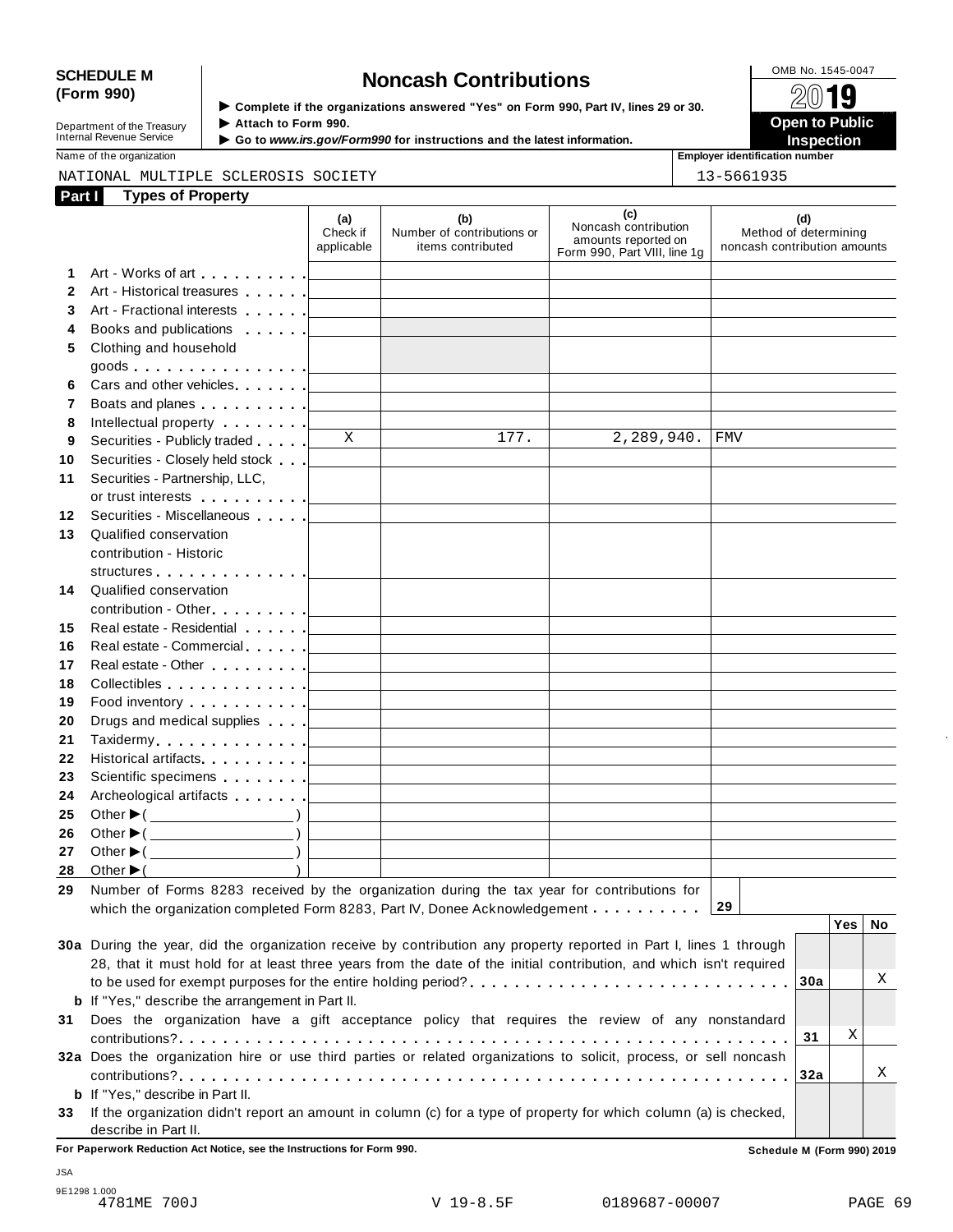**Supplemental Information.** Provide the information required by Part I, lines 30b, 32b, and 33, and whether the organization is reporting in Part I, column (b), the number of contributions, the number of items received, or a combination of both. Also complete this part for any additional information. **Part II**

NUMBER OF CONTRIBUTIONS

SCHEDULE M, PART I, LINE 9

THE ORGANIZATION IS REPORTING THE NUMBER OF NONCASH CONTRIBUTIONS

RECEIVED, NOT THE NUMBER OF ITEMS CONTRIBUTED.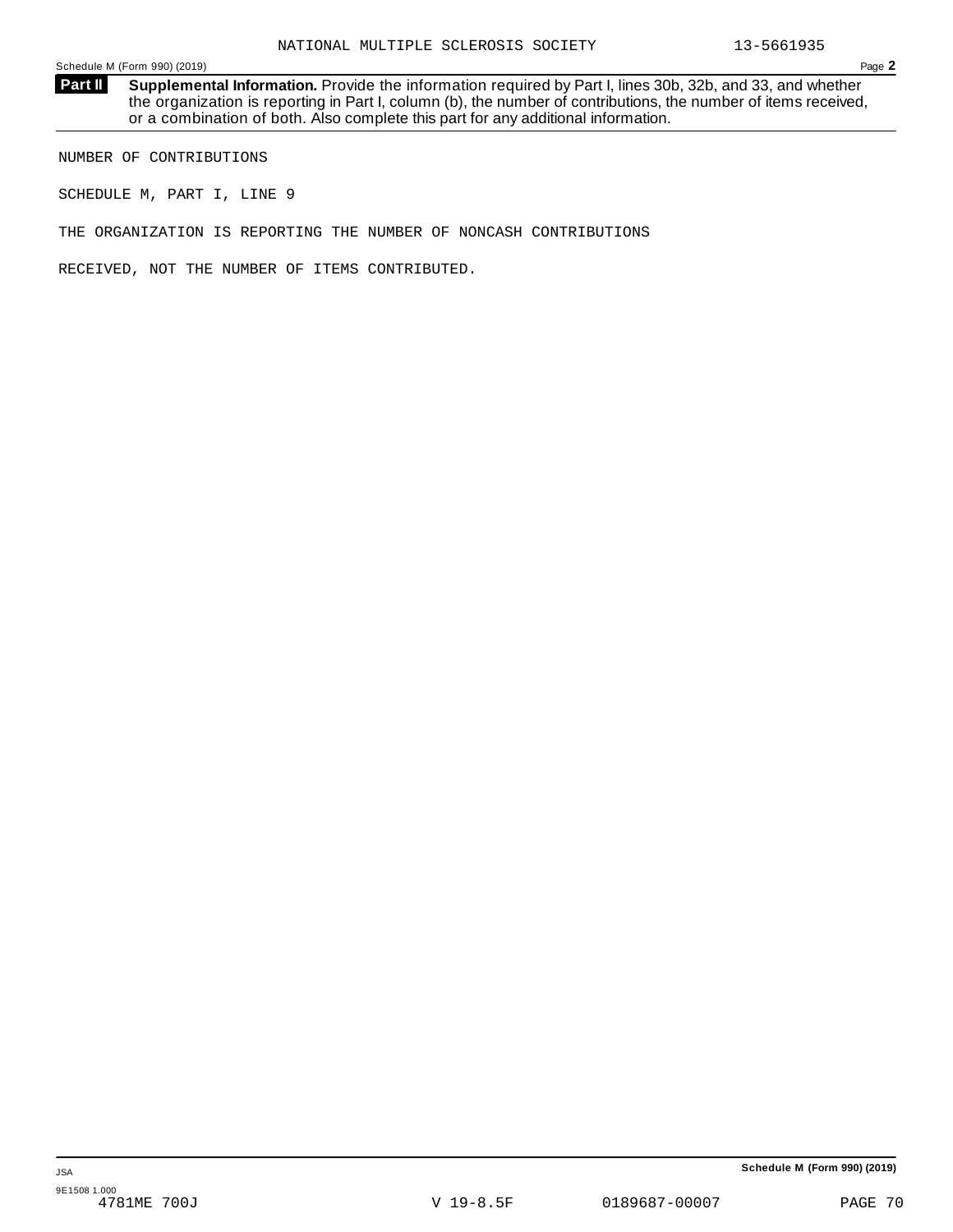# **SCHEDULE O** Supplemental Information to Form 990 or 990-EZ MB No. 1545-0047

**(Form 990 or 990-EZ) Complete to provide information for responses to specific questions on** plete to provide information for responses to specific questions on  $\mathbb{Z} \setminus \mathbb{R}$ **I Attach to Form 990 or 990-EZ.**<br>
Attach to Form 990 or 990-EZ.<br>
and a contract of Public and a contract of Public and a contract of the COP of Density of the COP of Density of A **INSPECTED OF CONSTRAINT OF THE PROPERT OPER TO PUNISH SERVICE SERVICE SERVICE SERVICE SERVICE SERVICE SERVICE SERVICE SERVICE INTERNATION SERVICE SERVICE SERVICE SERVICE SERVICE SERVICE SERVICE SERVICE SERVICE SERVICE SE** 



COVID-19 IMPACT

IN EARLY 2020, AN OUTBREAK OF THE NOVEL STRAIN OF CORONAVIRUS ("COVID-19") EMERGED ON A GLOBAL SCALE. IN REACTION TO THE OUTBREAK, FEDERAL, STATE, AND LOCAL GOVERNMENTS ISSUED MANDATES THAT DISRUPTED BUSINESSES AND RESULTED IN AN OVERALL DECLINE IN ECONOMIC ACTIVITY. DESPITE THE OPERATING CHALLENGES IT PRESENTED, THE SOCIETY REMAINED FOCUSED ON DELIVERING ITS CORE MISSION. THE PANDEMIC CAUSED THE SOCIETY TO CLOSE OFFICES ACROSS THE COUNTRY AND SHIFT ITS OPERATIONS, EVENTS AND COMMUNITY PROGRAMS TO A REMOTE STATUS, WHICH REMAINED IN EFFECT THROUGH THE END OF FISCAL 2020 AND INTO FISCAL 2021. DONOR-BASED REVENUES HAVE BEEN MATERIALLY IMPACTED, AS IN-PERSON FUNDRAISING EVENTS MOVED TO VIRTUAL EVENTS AND CONNECTIONS WITH DONORS AND PEOPLE AFFECTED BY MS TURNED TO ONLINE FORMATS. OVERALL, THE IMPACT WAS A REDUCTION OF 21% OF TOTAL REVENUES FOR THE YEAR ENDED SEPTEMBER 30, 2020, AS COMPARED TO THE PRIOR YEAR. AN EXPENSE CONTINGENCY PLAN WAS DEVELOPED, INCLUDING COMPENSATION REDUCTIONS TO THOSE PAID OVER \$100,000, AND THE SOCIETY'S RESEARCH AND OTHER OPERATING EXPENSES WERE REDUCED FOCUSING ON THE LEAST DISRUPTION TO THE MISSION UNTIL THE EFFECTS OF THE PANDEMIC LESSEN.

PROGRAM SERVICE ACCOMPLISHMENTS OTHER PROGRAM SERVICES FORM 990, PART III, LINE 4D PROFESSIONAL EDUCATION AND TRAINING - THE SOCIETY WANTS SCIENTISTS AND HEALTHCARE PROFESSIONALS TO BE AWARE OF AND TRAINED IN MS SO THAT THE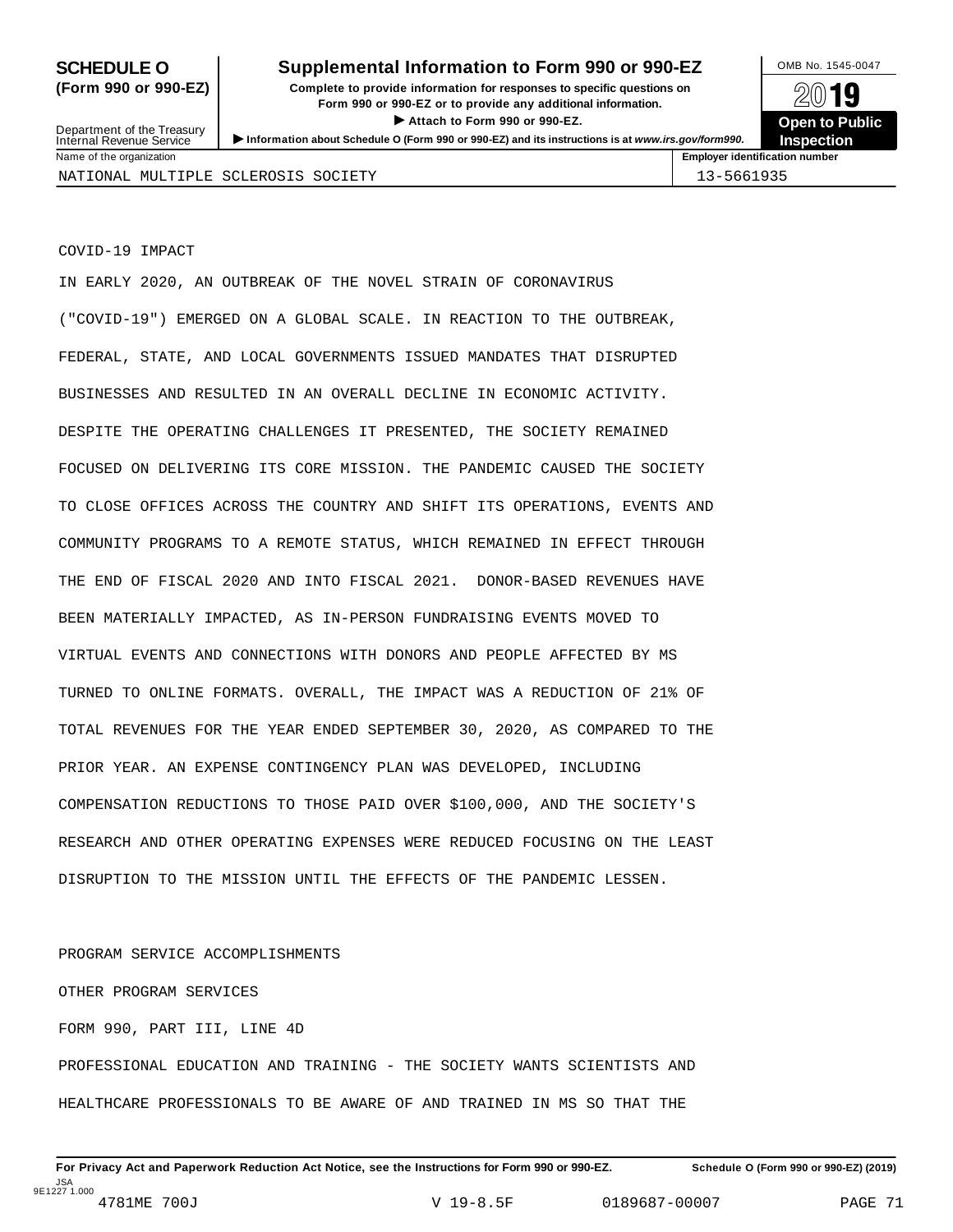| Schedule O (Form 990 or 990-EZ) 2019<br>Page |                                       |  |  |  |
|----------------------------------------------|---------------------------------------|--|--|--|
| Name of the organization                     | <b>Employer identification number</b> |  |  |  |
| NATIONAL MULTIPLE SCLEROSIS SOCIETY          | 3-5661935                             |  |  |  |

VERY BEST EXPERTISE WORLDWIDE IS ENGAGED IN FINDING TREATMENTS AND SOLUTIONS FOR EVERYONE WITH MS. THIS INCLUDES ACTIVITIES AND PROGRAMS DESIGNED TO IMPROVE THE KNOWLEDGE, SKILLS, AND CRITICAL JUDGEMENT OF SCIENTISTS, PHYSICIANS AND OTHER HEALTHCARE PROFESSIONALS ENGAGED (DIRECTLY OR INDIRECTLY) IN PROVIDING SERVICES TO PEOPLE LIVING WITH MS BY KEEPING THEM ABREAST OF NEW DIAGNOSTIC TECHNIQUES AND THERAPIES - 5,743 HEALTHCARE PROVIDERS PARTICIPATED IN THESE PROGRAMS DURING 2020. OF THOSE WHO ATTENDED, 86% REPORTED INCREASED KNOWLEDGE ABOUT MS CARE. IN 2020, HEALTHCARE PROVIDERS MADE 8,711 REFERRALS TO THE SOCIETY.

CLASSES OF MEMBERS OR STOCKHOLDERS FORM 990, PART VI, SECTION A, LINE 6 THE MEMBERS OF THE SOCIETY ARE COMPRISED OF THE MEMBERS OF THE 34 MARKETS WHO ARE NON-VOTING MEMBERS, AND THOSE MARKETS CHOOSE VOTING MEMBERS WHO COMPRISE THE DELEGATE ASSEMBLY.

ELECTION OF MEMBERS AND THEIR RIGHTS FORM 990, PART VI, SECTION A, LINE 7A ALL MEMBERS OF THE BOARD OF DIRECTORS ARE ELECTED BY THE DELEGATE ASSEMBLY WHICH IS COMPRISED OF VOTING MEMBERS OF THE ORGANIZATION. EACH MARKET IS ALLOCATED A NUMBER OF VOTING MEMBERS BASED ON A FORMULA. VOTING MEMBERS ARE THE VOLUNTEER LEADERS OF THE MARKET AND THE NATIONAL BOARD OF DIRECTORS.

DECISIONS SUBJECT TO APPROVAL OF MEMBERS FORM 990, PART VI, SECTION A, LINE 7B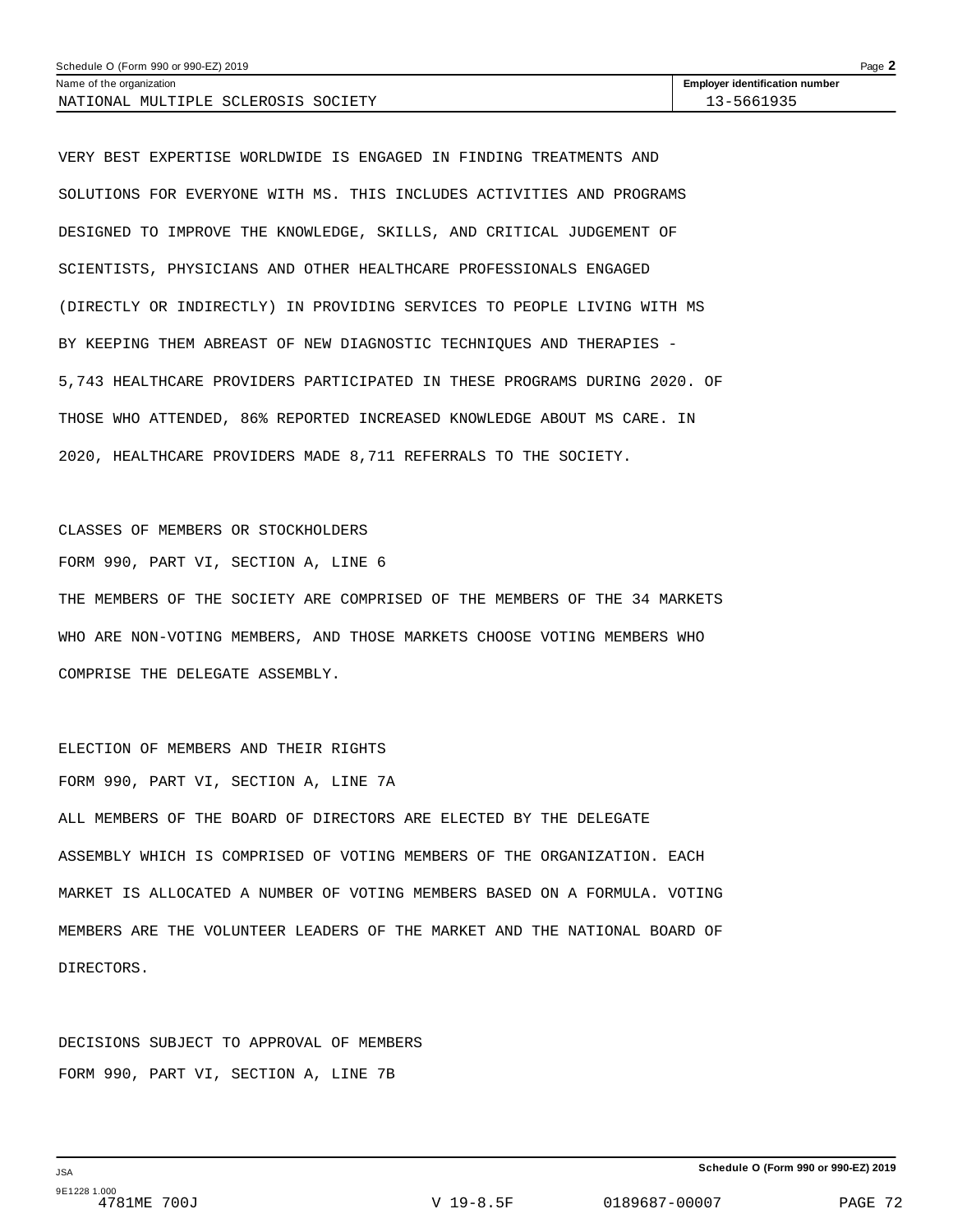| Schedule O (Form 990 or 990-EZ) 2019 | Page $\lambda$                        |  |
|--------------------------------------|---------------------------------------|--|
| Name of the organization             | <b>Employer identification number</b> |  |
| NATIONAL MULTIPLE SCLEROSIS SOCIETY  | 13-5661935                            |  |

THE DELEGATE ASSEMBLY ELECTS THE GOVERNING BODY, APPROVES ANY BY-LAW CHANGES AND APPROVES THE SOCIETY'S STRATEGIC PLAN.

ORGANIZATION'S PROCESS TO REVIEW FORM 990

FORM 990, PART VI, SECTION B, LINE 11B

THE FORM 990 AND ACCOMPANYING SCHEDULES ARE PREPARED BY AN EXTERNAL INDEPENDENT ACCOUNTING FIRM IN CONJUNCTION WITH MANAGEMENT. IT IS THEN PROVIDED TO THE AUDIT COMMITTEE MEMBERS FOR REVIEW, COMMENTS, CORRECTIONS, AND EDITS. THE REVIEW COMMENTS OF THE AUDIT COMMITTEE ARE INCORPORATED INTO THE FORM 990 BY THE CFO. A MEETING OF THE AUDIT COMMITTEE IS HELD TO APPROVE THE REVISED FORM 990, AND TO APPROVE DISTRIBUTION TO THE ENTIRE SOCIETY BOARD OF DIRECTORS. THE SOCIETY BOARD OF DIRECTORS IS GIVEN A PERIOD OF TIME TO REVIEW AND COMMENT ON THE FORM 990 BEFORE THE RETURN IS FILED WITH THE INTERNAL REVENUE SERVICE.

### ENFORCEMENT OF CONFLICTS POLICY

FORM 990, PART VI, SECTION B, LINE 12C

ALL STAFF AND MEMBERS OF THE NATIONAL BOARD OF DIRECTORS AND VOLUNTEERS SERVING ON KEY COMMITTEES MUST REVIEW THE CONFLICT OF INTEREST POLICY & MAKE ANY APPROPRIATE DISCLOSURES. IF AN INDIVIDUAL DISCLOSES AN ACTUAL OR POTENTIAL CONFLICT, THE LEGAL TEAM REVIEWS THE DISCLOSURE AND DRAFTS A CONFLICT RESOLUTION REPORT TO ADDRESS THE ACTUAL OR POTENTIAL CONFLICT. THE RESOLUTION REPORT IS PRESENTED TO THE AUDIT COMMITTEE AND THE AUDIT COMMITTEE EDITS AND ULTIMATELY APPROVES A RESOLUTION REPORT FOR EACH OF THE DISCLOSED CONFLICTS. THE RESOLUTION REPORT ENSURES THAT THE INDIVIDUAL DOES NOT PARTICIPATE IN ANY DISCUSSIONS OR VOTES RELATED TO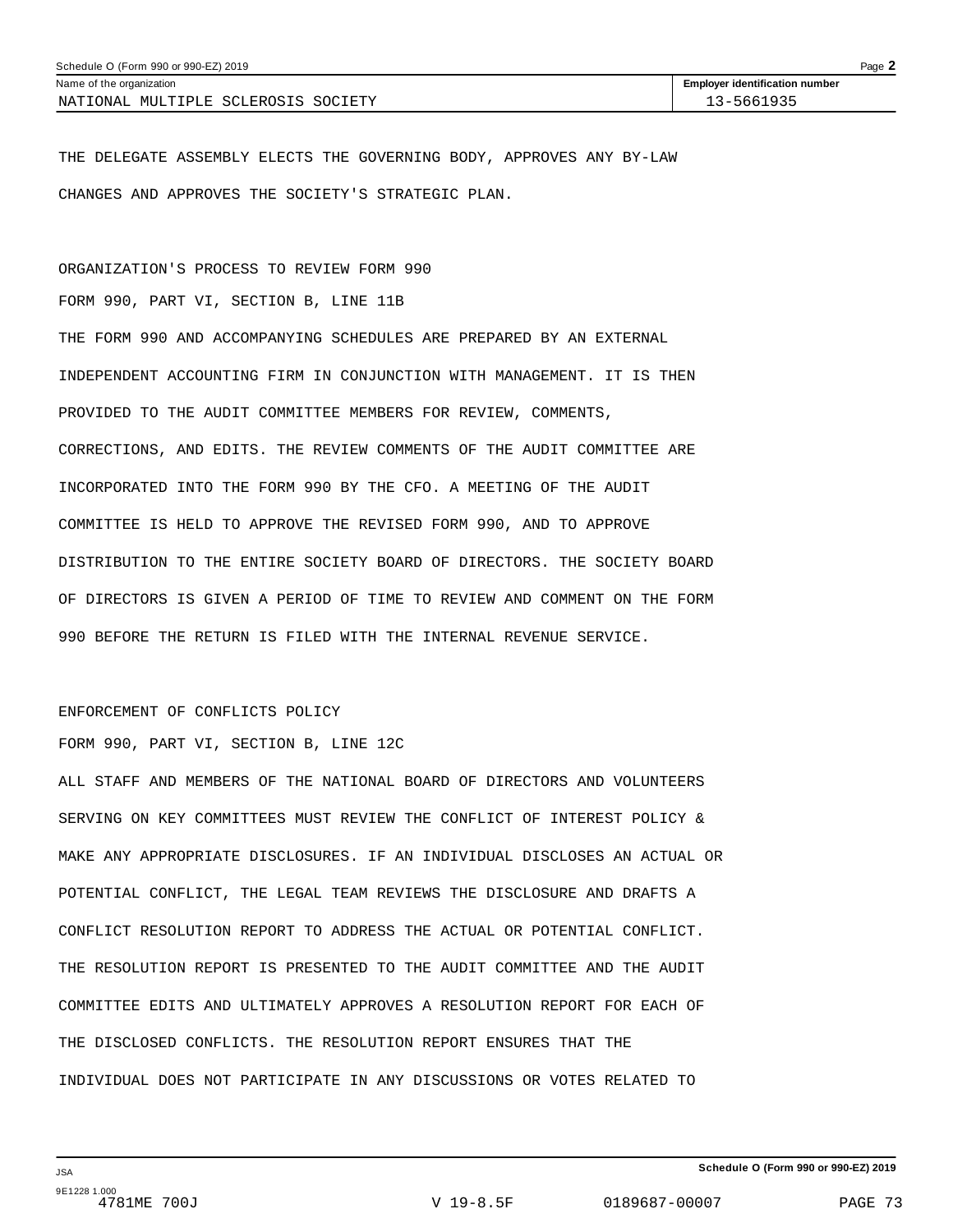| Schedule O (Form 990 or 990-EZ) 2019    | Page $\blacktriangle$                 |
|-----------------------------------------|---------------------------------------|
| Name of the organization                | <b>Employer identification number</b> |
| SOCIETY<br>NATIONAL MULTIPLE SCLEROSIS. | $3 - 5661935$                         |

THE CONFLICT. THE INDIVIDUAL WHO DISCLOSED THE CONFLICT IS PROVIDED A COPY OF THE RESOLUTION REPORT AND COMPLIES WITH IT.

### COMPENSATION PROCESS

FORM 990, PART VI, SECTION B, LINE 15A

THE COMPENSATION COMMITTEE IS COMPRISED OF AT LEAST THREE (3) INDEPENDENT BOARD MEMBERS THAT DETERMINE THE COMPENSATION OF THE PRESIDENT AND CEO, OFFICERS AND OTHER KEY EMPLOYEES. THE COMMITTEE IS PROVIDED WITH COMPARABLE SALARY INFORMATION AND DATA FOR ALL POSITIONS AT OTHER VOLUNTARY HEALTHCARE AGENCIES OF SIMILAR SIZE AND NATIONAL INFLUENCE. THE PRESIDENT AND CEO'S PERFORMANCE IS EVALUATED ON AN ANNUAL BASIS BY THE MEMBERS OF THE COMPENSATION COMMITTEE. THE PRESIDENT AND CEO COMPENSATION IS REVIEWED WITH THE BOARD DURING EXECUTIVE SESSION.

THE PRESIDENT AND CEO OR HER DESIGNEE CONDUCTS PERFORMANCE EVALUATIONS FOR OFFICERS AND OTHER KEY EMPLOYEES. THE OUTCOME OF THESE EVALUATIONS IS SHARED WITH THE COMPENSATION COMMITTEE TO PROVIDE INFORMATION ON THEIR DECISIONS ABOUT COMPENSATION AND IS REVIEWED WITH THE BOARD DURING EXECUTIVE SESSION.

GOVERNING DOCUMENTS DISCLOSURE EXPLANATION FORM 990, PART VI, SECTION C, LINE 19 THE SOCIETY'S IRS FORM 990, IRS FORM 990-T AND AUDITED FINANCIAL STATEMENTS ARE AVAILABLE AT WWW.NATIONALMSSOCIETY.ORG, AND ON THE CHARITY NAVIGATOR WEBSITE. THE SOCIETY'S GOVERNING DOCUMENTS, RECORD RETENTION AND CONFLICT OF INTEREST POLICY ARE AVAILABLE UPON REQUEST.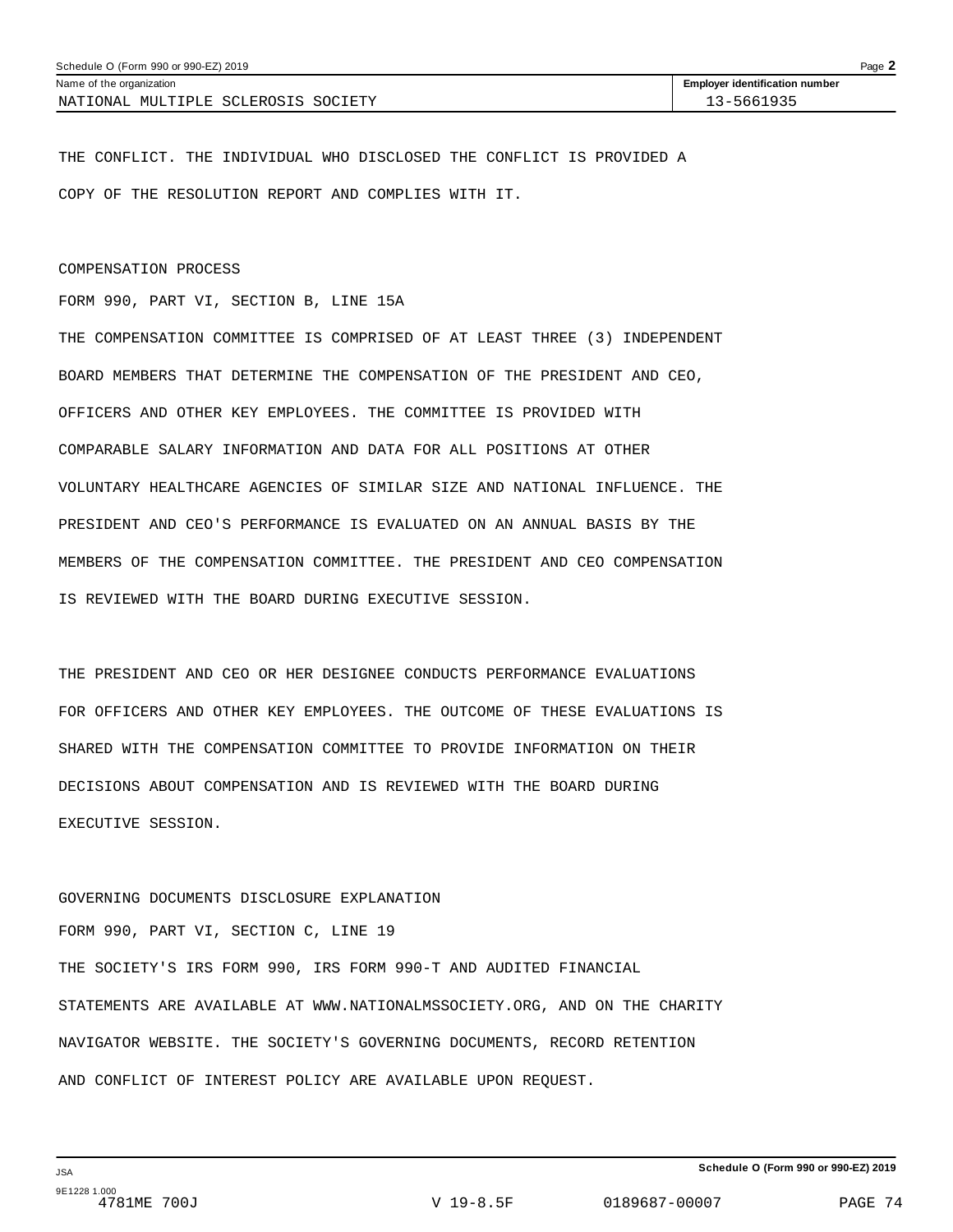| Schedule O (Form 990 or 990-EZ) 2019                 |               |                                       | Page 2 |
|------------------------------------------------------|---------------|---------------------------------------|--------|
| Name of the organization                             |               | <b>Employer identification number</b> |        |
| NATIONAL MULTIPLE SCLEROSIS SOCIETY                  |               | 13-5661935                            |        |
|                                                      |               |                                       |        |
| OTHER CHANGES IN NET ASSETS EXPLANATION              |               |                                       |        |
| FORM 990, PART XI, LINE 9                            |               |                                       |        |
| OTHER NON-OPERATING INCOME                           | \$<br>11,543  |                                       |        |
| CHANGE IN FAIR VALUE OF BENEFICIAL INTEREST IN TRUST | \$<br>64,079  |                                       |        |
| CHANGE IN VALUE OF SPLIT-INTEREST AGREEMENTS         | \$<br>195,545 |                                       |        |
|                                                      |               |                                       |        |
| TOTAL                                                | \$<br>271,167 |                                       |        |

ATTACHMENT 1

### FORM 990, PART III - PROGRAM SERVICE, LINE 4A

CLIENT AND COMMUNITY SERVICES - THE SOCIETY PROVIDES INFORMATION, RESOURCES, AND SUPPORT THAT SEEKS TO MEET THE NEEDS OF PEOPLE AFFECTED BY MS AS A WHOLE AND INDIVIDUALLY. THE SOCIETY IS COMMITTED TO OFFERING PROGRAMS FOR ALL PEOPLE REGARDLESS OF WHERE THEY LIVE OR WHERE THEY ARE IN THEIR MS JOURNEY. PROGRAMS, SERVICES AND RESOURCES FOR PEOPLE AFFECTED BY MS FACILITATE EDUCATION, RECREATION, PHYSICAL AND EMOTIONAL WELLNESS, PROVIDE FINANCIAL RESOURCES AND A CONNECTION FOR PEOPLE AFFECTED BY MS.

MS NAVIGATORS PARTNER WITH INDIVIDUALS TO NAVIGATE THE CHALLENGES OF MS UNIQUE TO EACH SITUATION. THEY PROVIDE: INFORMATION AND EDUCATION; EMOTIONAL SUPPORT RESOURCES; ASSIST WITH THE COMPLEXITIES OF FINDING A HEALTHCARE PROVIDER, BENEFITS, INSURANCE AND ACCESS TO COVERAGE, AND EMPLOYMENT; RESOURCES TO FACE FINANCIAL CHALLENGES AND PLAN FOR THE FUTURE; WELLNESS STRATEGIES THAT CAN MAKE AN IMPACT ON QUALITY OF LIFE WITH MS; ASSESSMENT OF PERSONALIZED CASE MANAGEMENT; AND CRISIS INTERVENTION IN TIMES OF

**Schedule O (Form 990 or 990-EZ) 2019**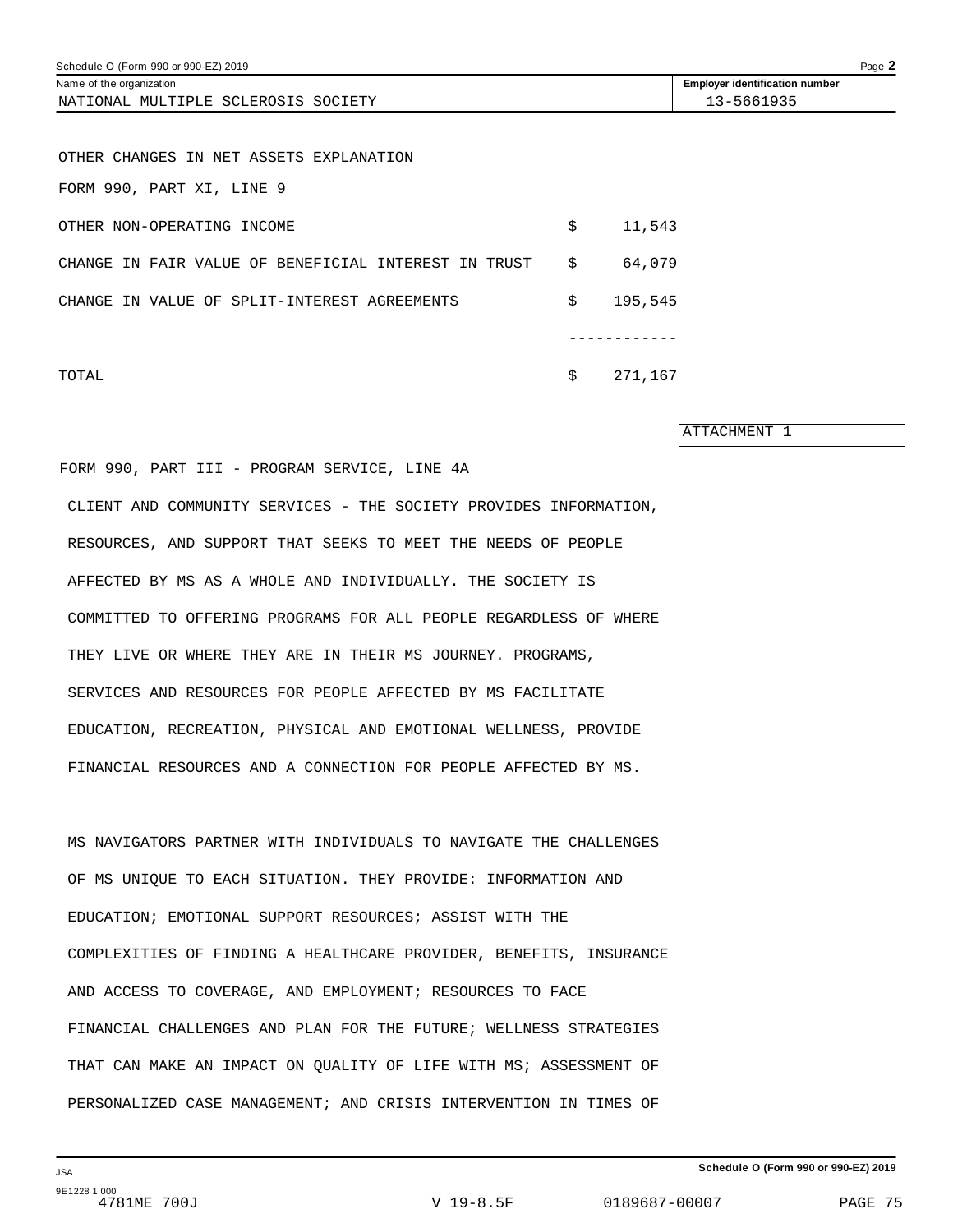| Schedule O (Form 990 or 990-EZ) 2019      | Page $\blacktriangle$                 |
|-------------------------------------------|---------------------------------------|
| Name of the organization                  | <b>Employer identification number</b> |
| MULTIPLE SCLEROSIS<br>SOCIETY<br>NATIONAL | 13-5661935                            |

ATTACHMENT 1 (CONT'D)

NEED. IN 2020, MS NAVIGATORS PROVIDED SUPPORT TO 41,045 PEOPLE.

IN ADDITION, MORE THAN 21,100 PEOPLE PARTICIPATED IN 159 SOCIETY PROGRAMS (IN PERSON, PHONE BASED, AND ONLINE) ON TOPICS SUCH AS: COVID & MS, MS EDUCATION; HEALTH AND WELLNESS; FAMILY AND RELATIONSHIPS; FINANCIAL RESOURCES; MOBILITY AND ACCESSIBILITY; SOCIAL AND EMOTIONAL SUPPORT; AND RESEARCH AND CLINICAL TRIAL UPDATES.

COMMUNITY PROGRAMS INCLUDE COLLABORATING WITH OTHER COMMUNITY ORGANIZATIONS, FOCUSING ON ACCESS TO HEALTHCARE, REHABILITATION, TREATMENTS AND THERAPIES; LONG-TERM CARE; DISABILITY RIGHTS ISSUES; VOCATIONAL TRAINING AND REHABILITATION, WELLNESS AND FITNESS; AND, OUTREACH AND EDUCATION TO RURAL AND UNDERSERVED POPULATIONS.

ATTACHMENT 2

### FORM 990, PART III - PROGRAM SERVICE, LINE 4B

PUBLIC EDUCATION - THE SOCIETY SEEKS TO EXPAND AND DEEPEN THE INDIVIDUAL AND COLLECTIVE EXPERIENCES OF THE MS MOVEMENT. THIS INCLUDES EDUCATING THE PUBLIC ABOUT MULTIPLE SCLEROSIS INCLUDING THE SOCIETY'S AWARENESS CAMPAIGNS, PUBLIC SERVICE ANNOUNCEMENTS, MOMENTUM, WHICH IS THE SOCIETY'S FLAGSHIP MAGAZINE DISTRIBUTED QUARTERLY TO 550,000 PEOPLE LIVING WITH MULTIPLE SCLEROSIS, HEALTHCARE PROVIDERS, AND SUPPORTERS OF THE SOCIETY. THE

**Schedule O (Form 990 or 990-EZ) 2019**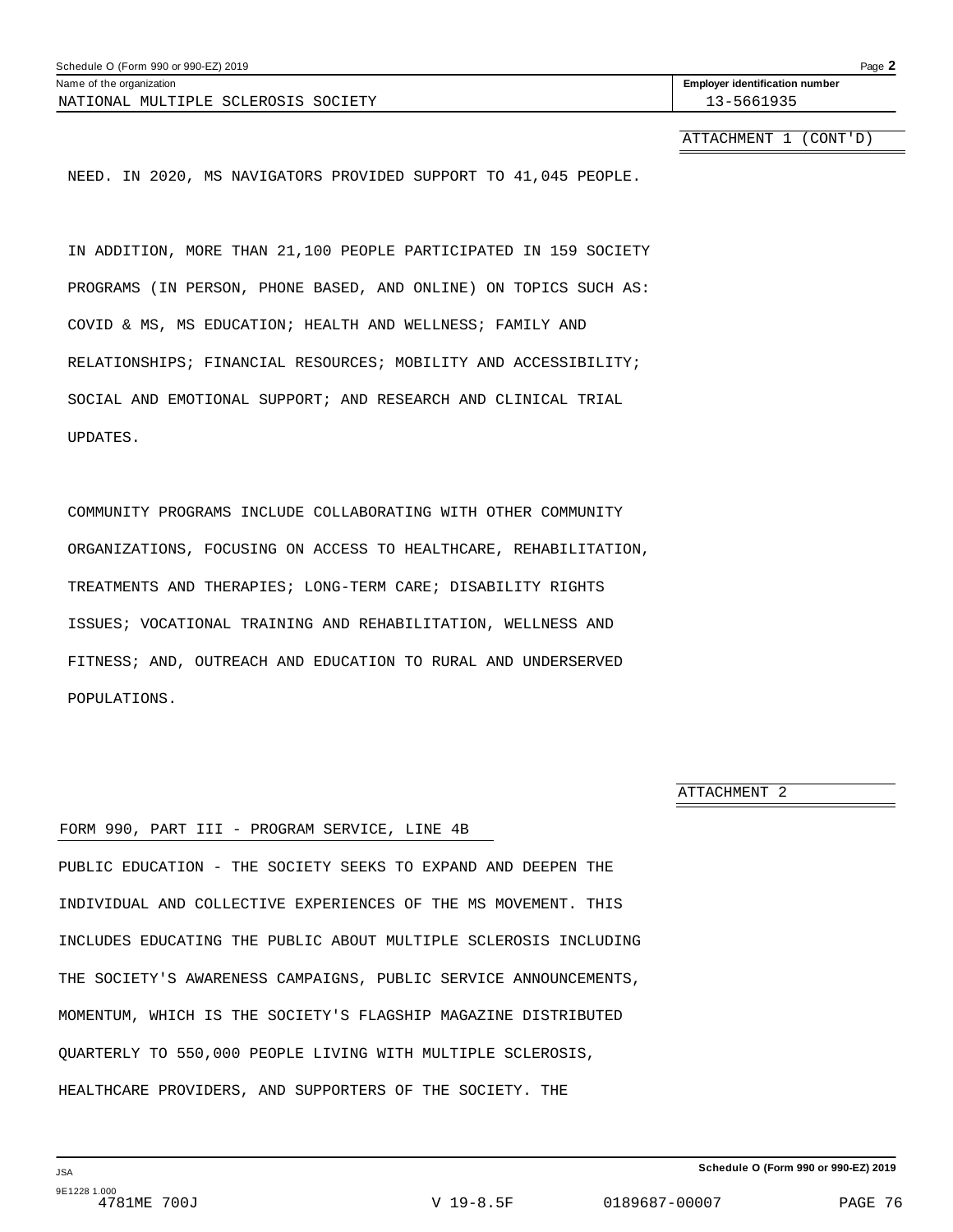| Schedule O (Form 990 or 990-EZ) 2019 |                                       | Page $2$ |
|--------------------------------------|---------------------------------------|----------|
| Name of the organization             | <b>Employer identification number</b> |          |
| NATIONAL MULTIPLE SCLEROSIS SOCIETY  | 13-5661935                            |          |
|                                      |                                       |          |

ATTACHMENT 2 (CONT'D)

COMMUNICATIONS PLAN INCLUDES OUTREACH ACROSS ONLINE AND OFFLINE CHANNELS AND WEEKLY EMAILS FROM THE CEO.

IN ADDITION TO NATIONWIDE EMAIL NEWSLETTERS SHARED TWICE MONTHLY WITH APPROXIMATELY 1.1 MILLION RECIPIENTS , MANY PEOPLE ENGAGED IN CONVERSATIONS VIA THE SOCIETY'S ONLINE COMMUNITY (55,000 ACTIVE MEMBERS), AND SOCIAL MEDIA (OVER 867,000 FOLLOWERS). MORE THAN 450,000 PEOPLE VISIT THE SOCIETY'S WEBSITE EACH MONTH TO ACCESS INFORMATION AND SUPPORT.

ATTACHMENT 3

### FORM 990, PART III - PROGRAM SERVICE, LINE 4C

RESEARCH AND SCIENTIFIC STUDIES - IN FISCAL 2020, THE SOCIETY INVESTED \$32.1 MILLION TO SUPPORT NEARLY 400 NEW AND ONGOING RESEARCH PROJECTS AROUND THE WORLD AIMED AT STOPPING MS IN ITS TRACKS, RESTORING FUNCTION, AND ENDING THE DISEASE FOREVER. THE SOCIETY ENGAGED 112 EXPERT PEER REVIEWERS TO EVALUATE 566 RESEARCH GRANTS, FELLOWSHIPS AND PILOT GRANT PROPOSALS TO HELP THE SOCIETY IDENTIFY THE MOST PROMISING RESEARCH INVESTMENTS.

RESEARCH PRIORITY AREAS TO DRIVE BREAKTHROUGHS TO A CURE INCLUDE: DEFINING THE CONTRIBUTION OF GENETICS AND THE RISK FOR DEVELOPING MS AND DISEASE COURSE; UNDERSTANDING MS PATHOLOGY AND PATHOPHYSIOLOGY; UNDERSTANDING AND TREATING MS PROGRESSION; IDENTIFYING STRATEGIES FOR NEUROPROTECTION AND NERVOUS SYSTEM

JSA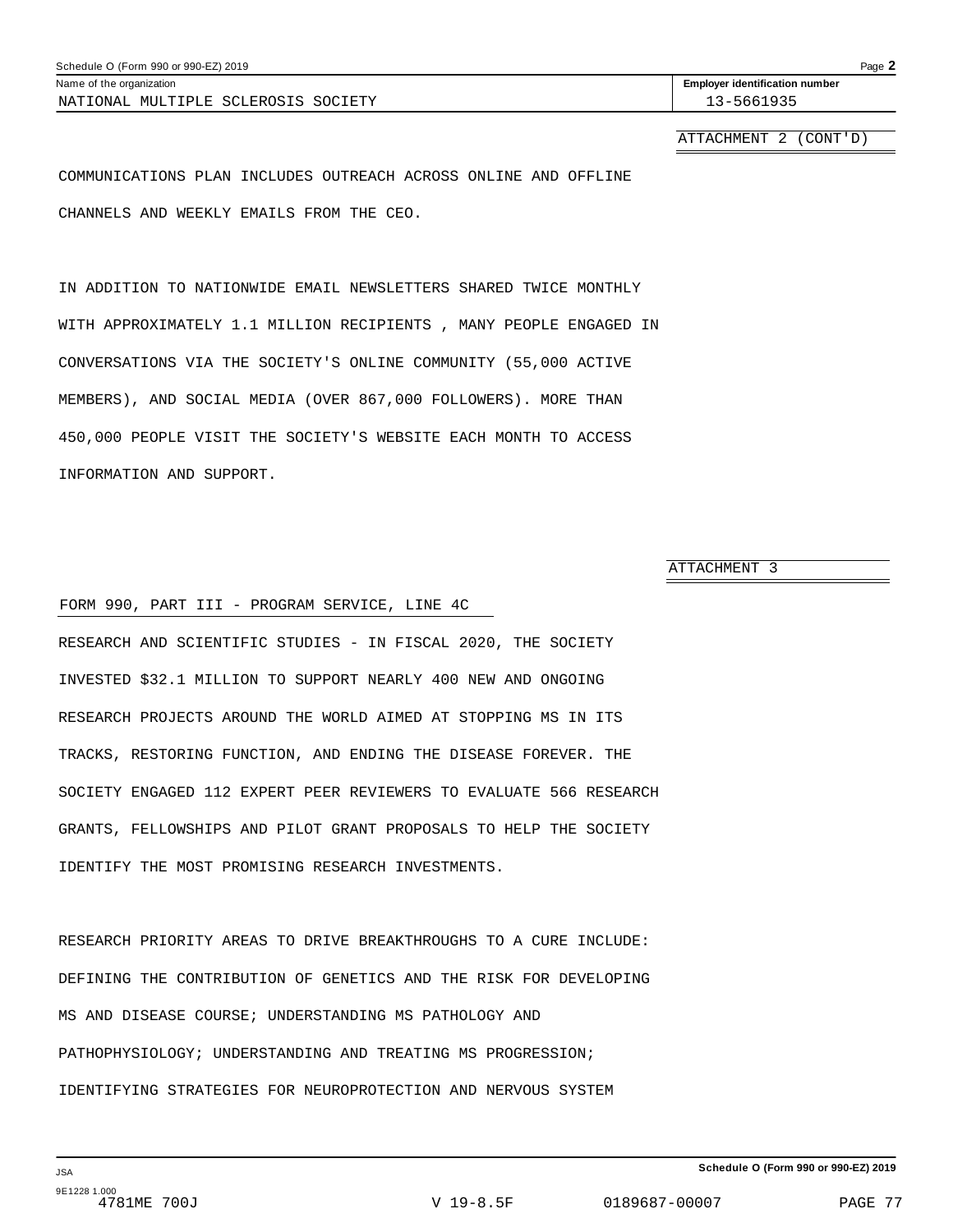| Schedule O (Form 990 or 990-EZ) 2019 | Page $\blacktriangle$                 |
|--------------------------------------|---------------------------------------|
| Name of the organization             | <b>Employer identification number</b> |
| NATIONAL MULTIPLE SCLEROSIS SOCIETY  | 3-5661935                             |

ATTACHMENT 3 (CONT'D)

REPAIR; AND, ELUCIDATING THE CAUSE OF MS SYMPTOMS, THE IMPACT OF COMORBIDITIES, AND IDENTIFYING REHABILITATION, WELLNESS BEHAVIORS AND LIFESTYLE APPROACHES THAT IMPACT DISEASE COURSE, SYMPTOMS AND OVERALL HEALTH.

| FORM 990, PART III, LINE 4D - OTHER PROGRAM SERVICES |            | ATTACHMENT 4 |         |
|------------------------------------------------------|------------|--------------|---------|
|                                                      |            |              |         |
| DESCRIPTION                                          | GRANTS     | EXPENSES     | REVENUE |
| PROFESSIONAL EDUCATION AND TRAINING                  | 1,824,039. | 5.849.026.   | 24,770. |
| TOTALS                                               | 1,824,039. | 5,849,026.   | 24,770. |

FORM 990, PART VI, LINE 17 - STATES

AL,AK,AZ,AR,CA,CO,CT,DE,

FL,GA,HI,ID,IL,IN,IA,KS,KY,LA,ME,MD,MA,MI,

MN,MS,MO,MT,NE,NV,NH,NJ,NM,NY,NC,ND,OH,OK,OR,PA,

RI,SC,SD,TN,TX,UT,VT,VA,WA,WV,WI,WY

|                                                                       | ATTACHMENT 6            |              |
|-----------------------------------------------------------------------|-------------------------|--------------|
| 990, PART VII- COMPENSATION OF THE FIVE HIGHEST PAID IND. CONTRACTORS |                         |              |
| NAME AND ADDRESS                                                      | DESCRIPTION OF SERVICES | COMPENSATION |
| MERKLE, INC.<br>29432 NETWORK PLACE<br>CHICAGO, IL 60673              | DIRECT MARKETING        | 7,854,733.   |
| BLACKBAUD<br>P.O. BOX 930256<br>ATLANTA, GA 31193-0256                | FUNDRAISING SOFTWARE    | 2,970,966.   |

**Schedule O (Form 990 or 990-EZ) 2019**

ATTACHMENT 5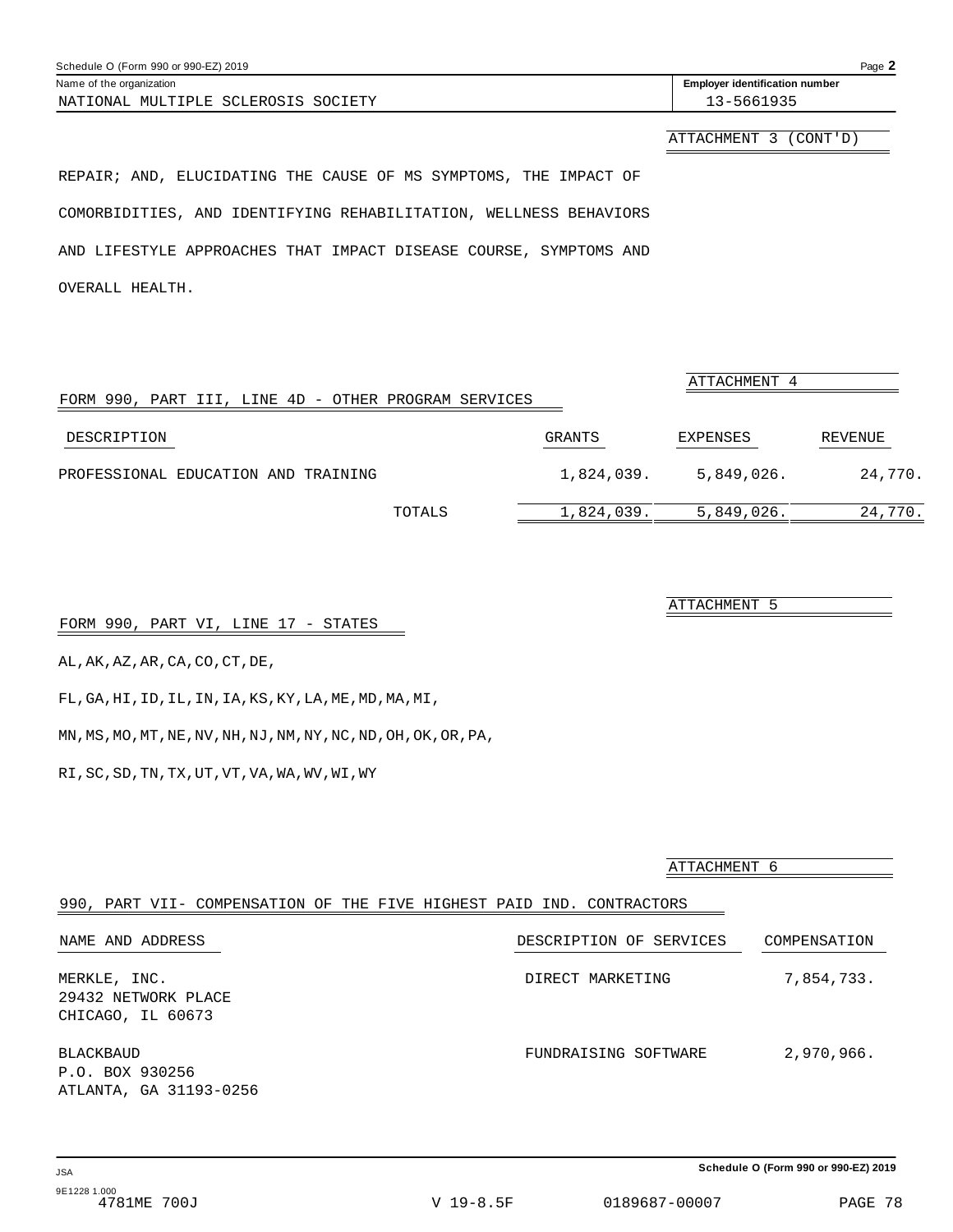| Schedule O (Form 990 or 990-EZ) 2019 | Page $\blacktriangle$                            |
|--------------------------------------|--------------------------------------------------|
| Name of the organization             | <b>Employer identification number</b>            |
| NATIONAL MULTIPLE SCLEROSIS SOCIETY  | 13-5661935                                       |
|                                      | $\pi$ mm $\pi$ attMentm $\epsilon$ (antm $\pi$ ) |

## ATTACHMENT 6 (CONT'D)

## 990, PART VII- COMPENSATION OF THE FIVE HIGHEST PAID IND. CONTRACTORS

| NAME AND ADDRESS                                                            | DESCRIPTION OF SERVICES | COMPENSATION |
|-----------------------------------------------------------------------------|-------------------------|--------------|
| EVENT 360 INC.<br>55 E JACKSON BOULEVARD, SUITE 1010<br>CHICAGO, IL 60604   | EVENT PRODUCTION        | 2,385,446.   |
| ROYLE PRINTING<br>745 S BIRD STREET<br>SUN PRAIRIE, WI 53590                | PRINTING                | 871,963.     |
| PROMOTOR LINE INC<br>4218 GATEWAY DRIVE, SUITE 140<br>COLLEYVILLE, TX 76034 | EVENT PRODUCTION        | 800,012.     |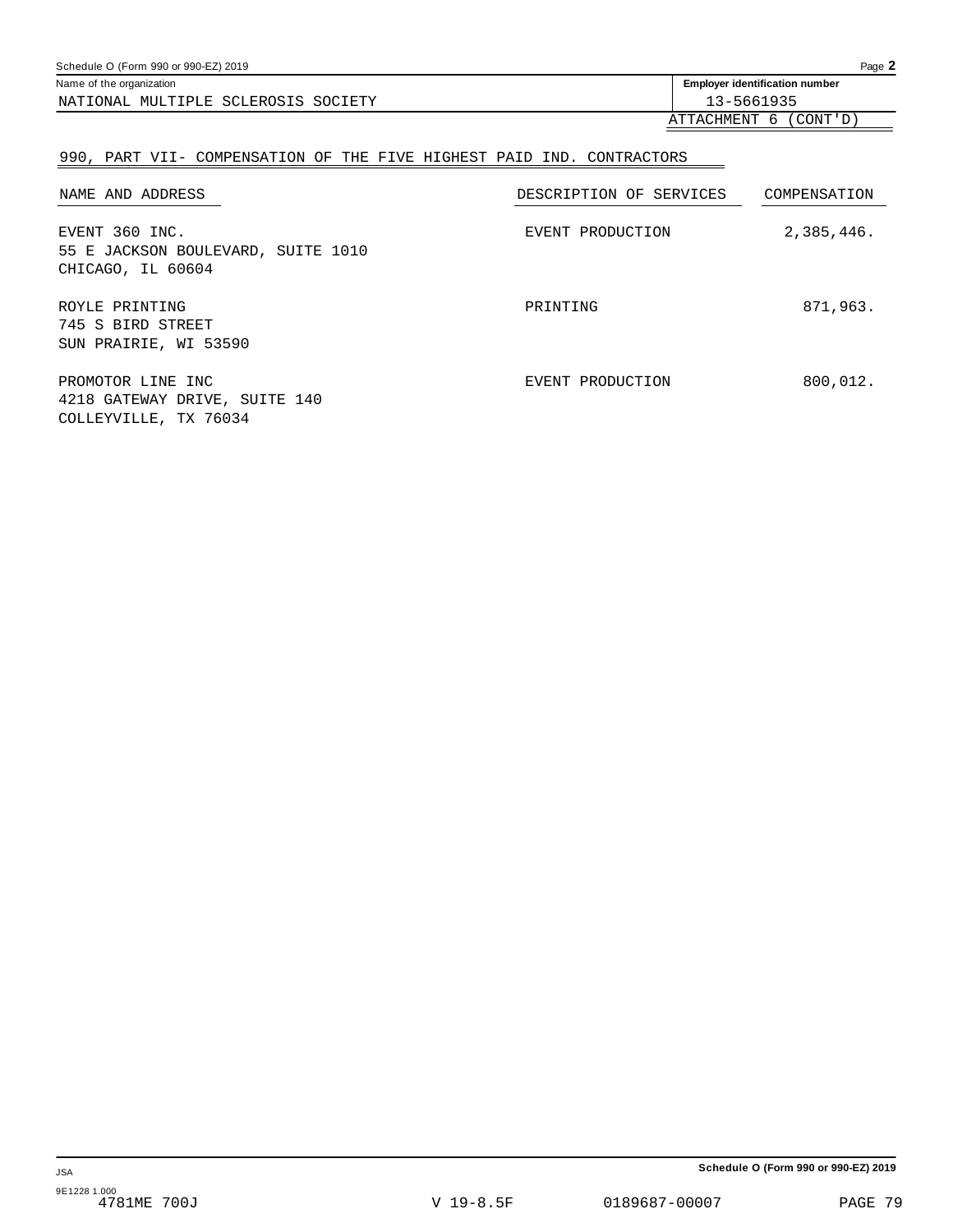# OMB No. 1545-0047 **SCHEDULE R (Form 990) Related Organizations and Unrelated Partnerships**

 $\triangleright$  Complete if the organization answered "Yes" on Form 990, Part IV, line 33, 34, 35b, 36, or 37.



Department of the Treasury

NATIONAL MULTIPLE SCLEROSIS SOCIETY 13-5661935

### **Part I Identification of Disregarded Entities.** Complete if the organization answered "Yes" on Form 990, Part IV, line 33.

|                      | (a)<br>Name, address, and EIN (if applicable) of disregarded entity | (b)<br>Primary activity | (c)<br>Legal domicile (state<br>or foreign country) | (d)<br>Total income | (e)<br>End-of-year assets | (f)<br>Direct controlling<br>entity |
|----------------------|---------------------------------------------------------------------|-------------------------|-----------------------------------------------------|---------------------|---------------------------|-------------------------------------|
| (1) FAST FORWARD LLC | 26-1933619                                                          |                         |                                                     |                     |                           |                                     |
| 733 THIRD AVENUE     | NEW YORK, NY 10017-3822                                             | RESEARCH                | DE                                                  | 590,897.            | 1,550,427. NMSS           |                                     |
| (2)                  |                                                                     |                         |                                                     |                     |                           |                                     |
| (3)                  |                                                                     |                         |                                                     |                     |                           |                                     |
| (4)                  |                                                                     |                         |                                                     |                     |                           |                                     |
| (5)                  |                                                                     |                         |                                                     |                     |                           |                                     |
| (6)                  |                                                                     |                         |                                                     |                     |                           |                                     |

### **Identification of Related Tax-Exempt Organizations.** Complete if the organization answered "Yes" on Form 990, Part IV, line 34, because it had **Part II** one or more related tax-exempt organizations during the tax year.

| (a)<br>Name, address, and EIN of related organization | (b)<br>Primary activity | (c)<br>Legal domicile (state  <br>or foreign country) | (d)<br>Exempt Code section | (e)<br>Public charity status<br>(if section $501(c)(3)$ ) | (f)<br>Direct controlling<br>entity | Section 512(b)(13)<br>controlled<br>entity? |    |
|-------------------------------------------------------|-------------------------|-------------------------------------------------------|----------------------------|-----------------------------------------------------------|-------------------------------------|---------------------------------------------|----|
|                                                       |                         |                                                       |                            |                                                           |                                     | Yes                                         | No |
| (1)                                                   |                         |                                                       |                            |                                                           |                                     |                                             |    |
| (2)                                                   |                         |                                                       |                            |                                                           |                                     |                                             |    |
| (3)                                                   |                         |                                                       |                            |                                                           |                                     |                                             |    |
| (4)                                                   |                         |                                                       |                            |                                                           |                                     |                                             |    |
| (5)                                                   |                         |                                                       |                            |                                                           |                                     |                                             |    |
| (6)                                                   |                         |                                                       |                            |                                                           |                                     |                                             |    |
| (7)                                                   |                         |                                                       |                            |                                                           |                                     |                                             |    |

**For Paperwork Reduction Act Notice, see the Instructions for Form 990. Schedule R (Form 990) 2019**

JSA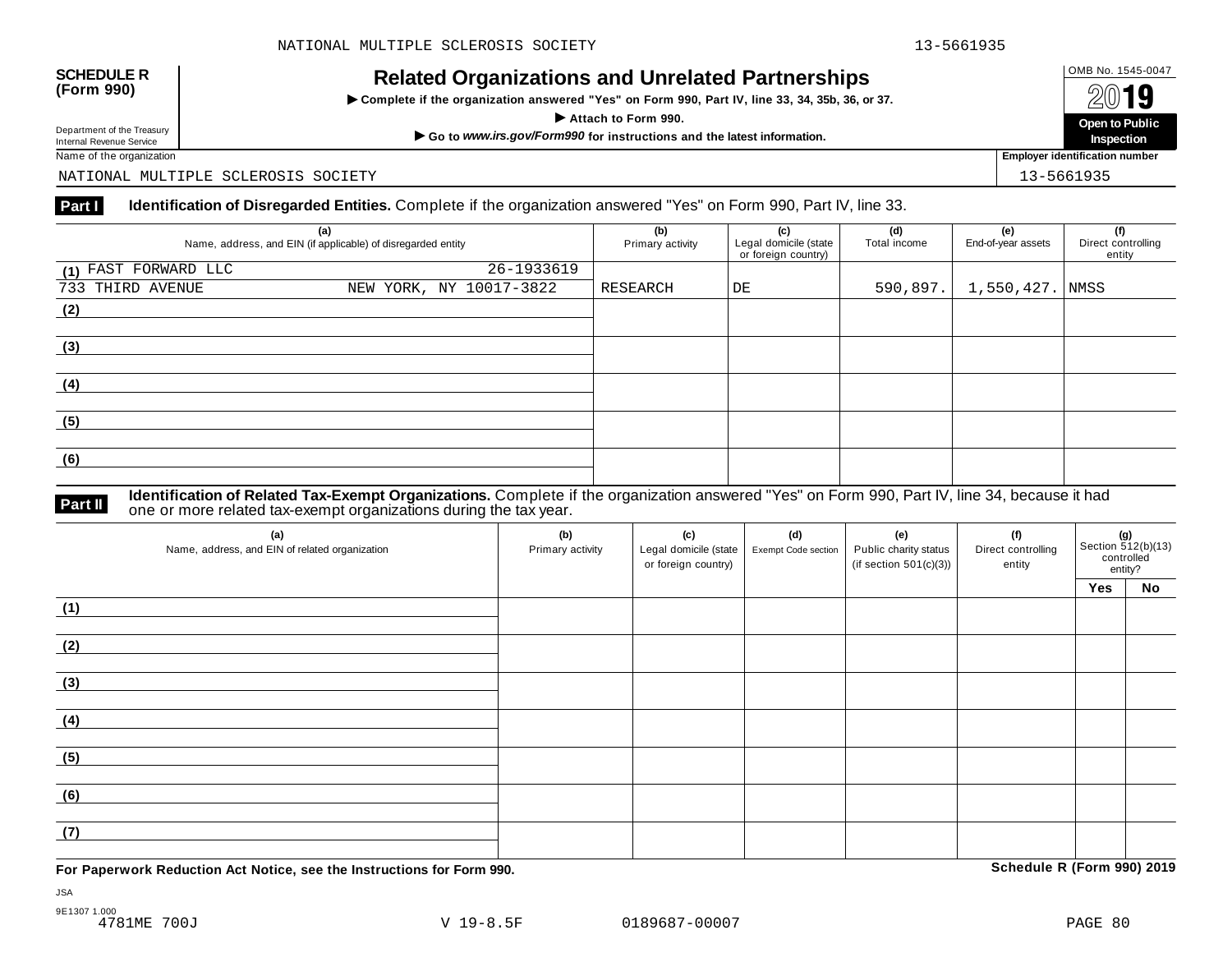Schedule <sup>R</sup> (Form 990) <sup>2019</sup> Page **2**

**Part III** Identification of Related Organizations Taxable as a Partnership. Complete if the organization answered "Yes" on Form 990, Part IV, line 34,<br>because it had one or more related organizations treated as a partners

| (a)<br>Name, address, and EIN of<br>related organization | ັ<br>(b)<br>Primary activity | (c)<br>Legal<br>domicile<br>(state or<br>foreign<br>country) | .<br>(d)<br>Direct controlling<br>entity | ັ<br>(e)<br>Predominant<br>Frecomman<br>income (related,<br>unrelated,<br>sccluded from<br>sections 512 - 514) | (f)<br>Share of total<br>income | (g)<br>Share of end-of-<br>year assets | (h)<br>Disproportionate<br>allocations? | (i)<br>Code V - UBI<br>amount in box 20<br>of Schedule K-1<br>(Form 1065) | (j)<br>General or<br>managing<br>partner? |        | (k)<br>Percentage<br>ownership |
|----------------------------------------------------------|------------------------------|--------------------------------------------------------------|------------------------------------------|----------------------------------------------------------------------------------------------------------------|---------------------------------|----------------------------------------|-----------------------------------------|---------------------------------------------------------------------------|-------------------------------------------|--------|--------------------------------|
|                                                          |                              |                                                              |                                          |                                                                                                                |                                 |                                        | Yes No                                  |                                                                           |                                           | Yes No |                                |
| (1)                                                      |                              |                                                              |                                          |                                                                                                                |                                 |                                        |                                         |                                                                           |                                           |        |                                |
| (2)                                                      |                              |                                                              |                                          |                                                                                                                |                                 |                                        |                                         |                                                                           |                                           |        |                                |
| (3)                                                      |                              |                                                              |                                          |                                                                                                                |                                 |                                        |                                         |                                                                           |                                           |        |                                |
| (4)                                                      |                              |                                                              |                                          |                                                                                                                |                                 |                                        |                                         |                                                                           |                                           |        |                                |
| (5)                                                      |                              |                                                              |                                          |                                                                                                                |                                 |                                        |                                         |                                                                           |                                           |        |                                |
| (6)                                                      |                              |                                                              |                                          |                                                                                                                |                                 |                                        |                                         |                                                                           |                                           |        |                                |
| (7)                                                      |                              |                                                              |                                          |                                                                                                                |                                 |                                        |                                         |                                                                           |                                           |        |                                |

# **Part IV** Identification of Related Organizations Taxable as a Corporation or Trust. Complete if the organization answered "Yes" on Form 990, Part IV,<br>line 34, because it had one or more related organizations treated as a

| (a)<br>Name, address, and EIN of related organization | (b)<br>Primary activity | (c)<br>Legal domicile<br>(state or foreign<br>country) | (d)<br>Direct controlling<br>entity | (e)<br>Type of entity<br>(C corp, S corp, or trust) | (f)<br>Share of total<br>income | (g) $\left\{\n\begin{array}{ccc}\n\text{(g)} & \text{(h)} & \text{(i)} \\ \text{Share of } & \text{Percentage} & \text{Section} \\ \text{end-of-year assets} & \text{ ownership} & \text{function} \\ \text{contrast} & \text{entity?} \\ \end{array}\n\right.$ |        |  |
|-------------------------------------------------------|-------------------------|--------------------------------------------------------|-------------------------------------|-----------------------------------------------------|---------------------------------|-----------------------------------------------------------------------------------------------------------------------------------------------------------------------------------------------------------------------------------------------------------------|--------|--|
|                                                       |                         |                                                        |                                     |                                                     |                                 |                                                                                                                                                                                                                                                                 | Yes No |  |
| (1)                                                   |                         |                                                        |                                     |                                                     |                                 |                                                                                                                                                                                                                                                                 |        |  |
| (2)                                                   |                         |                                                        |                                     |                                                     |                                 |                                                                                                                                                                                                                                                                 |        |  |
| (3)                                                   |                         |                                                        |                                     |                                                     |                                 |                                                                                                                                                                                                                                                                 |        |  |
| (4)                                                   |                         |                                                        |                                     |                                                     |                                 |                                                                                                                                                                                                                                                                 |        |  |
| (5)                                                   |                         |                                                        |                                     |                                                     |                                 |                                                                                                                                                                                                                                                                 |        |  |
| (6)                                                   |                         |                                                        |                                     |                                                     |                                 |                                                                                                                                                                                                                                                                 |        |  |
| (7)                                                   |                         |                                                        |                                     |                                                     |                                 |                                                                                                                                                                                                                                                                 |        |  |

**Schedule R (Form 990) 2019**

JSA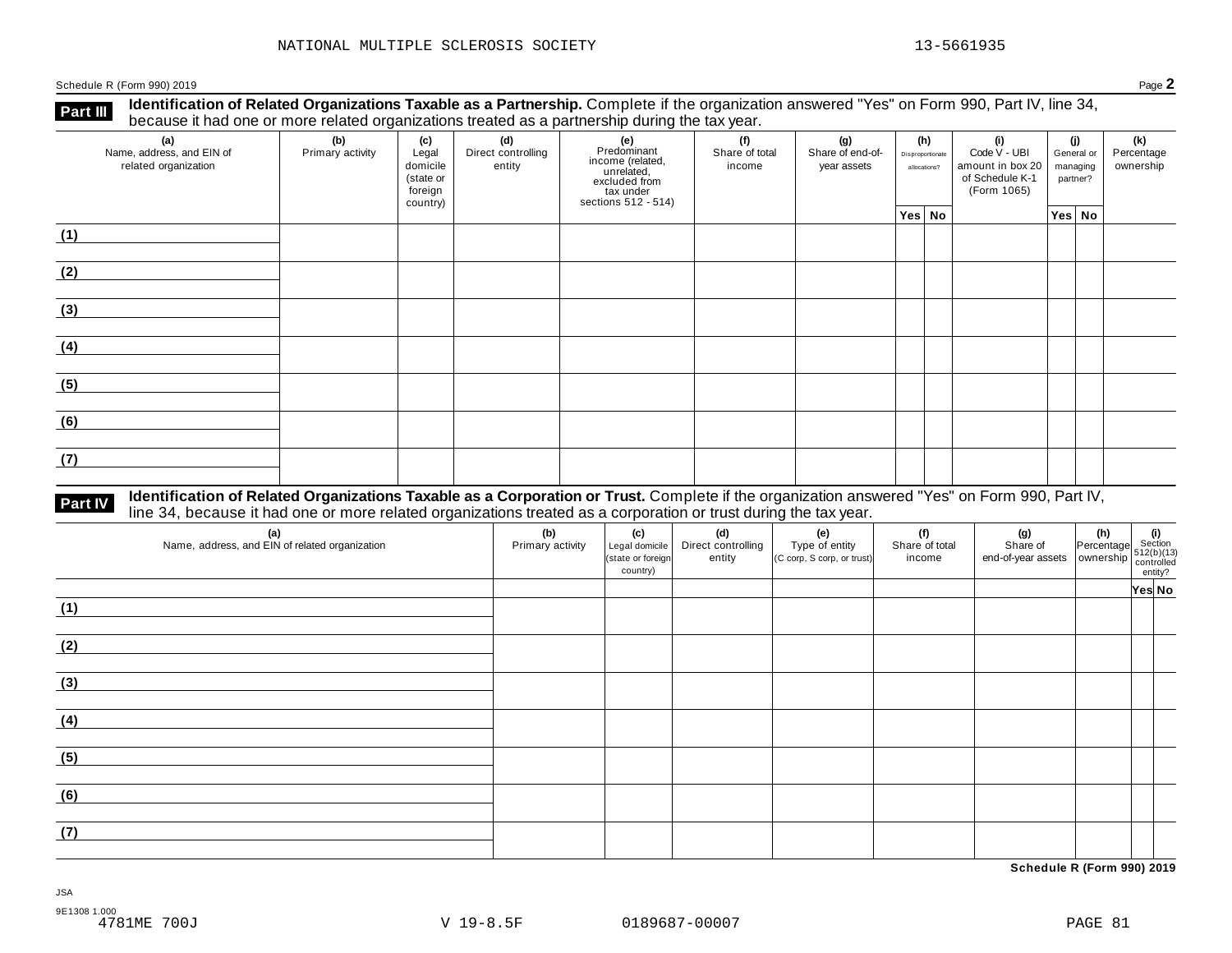Schedule R (Form 990) 2019 **Page 3** 

| <b>Part V</b> | Transactions With Related Organizations. Complete if the organization answered "Yes" on Form 990, Part IV, line 34, 35b, or 36.                                              |                |        |
|---------------|------------------------------------------------------------------------------------------------------------------------------------------------------------------------------|----------------|--------|
|               | Note: Complete line 1 if any entity is listed in Parts II, III, or IV of this schedule.                                                                                      |                | Yes No |
|               | During the tax year, did the organization engage in any of the following transactions with one or more related organizations listed in Parts II-IV?                          |                |        |
| a             |                                                                                                                                                                              | 1a             |        |
| b             |                                                                                                                                                                              | 1 <sub>b</sub> |        |
|               |                                                                                                                                                                              | 1c             |        |
| d             |                                                                                                                                                                              | 1 <sub>d</sub> |        |
|               |                                                                                                                                                                              | 1e             |        |
|               |                                                                                                                                                                              | 1f             |        |
| f             |                                                                                                                                                                              | 1g             |        |
|               |                                                                                                                                                                              | 1 <sub>h</sub> |        |
| h             |                                                                                                                                                                              | 11             |        |
|               |                                                                                                                                                                              | 1j             |        |
|               |                                                                                                                                                                              |                |        |
|               |                                                                                                                                                                              | 1 k            |        |
|               |                                                                                                                                                                              | 11             |        |
| m             |                                                                                                                                                                              | 1m             |        |
| n.            |                                                                                                                                                                              | 1n             |        |
|               |                                                                                                                                                                              | 1o             |        |
|               |                                                                                                                                                                              |                |        |
| p             |                                                                                                                                                                              | 1p             |        |
|               |                                                                                                                                                                              | 1q             |        |
|               |                                                                                                                                                                              |                |        |
|               |                                                                                                                                                                              | 1r             |        |
|               |                                                                                                                                                                              | 1s             |        |
| $\mathbf{2}$  | If the answer to any of the above is "Yes," see the instructions for information on who must complete this line, including covered relationships and transaction thresholds. |                |        |
|               | (b)<br>(c)<br>Amount involved<br>Name of related organization<br>Transaction<br>Method of determining                                                                        | (d)            |        |
|               | amount involved<br>type $(a-s)$                                                                                                                                              |                |        |
|               |                                                                                                                                                                              |                |        |
| (1)           |                                                                                                                                                                              |                |        |
|               |                                                                                                                                                                              |                |        |
| (2)           |                                                                                                                                                                              |                |        |
|               |                                                                                                                                                                              |                |        |
| (3)           |                                                                                                                                                                              |                |        |
|               |                                                                                                                                                                              |                |        |
| (4)           |                                                                                                                                                                              |                |        |
|               |                                                                                                                                                                              |                |        |
| (5)           |                                                                                                                                                                              |                |        |
|               |                                                                                                                                                                              |                |        |
| (6)           |                                                                                                                                                                              |                |        |
| JSA           | Schedule R (Form 990) 2019                                                                                                                                                   |                |        |
| 9E1309 1.000  |                                                                                                                                                                              |                |        |
|               | $V$ 19-8.5F<br>4781ME 700J<br>0189687-00007                                                                                                                                  | PAGE 82        |        |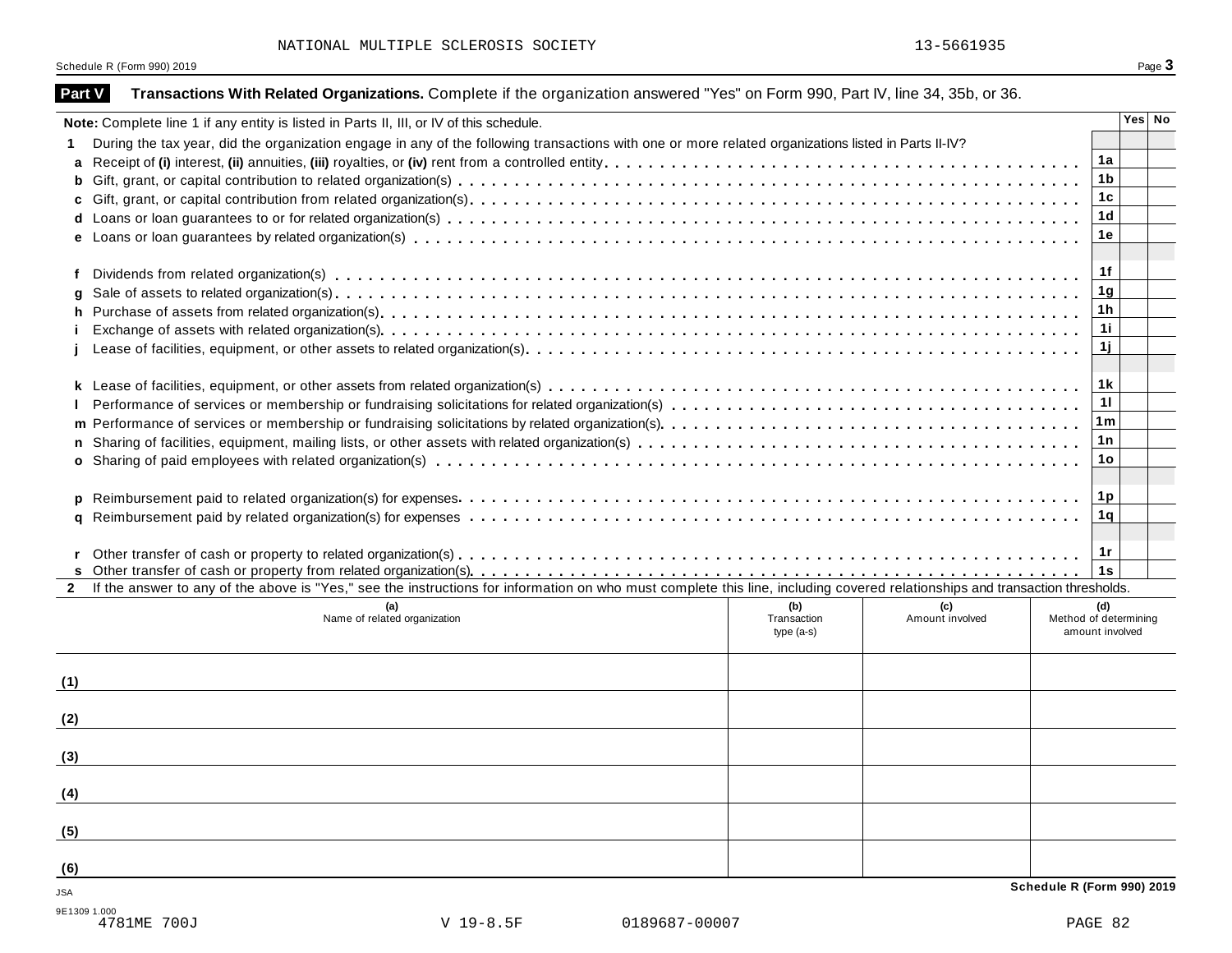### Part VI Unrelated Organizations Taxable as a Partnership. Complete if the organization answered "Yes" on Form 990, Part IV, line 37.

Provide the following information for each entity taxed as a partnership through which the organization conducted more than five percent of its activities (measured by total assets or gross revenue) that was not a related organization. See instructions regarding exclusion for certain investment partnerships.

| (a)<br>Name, address, and EIN of entity             | (b)<br>Primary activity | (c)<br>Legal domicile<br>(state or foreign)<br>country) | (d)<br>Predominant<br>income (related,<br>unrelated, excluded<br>from tax under<br>sections 512-514)<br>Pes No |  |  | (f)<br>Share of<br>total income | (g)<br>Share of<br>end-of-year<br>assets | (h)<br>Disproportionate<br>allocations? |               | (i)<br>Code $V$ - UBI<br>amount in box 20<br>of Schedule K-1<br>(Form 1065) |  |               | (i)<br>General or Percentage<br>managing ownership<br>partner? |
|-----------------------------------------------------|-------------------------|---------------------------------------------------------|----------------------------------------------------------------------------------------------------------------|--|--|---------------------------------|------------------------------------------|-----------------------------------------|---------------|-----------------------------------------------------------------------------|--|---------------|----------------------------------------------------------------|
|                                                     |                         |                                                         |                                                                                                                |  |  |                                 |                                          |                                         | $Yes \mid No$ |                                                                             |  | $Yes \mid No$ |                                                                |
| (1)                                                 |                         |                                                         |                                                                                                                |  |  |                                 |                                          |                                         |               |                                                                             |  |               |                                                                |
| (2)                                                 |                         |                                                         |                                                                                                                |  |  |                                 |                                          |                                         |               |                                                                             |  |               |                                                                |
| (3)                                                 |                         |                                                         |                                                                                                                |  |  |                                 |                                          |                                         |               |                                                                             |  |               |                                                                |
| (4)                                                 |                         |                                                         |                                                                                                                |  |  |                                 |                                          |                                         |               |                                                                             |  |               |                                                                |
| (5)                                                 |                         |                                                         |                                                                                                                |  |  |                                 |                                          |                                         |               |                                                                             |  |               |                                                                |
| (6)                                                 |                         |                                                         |                                                                                                                |  |  |                                 |                                          |                                         |               |                                                                             |  |               |                                                                |
| (7)<br><u> 1989 - Jan Barnett, fransk politik (</u> |                         |                                                         |                                                                                                                |  |  |                                 |                                          |                                         |               |                                                                             |  |               |                                                                |
| (8)                                                 |                         |                                                         |                                                                                                                |  |  |                                 |                                          |                                         |               |                                                                             |  |               |                                                                |
| (9)                                                 |                         |                                                         |                                                                                                                |  |  |                                 |                                          |                                         |               |                                                                             |  |               |                                                                |
| (10)                                                |                         |                                                         |                                                                                                                |  |  |                                 |                                          |                                         |               |                                                                             |  |               |                                                                |
| (11)                                                |                         |                                                         |                                                                                                                |  |  |                                 |                                          |                                         |               |                                                                             |  |               |                                                                |
| (12)                                                |                         |                                                         |                                                                                                                |  |  |                                 |                                          |                                         |               |                                                                             |  |               |                                                                |
| (13)                                                |                         |                                                         |                                                                                                                |  |  |                                 |                                          |                                         |               |                                                                             |  |               |                                                                |
| (14)                                                |                         |                                                         |                                                                                                                |  |  |                                 |                                          |                                         |               |                                                                             |  |               |                                                                |
| (15)                                                |                         |                                                         |                                                                                                                |  |  |                                 |                                          |                                         |               |                                                                             |  |               |                                                                |
| (16)                                                |                         |                                                         |                                                                                                                |  |  |                                 |                                          |                                         |               |                                                                             |  |               |                                                                |

**Schedule R (Form 990) 2019**